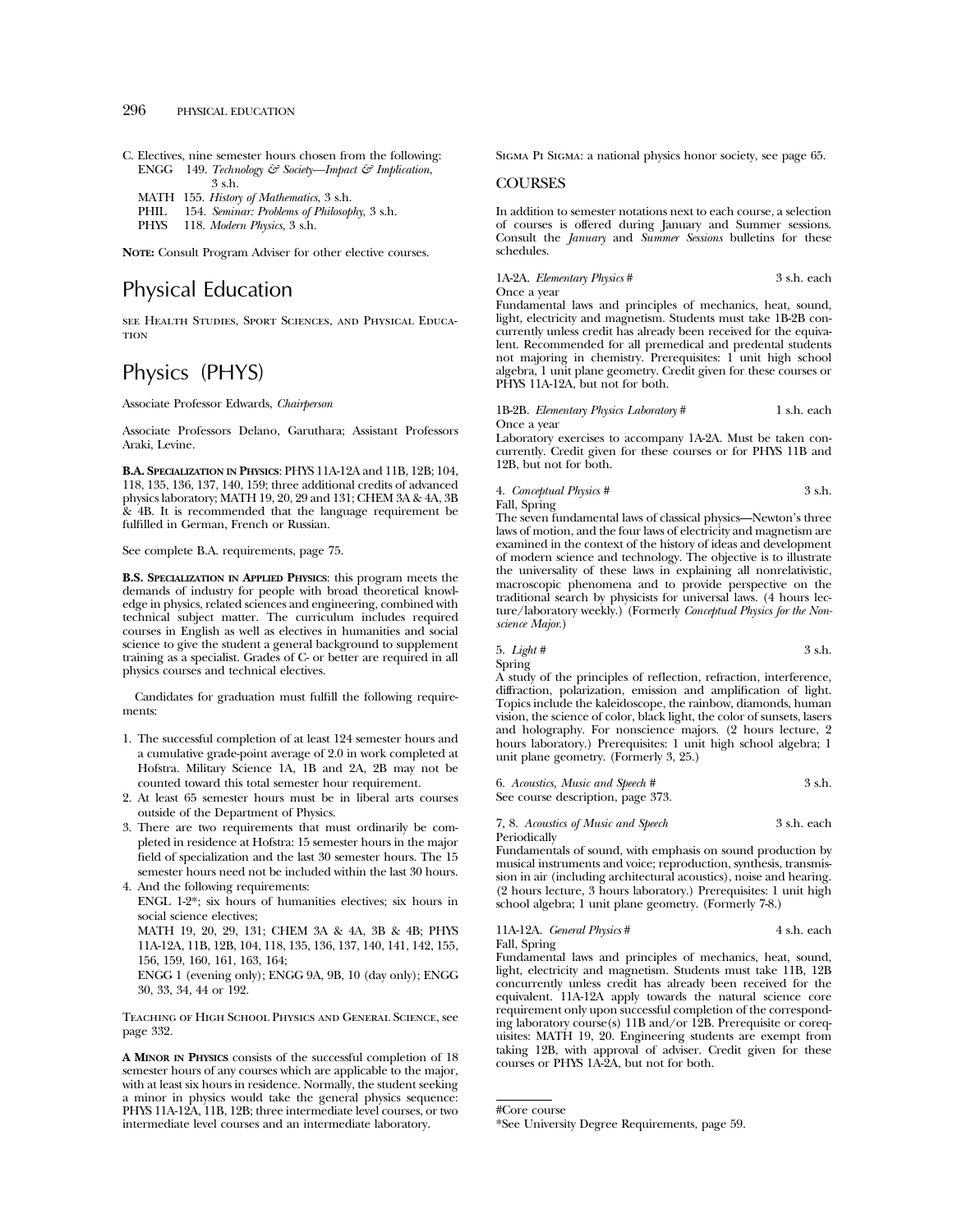| 11B. General Physics Laboratory # | 1 s.h. |
|-----------------------------------|--------|
| Fall, Spring                      |        |

Laboratory exercises to accompany 11A. Must be taken concurrently. Credit given for this course or PHYS 1B, but not for both.

11C. *Exercises and Problems* 2 s.h. Fall, Spring

Supervised problem solving to be taken in conjunction with PHYS 11A on recommendation of adviser. No degree credit.

12B. *General Physics Laboratory #* 1 s.h. Fall, Spring

Laboratory exercises to accompany 12A. Must be taken concurrently. Credit given for this course or PHYS 2B, but not for both.

17, 18. *Elements of Physics for Engineers* 4 s.h. each See course description, page 373.

100. *Honors Program* 3 s.h. Fall, Spring

Research into a physical problem, either experimental or theoretical. Open only to senior physics majors who are eligible for and desire to graduate with departmental honors. Interested students must secure, before registration, written permission of the chairman and instructor who will supervise the investigation.

102. *Medical and Biological Physics* 3 s.h. Fall.

The application of physics to biology, medicine and dentistry. Topics include vision and hearing, lasers, ultrasound, X-rays, nuclear medicine, diffusion and transport processes. Prerequisite: PHYS 2A or 12A.

104. *Electricity and Magnetism* 3 s.h. Every other year

Fundamentals of electromagnetic theory. Vector analysis, Maxwell's equations, electrostatics, magnetostatics, electromagnetic waves. Prerequisite: PHYS 12A. Corequisite: MATH 131 or permission of department.

118. *Modern Physics* 3 s.h. Fall

Elements of relativity and atomic spectra, foundations of quantum theory, selected topics in wave mechanics, nuclear physics and solid state physics. Prerequisite: PHYS 12A or 18.

119, 120. *Nuclear Engineering Laboratory* 1 s.h. each Periodically

Geiger, scintillation, gas flow and semiconductor detector counting; alpha, beta and gamma spectra; neutron cross sections and activation analysis. (3 hours laboratory.) Prerequisite or corequisite: PHYS 118.

|              | 125, 126. Introduction to Stellar and |             |
|--------------|---------------------------------------|-------------|
|              | Galactic Astrophysics                 | 3 s.h. each |
| Periodically |                                       |             |

The technical bases of star, galaxy and extra galactic phenomena including birth and death of the various formations, stellar interiors and astrophysics, the physical principles underlying cosmic phenomena. Prerequisites: PHYS 11A-12A, 11B, 12B and 118 or permission of chairperson.

127. *Lasers* 3 s.h. Periodically

An introduction to the theory, design and applications of lasers: the technical nature of gas and solid state lasers including semi-conductor lasers, continuous and pulsed lasers, the physical bases of laser operations and applications. Prerequisites: PHYS 104, 118 and 135 or equivalent.

135. *Optics* 3 s.h. Every other year

Propagation of light as an electromagnetic wave, its vectorial nature, relativistic optics, coherence and interference. Fresnel and Fraunhofer diffraction, the optics of solids, lasers and holography. Prerequisite: PHYS 104.

136. *Thermodynamics* 3 s.h. Periodically

Laws of thermodynamics. Elements of kinetic theory and statistical mechanics. Prerequisite: PHYS 12A. Corequisites: CHEM 3A & 4A, 3B & 4B, MATH 29.

137. *Optics Laboratory* 1 s.h. Periodically

Laboratory to accompany 135.

140. *Mechanics* 3 s.h. Every other Fall

Motion of a particle in one, two and three dimensions, motion of a system of particles, rigid bodies, gravitation, moving coordinate systems, wave propagation along a string, Lagrange's equations. Hamilton's equations. Prerequisites: PHYS 11A, 11B and differential equations.

141, 142. *Introduction to Theoretical Physics* 3 s.h. each Every other year

Analytical treatment of mechanics, electricity and magnetism; Lagrange's and Hamilton's equations; Maxwell's equations applied to electricity and optics, quantum mechanics. Prerequisites: MATH 131, PHYS 118. Prerequisite or corequisite: PHYS 104, 140.

#### 155, 156. *Modern Physics Laboratory I* 1 s.h. each Once a year

Measurement of the atomic constants; atomic spectra; X-ray diffraction; mass spectroscopy; electron paramagnetic resonance; Rutherford scattering; vacuum deposition and thin films; nuclear physics including counting techniques, alpha, beta and gamma spectra, neuron cross sections and activation analysis. (3 hours laboratory.) Prerequisite or corequisite: PHYS 118.

```
157, 158. Modern Physics Laboratory II 1 s.h. each
Once a year
```
Additional laboratory work supplementary to 155, 156. Prerequisite or corequisite: PHYS 118.

159. *Introduction to Quantum Mechanics* 3 s.h. Every other year

Fundamentals of quantum mechanics with applications to specific problems, approximation methods. Prerequisite: PHYS 118.

160. *Solid State Physics* 3 s.h. Every other year

Crystal structure, diffraction of waves by crystals, specific heat of solids, dielectric properties, theory of metals, band theory of solids, semiconductors, dislocations. Prerequisite: PHYS 118.

161. *Nuclear Physics* 3 s.h.

Nuclear properties, nuclear cross sections and scattering theory, nuclear spectra, nuclear models, elementary particles. Prerequisite: PHYS 118.

163, 164. *Research Projects in Physics* 1 s.h. each Fall, Spring

Guided student research involving project proposal, design and construction of apparatus, measurement procedure and presentation of formal scientific report.

170 & 171. *Undergraduate Research*

Once a year

Every other year

B.S. candidates and others who qualify will undertake a research project under individual faculty guidance. (1 hour conference, 6

#Core course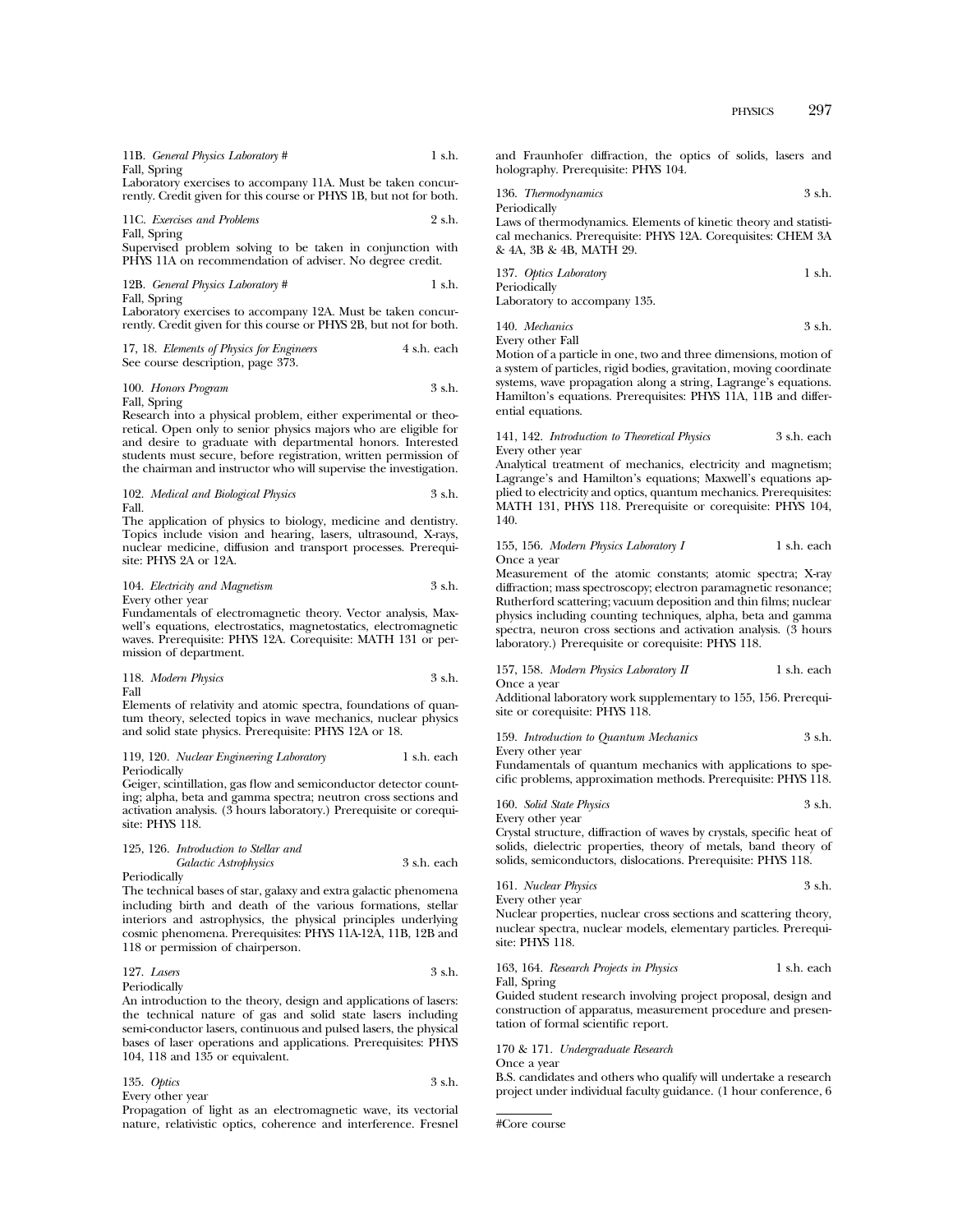hours laboratory.) Students may elect to continue undergraduate research for more than two terms. Permission of department chairperson is required.

# Political Science (PSC)

Professor Landis, *Chairperson*

Associate Professor Feldman; Assistant Professors Bose, Burgess, Himelfarb, Perotti.

**B.A. SPECIALIZATION IN POLITICAL SCIENCE:** a minimum of 27 semester hours in political science including PSC 1, 132, 135 and 142 or 143. In addition, 18 semester hours distributed among at least four of the following departments: anthropology, economics (ECO 1 required), geography, history, philosophy, psychology and sociology.

All majors are required to pass a comprehensive examination administered by the department in the senior year.

The preferred progression for specialization in political science is as follows:

- I. *Introductory:* PSC 1
- II. *Intermediate:* PSC 132, 135, and 142 or 143.
- III. *Advanced:* minimum of 15 semester hours selected from one or more of the following four areas:
	- A. *American Government and Politics:* 105, 111, 114, 115, 121, 122, 126, 127, 128, 129, 134, 147, 195 and Seminar 151.
	- B. *Comparative Politics:* 108, 110, 130, 133, 139, 144, 146 and Seminar 154.
	- C. *International Relations and Politics:* 133, 134, 137 and Seminar 152.
	- D. *Political Theory:* 141, 142, 143, 148 and Seminar 153.

Reading courses PSC 161, 162 can relate to any of the above fields depending upon the focus desired.

SPECIAL ACADEMIC PROJECTS CONCENTRATING IN POLITICAL SCIENCE, for enrollment, see page 120.

See complete B.A. requirements, page 75.

**A MINOR IN POLITICAL SCIENCE** consists of the successful completion of 18 semester hours of any combination of courses in the department, at least six hours in residence, with a grade of  $C-$  or higher in each course.

Minor in International Affairs, see page 256.

Washington Semester Program: the department supervises a select number of students with at least a junior standing and nine hours of credit in political science in an intern program for a full semester in Washington. Sixteen hours of credit are normally granted for satisfactory completion of the internship.

Local Internships: on a limited basis students may work in state or local government offices under the joint supervision of the Department of Political Science and the government unit on projects leading to academic credit.

PI SIGMA ALPHA: a national political science honor society, see page 64.

Teaching of High School Social Studies, see page 332.

GRADUATE STUDY: although the department does not offer a graduate degree, PSC 201, *American Political Process* and 251, *Readings in Political Science,* are particularly appropriate for graduate credit toward a master's program.

## **COURSES**

In addition to semester notations next to each course, a selection of courses is offered during January and Summer sessions.

Consult the *January* and *Summer Sessions* bulletins for these schedules.

**NOTE:** In each regular semester one of the courses in either the intermediate or the advanced category will be offered for four credit hours, such course to be designated by attaching to its regular number the suffix A.

1. *American Politics* # 3 s.h.

Fall, Spring

Analysis of ideas, institutions and processes of the system with frequent focus on current controversies. Credit given for this course or New College SPSG 2, not both.

100. *Honors Essay* 3 s.h. Fall, Spring

The research for and the writing of a substantial essay in the field of political science. Open only to senior political science majors who are eligible for and desire to graduate with departmental honors. Interested students must secure, before registration, written permission of the instructor who will supervise the essay.

105. *Contemporary Issues in American Politics* 3 s.h. Once a year

The content, development, conflict over and consequences of major public policies; analysis of the policies and their relationship to the underlying social problems and forces.

108. *Politics of the Middle East* 3 s.h. Once a year

Examination and study of the major political problems of the area; nationalisms and their unifying and dividing elements; international politics of the region; intranational patterns and conflicts; geographic, economic and strategic determinates; regional unity; and the Arab-Israeli conflict in both regional and international perspectives.

110. *African Politics* # 3 s.h. Fall, Spring

Investigation of the political culture of Africa which combines indigenous heritage and culture with European colonial influences; and a comparative analysis of political development in African states including struggles for democratization, nationbuilding and socioeconomic development.

111. *Politics of Race in the United States* 3 s.h. Every other year

An analysis in depth of the manner in which racial considerations have shaped the American political culture and the extent to which these considerations have affected the formation of public policy on all levels of government. The main emphasis, however, shall be on the national level.

113. *Technology and Defense Policy* 3 s.h. Periodically

Emphasis on weapons technology (ABM's long range missiles, nuclear weapons) and how evolving technology influences and is in turn, influenced by changing policies in military security and arms control. Analysis of major U.S. policy decisions concerning strategies, arms control and military systems. The technological, environmental, political, strategic and budgetary factors affecting these decisions are examined. Same as TPP 113.

114. *Political Parties and the Voter* 3 s.h. Fall

The role and functions of party organizations and interest groups, the political behavior of the electorate.

115. *State and Metropolitan Politics and Governments* 3 s.h. Periodically

The politics, governments and policies of state and local governments, with emphasis on metropolitan areas including especially

```
#Core course
```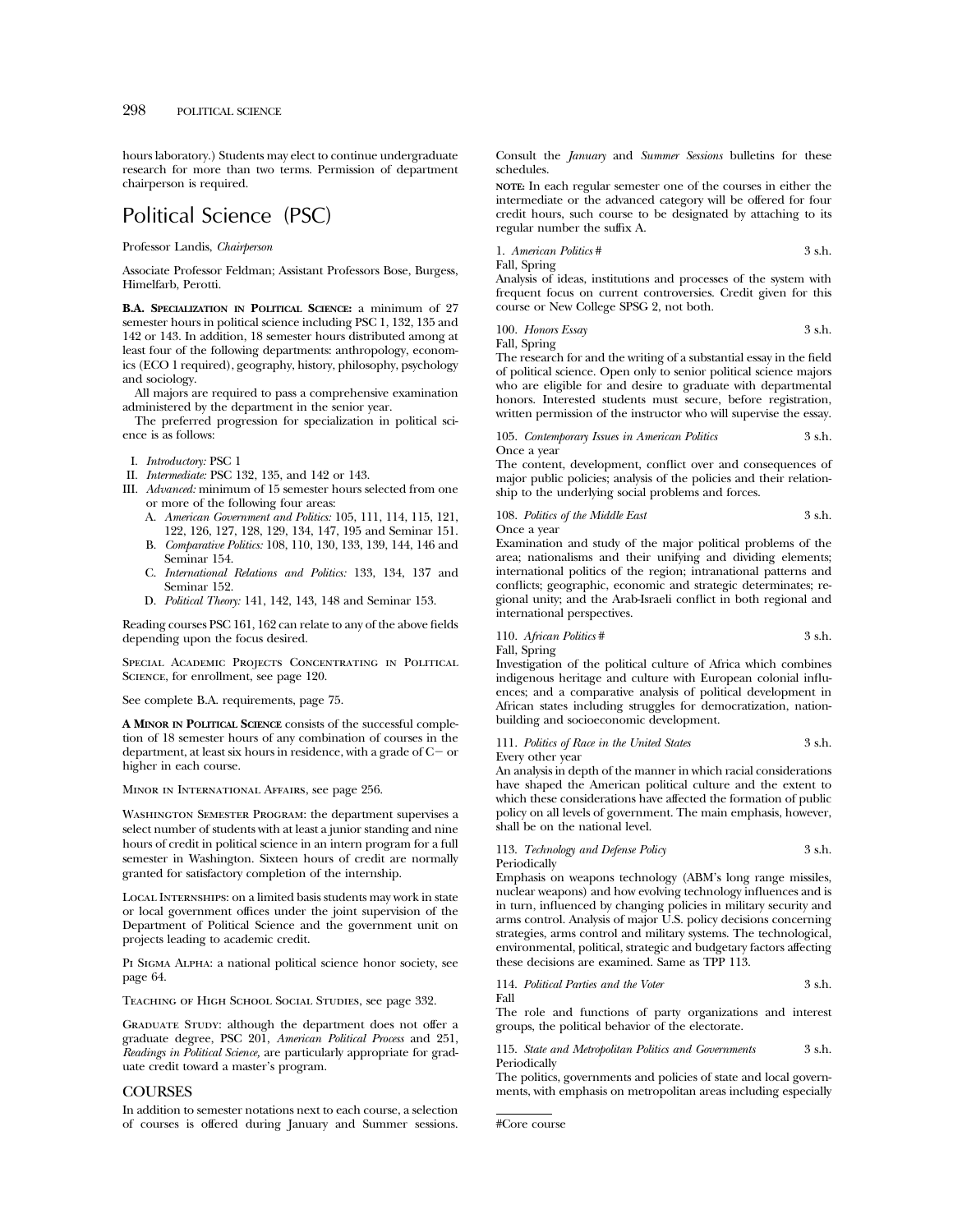greater New York and Long Island. (Formerly 123, *Metropolitan Area Politics;* 124, *Comparative State Government*.)

120. *Law and Politics: Judicial Process* 3 s.h. Fall

Structure and functions of the judicial-legal process; political influences upon and policy impacts of judicial decision making; judicial recruitment, roles and motivation; the legal profession as judicial context.

121. *The American Presidency* 3 s.h. Fall

The Presidency in the context of domestic and international politics; powers and duties of the office; the multiple roles of the executive, emergent problems, changing conditions and conceptions of the office, and proposals for change in the selection process and in the organization and operation of the office.

122. *Congress: National Legislative Process* 3 s.h. Spring

Decision making in the legislative arena; functions and their changing character, constitutional and political sources of limitations of power and authority, the politics of party and constituency, internal processes and behavior.

126. *Politics of Public Administration* 3 s.h. Spring

An introduction to the concepts involved in the execution of public policy: functions of bureaucracy, theories of organization, decision making and budgeting.

127. *Constitutional Law* 3 s.h. Fall

Development and significance of American constitutional doctrines: judicial review, separation of powers, powers of President, Congress and Federalism. Credit given for this course or New College SPSG 4, not both.

128. *The Constitution: Political Freedom and Civil Liberties* 3 s.h.

Spring

Problems of racial equality, political and religious freedoms, limits on state and federal governments; the judicial function in defining the rights and duties of citizens. Prerequisite: PSC 127 or permission of instructor.

129. *The Administration of Justice in America* 3 s.h. Periodically

Examination of criminal justice and of the meaning of due process of law, political and judicial responses to these issues.

130. *Latin-American Politics* 3 s.h.

Every other year

Comparative study of selected aspects of Latin-American political behavior, with particular attention devoted to social stratification, political elites, power structures and political change.

132. *Comparative European Governments* 3 s.h.

Fall, Spring

Comparative study of the social bases, institutions, methods and problems of the major governments.

133. *Politics of the Common Market* 3 s.h. Every other year

Study of the political forces affecting attempts at integration of the European Economic Community including economic relations, international relations and institutions. Comparison with other recent efforts at regional unification.

134. *American Foreign Policy* 3 s.h. Once a year

Processes of foreign policy formulation and execution; the objectives, methods and consequences of major trends in American foreign policy; analysis and application of theoretical constructs.

135. *International Politics* 3 s.h. Fall, Spring

Examination and analysis of basic factors of national power, the formation and execution of national policy and the interaction of nations in conflict and cooperation.

137. *World Organization and International Law* 3 s.h. Every other year

Patterns of world organization, problems of development and application of international law.

139. *Russia: Post-Soviet Politics* 3 s.h. Periodically

Transitional politics in Russia and the former Soviet Republics, with consideration of theory and practices of communism in the Soviet era. (Formerly *Communism and Soviet Politics.*)

141. *American Political Thought* 3 s.h. Periodically

Examination of major movements and theorists from colonialpuritanical beginnings to democratic socialism and the "New Left", from Thomas Paine and Thomas Jefferson to Herbert Marcuse and Michael Harrington. Credit given for this course or New College SPSG 1, not both.

#### 142. *Western Political Theory: Plato to Hobbes* 3 s.h. Fall

The great ideas, ideals and theories of man; authority, freedom and policy as seen in the works of the great theorists.

#### 143. *Ideas in Conflict: Modern Democratic and*

*Totalitarian Political Thought* 3 s.h. Spring

The development of liberal democracy, of radicalism, socialism, anarchism and totalitarianism in the modern period.

144. *Asian Politics and Government #* 3 s.h. Spring

A comparative study of government and the political process in selected Asian countries, the politics of transition to modern nation-states.

146. *China: Government and Politics* 3 s.h. Every other year

The rise of communism in 20th-century China, governmental structure and policies, the roles of the Communist Party and ideology in the political process of a modernizing nation.

147. *Public Opinion and Political Communications* 3 s.h. Spring

The relation between personal traits, group needs and norms, social and economic forces, political persuasion and governmental decisions, studies in electoral and other political behavior, communication and opinion polling.

148. *Contemporary Political Analysis* 3 s.h. Periodically

Examination of the various contemporary approaches to the study of politics; scope, methods and objectives of contemporary political analysis.

Seminars: PSC 151, 152, 153 and 154 are advanced courses in the analysis of major political problems involving reading, discussion and writing; includes two-hour weekly seminar sessions and individual conferences with instructor. Permission of department is required.

151. *Seminar: American Politics* 3 s.h. Periodically (Formerly *American Political Problems*.)

#Core course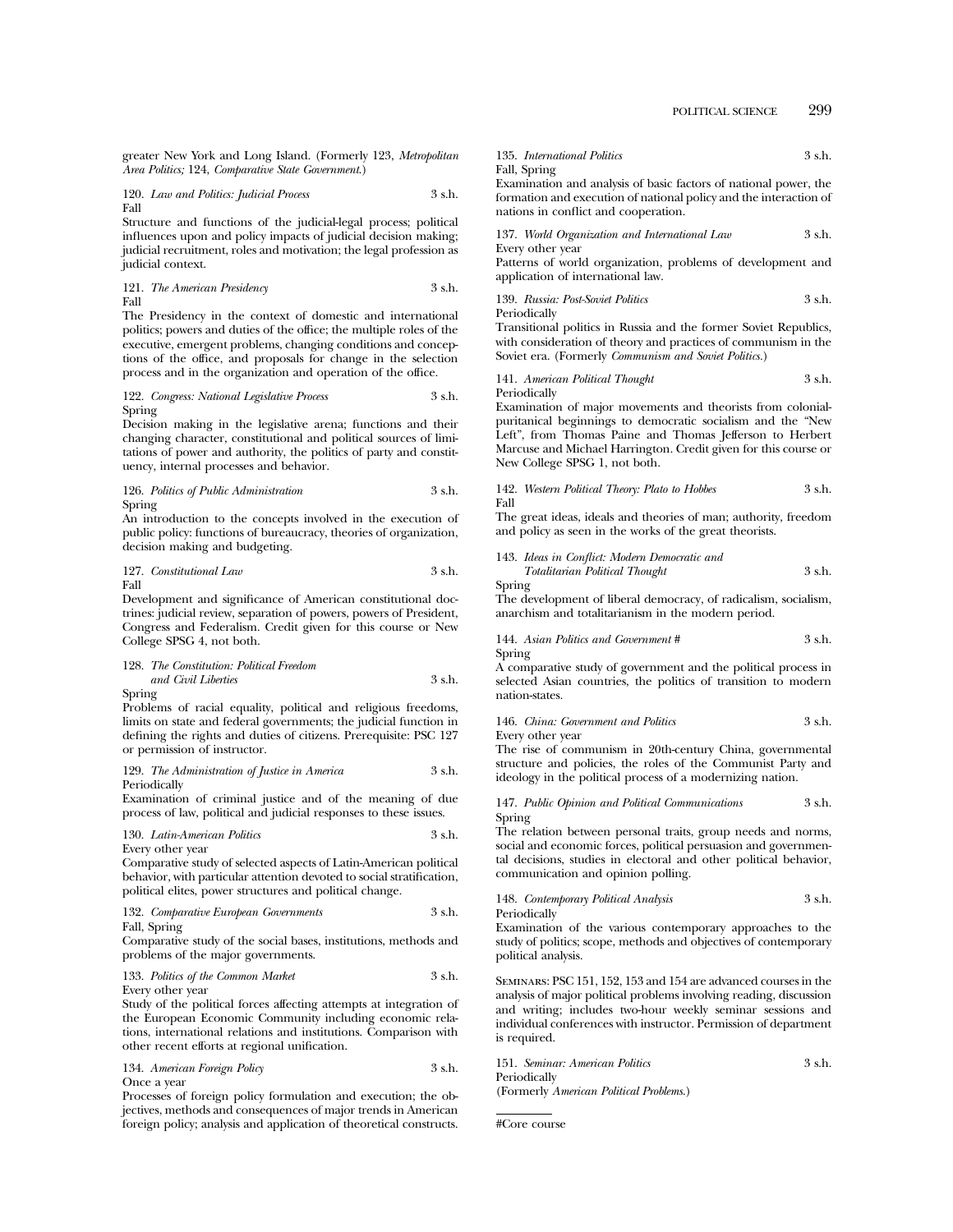## 300 PREDENTAL STUDIES

Fall, Spring

| 152. Seminar: International Politics                 | 3 s.h.        |
|------------------------------------------------------|---------------|
| Periodically                                         |               |
| (Formerly Problems in World Politics.)               |               |
| 153. Seminar: Political Theory                       | 3 s.h.        |
| Periodically                                         |               |
| (Formerly <i>Problems in Political Theory.</i> )     |               |
| 154. Seminar: Comparative Politics                   | 3 s.h.        |
| Periodically                                         |               |
| (Formerly <i>Problems in Comparative Politics.</i> ) |               |
| 161, 162. Readings                                   | 1-3 s.h. each |
|                                                      |               |

Individualized reading course designed to meet special interests of the student and to fill gaps in the student's understanding of political science. Ordinarily open only to juniors and seniors who are capable of independent study. Prerequisite: written consent by a member of department to serve as the tutor.

#### 192. *Workshop: United States in the United Nations* 3 s.h. January

This workshop takes advantage of the facilities of the United States Mission to the United Nations in New York City. The focus is on the role of the U.S. in the U.N. and the relationship of that role to American foreign policy. Includes classroom work, on-site investigations and briefings by officials of the Mission and the U.N. Secretariat. Sessions at the U.N. in New York will be longer than the scheduled hours.

193. *Political Corruption* 2 s.h. Periodically

A study of the characteristics of political corruption in a variety of contexts; analysis of standards, behavioral norms; administrative, legislative and electoral corruption; modernization and corruption. The approach will be comparative but the central focus is American politics.

195. *Introduction to Administration* 3 s.h. Periodically

Identify patterns and principles of administration common to the fields of business, education, health and medicine, and public administration. The functional categories of decision making (planning), organizing, allocating resources, directing, controlling, communications and leadership are treated. Credit given for this course or EADM 200.

201. *American Political Process* 3 s.h. Periodically

Major theoretical perspectives developed by political scientists to explain the American political system. Major institutions and processes; the environment in which the system functions; and the policy outputs.

251. *Readings* 3 s.h. Periodically

Selections assigned by the instructor, oral and written reports, independent research. Open only to graduate students with the approval of the department.

## Predental Studies

See Premedical Studies

## Prelaw Studies

The term prelaw is used to identify any student interested in the study of law. While there is no set prelaw curriculum or major, a well-balanced academic program including English, public speaking, history, philosophy, political science, economics, natural science and language is recommended. A prelaw adviser is available for students in the Office of University Advisement. The prelaw adviser assists students in course selection and in planning for the Law School selection and application process. In addition, all students receive regular advisement in their respective academic department.

The Law School Admission Test, sponsored by the Law School Admission Council, is required of applicants to most law schools.

## Premedical/Prehealth Professional Studies

The term "prehealth professional" is used to designate any course of study followed by a student whose goal is to attend a health related professional school following graduation from a university. These professional schools are in the fields of medicine, dentistry, osteopathy, podiatry, chiropractic, veterinary medicine and optometry, physical therapy, physician assistant, etc. The term prehealth professional is an administrative one designating those students who may need specialized preprofessional advisement prior to graduation. Hofstra offers majors which fulfill the requirements of these professional schools.

Health related professional schools require at least two and, in most cases, four years of college training for entrance. It is strongly recommended that students complete the requirements for the degree of Bachelor of Arts. Students who plan to complete less than four years of undergraduate work will not be considered for recommendation to medical schools unless their work shows evidence of exceptionally high scholastic achievement in the basic sciences and general cultural subjects, combined with maturity of mind and purpose.

Any student contemplating preprofessional training in medicine, dentistry, optometry, osteopathy, podiatry, chiropractic, or veterinary medicine should immediately register at the Premedical/Prehealth Professional Studies Office in the University Advisement Office. Here the student will meet with the prehealth professional adviser and be given advice concerning the choice of a major and the necessary requirements for entering the various schools. The Premedical/Prehealth Professional Studies Office is the official liaision between the University and the health professional school. It is in this office that all pertinent information concerning the premedical/prehealth professional student is filed.

The major field of undergraduate study is left to the student's decision and should be based on intellectual interest. The student, however, must show mastery of the subject and advance beyond the elementary level. The use of good English, the power of clear thinking, and the ability to make good decisions are essential. Cooperation, intellectual honesty, initiative, and understanding of human relations in society, good character, personality, and cultural attainments are all requisites for admission to health related professional schools.

Basic knowledge of biology, chemistry and physics is necessary, and those desiring a major in the sciences are not discouraged from concentrating in these subjects, but it is not necessary that they do so. Courses in advanced mathematics are desirable preparation for quantitative methods in medicine, especially in research. Chemistry and biology should be started in the freshman year. Knowledge of a modern foreign language is recommended.

The Medical College Admission Test, sponsored by the Association of American Medical Colleges, administered by the American College Testing Program (ACT), is required of applicants for admission to most medical colleges. Dental students will take the Dental Aptitude Test. Other examinations may be required by other health related professional schools.

Students pursuing the premedical or prehealth professional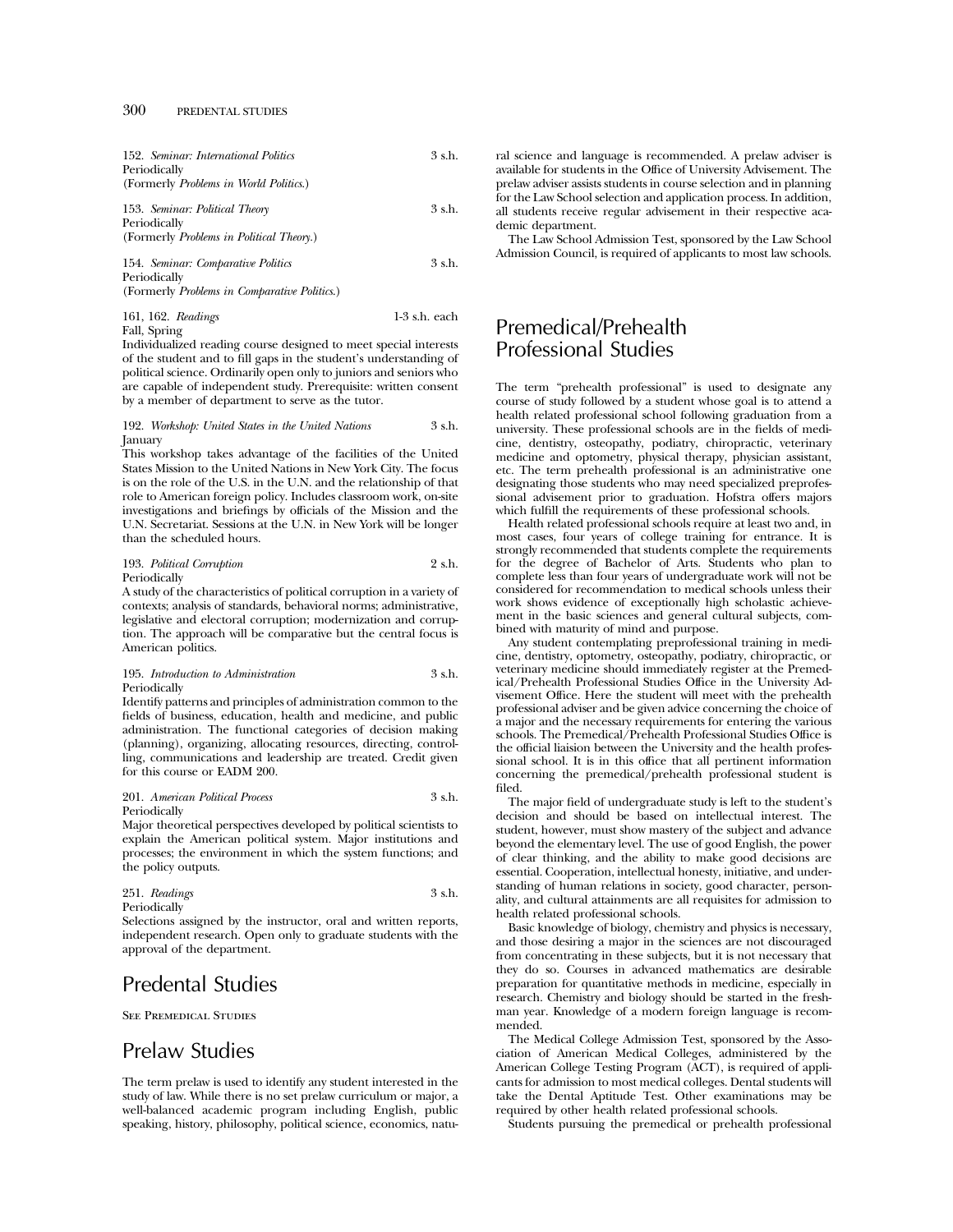studies curriculum should have very early advice to insure a selection of studies which will satisfy entrance requirements and the cultural needs of the health profession. Students who are candidates for a degree must have their programs approved by the adviser in the field of specialization, and copies of all programs *should* be filed in the Premedical/Prehealth Professional Studies Office.

# Psychology (PSY)

#### Professor Kassinove, *Chairperson*

Professors Kaplan, Levinthal, Metlay, Motta, Paul, Salzinger; Associate Professors Barnes, Cox, Dill, Gillman, Guarnaccia, Milburn, O'Brien, Raymond, Schare, Shahani-Denning, Tanaka-Matsumi, Tsytsarev, Valenti; Assistant Professors Blaine, Johnson, Meller, Nguyen, Ohr, Serper.

The Dr. Mervin Livingston Schloss Distinguished Professorship for the Study of Attitudes Toward Persons with Disabilities is held by Professor Yuker. See page 390.

**B.A. SPECIALIZATION IN PSYCHOLOGY**: PSY 1, 140, 141; at least one course from the 190-199 series, plus 18 hours of electives in psychology (33 hours in all). At least six hours of electives must be selected from the following courses: PSY 110, 111, 159, 164, 171, 177 or 178. Students considering the possibility of graduate work are advised to take PSY 171, 177 and 178. In addition to a general course of study, in consultation with a departmental adviser, concentrations are available in clinical, counseling or school psychology, general or experimental psychology, industrial and organizational psychology, and careers in education or social work. Students who wish to be considered as psychology or interdepartmental majors must apply to the department and be assigned a department adviser.

See complete B.A. requirements, page 75.

Psi Chi: a national psychology honor society, see page 64.

**A MINOR IN PSYCHOLOGY** consists of the successful completion of 18 semester hours in psychology courses, under advisement, and at least six hours in residence. Students hoping to pursue graduate work in allied fields are urged to take an undergraduate course in statistics and at least one laboratory course in psychology.

Psychology majors may choose a minor in business (18 hours) with a specialization in personnel management, marketing research or other approved business area. This combination is intended for those students who wish a B.A. degree in psychology, but do not anticipate continuing in graduate work in psychology. For information, contact Professor Kaplan.

**MASTER OF ARTS IN INDUSTRIAL/ORGANIZATIONAL PSYCHOLOGY:** a terminal degree that prepares students for careers in human resources, management, organizational development and consulting, in which they can apply psychological principles to problems that arise in a wide variety of organizational settings. The curriculum provides a background in statistics, research design, social psychology, cognition and perception, and learning. It also includes courses in personnel selection, training and development, measurement of work performance, work motivation, organizational development and leadership. The curriculum is strengthened by an internship sequence which provides on-site supervised experience working on applied projects in business and public agencies.

The types of work that holders of applied master's degrees in industrial/organizational psychology perform include employee selection, management development, survey research, training, organizational development, performance appraisal, career development and program evaluation. Their titles include specialist, manager, director, and consultant, as in Training and Evaluation Specialist, Industrial Relations Manager, Director of Human Resources, and Organizational Development Consultant. They are employed in industry, government, hospitals, social service and mental health agencies, advertising and marketing research.

Applicants must have a bachelor's degree (or equivalent) in psychology, business or a related field with a grade-point average of B or better. The M.A. program invites students from diverse backgrounds and those with work experience after graduation from college. It is required, however, that students have completed introductory psychology and elementary statistics with a grade of B or better. Applicants must take the General Aptitude Test of the Graduate Record Examination and receive a score of at least 500 in each section. Professor Metlay, Associate Professor Shahani-Denning, *Codirectors.*

#### Program Requirements

The M.A. in Industrial/Organizational Psychology comprises 15 courses totaling 44 semester hours. It is designed to be completed in four semesters by full-time students. Part-time students would be expected to complete the program in three years. No more than six transfer credits are accepted toward the degree.

Required courses: 17 semester hours

- PSY 201. *Graduate Statistics I,* 3 s.h.
	- 203. *Research Design I,* 4 s.h.
	- 283A. *Foundations of Industrial/Organizational Psychology I: Industrial Psychology,* 3 s.h.
	- 283B. *Foundations of Industrial/Organizational Psychology II: Organizational Psychology,* 3 s.h.
	- 290. *Internship in Industrial/Organizational Psychology,* 3 s.h.
	- 341. *Ethics & Professional Practices in Psychology*, 1 s.h.

At least six semester hours of general psychology electives must be chosen from the following:

- PSY 207. *Cognition & Perception,* 3 s.h.
	- 208. *Learning Theory,* 3 s.h.
	- 249. *Current Theory & Research in Social Psychology,* 3 s.h.
	- 289. *Small Group Behavior,* 3 s.h.

At least six semester hours of industrial/organizational psychology electives must be chosen from the following:

- PSY 217. *Organizational Development,* 3 s.h.
	- 218. *Applied Behavior Analysis in Industry,* 3 s.h.
	- 219. *Organizational Psychology: Leadership*, 3 s.h.
	- 284. *Personnel Selection,* 3 s.h.
	- 286. *Measurement of Work Performance,* 3 s.h.
	- 287. *Training & Development,* 3 s.h.
	- 288. *Work Motivation,* 3 s.h.

Twelve additional semester hours of electives must be taken from the psychology courses listed above or from other graduate programs with written approval. The remaining three semester hours are earned either by completing an additional internship course, PSY 291, or by the completion of a *Master's Essay*, PSY 301. All electives must be selected under advisement.

A qualifying examination must be taken and passed upon completion of 26 semester hours in the program. This examination is given in May and August of each year. Students may have two opportunities to pass the qualifying examination. In addition, students must maintain a B average with no more than one C per semester, or more than two C's toward the M.A. Students who do not meet these requirements, or who receive a D or an F in any course, are dismissed from the program.

**MASTER OF ARTS IN PSYCHOLOGY—CLINICAL AND SCHOOL PSYCHOL-OGY.** It is awarded to all individuals who initially are accepted into the Ph.D. program in Clinical and School Psychology and complete all requirements as listed below.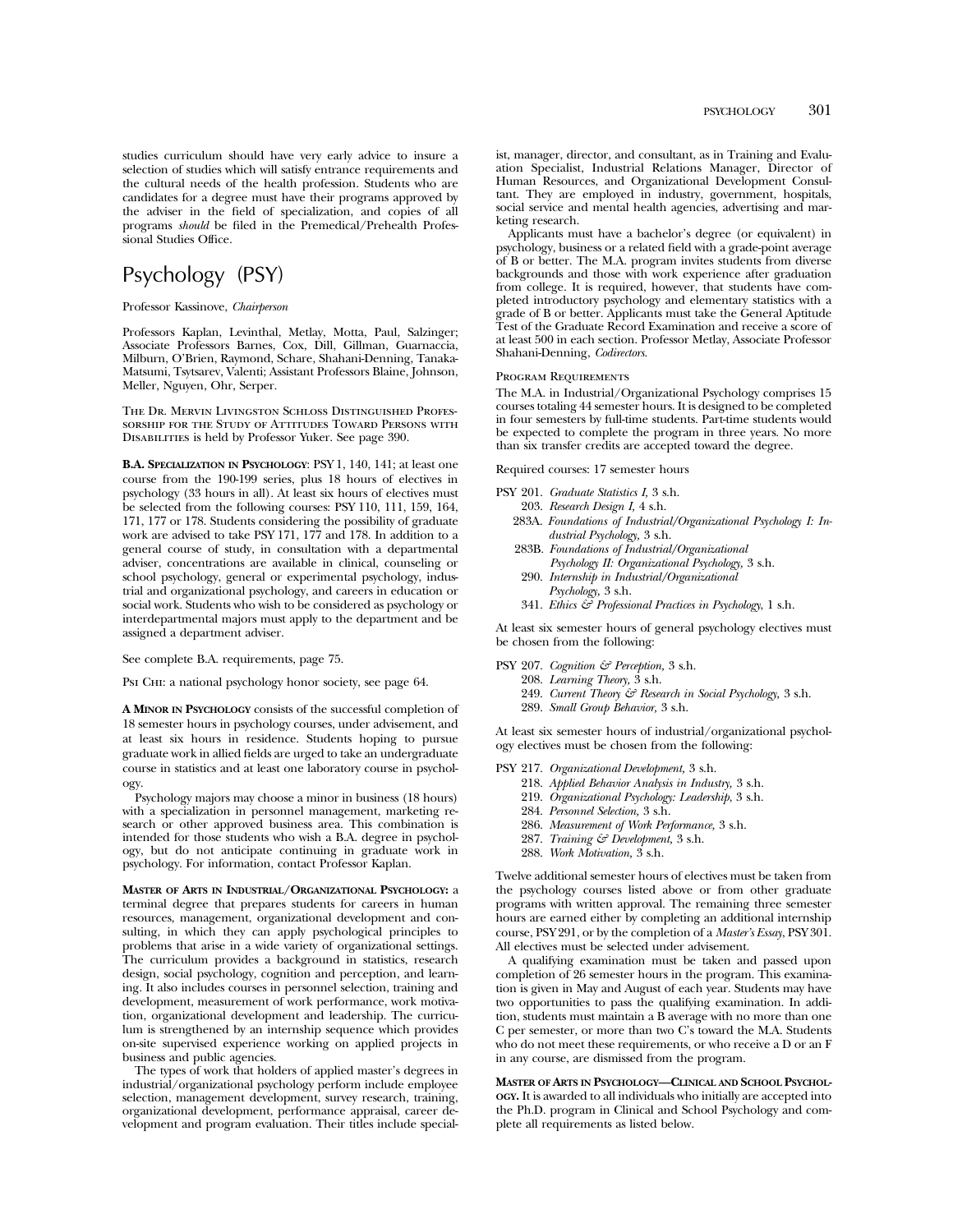Candidates must complete at least 30 semester hours of 200-level course work in psychology with a B average and must successfully pass a qualifying examination in psychology.

Program requirements are as follows:

PSY 201, 202 and eight courses from the following:

PSY 207, 209, 216, 227, 231, 232, 249, 251, 254, 255 and 353. These choices must be selected after consultation with program adviser.

See complete graduate information, page 66.

#### DOCTORAL PROGRAMS

The Psychology Department offers three doctoral programs leading to the degree of Doctor of Philosophy: Combined Clinical and School Psychology, School-Community Psychology for the Working Psychologist,\* and Applied Research and Evaluation.\* In addition, the department offers a Doctor of Psychology degree in School-Community Psychology.

The programs are designed to develop psychologists who have a strong theoretical background in psychology, the ability to translate theory into practice, and the ability to initiate and assume responsibility for meaningful research.

The first two years of the programs provide a foundation of knowledge in psychology so that students may grow, through study and experience, to think scientifically and to develop professional competence. The theoretical course material and the practicum and internship experiences are designed to enhance awareness of the needs and problems encountered in a variety of settings and to stimulate students to originate research in these areas.

The programs have been carefully designed to provide theoretical knowledge and practicum experience as a foundation for more advanced knowledge and practice. For this reason, courses must be taken in sequence.

At the end of the third year, students in the Clinical and School, and School-Community programs are eligible to apply for the qualifying certificate in school psychology through the New York State Education Department.

Each student is evaluated at the end of the first, second and third year based upon the following criteria:

- 1. Evidence of continued satisfactory academic progress;
- 2. Ability to succeed in academic and professional work;
- 3. Ability to make scholarly and professional contributions to the field of psychology and to the program;
- 4. Ability to function effectively as a professional in the field of psychology and in the program.

The evaluation is based on grades, recommendations of the faculty of the program and field supervisors. The results of the evaluation are presented to each student. Students must obtain satisfactory ratings on all of these criteria to continue in the program. To proceed beyond the first year, students must pass the qualifying examination and obtain the master's degree. During the first semester of the fourth year, the student is expected to present an acceptable outline of a dissertation proposal to the faculty for approval in order to continue in the program.

An integral part of the programs involves field internships and practica at a variety of locations under professional supervision. The importance of other educational experiences, including both theoretical and applied course work, and the dissertation are kept in balance by permitting no more than 15 s.h. of credit to be accumulated through internship courses. All students in the doctoral programs are expected to abide by the APA Code of Ethics.

**NOTE:** Professional Liability Insurance for doctoral candidates: all doctoral candidates in professional psychology are strongly recommended to purchase American Psychological Association sponsored Professional Liability Insurance. This provides coverage while performing professional duties as a psychologist in

training. Such coverage should be obtained at the very beginning of training. For information, contact the Director of the doctoral program in which you are enrolled, or apply directly through the American Psychological Association.

**PH.D. PROGRAM IN COMBINED CLINICAL AND SCHOOL PSYCHOLOGY** prepares professional psychologists for work in mental health centers and hospitals, public schools and special educational facilities and for university based research careers and for independent private practice.

The program is based upon social learning theory and applied behavior analysis, and includes exposure to cognitive and behavioral theories. A program of special colloquia adds to knowledge received through lecture, readings and classroom discussion. Students receive experience and supervision in psychodiagnostic methods, in interviewing and relationship skills, and in educational and psychotherapeutic methods of intervention for working with children and adults, both individually and in groups. In practica and internship experiences students are exposed to a wide range of clinical, community and educational problems so that they will be prepared to function and offer services in a variety of settings. The program maintains affiliations with numerous agencies such as the Astor Child Guidance Center, the Center for Biobehavioral Therapy and Research, the Institute for Behavior Therapy, the Institute for Rational Emotive Therapy, the Human Resources School, Long Island Jewish Hospital, the Nassau County Medical Center, St. John's Hospital, the Southeast Nassau Guidance Center, the United Cerebral Palsy Center, and over 50 other public and private schools and community mental health service facilities.

Professor Salzinger, *Director*; Associate Professor Schare, *Assisant Director for Clinical Psychology;* Associate Professor Guarnaccia, *Assistant Director for School Psychology*.

#### Application for Admission

Applications completed by February 1 will be screened for regular acceptance. Applications completed after April 1 will be considered only if there are openings in the program. All requests for information should be directed to the Graduate Admissions Office in the Admissions Center. Students are accepted only for the fall of each year. See graduate admissions information, page 66.

#### Admission Requirements

- 1. Successful completion of the baccalaureate degree at an accredited institution.
- 2. Score on the Verbal Section of the Graduate Record Examination of no less than 500 and the Quantitative Section of no less than 500.
- 3. Score on the Graduate Record Examination, Psychology Section, of no less than the 65th percentile.
- 4. A cumulative grade-point average of 3.0 or better in the following psychology courses completed prior to admission to the program. (Courses taken at another institution must be substantially equivalent to those offered at Hofstra University in terms of material covered. Each transcript will be evaluated individually.)

Elementary Statistics History and/or Systems of Psychology Psychological Research, a laboratory course Developmental Psychology Physiological Psychology or Sensation/Perception

- Tests and Measurement
- 5. A personal interview.

\*Applications not accepted in 1997-98.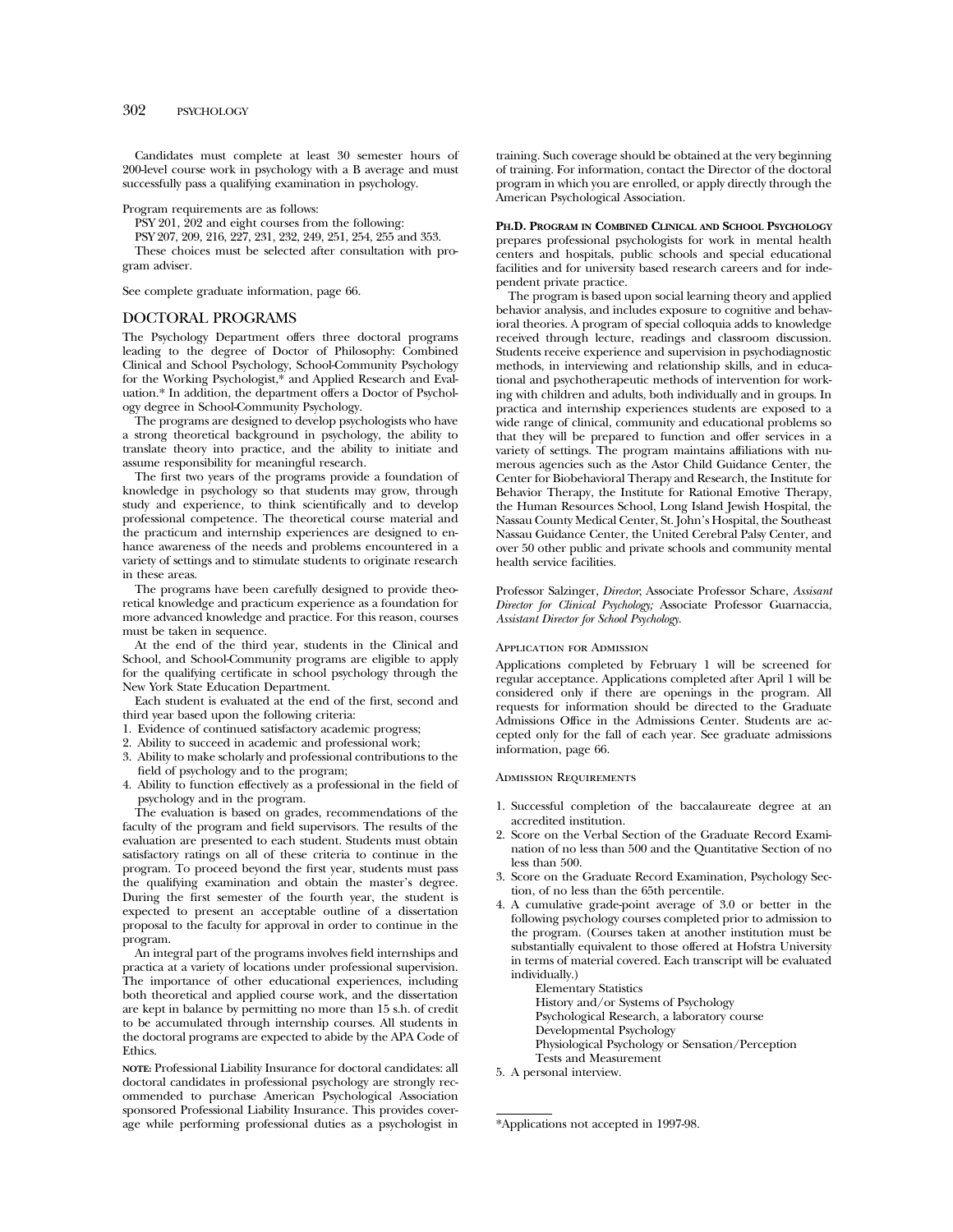#### Degree Requirements

- 1. Completion of the 105 credit program with a cumulative grade-point average of B or better.
- 2. A qualifying examination must be taken and passed immediately upon completion of the first year in the program. This examination is given in May and July of each year. Students who fail the qualifying examination twice will be dropped from the program.
- 3. Students must maintain a B average each semester, receive no more than one C per semester and no more than three C's in total toward the Ph.D. or the student will be dropped from the program. Any student who receives a D or F grade in any course will have his/her candidacy in the program terminated.
- 4. Satisfactory interpersonal behavior and professional performance on practica and internships, with no documented reports of unprofessional or unethical conduct.
- 5. Completion of a satisfactory research dissertation.
- 6. Satisfactory performance in an oral examination, to be given subsequent to the completion of the dissertation.

#### Program Requirements

The following courses are required unless transfer credit or a waiver is granted. No more than 15 transfer credits are accepted toward the degree.

- PSY 201. *Graduate Statistics I,* 3 s.h.
	- 202. *Graduate Statistics II,* 3 s.h.
		- 204. *Multivariate Statistics in Psychological Research I,* 3 s.h.
		- 207. *Cognition & Perception,* 3 s.h.
	- 209A. *Basic Concepts & Issues in Psychology,* 3 s.h.
	- 210. *Current Literature in Psychology,* 2 s.h.
	- 214. *Neural Bases of Behavior,* 3 s.h.
	- 216. *Behavior & Personality—Normal & Abnormal*, 3 s.h.
	- 222. *Research Methods I: Designs for Professional Psychology*, 3 s.h.
	- 223. *Research Design II,* 4 s.h.
	- 227. *Interviewing & Counseling in Professional Psychology*, 3 s.h.
	- 228. *Behavior Deviations I: Clinical Psychopathology,* 3 s.h.
	- 231. *Theory & Practice of Intellectual Evaluation,* 3 s.h.
	- 232. *Intellectual & Vocational Evaluation,* 3 s.h.
	- 234A. *Personality Assessment by Projective Methods,* 3 s.h.
	- 240. *Personality Assessment for Research,* 3 s.h.
	- 249. *Current Theory & Research in Social Psychology,* 3 s.h.
	- 254. *Psychology of the Exceptional Child,* 3 s.h.
	- 255. *Psychology of Learning,* 3 s.h.
	- 260. *Behavior Deviations II: Major Mental Disorders,* 3 s.h.
- FDED 248. *Multicultural Education in the Metropolitan Area,* 3 s.h. or
- PSY 275. *Cross-Cultural and Ethnic Issues in Professional Psychology,* 3 s.h.
	- 329. *Marital & Family Therapies,* 3 s.h.
	- 330. *School Psychological Services Internship I: Client-Directed Methods,* 3 s.h.
	- 331. *School Psychological Services Internship II: Behavioral Counseling of Children & Adolescents,* 3 s.h.
	- 332. *Clinical Psychological Services Internship I: Behavior Therapy Methods,* 3 s.h.
	- 333. *Clinical Psychological Services Internship II: Cognitive-Behavior Therapy,* 3 s.h.
	- 341. *Ethics & Professional Practices in Psychology,* 1 s.h.
- 353. *Theoretical Orientations to Human Development,* 3 s.h.
- 601. *Dissertation Seminar,* 3 s.h.
- †602. *Dissertation Proposal Preparation,* 3 s.h.
- †/††603A. *Extended Dissertation Advisement,* 3 s.h.
	- ††604. *Dissertation Advisement,* 3 s.h.
	- ††605A. *Dissertation Extension,* 3 s.h.

In addition, 12-15 s.h. of electives chosen from the following, under advisement with program director.

| PSY  | 213. Psychology of Addictions, 3 s.h.                               |
|------|---------------------------------------------------------------------|
|      | 230. Group Counseling & Group Leadership, 3 s.h.                    |
|      | 235. Personality Evaluation I, 3 s.h.                               |
|      | 250. Health Psychology, 3 s.h.                                      |
|      | 263. Current Theory & Research in Psychology of Aging,              |
|      | 3 s.h.                                                              |
|      | 280. Community Program Development & Evaluation,                    |
|      | 3 s.h.                                                              |
| ELED | 227. Elementary School Curriculum, 3 s.h.                           |
| SED  | 205. Perspectives on Secondary Education, 3 s.h.                    |
| FDED | 210. Contemporary Educational Movements, 3 s.h.                     |
|      | 220. Aesthetic Education, 3 s.h.                                    |
|      | 222. Qualitative Research Methods, 3 s.h.                           |
|      | 244. Seminar: Alternative Education, 3 s.h.                         |
| SPED | 200. Administration $\mathcal{C}$ Supervision of Special Education, |
|      | 3 s.h.                                                              |
|      | 250. Education of the Gifted, 3 s.h.                                |
|      | 260. Education of the Disadvantaged Youth, 3 s.h.                   |
| READ | 266. The Administrator $\mathcal{C}$ the Reading Program, 3 s.h.    |
| REHB | 230. Philosophy & Principles of Vocational Rehabilitation,          |
|      | 3 s.h.                                                              |
|      | 232. Medical Information in Rehabilitation, 3 s.h.                  |
| EADM | 214. Theories $\mathcal G$ Practices of Supervision, 3 s.h.         |
|      | 241. Supervision of Instruction $\mathcal{C}$ Curriculum            |
|      | Development, 3 s.h.                                                 |
|      | 243. School Finance, 3 s.h.                                         |
|      | 244. School Law, 3 s.h.                                             |
|      | 245. Selected Issues in School Administration, 3 s.h.               |
|      |                                                                     |

- 249. *Management Technology*, 3 s.h.
- 

†A student who has not made sufficient progress on the dissertation to gain permission of the members of the committee to begin collecting data, will have to repeat the course, paying full fee. A student must maintain continuous enrollment in this course, registering for it during the fall and spring semesters.

A student must complete the work for this course within two semesters. If sufficient progress has not been made by the end of this period, the student will have to enroll in 603A, *Extended Dissertation Advisement.* This course may be taken only once. If the student does not complete the work for this course by the end of the semester, the student will be dropped from the program.

††A student who does not complete the dissertation during the semester of enrollment in 604, *Dissertation Advisement*, will have to repeat the course, paying full fee. Once 602, *Dissertation Proposal Preparation* or 603A, *Extended Dissertation Advisement* has been completed, a student must enroll in 604, *Dissertation Advisement*, the following semester and maintain continuous enrollment in this course during the fall and spring semesters. A student must complete the work for this course within three semesters. If the dissertation is not completed by the end of this period, the student must immediately enroll in 605A, *Dissertation Extension*. The student will be dropped from the program if all requirements for the dissertation are not fulfilled by the end of 605A.

Once a candidate has begun work on the dissertation, a leave of absence from the program will not be granted, except in highly unusual circumstances.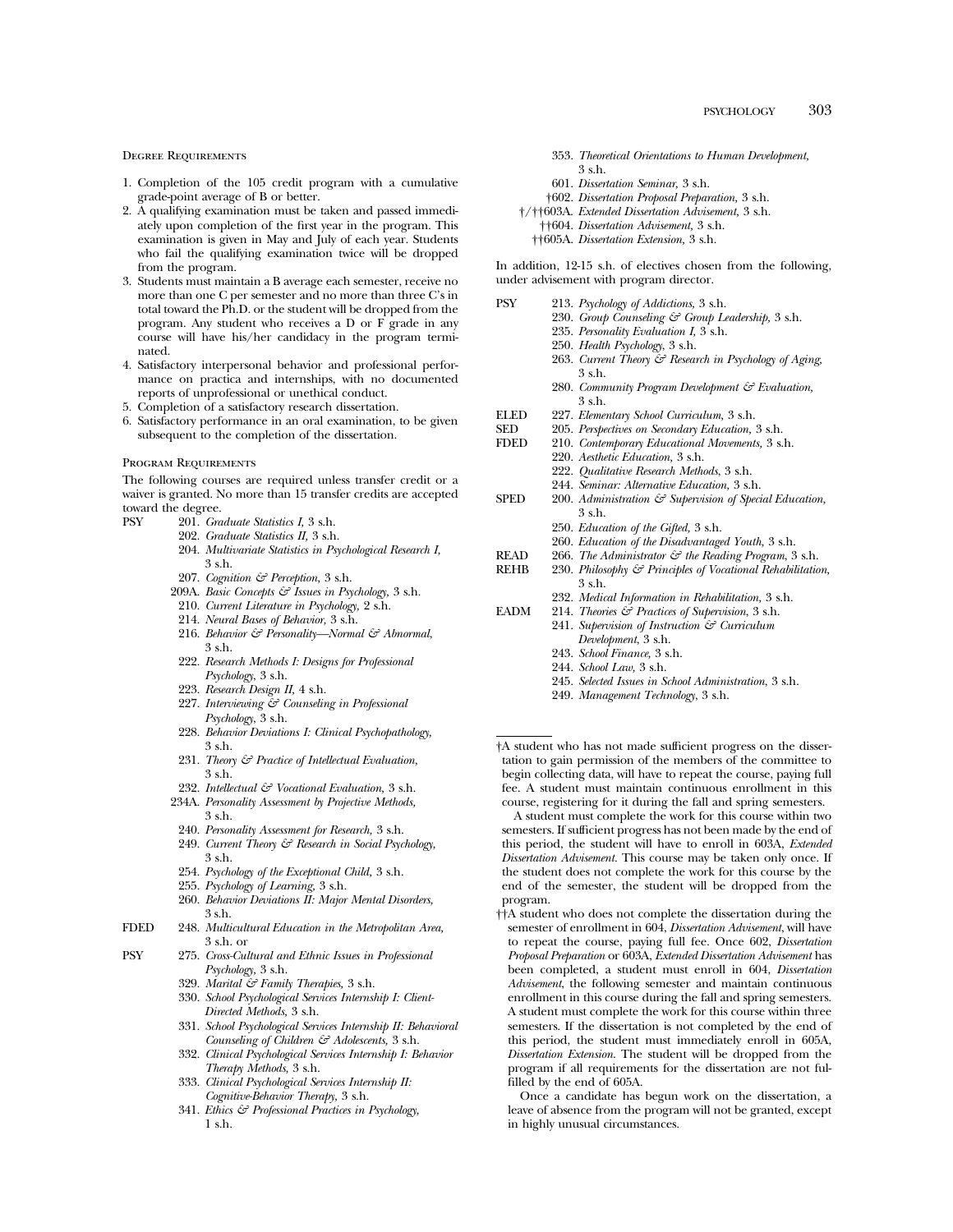| <b>SPCH</b> | 242. Aphasia $\mathcal{C}$ Related Disorders, 3 s.h. |
|-------------|------------------------------------------------------|
|             | 243. Language Disorders & Learning Disabilities:     |
|             | Kindergarten Through Adulthood,                      |
|             | 3 s.h.                                               |

- ANTH 200. *Fundamentals of Anthropology,* 3 s.h.
- SOC 272. *Sociology of Juvenile Correction,* 3 s.h.

See complete doctoral information, page 72.

**PSY.D. PROGRAM IN SCHOOL-COMMUNITY PSYCHOLOGY** prepares students to become psychology practitioners who provide services to schools and community health service settings. Emphasis is placed upon training the psychologist as a consultant who brings about change within school and community settings, and who is also a provider of psychological services for individuals and families. The practice of school-community psychology is viewed as involving assessment, intervention, planning and prevention in public schools, special education facilities, geriatric facilities, churches, synagogues, veterans centers, centers for the homeless, police departments, facilities for the disabled, facilities for the drug addicted, etc.

The program is designed to accommodate beginning level students who enter with a bachelor's degree, and advanced level students who enter with the master's degree in psychology. Students who are accepted directly upon completion of the bachelor's degree will attend a full-time, 90 credit program. Advanced students who have already completed a master's degree in psychology may attend full time or part time. Course and credit requirements for advanced students will be determined on an individual basis, following review of official graduate transcripts.

All students are required to complete a one year internship and practicum experiences as part of their training. A wide range of school and community settings are available for student training. In addition, completion of a doctoral dissertation project, in an area within the broad field of school-community psychology, is also required. The program faculty have varied areas of special expertise and are able to provide specific training in childhood and adult behavior disorders, posttraumatic stress disorders, alcoholism, forensic (police) psychology, homelessness, education and issues related to gifted and talented children, immigration and cultural adaptation, etc.

Professor Motta, *Director*

## Assistant Professor Milburn, *Assistant Director*

#### Application for Admission

Applications completed by February 1 will be screened for regular acceptance. Applications completed after April 1 will be considered only if there are openings in the program. Information about the program and application material can be obtained from the Graduate Admissions Office. Students are accepted only for the fall of each year. See graduate admissions information, page 65.

#### Admission Requirements

*Beginning level*: Students admitted with a bachelor's degree will be required to meet the following admission criteria:

- 1. Successful completion of the baccalaureate degree from an accredited institution.
- 2. Scores on the Verbal Section of the Graduate Record Examination of no less than 500 and on the Quantitative Section of no less than 500.
- 3. Score on the Graduate Record Examination, Psychology Section, of no less than the 65th percentile.
- 4. A cumulative grade-point average of 3.0 or better in the following psychology courses which were completed prior to admission:

History and Systems of Psychology Human Development Elementary Statistics Experimental Design Physiological Psychology Psychometric Theory

#### 5. A personal interview.

*Advanced level*: Students admitted at the advanced level, who already possess a master's degree, will be required to meet the following admission criteria:

- 1. Successful completion of a master's degree in psychology from an accredited institution.
- 2. Scores on the Verbal Section of the Graduate Record Examination of no less than 500 and on the Quantitative Section of no less than 500.
- 3. Score on the Graduate Record Examination, Psychology Section, of no less than the 65th percentile.
- 4. A personal interview.

## Degree Requirements

- 1. Completion of the 90 credit program with a cumulative grade-point average of B or better. Advanced students will be given transfer credit based on an individual analysis of their prior graduate academic record.
- 2. Successful completion of a Qualifying Examination which must be taken and passed following the first year in the program. This examination is given in May of each year. Students who fail the qualifying examination twice will be dropped from the program.
- 3. Students must maintain a B average each semester, receive no more than one C per semester, and no more than three C's in total toward the Psy.D. or the student will be dropped from the program. Any student who receives a D or F grade in any course will have his/her candidacy in the program terminated.
- 4. Satisfactory evaluation of performance at all practicum and internship sites, with no documented reports of unethical or unprofessional conduct.
- 5. Successful completion of an approved doctoral dissertation project.
- 6. Satisfactory performance at an oral defense of the doctoral dissertation project.

#### Program Requirements

The following courses are required unless transfer credit is obtained. For students who enter at the advanced level, transfer credit is determined on an individual basis.

- PSY 201. *Graduate Statistics I,* 3 s.h.
	- 202. *Graduate Statistics II,* 3 s.h.
	- 207. *Cognition & Perception,* 3 s.h.
	- 209. *Classical Concepts in Psychology,* 2 s.h.
	- 210. *Current Literature in Psychology,* 2 s.h.
	- 214. *Neural Bases of Behavior,* 3 s.h.
	- 220. *Consultation in Schools & Health Service Settings,* 3 s.h.
	- 224. *Evaluation of Health Service Programs,* 3 s.h.
	- 227. *Interviewing & Counseling in Professional Psychology,* 3 s.h.
	- 231. *Theory & Practice of Intellectual Evaluation,* 3 s.h.
	- 232. *Intellectual & Vocational Evaluation,* 3 s.h.
	- 234. *Theory & Application of Personality Evaluation,* 4 s.h.
	- 240. *Personality Assessment for Research,* 3 s.h.
	- 253. *Advanced Developmental Psychology,* 3 s.h.
	- 254. *Psychology of the Exceptional Child,* 3 s.h.
	- 257. *Psychology of the Emotionally Disturbed Child,* 3 s.h.
	- 258A. *Social Psychology & the School System,* 3 s.h.
	- 269. *Psychology & the Criminal Justice System,* 3 s.h.
	- 275. *Cross-Cultural & Ethnic Issues in Professional Psychology,* 3 s.h.
	- 280. *Community Program Development & Evaluation,* 3 s.h.
	- 303. *School & Community Psychological Services: Development & Administration,* 3 s.h.
	- 330. *School Psychological Services Internship I: Client-Directed Methods,* 3 s.h.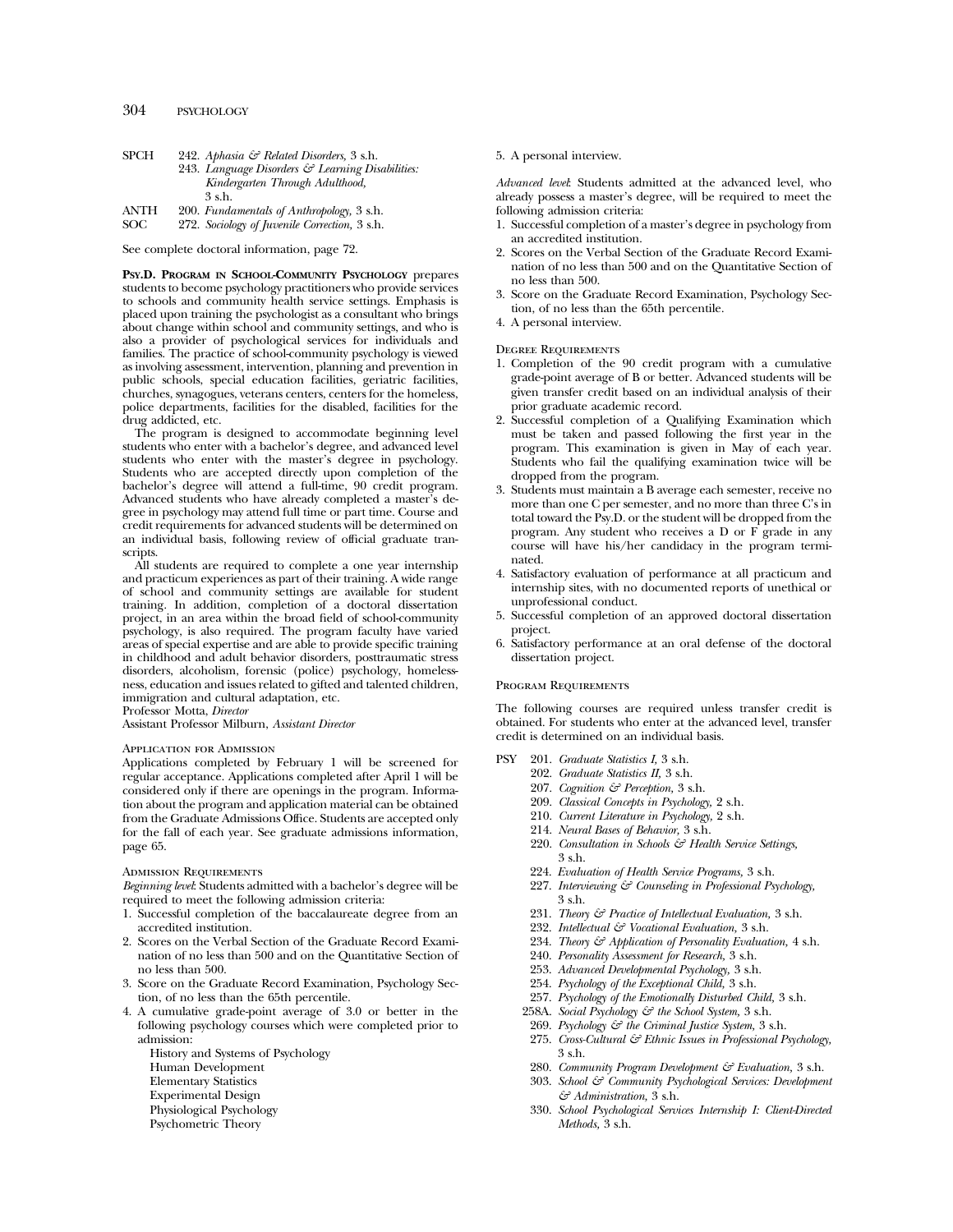- 331. *School Psychological Services Internship II: Behavioral Counseling of Children & Adolescents,* 3 s.h.
- 341. *Ethics & Professional Practices in Psychology,* 1 s.h.
- 349. *School-Community Internship I,* 3 s.h.
- 350. *School-Community Internship II,* 3 s.h.
- 601. *Dissertation Seminar,* 3 s.h.
- †602. *Dissertation Proposal Preparation,* 3 s.h.
- †/††603A. *Extended Dissertation Advisement,* 3 s.h.
	- ††604. *Dissertation Advisement,* 3 s.h.
	- ††605A. *Dissertation Extension,* 3 s.h.

Students are permitted to take six semester hours of electives chosen from the following, under advisement of the program director.

- PSY 213. *Psychology of Addictions,* 3 s.h.
	- 215. *Clinical Neuropsychology,* 3 s.h.
	- 230. *Group Counseling & Group Leadership,* 3 s.h.
	- 235, 236. *Personality Evaluation I & II,* 3 s.h. each
	- 250. *Health Psychology,* 3 s.h.
	- 251, 252. *Special Topics Seminar,* 1-4 s.h. each
		- 256. *Theories of Psychological Counseling,* 3 s.h. 260. *Behavior Deviations II: Major Mental Disorders,* 3 s.h.
		- 263. *Current Theory & Research in Psychology of Aging,* 3 s.h.
		- 268. *Advanced Workshop for Training of Professional Group Leaders,* 3 s.h.
		- 281. *Current Theory & Research in Rehabilitation,* 3 s.h.
		- 353. *Theoretical Orientations to Human Development,* 3 s.h.
		- 399. *Psychotherapy with the Deaf via Total Communication,* 3 s.h.
- SPED 200. Administration  $\mathcal{F}$  Supervision of Special Education, 3 s.h.
	- 250. *Education of the Gifted,* 3 s.h.
- REHB 230. *Philosophy & Principles of Vocational Rehabilitation,* 3 s.h.
	- 232. *Medical Information in Rehabilitation,* 3 s.h.
- EADM 214. *Theories & Practices of Supervision,* 3 s.h.
	- 241. *Supervision of Instruction & Curriculum Development,* 3 s.h.
	- 243. *School Finance,* 3 s.h.
	- 245. *Selected Issues in School Administration,* 3 s.h.
	- 249. *Management Technology,* 3 s.h.
- ELED 227. *Elementary School Curriculum,* 3 s.h.
- SED 205. *Perspectives on Secondary Education,* 3 s.h.
- FDED 210. *Contemporary Educational Movements,* 3 s.h.
	- 220. *Aesthetic Education,* 3 s.h.
	- 244. *Seminar: Alternative Education,* 3 s.h.
	- 248. *Multicultural Education in the Metropolitan Area,* 3 s.h.
- SPCH 242. *Aphasia & Related Disorders,* 3 s.h.
	- 243. *Language Disorders & Learning Disabilities: Kindergarten Through Adulthood,* 3 s.h.
- ANTH 200. *Fundamentals of Anthropology,* 3 s.h.
- SOC 272. *Sociology of Juvenile Corrections,* 3 s.h.

See complete doctoral information, page 72.

**POSTDOCTORAL RESPECIALIZATION PROGRAM IN CLINICAL AND/OR SCHOOL PSYCHOLOGY** offers psychologists with doctoral degrees in areas other than Clinical and School Psychology the opportunity to respecialize in Clinical and School Psychology so that they may ethically practice in these areas. Respecialization candidates are given programs that meet the APA guidelines which require that psychologists who wish to change their service speciality, or add an additional area of applied specialization must meet the same requirements with respect to subject matter and professional skills that apply to doctoral retraining in the new specialty. The

program of each candidate is individualized and all credit is given for relevant course work and requirements that have been satisfied previously.

Associate Professor O'Brien, *Respecialization Program Director.*

#### Admission Requirements

- 1. A doctorate in psychology in an area other than clinical, counseling or school psychology from an accredited university.
- 2. Evidence of academic excellence.
- 3. A personal interview to determine that the program and the applicant's professional goals are congruent.
- 4. Evidence that the state recognizes the doctorate as psychology for licensure purposes.

#### Degree Requirements

Successful completion of the same requirements as those required of the students in the Ph.D. Program in Clinical and School Psychology. Credit is given for relevant course work and requirements that have been satisfied previously.

#### **PH.D. PROGRAM IN APPLIED RESEARCH AND EVALUATION IN PSY-CHOLOGY**\*

See complete doctoral information, page 72.

### **COURSES**

In addition to semester notations next to each course, several courses are offered during the January and Summer sessions. Consult the *January* and *Summer Sessions* bulletins for these schedules.

For additional psychology offerings, see New College listings. These courses may be taken only with the permission of New College and the Psychology Department.

††A student who does not complete the dissertation during the semester of enrollment in 604, *Dissertation Advisement*, will have to repeat the course, paying full fee. Once 602, *Dissertation Proposal Preparation* or 603A, *Extended Dissertation Advisement* has been completed, a student must enroll in 604, *Dissertation Advisement*, the following semester and maintain continuous enrollment in this course during the fall and spring semesters. A student must complete the work for this course within three semesters. If the dissertation is not completed by the end of this period, the student must immediately enroll in 605A, *Dissertation Extension*. The student will be dropped from the program if all requirements for the dissertation are not fulfilled by the end of 605A.

Once a candidate has begun work on the dissertation, a leave of absence from the program will not be granted, except in highly unusual circumstances.

\*Applications not accepted in 1997-98. For further information, contact the Psychology Department.

<sup>†</sup>A student who has not made sufficient progress on the dissertation to gain permission of the members of the committee to begin collecting data, will have to repeat the course, paying full fee. A student must maintain continuous enrollment in this course, registering for it during the fall and spring semesters.

A student must complete the work for this course within two semesters. If sufficient progress has not been made by the end of this period, the student will have to enroll in 603A, *Extended Dissertation Advisement.* This course may be taken only once. If the student does not complete the work for this course by the end of the semester, the student will be dropped from the program.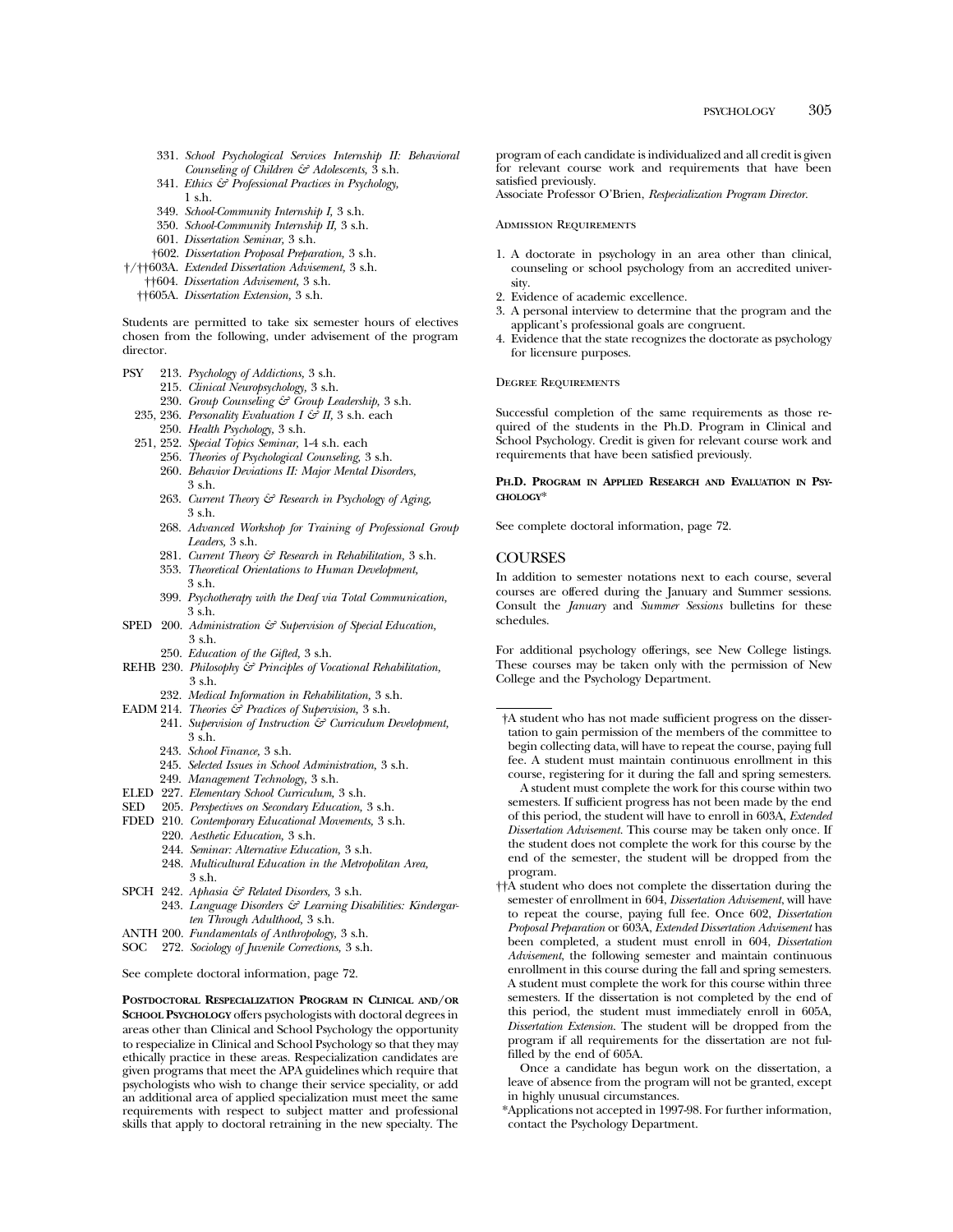PSY 1 is prerequisite to all psychology courses, except for PSY 7. Students completing PSY 7 must still complete PSY 1 before taking other psychology courses.

1. *Introduction to Psychology* 3 s.h. Fall, Spring, Summer

Methods of investigation and basic principles of psychological functioning including perception, motivation, learning and personality theory; introduction to abnormal psychology including case studies, diagnostic terminology and diverse treatment modes. Various other psychological topics will be considered. Prerequisite to all other psychology courses. Credit given for this course or New College SPB 1, not both.

#### 3. *Current Psychological Issues* 3 s.h. Periodically

Detailed exploration of several psychological topics of important social relevance (e.g., recent topics have included mental health, alcoholism, drug addictions, interpersonal abuse, sexuality). Topics vary depending on their social significance. Guest speakers representing the fields of psychology, psychiatry and social work are featured. Students are required to submit independent research papers on each topic. Recommended for secondsemester freshmen and sophomores.

7. *Fundamental Perspectives in Psychology* # 3 s.h. Fall, Spring

Detailed examination of selected major areas of research in psychology, such as natural and artificial intelligence, and physiological and psychological aspects of emotionality.

33. *Industrial Psychology* 3 s.h. Fall, Spring, Summer

Study of psychological principles and methods, and their application to personnel testing, interviewing, selection, training and development, and performance appraisal. Credit given for this course or New College SPG 19, not both. (Formerly 32A; 32, *Business and Industrial Psychology*.)

34. *Organizational Psychology* 3 s.h. Fall, Spring, Summer

Study of psychological principles and methods, and their application to work motivation, job satisfaction, leadership, communication, job design, and organizational development. (Formerly 32B; 32, *Business and Industrial Psychology*.)

35. *Psychology of Personality* 3 s.h. Fall, Spring, Summer

Personality organization, factors influencing development, methods of appraisal and personality theories. Credit given for this course or New College SPG 2, not both.

39. *Abnormal Psychology* 3 s.h. Fall, Spring, Summer

Emotional and behavioral deviations, patterns of development, classification and treatment methods. Credit given for this course or New College SPG 14, not both.

100. *Honors in Psychology* 3-4 s.h. Fall, Spring

The research for and the writing of a substantial essay in the field of psychology such as a major literature review or an original experiment. Open only to senior psychology majors who are eligible for and desire to graduate with departmental honors. Interested students must secure the written permission of a full-time faculty member who will supervise the project. An oral defense will be conducted at the conclusion of the project.

101. *Major Concepts in Psychology* 1 s.h. Periodically

An in-depth exploration of a significant historical, theoretical, empirical or methodological concept in the field. Subjects vary, topics to be announced.

102. *Major Figures in Psychology* 1 s.h. Periodically

An in-depth exploration of the contributions of one major theorist, researcher or practitioner in the field. The goal of the course is to gain understanding of the impact of this psychologist's life and work on the progress of psychological inquiry and perspective. Subjects vary, topics to be announced.

110. *Principles of Learning and Behavior* 3 s.h. Once a year

Basic concepts and principles of learning and conditioning with animals and human beings.

111. *Behavior Modification* 3 s.h. Fall, Spring

Major principles of behavior modification through the application of reinforcement and token economies, techniques of self-control, desensitization, relaxation and biofeedback will be studied.

112. *Psychology and the Law* 3 s.h. Fall, Spring

An examination of the ways psychological principles are applied to the criminal justice field, family law and civil litigation. Topics include victim research, jury selection and courtroom procedures, psychological assessment of the offender, child custody procedures and divorce suits. Credit given for this course or New College SPG 10, not both. (Formerly *Psychology of Criminal Justice*.)

126. *Psychology of Women* 3 s.h. Once a year

Exploration of current research into the perceptual, motivational, physiological, intellectual and interpersonal aspects of the behavior of women. Emphasis will be placed on sex-role development and the impact on the feminine personality of prevailing attitudes about women. Prerequisite: junior standing or higher.

#### 130. *Workshop in Small-Group Behavior* 3 s.h. Periodically

Analysis of small-group behavior together with the identification and evaluation of small-group properties. Leadership and membership functions will be explored and practiced as they relate to a variety of settings including business and industry, educational, governmental and community organizations. Practice in overcoming obstacles to effective interpersonnel relationships including t-group sessions. Open to juniors and seniors by permission.

#### 132. *Industrial Behavior Modification* 3 s.h. Once a year

An introduction to behavioral principles in organizations. Theoretical issues in organizational psychology and the quality of working life is examined from the perspective of laboratory based research of human behavior. The application of operant techniques to traditional industrial problems such as productivity, sales, attendance and safety. Management based on applied behavior analysis is contrasted with traditional motivational theories.

### 140. *Measurement and Statistics* 4 s.h. Fall, Spring, Summer

Application of fundamental statistical and measurement concepts to psychological data analysis and test construction. Topics include scales of measurement, measures of central tendency and variability, sampling and tests of significance, correlation, standard scores, reliability and validity. (3 hours lecture, 3 hours laboratory.) Credit given for this course or QM 1 or SOC 139 or BIO 100 or MATH 8 or New College S 91 or QTB 2.

<sup>#</sup>Core course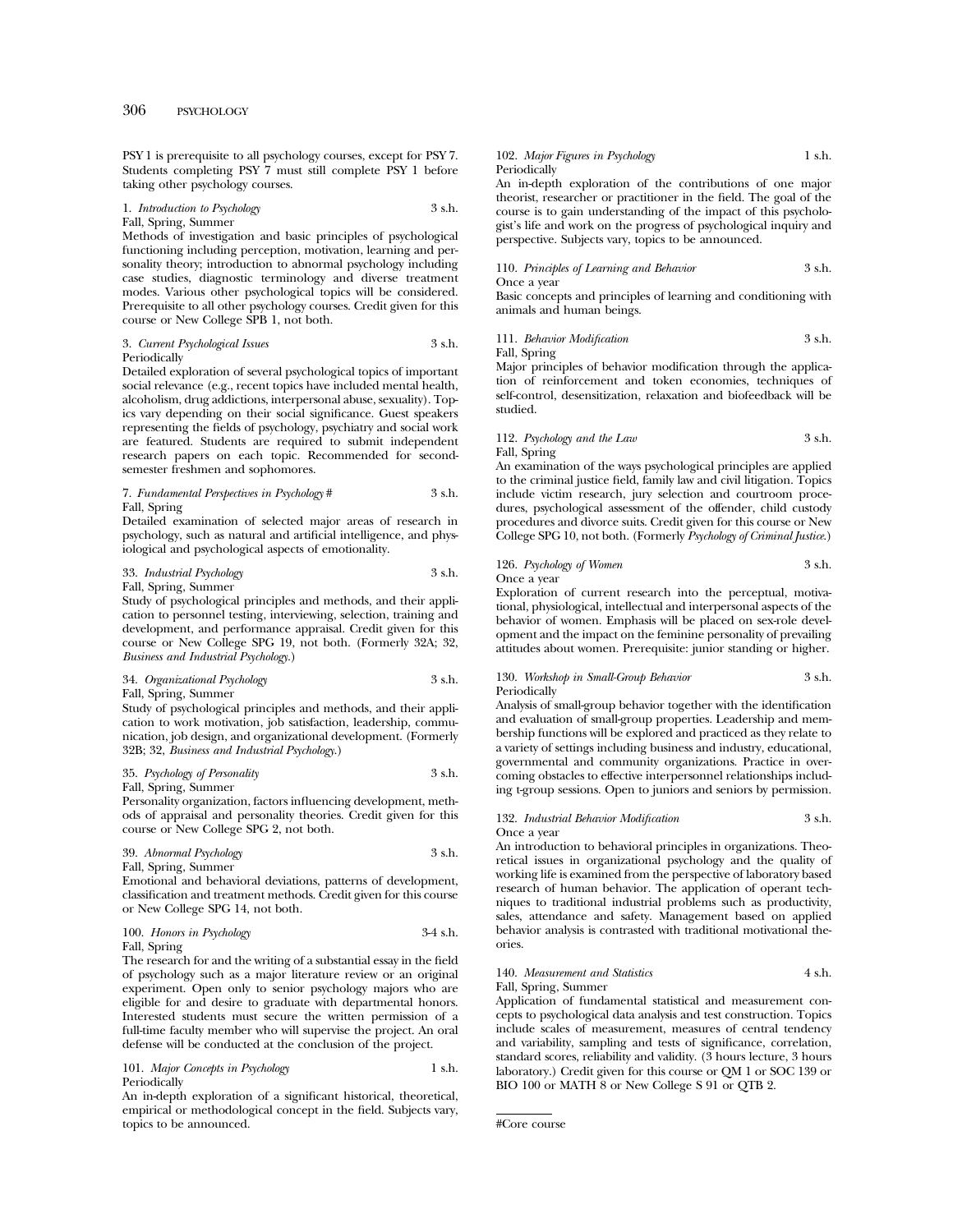141. *Research Methods and Design* 4 s.h. Fall, Spring, Summer

Major principles of research and data collection techniques in experimental psychology. Laboratory work with animals and/ or human beings includes research in selected topics. (3 hours lecture, 3 hours laboratory.) Prerequisite: PSY 140 or equivalent. Students are advised to take this course no later than their junior year.

151 & 152. *Readings* 1-4 s.h. each Fall, Spring

Individual written report based on assigned readings. Open only to seniors with permission of department chairperson.

153. *Child Psychology* 3 s.h. Fall, Spring, Summer

Development of human behavior from the prenatal period through childhood.

154. *Adolescent Psychology* 3 s.h. Fall, Spring, Summer

Development of behavior from adolescence through maturity.

155. *Psychology of the Mentally Retarded* 3 s.h. Once a year

The physical, intellectual, social and emotional characteristics of the mentally retarded. Special consideration will be given to the various categories of mentally retarded children, to their educational requirements and their adjustment needs in the home and community. Related research findings will be summarized and evaluated.

157. *Clinical, Counseling and Community Psychology* 3 s.h. Once a year

Theories, principles and practices for assessing personality and helping people in various settings to realize their potentials. Prerequisite: PSY 39 or permission of instructor.

158. *Theory and Principles of Psychotherapy* 3 s.h. Once a year

Survey and classification of individual and group psychotherapies commonly used today. Comparative analysis of the principles and practices of the psychoanalytic, experiential and behavior schools of therapy as well as review of the different philosophical and psychological tenets which are basic to each of these systems.

159. *Social Psychology* 3 s.h. Fall, Spring

Study of basic issues including social perception, prejudice, attitude theory and methodology. Credit given for this course or New College SPG 9, not both.

160. *Psychology of Physical Disability* 3 s.h. Once a year

Psychological factors in disability and adjustment to disability.

161. *Comparative Psychology* 3 s.h. Once a year

Phylogenetic differences in sensory capacities, response repertoires, and learning and ethological findings. Laboratory will include work with fish, frogs, pigeons, rats and humans. (2 hours lecture, 2 hours laboratory.)

162. *Psychology of Dreams* 3 s.h. Once a year

The psychology of primary process thinking. Major theories of dreaming, e.g., Freud, Jung, Hall, Perls, etc. The course will deal with both theories and empirical data as well as practical applications.

| 163. Adult Psychology | 3 s.h. |
|-----------------------|--------|
| Once a vear           |        |

The current status of psychological knowledge about adulthood and aging. A broad topical coverage of the chronology of adult

experience using a problem-centered, interdisciplinary approach to understanding adulthood, maturity and old age.

164. *Perception and Cognition* 3 s.h. Once a year

Presentation and discussion of explanatory models, experimental results and conclusions for the phenomena of perception, language, memory, problem solving and creative processes.

165. *Psychological Aspects of Psychotropic Medication* 1 s.h. Periodically

Current trends in psychotropic medication used to control atypical behavioral and emotional states. Emphasis will be on the positive and negative effects on normal and abnormal states.

171. *History of Psychology* 3 s.h. Once a year

The historical development of significant psychological concepts, theories and systems. The focus and far-ranging content of this course serves to provide an overall synthesis of the major subfields of psychology. Designed for advanced undergraduate majors in psychology.

173, 174. *Senior Seminar* 3 s.h. each Periodically

Investigation of problems of theoretical interest in several areas of psychology. Sections will be planned for different topics. Prerequisite: permission of instructor.

176. *The Psychology of Hypnosis* 3 s.h.

Once a year

Major theories of hypnosis. The phenomena elicitable under hypnosis and its clinical application and techniques. The course will cover both research and clinical applications. Permission of instructor.

177. *Physiological Psychology* 3 s.h. Once a year

Physiological basis of learning, sensation, perception and motivation. Credit given for this course or New College SPG 13/NGG 1.

178. *Psychological Testing* 3 s.h. **Periodically** 

Review of basic measurement concepts. Examination of tests of intelligence, personality, attitude and special abilities. Ethical issues in psychological testing. Prerequisite: PSY 140 or equivalent.

179. *Practicum in Psychological Testing* 3 s.h. Periodically

Practice under supervision of administration and evaluation of tests suitable for use in job analysis and personnel psychology. No liberal arts credit.

182. *Computer Statistics for the Behavioral Sciences* 1 s.h. Once a year

Knowledge of the computer and allied equipment and the statistics and programs employed. Prerequisite: PSY 140 or equivalent.

185. *Psychological Aspects of Human Sexual Behavior* 3 s.h. Fall, Spring, Summer

Focus on behavioral, emotional and cognitive components of human sexual behavior. Normal and deviant syndromes are considered. Credit given for this course or New College SGG 1/ISGG 3.

## 188. *Theories and Practice of Interviewing* 3 s.h. Periodically

Emphasis upon the data obtained from the initial interview, reporting of test findings and establishment of rapport. No liberal arts credit.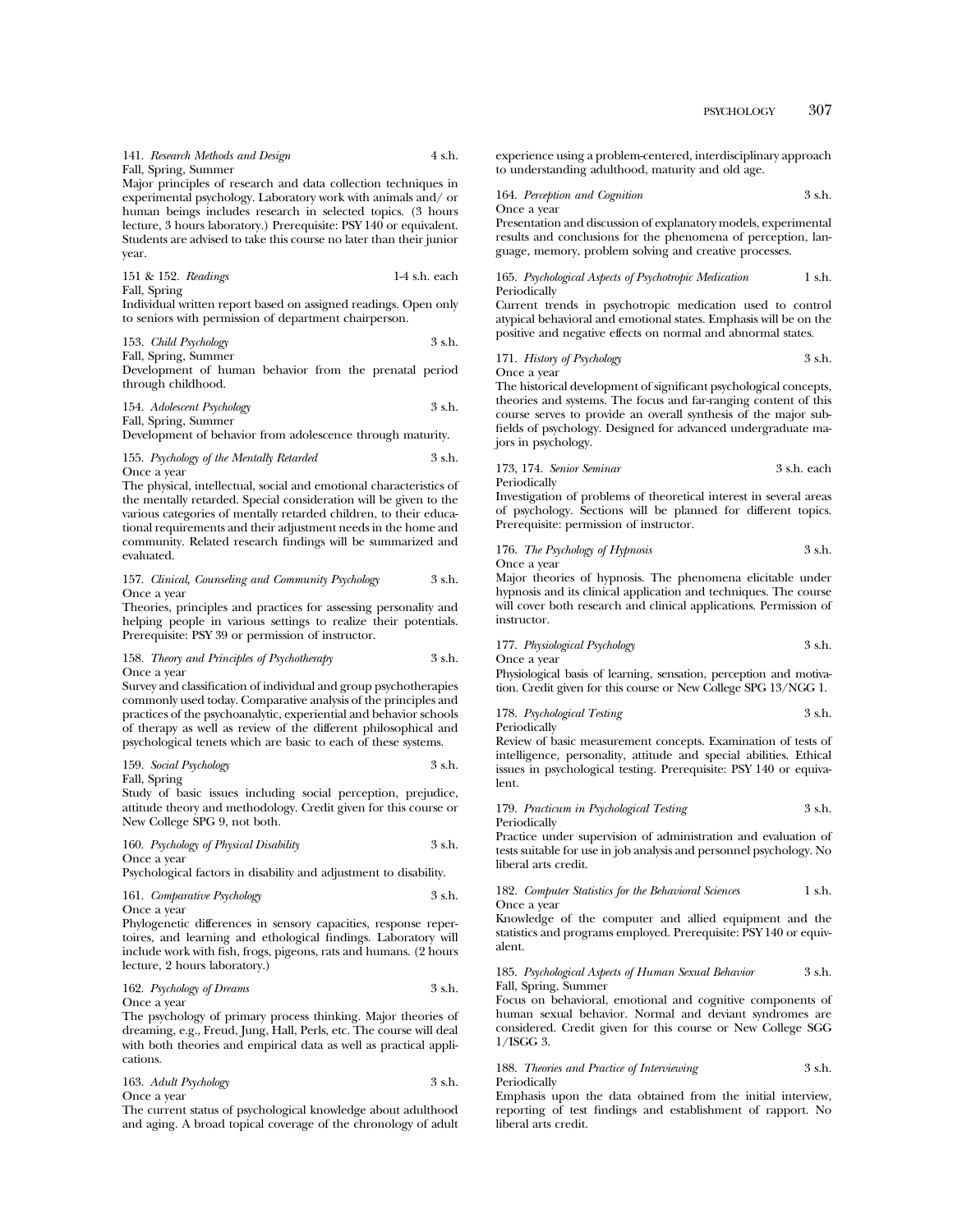## 308 PSYCHOLOGY

#### 189. *Health Psychology and Behavioral Medicine* 3 s.h. Once a year

Review and analysis of the current trend toward the integration of behavioral methodologies with diagnosed medical problems. Topics include the origins, theory and treatment regarding alcohol and chemical dependency, smoking, obesity, and stressrelated disorders, as well as headache and other pain disorders. (Formerly *Psychology of Health.*)

190. *Research Seminar: Cognitive Psychology* 4 s.h. Once a year

Problems and methods of research on selected areas of human cognition, such as perception, memory, and problem solving. (3 hours lecture, 3 hours laboratory.) Prerequisites: PSY 141, and either PSY 111 or 164 or 177 or equivalent. (Formerly *Research Seminar: Experimental Psychology.*

#### 192. *Research Seminar: Operant Behavior* 4 s.h. Every other year

Study and selected applications of behavioral laws typical of such problem areas as motivation, discrimination learning, punishment, etc. Practical experience with procedures and apparatus used with animal subjects will be provided in weekly laboratory sessions. Prerequisites: PSY 140, 141.

#### 194. *Research Seminar: Physiological Psychology* 4 s.h. Periodically

Demonstrations and practice of the basic techniques used in modern research in physiological psychology. (3 hours lecture, 3 hours laboratory.) Prerequisite: PSY 141, 177 or equivalent.

#### 196. *Research Seminar: Developmental Psychology* 4 s.h. Fall, Spring

Problems and methods of psychological research focusing on children and adolescents. Examination of basic experimental designs and consideration of ethical issues in developmental psychological research. (3 hours lecture, 3 hours laboratory.) Prerequisites: PSY 141, and 153 or 154.

#### 197. *Research Seminar: Industrial Psychology* 4 s.h. Once a year

Problems and methods of psychological research in organizational and industrial settings. Examination of basic experimental designs. Fieldwork will be included. (3 hours lecture, 3 hours laboratory.) Prerequisites: PSY 140, 141 and either 33 or 34 or equivalent.

#### 198. *Research Seminar: Social Psychology* 4 s.h. Every other year

Experience in selected areas including small group processes, attitude change, leadership, laboratory exercises and fieldwork will be included. (3 hours lecture, 3 hours laboratory.) Prerequisites: PSY 141 and 159 or equivalent.

#### 199. *Research Seminar: Clinical Psychology* 4 s.h. Once a year

Evaluation of clinical research in the areas of assessment and diagnosis, psychopathology models and psychotherapy effectiveness. Several laboratory projects will be carried out. Prerequisites: PSY 39, 141.

$$
201. \quad \textit{Graduate Statistics I}\\ \hspace*{2.2cm} 3 \text{ s.h.}\\ \text{Fall}\\ \hspace*{2.2cm}
$$

A first-level graduate course designed to cover such topics as exploratory data analysis, sampling and probability theory, statistical inference (hypothesis testing and confidence intervals) for one- and two-samples, correlation, partial correlation, and multiple regression, and issues in power and robustness.

202. *Graduate Statistics II\** 3 s.h. Spring

Designed to provide in-depth coverage of analysis of variance (ANOVA). Topics covered are: one-way and two-way ANOVA,

multivariate approach to the repeated measures and split-plot designs, multiple comparison and trend analysis, issues in probing an interaction (partial interaction and interaction contrasts vs. simple main effects tests), and issues in power and robustness.

## 203. *Research Design I\** 4 s.h. Fall, Spring

Emphasis is on true and quasi-experimental designs for psychological research and evaluation. Illustrative designs are presented with discussion concerning the internal and external validity questions. Students are expected to defend the design of an original research project. Prerequisites: PSY 140 and 141 or equivalent.

#### 204. *Multivariate Statistics in Psychological Research I\** 3 s.h. Once a year

Introduces students to multivariate statistics. Topics covered are: path analysis with manifest and latent variables, confirmatory factor analysis, test theory modes, multitrait/multimethod analysis, multiple-group factor analysis.

#### 205. *Multivariate Statistics in Psychological Research II\** 3 s.h. Once a year

Second course in multivariate statistical techniques that have direct application in experimental and industrial/organizational settings. Focus is on multivariate descriptive statistical techniques including factor analysis, cluster analysis and multidimensional scaling. Prerequisite: PSY 204 or permission of instructor. (Formerly *Multivariate Statistics in Psychological Research I.*)

206. *Theories of Personality* 3 s.h. Spring, Summer

Comparison of current psychological theories of personality as they relate to general psychological theory.

207. *Cognition and Perception\** 3 s.h. Spring

Readings and discussion of psychological and physiological aspects of sensation, perception, cognition and emotion. Prerequisite: PSY 190 or permission of instructor.

208. *Learning Theory\** 3 s.h. Periodically

Basic theories of behavioral motivation and change. Prerequisites: PSY 171, 190.

209. *Classical Concepts in Psychology\** 2 s.h. Fall, Spring

Examination of concepts relating to theory and research in learning, motivation, perception, measurement, prediction and behavior change through examination of articles published in major journals during the past 30 years. Prerequisite: permission of instructor. (Formerly *Current Psychological Theory.*)

209A. *Basic Concepts and Issues in Psychology*\* 3 s.h. Fall, Spring

Classical issues and basic concepts in psychology, with an analysis of the current perspectives that psychologists take on these issues. These include topics such as the roles given to behavioral, cognitive, genetic, and physiological processes in basic and applied psychology, memory, social issues, methodological and radical behaviorism, private events in scientific and professional psychology, trends in data analysis and publication, assessment and measurement, etc. Examination of these topics by analyses of articles, published primarily in major journals, which span the entire history of psychology. Credit given for this course or PSY 209, not both.

<sup>\*</sup>Open only to matriculated students in graduate psychology program.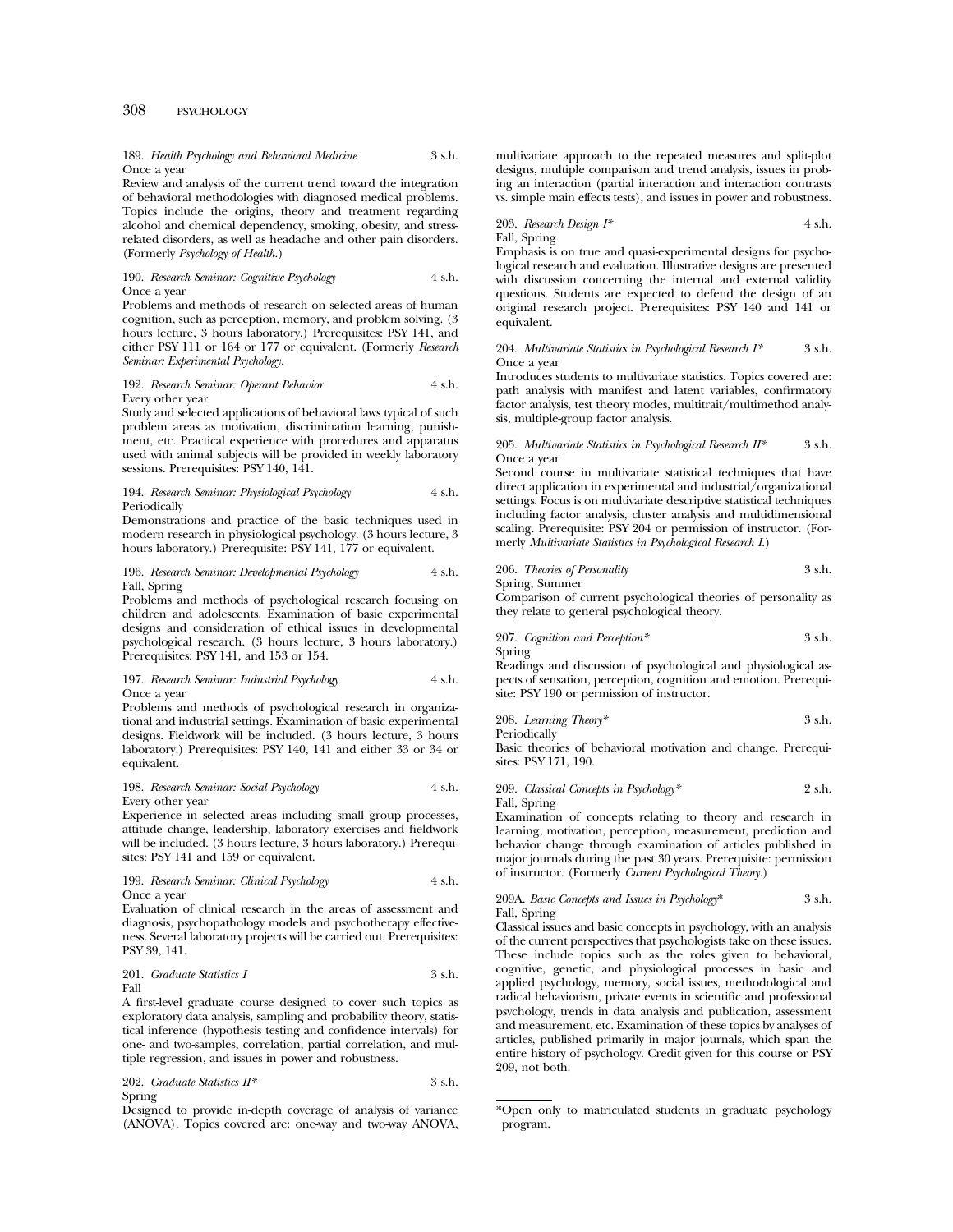210. *Current Literature in Psychology\** 2 s.h. Fall, Spring

Examination of concepts relating to theory and research in learning, motivation, perception, measurement, prediction and behavior change through examination of articles published in major journals during the past five years. Prerequisite: PSY 209.

211. *Intellectual Assessment* 3 s.h. Spring, Summer

Different methods for individual assessment of the intellectual ability of children, adolescents and adults. May not be taken on a Pass/Fail basis.

213. *Psychology of Addictions* 3 s.h. Periodically

Research, theories and methods of treatment with respect to alcoholism, drug addiction, smoking and overeating.

214. *Neural Bases of Behavior\** 3 s.h. Spring

Current research and theory relating to the physiological bases of human behavior. Prerequisite: PSY 177.

215. *Clinical Neuropsychology\** 3 s.h. Periodically

An overview of neuropsychology with emphasis upon diagnosis assessment for both clinical and research. Prerequisite: PSY 214.

216. *Behavior and Personality—Normal and Abnormal\**† 3 s.h.

Fall

Evaluation and comparison of the dynamic and behavioral approaches with regard to the study of normal and abnormal personality syndromes. Emphasis on the ability of these two approaches to explain, predict and control behavior. Review of current research.

217. *Organizational Development\** 3 s.h. Fall, Spring

Foundations of organizational development. Discussion of topics dealing with the need for change in organizations, how to initiate procedures for organizational change and measure the effect of the change agents, the influence of change at both a formal and informal level and how to overcome resistance to change.

218. *Applied Behavior Analysis in Industry\** 3 s.h. Once a year

Operant approaches to industrial behavior with emphasis on practical applications to management. Use of response contingent reinforcement, behavioral assessment and stimulus control to improve industrial productivity is taught from a foundation in behavioral learning theory. Prerequisite: PSY 208.

219. *Organizational Psychology: Leadership*\* 3 s.h. Once a year

The course examines both classic and contemporary perspectives on leadership. The course also reviews research evidence related to each approach. A theoretical foundation enables the student to deal with leadership-related problems encountered in organizational settings. In addition, the course considers strategies used to measure and assess leadership potential.

#### 220. *Consultation in Schools and Health Service Settings\** 3 s.h. Once a year

This course covers the methods and processes by which psychologists function as consultants within schools and health service settings. Emphasis is placed upon indirect service models, methods of identifying specific needs and problems within school and other organizations, implementation of solutions which are then enacted by the organizations, and on methods of evaluaiton of outcomes.

222. *Research Methods I: Designs for Professional Psychology*\* 3 s.h.

Once a year

Emphasizes group and single subject designs as commonly used in clinical, school and community psychology. Attention is paid to research epistemology and to research design. Illustrative designs from professional psychology journals are reviewed.

223. *Research Design II\** 4 s.h. Fall, Spring

Continuation of PSY 222 with emphasis on research techniques appropriate to applied settings. Under supervision, students carry out their research project initiated in PSY 222, culminating in a written paper and oral defense of the data and its interpretation. Prerequisite: PSY 222.

#### 224. *Evaluation of Health Service Programs*\* 3 s.h. Once a year

Examination of basic concepts and methods underlying the needs, implementation and impact of mental and physical health, organizational and social intervention programs. Primary focus will be on the integration of organizational climate, needs assessment techniques and implementation design strategies for policy formation and planning. (Formerly *Evaluation Research.*)

225. *Multivariate Statistics in Psychological Research III\** 3 s.h. Once a year

Course trains students to perform multivariate statistical analyses of time series, spatial distributions, causal models of behavior and complex contingency tables as they apply to psychological research. Computer analyses for these problems are emphasized. Prerequisites: PSY 204, 205 or permission of the instructor.

#### 227. *Interviewing and Counseling in*

*Professional Psychology\** 3 s.h. Fall, Spring

Clinical and school psychology techniques with emphasis on the initial interview and on adult and child diagnostic interviewing. Use of rational-emotive and behavioral methods for counseling persons with emotional, behavioral, educational and marital $\bar{a}$ familial problems. Practicum placements arranged.

#### 228. *Behavior Deviations I: Clinical Psychopathology\** 3 s.h. Fall, Spring

Biological, ecological and psychological factors leading to emotional and mental disorders. Feeling, thinking and behavioral aspects of neuroses, psychoses and personality disorders in childhood, adolescence, maturity and later maturity. Practicum observation and interaction arranged. Prerequisite: permission of instructor.

#### 229. *Individual Counseling and Psychotherapy*\* 3 s.h. Periodically

A comparative study of the theories and practices in the treatment of mental and emotional disorders. Included are the most commonly employed analytical, neo-analytical and behavioral systems of counseling and psychotherapy.

230. *Group Counseling and Group Leadership*<sup>\*</sup> 3 s.h. Fall, Spring

Techniques and rationale of group treatment procedures with children, adolescents and adults. Practicum: students will conduct an ongoing group.

231. *Theory and Practice of Intellectual Evaluation\** 3 s.h. Fall, Spring

Basic theory of intelligence. Administration, scoring and interpretation, under supervision, of the Wechsler scales. Laboratory

\*Open only to matriculated students in graduate psychology program.

<sup>†</sup>Permission of program director.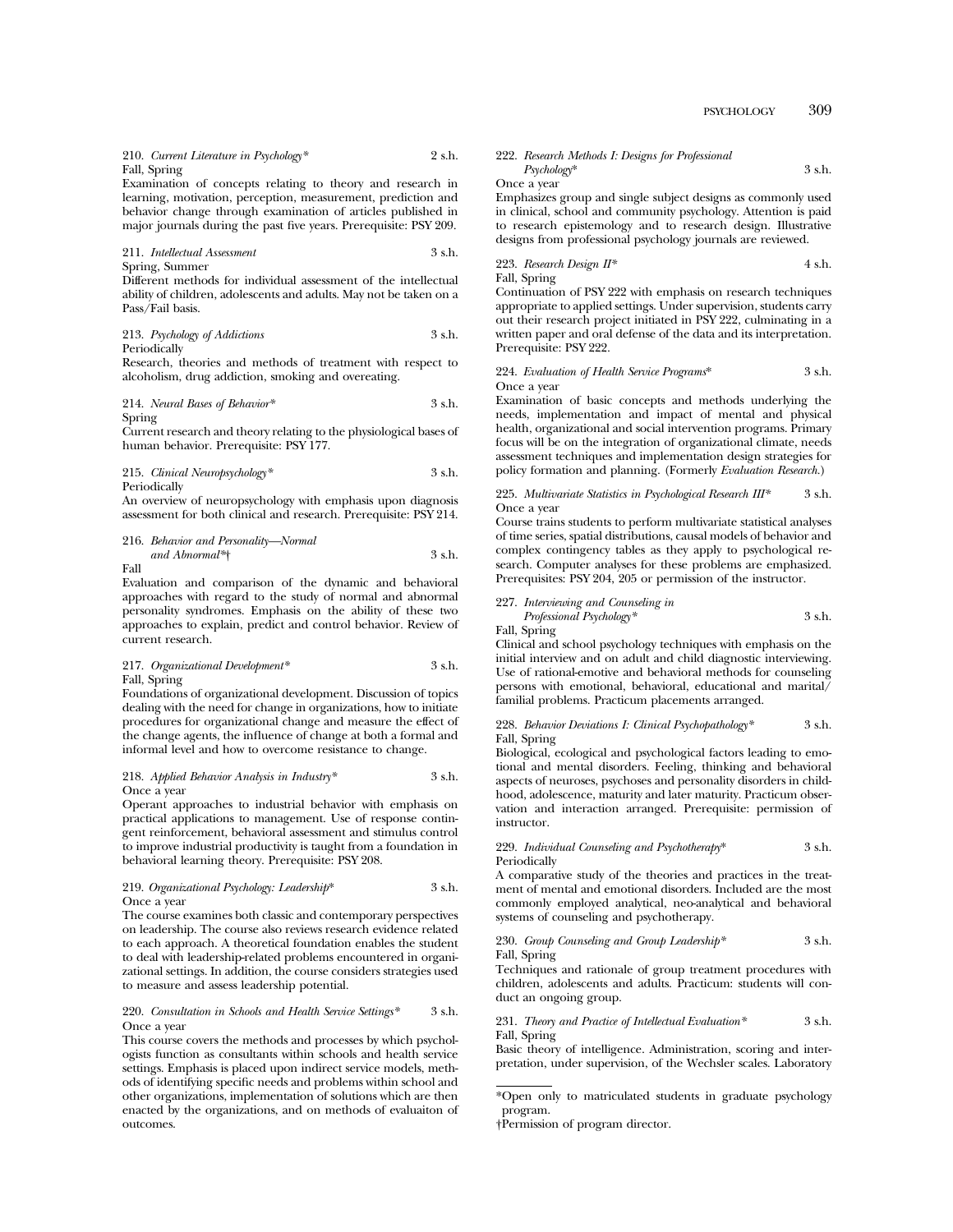hours and practicum placements arranged. Lab materials are required. Prerequisite: permission of instructor.

232. *Intellectual and Vocational Evaluation*\* 3 s.h. Fall, Spring

Administration, scoring and interpretation, under supervision, of the Stanford Binet and other individual intelligence and vocational tests. Laboratory hours and practicum placements arranged. Prerequisites: PSY 231 and permission of instructor.

#### 234. *Theory and Application of Personality Evaluation\** 4 s.h. Fall

General orientation to personality testing. Theories of personality. Administration, scoring, and interpretation of the Thematic Apperception Test, Children's Apperception Test, Bender Gestalt, Sentence Completion and Draw-a-Person Tests. Laboratory hours to be arranged. (Formerly *Theory and Research in Personality Evaluation.*)

#### 234A. *Personality Assessment by Projective Methods*\*\* 3 s.h. Fall, Spring

Provides students with a general orientation to personality assessment through the use of unstructured techniques. Major emphasis is placed on the clinical use of the Thematic Apperception Test and the Rorschach Test, although other methods are also discussed. Focus is placed on theory and empirical findings. Credit given for this course or 234, not both.

### 234B. *Laboratory in Projective Personality Assessment*\*\* 1 s.h. Fall, Spring

Provides students with experience in the administration and interpretation of unstructured personality assessment techniques, and the relationship of test findings to therapeutic interventions. Primary emphasis is placed on the Thematic Apperception Test and the Rorschach Test. Illustrative protocols are used to present and discuss normative responses, and to compare them with responses given by persons with various Axis 1 and Axis 2 disorders. Focus is placed on the relationship of formal response categories to diagnoses from the *Diagnostic and Statistical Manual* and/or the *International Classification of Diseases.*

#### 235, 236. *Personality Evaluation I and II*\* 3 s.h. each Periodically

The administration, scoring and basic interpretation of the Rorschach. The second semester is a practicum in advanced Rorschach interpretation. Special consideration will be given to developmental concepts from childhood to late maturity. Prerequisites: PSY 228, 231, 234 and permission of instructor.

239. *Psychological Assessment for Research*\* 3 s.h. Periodically

Special aspects, techniques and theoretical issues related to individual assessment. Prerequisite: permission of instructor.

240. *Personality Assessment for Research*\* 3 s.h. Fall, Spring

A review of personality measurements and theories as used in applied research: actual tests, scoring and interpretation required. Prerequisite: permission of instructor.

248. *Human Engineering* 3 s.h. Periodically

Same as MGT 248.

249. *Current Theory and Research in Social Psychology* 3 s.h. Fall, Spring

Review of theory and research in areas of group dynamics, attitude change, integration, asocial behavior and community health.

| 250. Health Psychology | 3 s.h. |
|------------------------|--------|
| Once a vear            |        |

In preparation for research and practice in the field of health psychology, this course examines the relationship of psychosocial and cognitive variables to physical health and disease. Areas to be covered include conditioned illness behaviors, stress and coping, addictions, pain management, and health promotion and disease prevention. Review of the current research in the field.

251, 252. *Special Topics Seminar* 1-4 s.h. each Fall, Spring, Summer

Individual investigation and reports on advanced psychology topics. Prerequisite: permission of director of the graduate program.

253. *Advanced Developmental Psychology*\* 3 s.h. Fall

Principles and theories in infrahuman and human development. Field studies and developmental testing are included.

254. *Psychology of the Exceptional Child*\* 3 s.h. Spring

Psychological principles and theories relating to the diagnosis and remediation of specific learning disabilities. (2 hours lecture; field placements arranged.) Prerequisite: permission of instructor.

255. *Psychology of Learning*\* 3 s.h.

Fall, Summer

Analysis of basic concepts with emphasis on the application of social and behavioral theory to the effective solution of practical problems. An advanced course.

256. *Theories of Psychological Counseling*\* 3 s.h. Periodically

Intensive survey of the psychological theories and practices of individual and group counseling in nonpsychotherapeutic settings.

257. *Psychology of the Emotionally Disturbed Child*\* 3 s.h. Periodically

Theoretical foundations in the study of emotional disturbance in childhood. Study of the nature and needs of the emotionally disturbed child with specific reference to extreme states of anxiety and withdrawal, and to severely aggressive acting out of behavior. Motivation, ego structure, limit setting, frustration tolerance, need-acceptance theory, therapeutic approaches and other concepts and practices will be examined.

258A. *Social Psychology and the School System* 3 s.h. Once a year

This course explores the roles of school and community psychologists as consultants, direct service providers and change agents within educational settings. Organizational structures (such as school boards, parent-teacher organizations, administrator and faculty committees, etc.) that pertain to the school system are examined and evaluated as contexts for service delivery by psychologists.

### 259. *Human Relations Workshop for Educators and Community Leaders*\* 3 s.h.

Periodically

Lectures, discussions and readings in group dynamics and human relations. Exploration of ways to resolve specific human relations problems of interest to participants. Prerequisite: permission of instructor. Credit given for this course or New College SP 259, not both.

260. *Behavior Deviations II: Major Mental Disorders*\* 3 s.h. Fall, Spring

Explores learning and biological factors that account for the development and maintenance of schizophrenia and other ma-

<sup>\*</sup>Open only to matriculated students in graduate psychology program.

<sup>\*\*</sup>Open only to matriculated students in a doctoral program in psychology.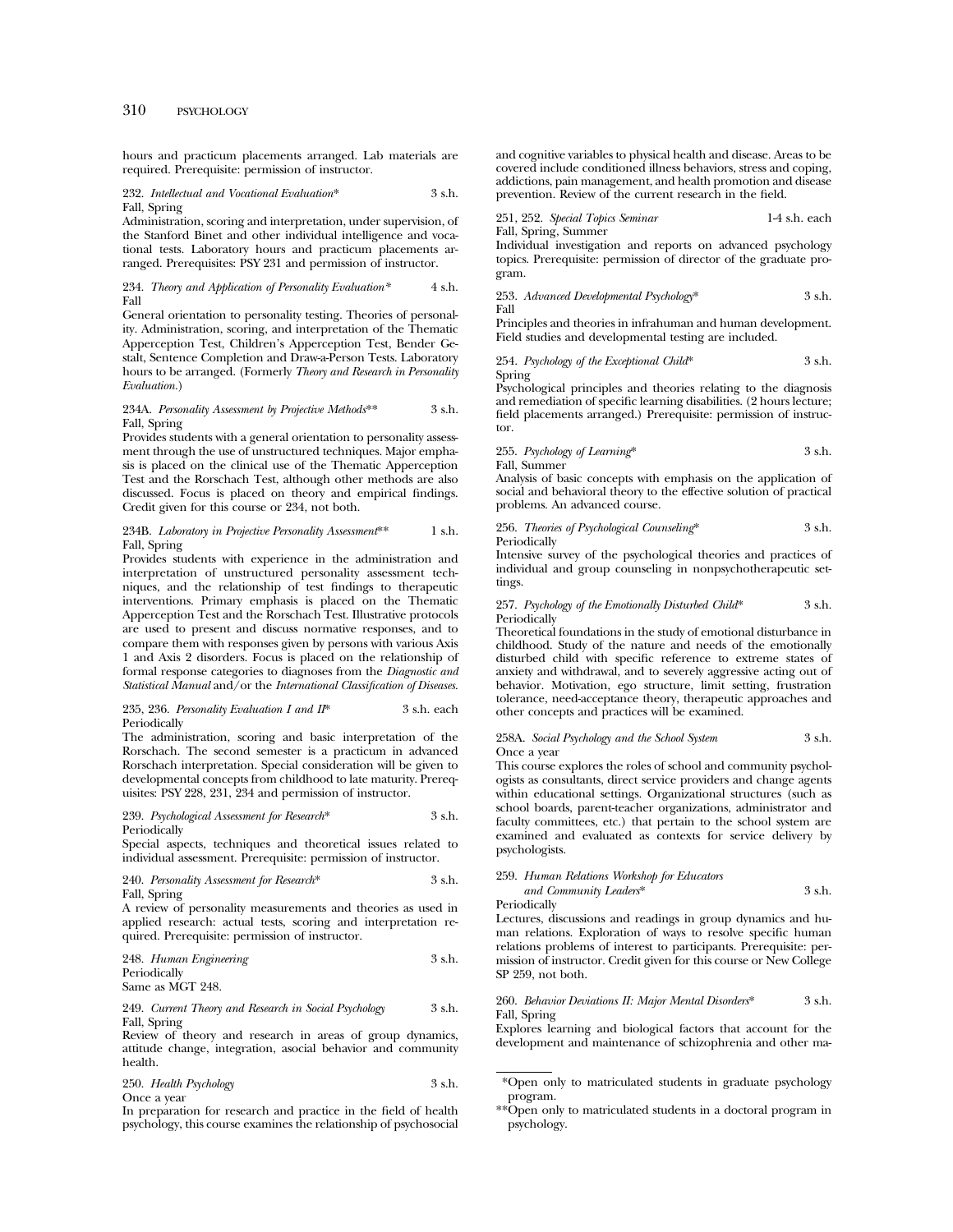jor mental and behavioral disorders. Practicum at an inpatient facility where behaviorial strategies are implemented to develop and enhance prosocial behaviors, and to decrease maladaptive behaviors. Prerequisite: PSY 208 or 255. (Formerly *Behavior Deviations II: Theory and Techniques of Behavioral Reeducation*.)

#### 261. *Applied Behavior Analysis of Professional Psychology*\*\* 3 s.h. Fall, Spring

This course examines the methods of applied behavior analysis in relation to various forms of psychopathology (including minor and major mental disorders). It shows how application of these methods can change dysfunctional behaviors, including dysfunctional nonverbal behavior, speaking, listening, and thinking. It requires students to participate in a practicum in which analysis and modification techniques are implemented. Prerequisite: PSY 208 or 255. Credit given for this course or 260, not both.

263. *Current Theory and Research in Psychology of Aging* 3 s.h. Once a year Review of theory and research.

264. *Aging and Human Behavior* 3 s.h. Once a year

Provides an understanding of old age and the vital processes affecting behavior. Exploration of the biological, social and psychological factors affecting the aging process centering around such areas as personality, intelligence, learning and memory, sexuality, longevity and pathological aging. A comprehensive integration of research findings reflecting behavioral stability and change are also examined.

265. *Aging and Personality* 3 s.h. Once a year

Explores the aspects of personality as they relate to the aging process. Theoretical notions and issues, intrapsychic phenomena and personality dynamics are examined. Attention is given to continuity and change in the aging personality. Psychological, sociological and cultural implications affecting the aging personality are also examined.

268. *Advanced Workshop for Training of Professional Group Leaders*\* 3 s.h.

Periodically

Participants will develop techniques for working with groups. Co-trainer opportunities, lectures, discussions, readings in group dynamics, human relations and related fields. Intensive t-group experience. Prerequisite: PSY 259 or equivalent. Limited enrollment. Admission only upon application to and acceptance by workshop director.

#### 269. *Psychology and the Criminal Justice System\** 3 s.h. Once a year

Examination of the individual, social, and cultural factors that contribute to criminal behavior. Theories of criminality are reviewed as are a number of specific criminal acts. A required practicum experience within the criminal justice system clarifies the role of the psychologist in dealing with criminal behavior.

275. *Cross-Cultural and Ethnic Issues in Professional Psychology\** 3 s.h. Fall

Implications of theory and research on minority and ethnic issues for the practice of psychology in schools, mental health settings and industry. Prerequisite: permission of instructor. May not be taken on a Pass/Fail basis.

276. *Psychology of Hypnosis\** 3 s.h. Periodically

Course in theory, technique, management and phenomena of hypnosis. Course will combine lectures, discussion, demonstrations and practicum. Prerequisite: permission of instructor.

278. *Psychometric Theory\** 3 s.h. Once a year

Measurement theory, scaling models, test construction, fundamentals of factor analysis as a psychometric method and applications to content areas in psychology. Prerequisite: PSY 201.

279. *Surveying, Sampling and Scaling*\* 3 s.h. Once a year

Designed to teach students the basic concepts in survey construction, sampling theory, and practice and univariate techniques of scaling. Emphasis is on the design and use of evaluation instruments in various applied settings. Prerequisite: PSY 278 or permission of instructor.

#### 280. *Community Program Development and Evaluation*\* 3 s.h. Once a year

Principles and methods of initiating, developing and evaluating community service programs. Prerequisite: permission of instructor. (Formerly *Community Program Development and Research.*)

#### 281. *Current Theory and Research in Rehabilitation*\* 3 s.h. Once a year

Review of current theory with a view toward the development of programmatic research, which will facilitate the solution of the problems of the physically and emotionally disabled.

## 283A. *Foundations of Industrial/Organizational Psychology I: Industrial Psychology\** 3 s.h.

Fall

Extensive review of theoretical, research and applied issues in the field of industrial psychology. A combination of lecture and discussion strategies is utilized to cover the topics of legal issues, psychological measurement, job and task analysis, selection and recruitment, performance appraisal, training, compensation and job evaluation. (Formerly 283, *Social Psychology of Organizations and Systems.*)

#### 283B. *Foundations of Industrial/Organizational Psychology II: Organizational Psychology\** 3 s.h.

Spring

Survey of the major topics in organizational psychology including work motivation, job satisfaction, stress, leadership, communication, job design, organizational development and organizational theories. Prerequisite: PSY 283A. (Formerly 283, *Social Psychology of Organizations and Systems.*)

284. *Personnel Selection*\* 3 s.h. Fall, Spring

General overview of personnel selection. Lectures and discussions relating to the following topics: legal issues and EEOC, job analysis, selection techniques (e.g., interviews, assessment centers, biographical data banks, psychological tests, honesty testing, drug and genetic screening) and measurement of work performance.

#### 285. *Sexual Behavior and the Treatment of Sexual Disorders* 3 s.h.

Periodically

A discussion of the principal forms of sexual function and etiology, diagnosis and treatment of sexual dysfunction. Prerequisite: permission of instructor.

286. *Measurement of Work Performance*\* 3 s.h. Fall, Spring

Review of current research, methods and applications of performance appraisal. Appraisal methods and rating formats are

<sup>\*</sup>Open only to matriculated students in graduate psychology program.

<sup>\*\*</sup>Open only to matriculated students in the Ph.D. Clinical and School Psychology program.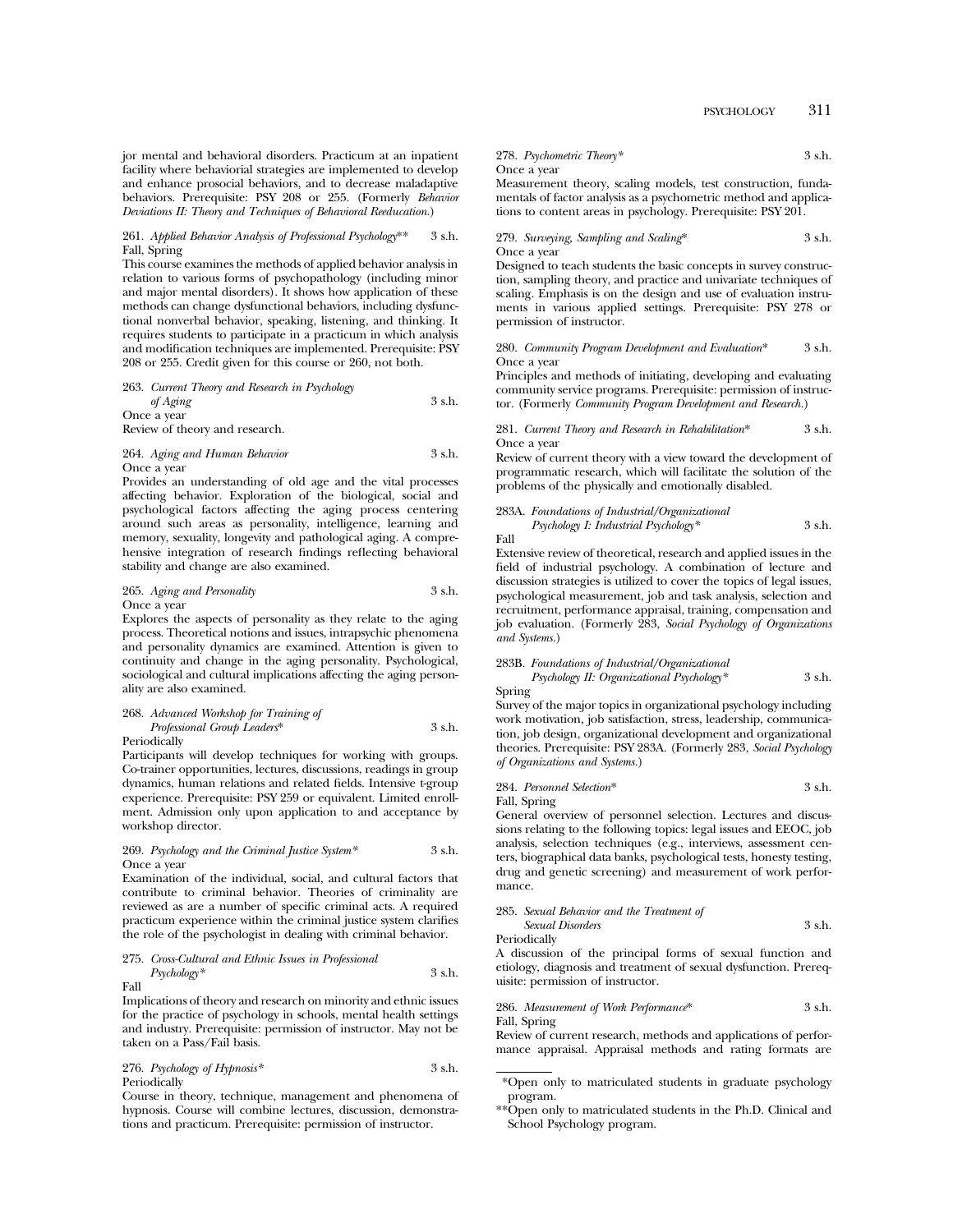discussed in relation to issues of criteria relevance, legal considerations, and the distinction between subjective ratings and objective measures of performance. (Formerly 381.)

287. *Training and Development*\* 3 s.h. Fall, Spring

Review of research and theory related to training models, needs analysis, learning principles and transfer of training, instructional methodology, career development and the evaluation of training programs. Students are expected to develop and deliver a training program related to performance in the work environment.

288. *Work Motivation*\* 3 s.h. Fall, Spring

Cognitive and behavioral theories of motivation and their application to employee satisfaction and performance, with emphasis on the concepts of intrinsic and extrinsic motivation, equity, goals and incentives, values, needs and expectancies.

289. *Small Group Behavior*\* 3 s.h. Fall, Spring

The study of formal and informal groups, their structure and development. Topics covered include interaction and influence processes, problem solving, decision making, conflict and interpersonal relations.

290, 291. *Internship in Industrial/Organizational Psychology\** 3 s.h. each Fall, Spring

Supervised placement in industrial, business, or other organizational setting, typically a two-day-per-week internship. Weekly exploration and discussion of professional and ethical issues pertaining to the internship experience. (Formerly 370.)

#### 293A. *Psychology of Human Resources Management\** 4 s.h. Once a year

General review of the principles of administration and formal theories of management as applied to human resources management. Lectures and discussions relating to the following components of human resources: selection (EEOC guidelines, job and task analysis, testing simulation, assessment center); training and development (methods and principles); performance appraisal (assessment, evaluation and feedback); reward systems (compensation, quality of work life). Prerequisite: PSY 283A. May not be taken on a Pass/Fail basis.

299. *Seminar: Organizational Psychology\** 3 s.h.

Once a year Faculty and guest lectures on contemporary issues in industrial/

organizational psychology. Prerequisite: PSY 293A.

301. *Master's Essay* 3 s.h. Periodically

Supervision and instruction leading to the completion of the master's essay. Binding fee payable upon registration. Prerequisite: completion of comprehensives.

#### 302. *Practicum: Advanced Research Methodology*\* 1 s.h. Once a year

Concern with current developments and contemporary issues in industrial/organizational research methodology. A major emphasis is to give the student practical experience involving an experiment in an industrial/organizational setting. Prerequisites: PSY 203 and 223.

303. *School and Community Psychological Services: Development and Administration*\* 3 s.h. Spring

Goals and effective practices with attention to interaction with school staff, supervision of entering school psychologists, development of internship programs. (Formerly *School Psychological Services: Development and Administration.*)

329. *Marital and Family Therapies\** 3 s.h. Fall, Spring

This course introduces advanced doctoral candidates in the Clinical and School Psychology Programs to the concepts, principles and issues associated with marital and family therapy. Both communication disorders and behavioral problems in the context of marriage and the family will be emphasized. The lecture will be accompanied by supervised assignment to therapist team pairs to work with families in which one or more members have been identified as dysfunctional.

330. *School Psychological Services Internship I: Client-Directed Methods\** 3 s.h.

Fall

Lectures cover methods of client-directed counseling and therapy with children and adults. Discussions center on lecture material and experiences students are having at their internship placements, including adjustment to the demands of different institutions and supervisors. Practicum: taped presentations, observations, role playing and independent counseling with clients at the Hofstra Psychological Evaluation and Research Center. Internship: two days per week in a public or special school setting. Prerequisites: completion of M.A. in Psychology and permission of instructor. (Formerly *Internship: Client-Directed Counseling and Therapy.*)

#### 331. *School Psychological Services Internship II: Behavioral Counseling of Children and Adolescents\** 3 s.h. Spring

Methods of directive counseling and therapy and educational interventions. Discussion of lecture materials and internship placement experiences. Practicum: role playing, videotaped presentations and independent counseling with clients. Internship: two days per week in a public or special school setting and one day per week at the Hofstra Psychological Evaluation and Research Center. Prerequisite: PSY 330. (Formerly *Internship: Behavioral Counseling of Children and Adolescents*.)

#### 332. *Clinical Psychological Services Internship I: Behavior Therapy Methods\** 3 s.h. Fall

Theories, techniques and empirical findings related to various procedures used in behavior therapy. Emphasis on in-vivo, imaginal and contingency management techniques. Practicum: practice of assertion training, deep muscle relaxation, systematic desensitization and covert conditioning during individual and group-student meetings. Individual behavior therapy with child and adult clients. Internship: three days per week in an approved clinical psychology placement including mental health clinics, hospitals, behavioral medicine and rehabilitation facilities, or drug and alcohol treatment programs. One day per week at the Hofstra Psychological Evaluation and Research Center. Prerequisite: PSY 331. (Formerly *Internship: Theory and Practice of Behavior Therapy I.)*

### 333. *Clinical Psychological Services Internship II: Cognitive-Behavior Therapy\** 3 s.h.

Spring

Theories, techniques and empirical findings related to various forms of cognitive behavior therapy emphasizing rationalemotive psychotherapy. Practicum: independent cognitive and behavior therapy with child and adult clients at the Hofstra Psychological Evaluation and Research Center. Role playing and review of therapy tapes. Internship: three days per week in an approved clinical psychology placement including mental health clinics, hospitals, behavioral medicine and rehabilitation facilities, or drug and alcohol treatment programs. Prerequisite: PSY

<sup>\*</sup>Open only to matriculated students in graduate psychology program.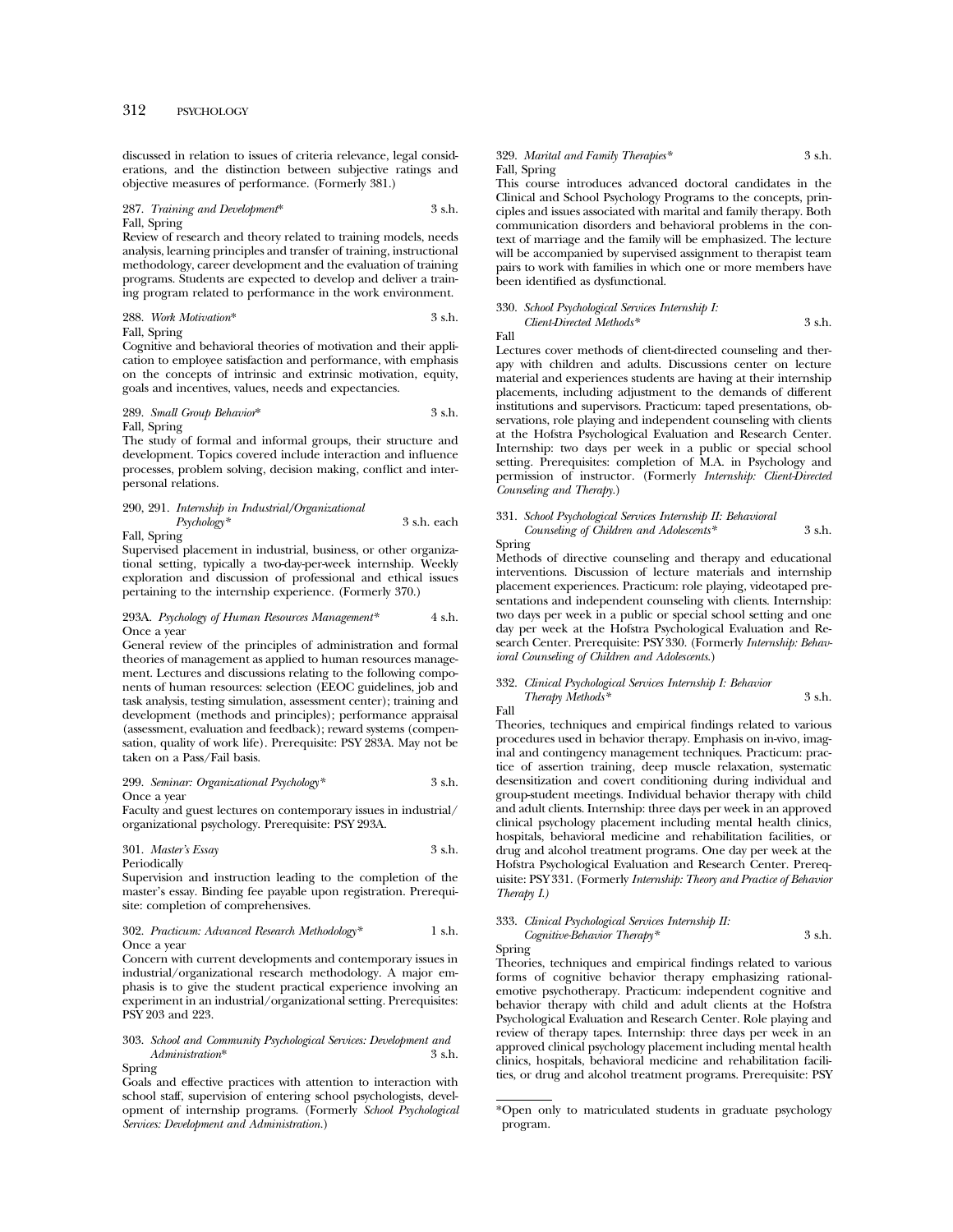332. (Formerly *Internship: Theory and Practice of Behavior Therapy II*.)

#### 334. *Internship: Applied Research\** 3 s.h. Fall

On-site experience in applied research, evaluation research, and/or program evaluation through supervised projects in the following areas of research: physical health, mental health, social services and industrial/organizational settings. This practicum course and its continuation courses include lectures, conferences and project discussions in addition to a two day per week internship. Prerequisite: permission of instructor.

335, 336, 337. *Internship: Applied Research*\* 3 s.h. each Once a year

Continuation of 334. Prerequisite: permission of instructor.

338. *Internship: Applied Research*\* 3 s.h. Fall

Continuation of 334, 335, 336, 337. Prerequisite: PSY 337.

339. *Internship: Professional Psychological Services*\* 3 s.h. Periodically

Intended for students specializing in clinical and school psychology. Field placements in community agencies to provide continued experience in psychotherapy, counseling and psychological assessment. Prerequisite: PSY 333.

341. *Ethics and Professional Practices in Psychology*\* 1 s.h. Once a year

A review course in all areas such as schools, universities, mental health centers, mental hospitals, community centers, private practice, government service and in the area of research.

342. *Grant Support for Psychological Research and Programs* 1 s.h. Once a year

Identify sources of government and foundation funding for preand post-doctoral research, postdoctoral study, and the development of psychological training programs and services. Develop skills in proposal writing to obtain such funds. Gain knowledge of the structure of relevant government agencies and how to make contacts within them.

349. *School-Community Internship I\** 3 s.h. Once a year

Students are exposed to administrative and consulting roles of psychologists who work in school and community settings. Emphasis is placed upon program development, administration, evaluation, and upon issues relevant to the supervision and overseeing of personnel within health service settings. Internship placement in a school system or a community agency is required.

350. *School-Community Internship II\** 3 s.h.

Once a year

Continuation of School-Community Internship I.

353. *Theoretical Orientations to Human Development\** 3 s.h. Fall, Spring

The critical evaluation of current theories of human development in terms of scientific adequacy. Techniques of theory construction and evaluation are emphasized. Field placements arranged.

360. *Internship: Motivational Theory, Worker Morale and Productivity*\* 3 s.h.

$$
\frac{a_{na}}{\text{Once a year}}
$$

Examination of psychological theories and research to understand and predict individual levels of motivation. Particular attention is given to the contribution of this literature in the areas of job satisfaction, morale and worker productivity. Practicum: on-site experiences in the application and/or research in job satisfaction and worker productivity. Internship: two days per week in public or private organizations under supervision. Prerequisite: permission of instructor.

#### 361. *Internship: Group Interaction Processes\** 3 s.h. Once a year

Lectures and discussions relating to effective and ineffective communication and problem-solving procedures in task groups. Praticum: on-site experience in application and/or research in the analysis of group interaction processes. Internship: two days per week in public or private organizations under supervision. Prerequisite: permission of instructor.

#### 362. *Internship: Consumer Psychology\** 3 s.h. Once a year

Lectures and discussions relating to influences, group effects, communication, attitude change, decision making and purchasing processes, research methodology, the law and psychology, and the role of psychology in the judicial system. Practicum: on-site experience in the application and/or research in consumer psychology. Internship: two days per week in public or private organizations under supervision. Prerequisite: permission of instructor.

## 363. *Internship: Research Design III\** 3 s.h. Once a year

Lectures and discussions relating to formative and summative program evaluation, cost effectiveness, cost benefit analysis, etc. Practicum: on-site experience in the application of evaluation, methodology and cost analysis. Internship: two days per week in public or private organizations under supervision. Prerequisite: permission of instructor.

#### 364. *Internship: Consulting and Communications\** 3 s.h. Once a year

Lectures and discussions relating to concepts of information processing, verbal and nonverbal communications, group and organizational communication, audits and effective consulting behaviors. Practicum: on-site experience in the application and/or research in communication measurement and training. Internship: two days per week in public or private organizations under supervision. Prerequisite: permission of instructor.

### 382. *Research in Industrial/Organizational Psychology*\* 3 s.h.

Fall, Spring

Participation in ongoing laboratory or field research in industrial/organizational psychology, individually supervised by members of the program faculty. May be taken a maximum of four times. Prerequisite: PSY 302.

399. *Psychotherapy with the Deaf Via Total Communication* 3 s.h.

Periodically

Readings, discussion and practicum related to the specific psychological problems of the hearing impaired; modes and methods of communication, verbal and nonverbal; appropriate psychotherapeutic techniques, client-centered, behavioral, rationalemotive, etc.; instruction in total communication and practice in small group and individual therapy sessions under supervision.

601. *Dissertation Seminar*\* 3 s.h. Fall

Exploration of dissertation topics and examination of related research. Credit for the course requires the development and

<sup>\*</sup>Open only to matriculated students in graduate psychology program.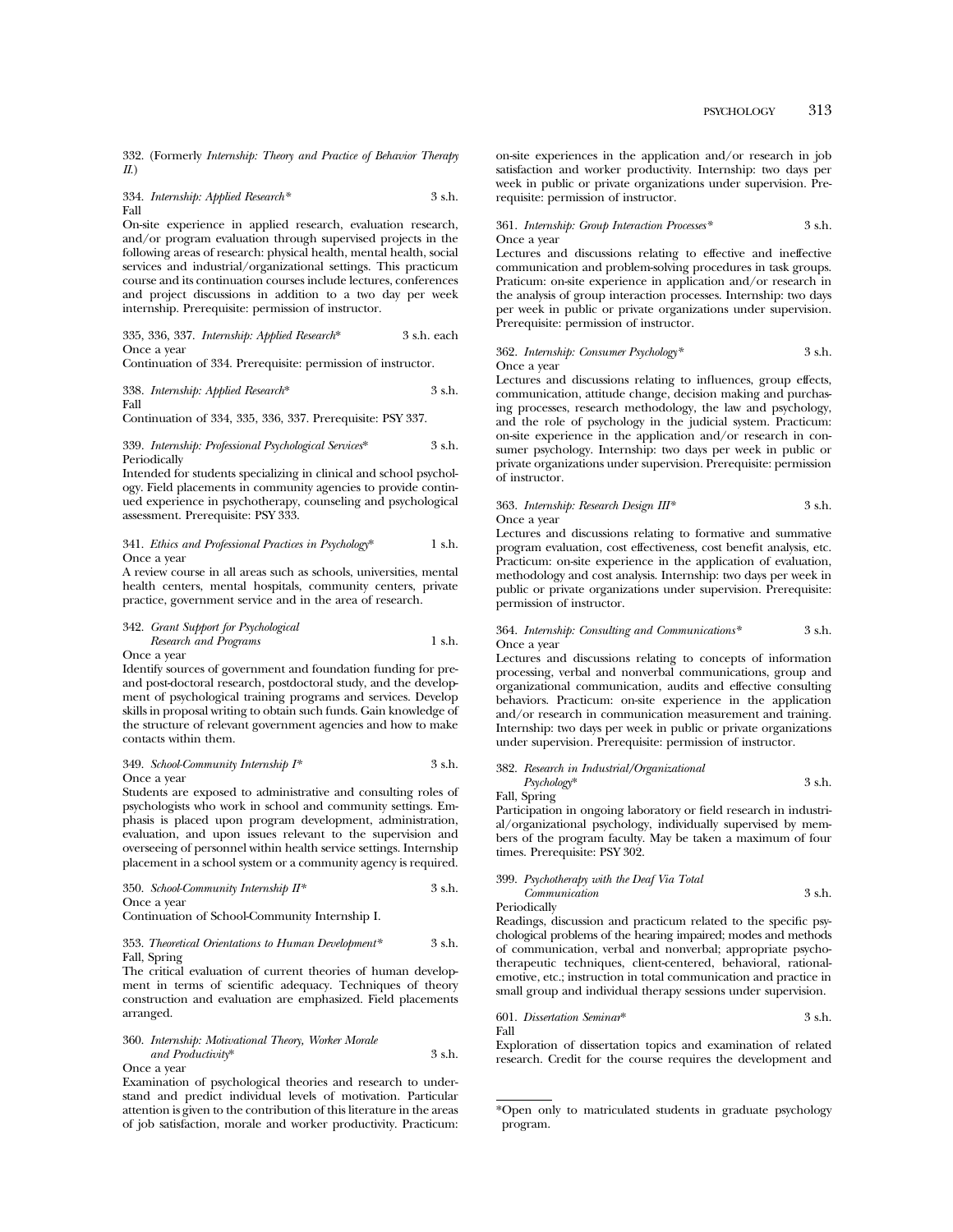## 314 PUBLISHING STUDIES

design of a specific dissertation outline and the written agreement by a faculty member to sponsor the dissertation.

602. *Dissertation Proposal Preparation*\* 3 s.h. Fall, Spring

Through individual consultation with a sponsor, students fully develop their doctoral research proposal and present it for approval to their three-person dissertation committee. May be taken twice. Three credits are applied towards the doctoral degree when Form II is approved and filed with the chairperson in psychology. (Formerly *Dissertation Seminar.*)

603A. *Extended Dissertation Advisement*\* 3 s.h. Fall, Spring

For students who have not completed a satisfactory dissertation proposal and who have not had Form II signed by a sponsor and two additional committee members after enrolling in PSY 602 twice.

If, after completing PSY 603A, the student still has not a signed Form II, he/she will be dropped from the program. This course may be taken only once. May not be taken on a Pass/Fail basis. No credit toward degree.

604. *Dissertation Advisement*\* 3 s.h. Fall, Spring

In consultation with a sponsor, students execute their approved research study, analyze their data, write up the results, and defend the project in a final oral examination. May be taken three times. Three credits are applied towards the doctoral degree when the approved dissertation has been placed in the Hofstra University Axinn Library.

605A. *Dissertation Extension*\* 3 s.h. Fall, Spring

For students who have not completed the dissertation and passed their oral examination after enrolling in PSY 604 three times.

If, at the end of this course, the student still has not completed the dissertation, he/she will be dropped from the program. This course may be taken only once. May not be taken on a Pass/Fail basis. No credit toward degree.

## Publishing Studies

SEE ENGLISH

## Quantitative Methods (QM)

Administered by the Department of Business Computer Information Systems and Quantitative Methods. Associate Professor Nasri, *Chairperson*

Minors in Business, see page 98.

## **COURSES**

In addition to semester notations next to each course, a selection of courses is offered during January and Summer sessions. Consult the *January* and *Summer Sessions* bulletins for these schedules.

1. *Introduction to Business Statistics* 3 s.h. Fall, Spring

Collection, classification, presentation and use of statistical data in solving business problems. Topics include descriptive statistics, probability, decision analysis, estimation and hypothesis testing. No credit for both this course and MATH 8 or BIO 100 or PSY 140 or SOC 139 or QM 201.

122. *Intermediate Business Statistics* 3 s.h. Fall, Spring

Builds upon and continues the work introduced in QM 1. Topics include statistical quality control, analysis of variance, chi-square test and the analysis of contingency tables, simple and multiple regression, correlation, and time series models with applications to business forecasting. Prerequisites: QM 1, BCIS 10.

146. *Statistical Techniques for Total Quality Management* 3 s.h. Once a year

Modern statistical techniques for the implementation of Total Quality Management. Statistical methods including control charts and process capability, and acceptance sampling for variables and attributes are discussed. Other topics include Taguchi methods, information technology and quality, and management of the quality improvement process. Prerequisite: QM 122, or the equivalent and permission of the department chairperson.

#### 150. *Business Forecasting* 3 s.h. Periodically

Various forecasting procedures utilized in business settings are covered in order to analyze time-series data. Topics include regression analysis, smoothing procedures, decomposition methods, seasonal models and Box-Jenkins concepts. Actual business problems are emphasized. Software packages are utilized. Prerequisites: BCIS 10, QM 122.

160. *Applied Data Modeling* 3 s.h. Periodically

Builds on the regression and correlation concepts introduced in QM 122. Topics include advanced regression modeling, financial modeling and categorical data analysis. Techniques are applied to solve a variety of business problems. Extensive use of SAS computer software. A course project is required. Prerequisites: BCIS 10, QM 122.

184. *Deterministic Models in Operations Research* 3 s.h. Periodically

Formulation and solution of mathematical programming models with specific business applications will be stressed. Topics include linear programming and its ramifications, network models and integer programming. Prerequisites: QM 122 and junior class standing or above. Same as MGT 184.

185. *Probabilistic Models in Operations Research* 3 s.h. Periodically

Operations research concepts involving uncertainty are explored with applications to business related problems. Topics include inventory models, queuing theory, simulation and stochastic process. Prerequisite: QM 122.

201. *Quantitative Analysis With Business Applications*\*\* 3 s.h. Fall, Spring

Descriptive statistics, probability and probability distributions, interval estimation, hypothesis testing, sampling, statistical quality control and chi-square tests. (Formerly *Introduction to Quantitative Methods.*)

210. *Advanced Applications for Quantitative Analysis*\*\* 3 s.h. Fall, Spring

Regression modeling, analysis of variance, time series analysis and business forecasting methods, and nonparametric methods. Use of statistical packages. Prerequisite: QM 201 or approved equivalent. (Formerly *Quantitative Analysis in Business*.)

215. *Business Forecasting*\*\* 3 s.h. Periodically

Statistical techniques used in the forecasting of time series and their applications to business problems. Topics include smooth ing and decomposition methods, seasonal variation, autoregressive moving average methods and Box-Jenkins techniques. Prerequisite: QM 210.

<sup>\*</sup>Open only to matriculated students in graduate psychology program.

<sup>\*\*</sup>Open only to matriculated Zarb School of Business graduate students and/or M.A. in Health Administration students where appropriate.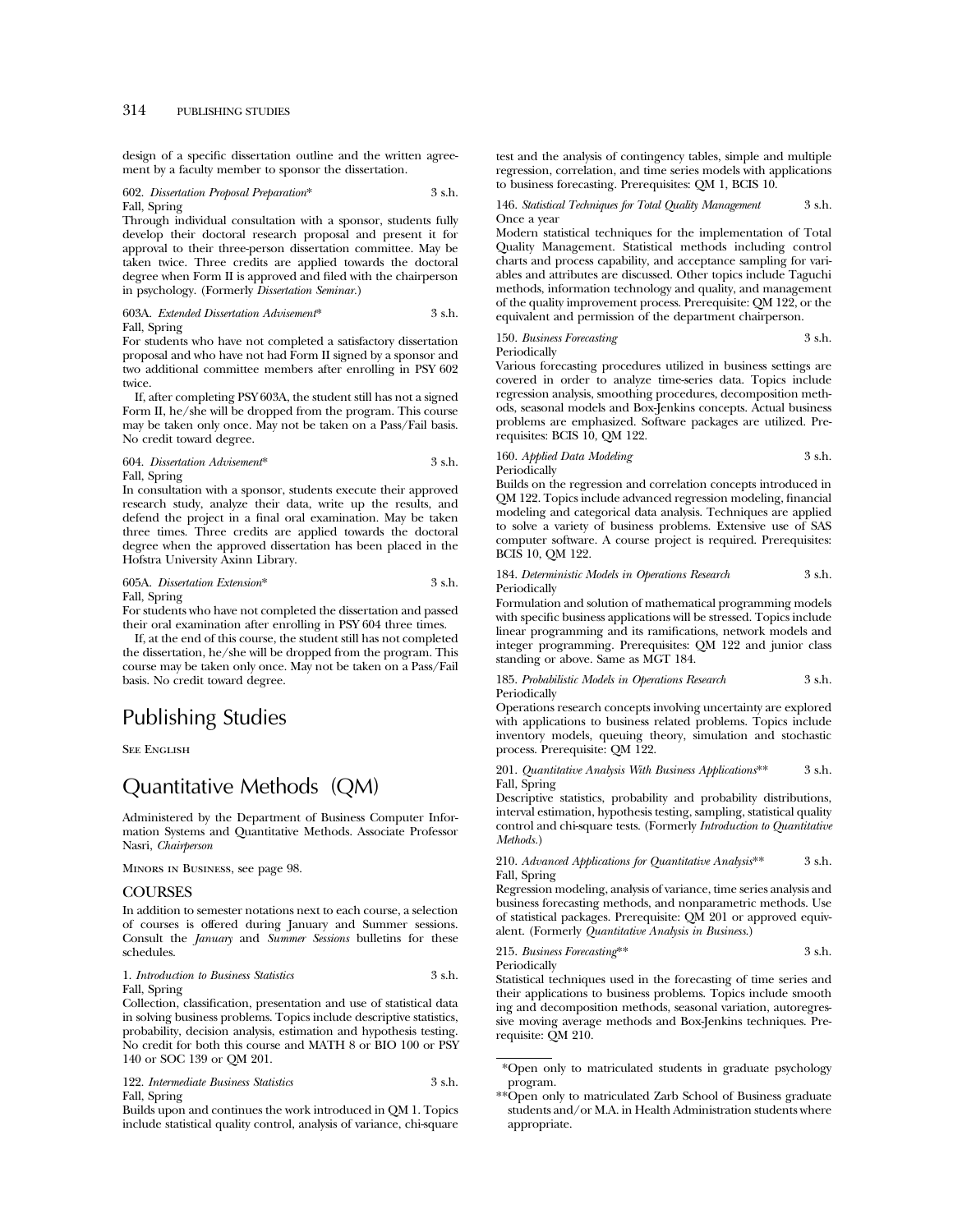217. *Decision Analysis*\* 3 s.h. Periodically

Introduction to the analysis of decision making under uncertainty with applications to business problems. Topics include Bayesian concepts, decision trees, assessments and revision of probabilities, sensitivity analysis and multicriteria decision making. Prerequisite: QM 210.

#### 220. *Operations Research and Decision Making*

*Under Uncertainty*\* 3 s.h. Periodically

Formulation and use of models of operations research in business problems. Topics include inventory models, PERT/ CPM, queuing theory, simulation and dynamic programming. Prerequisite: QM 210.

### 230. *Mathematical Programming*\* 3 s.h. Periodically

Mathematical programming models for business related problems. Topics include linear programming and its ramifications, network models, integer programming, and nonlinear programming. Prerequisite: QM 210.

#### 250. *Multivariate Data Analysis Methods*\* 3 s.h. Periodically

Computer package-based approach to multivariate methods using SAS and other statistical packages. Topics include principal component analysis, canonical correlation analysis, factor analysis, multidimensional scaling and cluster analysis, discriminant analysis. Prerequisite: QM 210.

### 255. *Quality Management and Statistical Quality Control*\* 3 s.h. Periodically

Criteria for quality in a wide range of business and organizational activities, managerial roles in quality assurance, total quality system approach, vendor quality control, quality cost programs, quality motivation programs, quality circles, quality control in service industries, quality reporting information systems and statistical techniques for quality assurance. Course emphasizes case oriented approach. Prerequisite: QM 210.

## Reading (READ)

Administered by the Department of Administration and Policy Studies. Professor Shakeshaft, *Chairperson*

Assistant Professor Moeller, Director of the Reading/Writing Learning Center

Professors Studholme, Tanyzer; Associate Professors O'Loughlin, Unruh; Assistant Professors Henry, McCallister, Moeller.

The master's, professional diploma and doctoral degree programs in reading are registered with the New York State Department of Education, and the master's and professional diploma programs meet certification requirements.

The Department of Reading offers two undergraduate courses and a variety of academic programs for the graduate student.

The Reading/Writing Learning Center offers noncredit clinical services for the University and for the community at-large.

#### Undergraduate Courses

The undergraduate offering consists of two developmental reading courses, READ 11, and the advanced course, READ 12. READ 12 may be applied toward liberal arts credit. These courses focus on developing the higher-level reading skills essential for the most efficient acquisition of knowledge through written communication, discursive and nondiscursive.

#### Graduate Programs

The graduate offerings include masters', professional diploma and doctoral programs, all of which have been registered with

the New York State Department of Education. The master's and professional diploma programs meet the requirements for certification of teachers of reading.

## MASTER OF SCIENCE IN EDUCATION IN READING

The program is designed to prepare teachers for the following:

- 1. Positions as classroom teachers with special competence in the teaching of reading.
- 2. Positions as reading teachers working with individuals and small groups.
- 3. Positions as reading specialists with the responsibility of assisting classroom teachers.

#### ADMISSION REQUIREMENTS

(1) B.A. or B.S. degree (undergraduate academic average will be considered); (2) letter of recommendation; (3) satisfactory score on the National Teacher Examination, the Miller Analogies Test or the Graduate Record Examination; (4) interview with representative of the Reading faculty. All applicants accepted will be classified as matriculated Master of Science students.

#### Requirements for Degree Candidacy

(1) minimum of B in two of first three reading courses, (2) recommendations of two Reading faculty members. Upon completion of the foregoing requirements, the matriculated master's student becomes a Master of Science degree candidate.

#### Degree Requirements

(1) satisfactory score on comprehensive examination, (2) completion of a minimum of 35 semester hours in prescribed courses with a satisfactory grade-point average.

Required courses for the Master of Science in Education in Reading:

READ 220, 224 or 225, 235 or 236, 240, 241, 242, 245 or 246, 248, 250; FDED 200 or 240, or approved alternate 3-credit 200-level FDED course; PSY 211.

See complete graduate information, page 66.

## MASTER OF SCIENCE IN EDUCATION IN READING AND SPECIAL EDUCATION

The dual Master of Science program in reading and special education (K-12) leads to Clinical Specialist in Reading for Children with Learning Disabilities and to New York State certification in reading and special education.

Admission Requirements

- 1. a bachelor's degree;
- 2. a New York State elementary or secondary education teaching certificate;
- 3. satisfactory score on the Graduate Record Examination, the Miller Analogies Test, or the National Teacher Examination;
- 4. three letters of reference, one of which must be from a supervisor who is familiar with the applicant's teaching competency;
- 5. interview with members of the Reading and Special Education departments.

#### Requirements for Degree Candidacy

(must occur prior to the completion of 12 s.h.)

1. recommendation of one member each of the Reading and the Special Education faculties with whom the student has had a course;

<sup>\*</sup>Open only to matriculated Zarb School of Business graduate students and/or M.A. in Health Administration students where appropriate.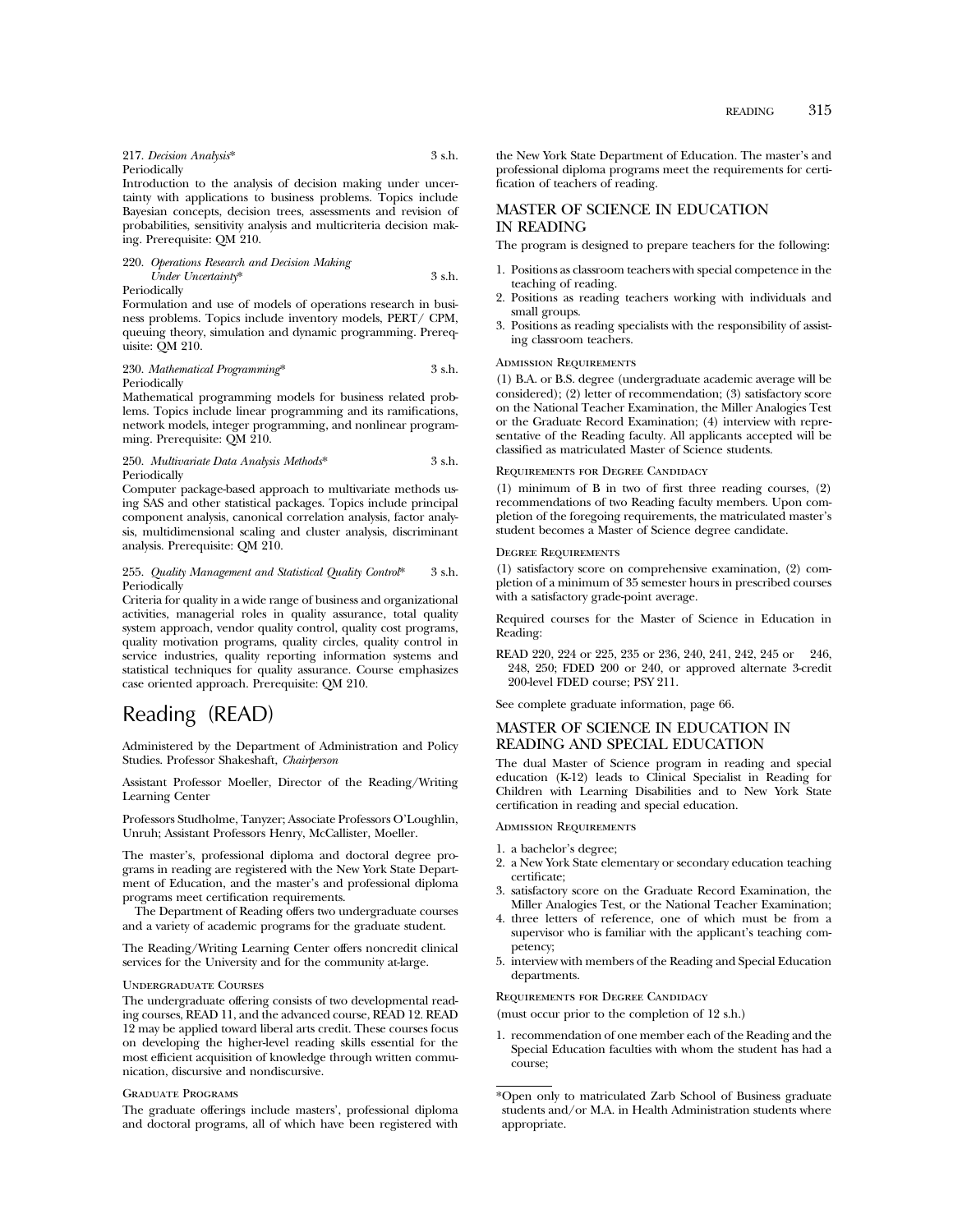## 316 READING

2. a minimum grade of B in two of first three courses in reading and special education.

#### Degree Requirements

- 1. completion of a minimum of 48 semester hours in prescribed courses with a satisfactory cumulative grade-point average;
- 2. satisfactory completion of the competency-based program in reading and special education;
- 3. satisfactory scores on the comprehensive examinations in reading and special education.

#### Required Courses

# Reading Courses—26 s.h.<br>READ 220. Reading, W

- 220. *Reading, Writing, & Cognition*, 3 s.h.
	- 224. *Teaching of Reading*, 3 s.h.
	- 240. *The Reading Teacher in the School & Clinic Setting (K-12)*, 4 s.h.
	- 241. *Case Studies in Reading (K-12),* 4 s.h.
	- 245. *Teaching Reading in the Content Areas*, 3 s.h.
	- 248. *Assessment & Evaluation of Reading & Writing*, 3 s.h.
	- 250. *Practicum in Instructional Strategies & Assessment*, 3 s.h.
	- 251. *Teaching Reading to the Learning Disabled & the Indifferent Learner*, 3 s.h.

# Special Education Courses—22 s.h.<br>SPED 201 The Exceptional Child

- 201. *The Exceptional Child: Cognitive & Affective* 
	- *Functions*, 3 s.h. 241. *Nature & Needs of Children with Emotional/Behavior Disorders,* 3 s.h., or
	- 249. *Nature & Needs of Individuals with Physical Impairments: Psychology of Persons with Disabilities,* 3 s.h.
	- 246. *Nature & Needs of Students with Neurological Impairments/Learning Disabilities,* 3 s.h.
	- 242. *Psychoeducational Assessment in Special Education,* 3 s.h.
	- 245. *Curriculum & Methods in the Education of Students with Disabilities,* 4 s.h.
	- 237. *Practicum: Teaching Children with Disabilities,* 6 s.h.

See complete graduate information, page 66.

## MASTER OF ARTS: READING, LANGUAGE, AND COGNITION

The program is designed to provide the foundation for the Ph.D. and to prepare candidates for the following:

- 1. Reading specialists with primary interest in diagnostic and remedial work with individuals and small groups in clinic settings.
- 2. Reading specialists or coordinators with the responsibility of assisting classroom teachers dealing with students with severe reading disabilities.
- 3. Reading specialists concerned with theories of language and learning as the foundation for instruction.

#### Admission Requirements

(1) B.A. or B.S. degree (undergraduate academic average will be considered); (2) letter of recommendation from principal or supervisor under whom applicant has worked or recommendation from a University faculty member; (3) satisfactory score on Miller Analogies Test or the National Teacher Examination; (4) interview with a representative of the Reading faculty. All students accepted will be classified as matriculated Master of Arts students.

#### Requirements for Degree Candidacy

(1) minimum of B in two of the first three reading courses, (2) recommendations of two Reading faculty members. Upon completion of the foregoing requirements, the matriculated master's student becomes a Master of Arts degree candidate.

## Degree Requirements

(1) satisfactory score on comprehensive examination; (2) competence in statistics: satisfactory completion of RES 259 and 259L, which may also be used toward course work requirement; (3) master's essay; (4) completion of 33-36 semester hours in prescribed courses with a satisfactory grade-point average.

## Required

READ 220, 224, 240, 241, 245, 248, 255, 301; RES 259, 259L.

Electives: one chosen from READ 222, 250, 251; PSY 211, WRIT 200.

See complete graduate information, page 66.

## THE PROFESSIONAL DIPLOMA IN READING

The professional diploma program is divided into Program "S" for students who already hold a Master of Science in Education degree in Reading or in another area, and Program "A" for students who already hold a Master of Arts degree in Reading or in another area.

PROGRAM "S" provides students with a competence in the following areas:

- 1. the initiation and administration of a school- or district-wide reading program;
- 2. the improvement of instruction through assistance to classroom teachers.

Program "A": provides students with a foundation for the Ph.D. in Reading.

#### Admission Requirements

(1) minimum of two years full-time teaching experience or its equivalent; (2) master's degree (graduate academic record will be considered); (3) recommendations from two school administrators under whom the applicant has worked; (4) satisfactory score on the Graduate Record Examination, the Miller Analogies Test, or the National Teacher Examination; (5) personal interview with a member of the Reading faculty.

#### Requirements for Diploma Candidacy

(1) minimum of B in two of the first three reading courses, (2) recommendations from two members of the Reading faculty.

### Diploma Requirements

minimum of 65 hours of course work beyond the bachelor's degree.

**NOTE:** students who have not received their master's in reading at Hofstra must take a comprehensive examination in reading upon completion of READ 240 or 241.

#### Advanced Standing

(1) the maximum advanced standing for students other than Hofstra graduates with a master's specialization in reading will be a master's degree plus 6 hours of work beyond the master's; (2) the maximum advanced standing for Hofstra graduates with a master's specialization in reading will be 12 hours.

Total course work within the Master's and Advanced Study programs must include the series which follows.

## PROGRAMS OF STUDY

Program "S-1": for candidates holding M.S. in Ed. in Reading from Hofstra: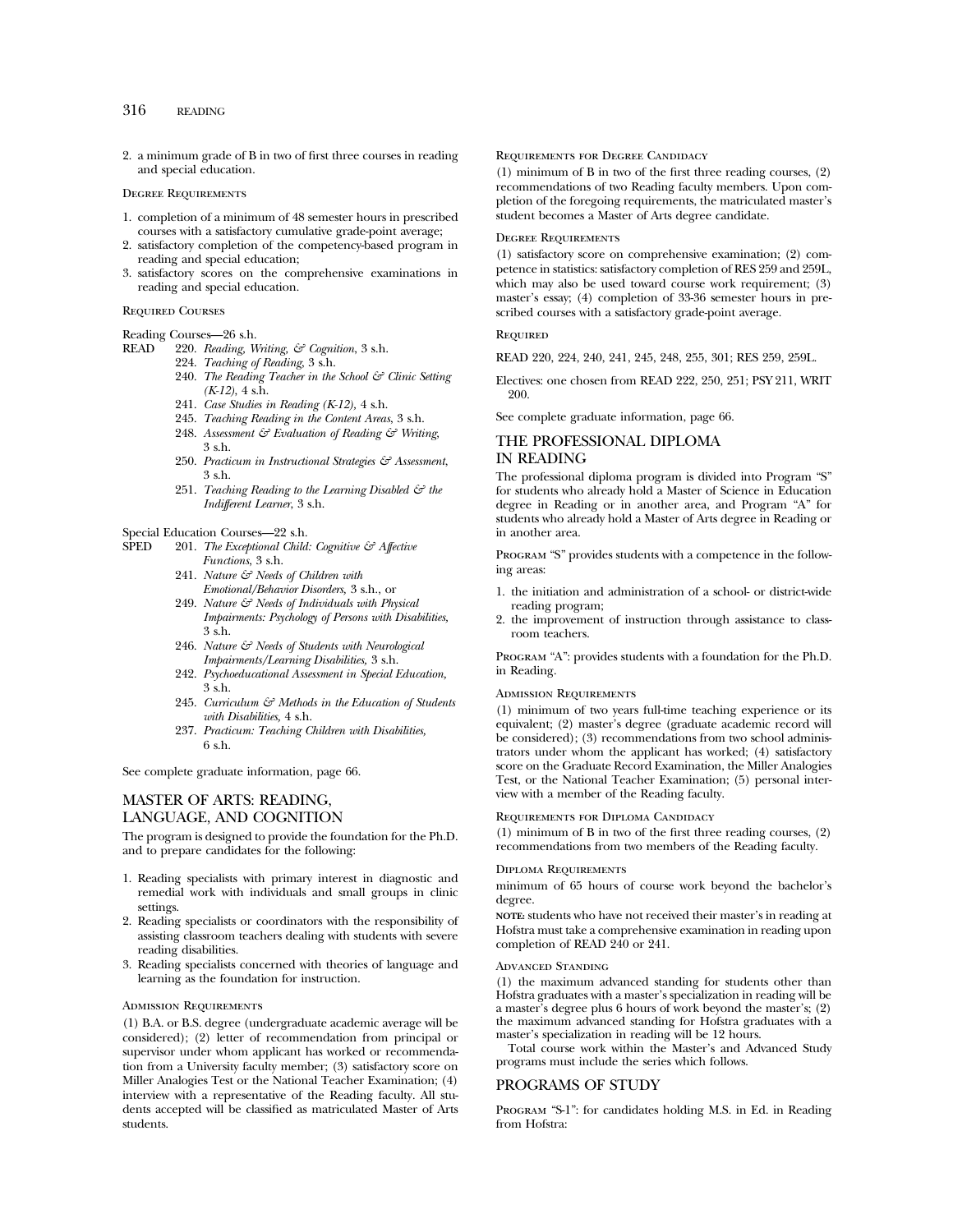- READ 239, 245, 249, 255, 256; SPCH 235 or 243; 15 hours of electives, under advisement, in writing, special education, psychology, or other approved areas. Candidates for supervisory certification must take the above 15
	- hours in reading, READ 360 and 18 hours of prescribed work in educational administration.

Program "S-2": for candidates holding M.S. in Ed. in areas other than reading:

READ 220, 224, 235 or 236, 239, 240, 241, 242, 245, 248, 249, 250, 255, 256; PSY 211.

Program "S-3": for candidates holding M.S. in Ed. in Reading and Special Education from Hofstra:

READ 220, 235 or 236, 239, 242, 249, 255, 256.

Program "A-1": for candidates holding M.A. in Reading from Hofstra:

READ 235 or 236, 239, 245, 255, 256; plus 12 hours of electives, under advisement, from the following areas: special education, psychology, sociology/anthropology, speech, writing or other approved areas.

Program "A-2": for candidates holding a Master of Arts degree in an area other than reading:

READ 224, 235 or 236, 239, 245, 248, 250, 256, 240, 241, 242; PSY 211; RES 259, 259L or equivalent.

### DOCTORAL PROGRAMS IN READING

The *Doctor of Education* in Reading, Language, and Cognition is designed for teachers, reading and language arts specialists, and other professional personnel in the public schools who will be concerned primarily with practice and college-level teaching. It includes the basic reading courses in the programs which lead to the Master of Science in Education in Reading and the Professional Diploma in Reading, Program "S-1."

The *Doctor of Philosophy* in Reading, Language, and Cognition is designed for specialists concerned primarily with research, experimentation and higher education, and includes the basic reading and psychology courses in the programs leading to the Master of Arts degree in Reading, Language, and Cognition and the Professional Diploma in Reading, Program "A-1" or "A-2."

A bilingual/bicultural emphasis in the Ed.D. or Ph.D. program is provided for bilingual applicants (Spanish-English) who work in or wish to prepare to work in bilingual settings.

An early childhood emphasis in the Ed.D. program is provided for applicants who work in or wish to prepare to work in early childhood stages.

#### General Requirements

*Matriculation*

- 1. Basic University requirements for doctoral degrees.
- 2. Letters of recommendation from two supervisors, administrators or college professors who are in a position to rate the applicant.
- 3. Teaching experience: 3 years for Ed.D. prior to entering and 5 years before completion; for Ph.D. candidates, teaching experience adequate for providing the necessary experiential background to develop meaningful research proposals.
- 4. Master's degree or equivalent.
- 5. Academic proficiency in undergraduate and graduate study.
- 6. A satisfactory score on the Miller Analogies Test or the Graduate Record Examination.
- 7. Statement of goals (on application supplement).
- 8. Satisfactory score on the department's Doctoral Admissions Examination in Reading and Writing. For foreign applicants, a satisfactory score on the TOEFL.

9. Bilingual applicants must take a language proficiency examination in English and Spanish.

#### DEGREE CANDIDACY

Students will be admitted provisionally until they fulfill the following requirements necessary for full acceptance as degree candidates. These requirements must be met within three years of matriculation:

- 1. Master's comprehensive examination for students whose master's degree was not taken in the Hofstra University Reading Department. The results of this examination will be used to plan the student's advanced course of studies and to make up any deficiencies.
- 2. For Ed.D. candidates, satisfactory completion of RES 259, 259L, 260 and 260L or equivalents. For Ph.D. candidates, satisfactory completion of RES 259, 259L, 260, 260L, 363, 363L or equivalents. In some cases, RES 363 and 363L (4 s.h.) are also required for the Ed.D. candidates, depending on the nature of their dissertations. These courses may also be used toward course work requirements.
- 3. For Ph.D. candidates, a reading knowledge of a modern language, preferably French, German or Spanish.
- 4. Acceptance by the Graduate Committee.

#### Degree Requirements

- 1. Completion of a minimum of 90 graduate credits for both the Ed.D. and the Ph.D.
- 2. A comprehensive examination. The doctoral comprehensive examination must be taken during or after READ 363.
- 3. Satisfactory completion of the dissertation and the oral examination based upon it. The oral examination must be scheduled through the major adviser. The Ed.D. dissertation will concentrate on practical application to a school situation and may be descriptive in nature. The Ph.D. dissertation will concentrate on basic research having more universal application. It will be either statistical in nature or designed to develop theoretical models based on an insightful analysis in depth of basic research already completed or in combination with case studies. Candidates must complete all requirements within 5 years of acceptance as a degree candidate.

#### **RESIDENCY**

Students who matriculate for the doctoral programs in reading must spend one year in full-time residence or fulfill the options approved by the Graduate Committee. (See Degree Requirements, Residency, page 72.)

#### Advanced Standing

- 1. Students who have taken graduate courses at other institutions which are similar to courses required in the Hofstra University Reading programs may apply for advanced standing.
- 2. Transfer credit up to 45 semester hours may be granted for similar courses taken in programs leading to a master's degree or a professional diploma.

See complete doctoral information, page 72.

## Ed.D. PROGRAM IN READING, LANGUAGE, AND COGNITION

The Doctor of Education in Reading, Language, and Cognition program is planned to prepare the following:

- 1. Specialists who coordinate reading services in schools on a district-wide basis.
- 2. Consultants with major responsibility for curriculum improvement on a district-wide level.
- 3. Instructors who intend to teach reading and language arts courses at the college level.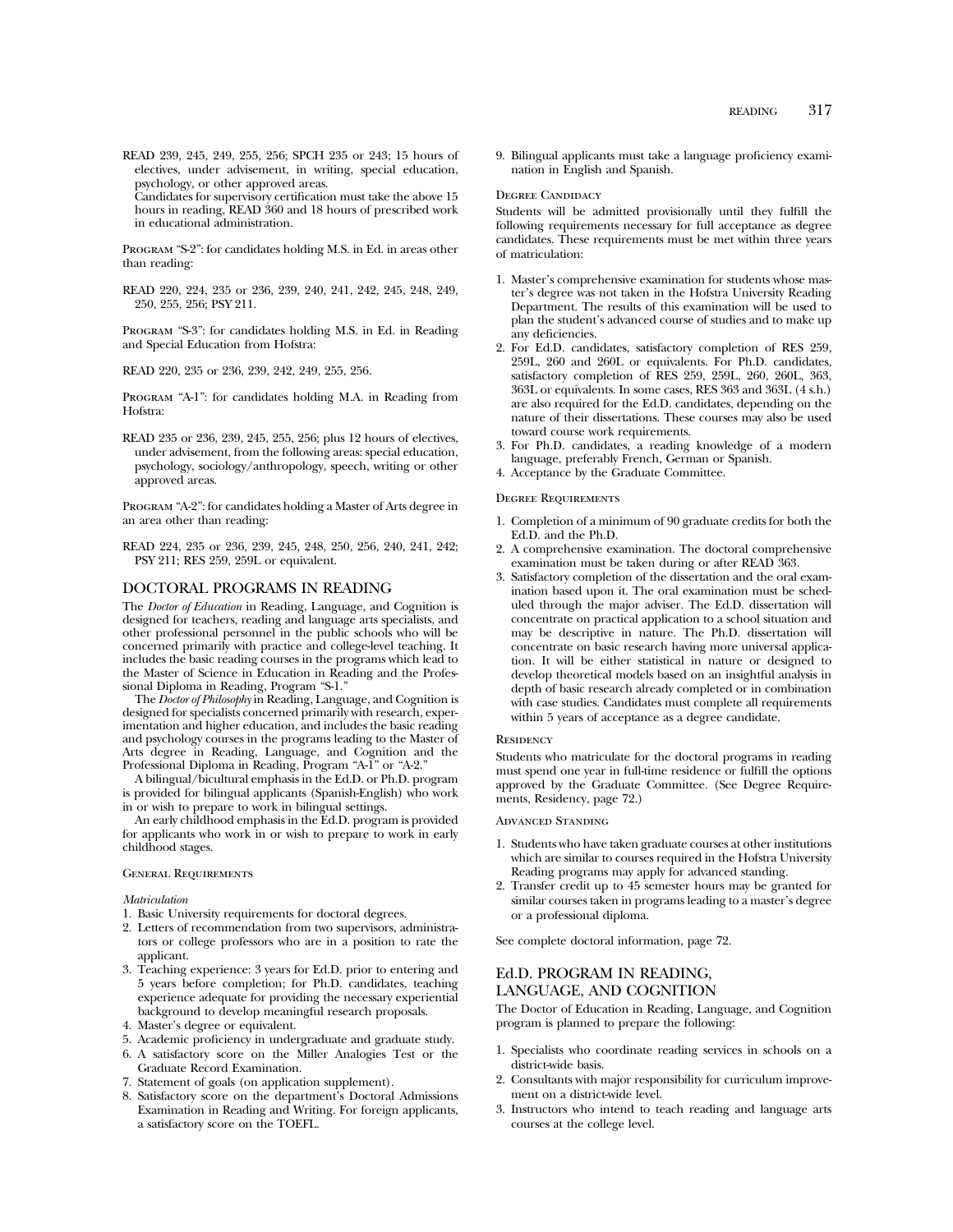### 318 READING

- 4. For bilingual candidates, the initiation and administration of school-wide or district-wide bilingual reading and language arts programs.
- 5. For bilingual candidates, the improvement of bilingual reading and language arts instruction through assistance to bilingual classroom teachers.
- 6. Instructors who are teaching an integrated language arts program at the early childhood level.

### Program Requirements

# *Basic Courses*

- 220. *Reading, Writing, & Cognition*, 3 s.h.
	- 223. *Advanced Reading Instruction for Teachers of Bilingual Children & Adolescents*, 3 s.h., or
	- 224. *Teaching of Reading*, 3 s.h.
	- 235. *Strategies in Teaching Children's Literature*, 3 s.h.
	- 239. *Psycholinguistic Foundations for Reading & Writing Instruction,* 3 s.h.
	- 240. *The Reading Teacher in the School & Clinic Setting (K-12)*, 4 s.h.
	- 241. *Case Studies in Reading (K-12)*, 4 s.h.
	- 242. *Reading Clinic Internship*, 3 s.h.
	- 245. *Teaching Reading in the Content Areas*, 3 s.h. 248. *Assessment & Evaluation of Reading & Writing*,
	- 3 s.h. 249. *Supervision of Reading Programs*, 3 s.h.
	- 250. *Practicum in Instructional Strategies & Assessment*, 3 s.h.
	- 251. *Teaching Reading to the Learning Disabled & the Indifferent Learner*, 3 s.h.
	- 255. *Psychological Foundations of Reading & Writing Instruction*, 3 s.h.
	- 256. *Psycholinguistics, Sociolinguistics, & the Processes of Reading & Writing*, 3 s.h.
- PSY 211. *Intellectual Assessment*, 3 s.h.
	- FDED 222. *Qualitative Research Methods*, 3 s.h.
	- 223. *Analysis of Qualitative Data,* 3 s.h.
- RES 259. *Introduction to Statistical Methods in Educational Research*, 3 s.h.
	- 259L. *Computer Laboratory*, 1 s.h.
	- 260. *Inferential Statistics in Educational Research*, 3 s.h.
	- 260L. *Computer Laboratory*, 1 s.h.

Bilingual candidates: students who have completed the M.A. in Bilingualism with a specialization in elementary education are required to take 9 semester hours of special doctoral seminars. Students who have not completed the above degree and specialization are required to take, in addition, bilingual education courses, under advisement.

*Advanced Courses*

READ 361. *Research Designs in Reading & Writing*, 3 s.h. 362-363. *Seminar in the Evaluation of Research in Reading*, 6 s.h. 601. *Dissertation Seminar,* 3 s.h.

**NOTE:** a student who has not completed 601, *Dissertation Seminar*, must enroll in 602, *Dissertation Proposal Preparation*, until the dissertation proposal is accepted. The student must then enroll in 604, *Dissertation Advisement*, the following semester and must maintain continuous enrollment in dissertation preparation until the dissertation is completed.<br>READ 602. Dissertation Pro

- READ 602. *Dissertation Proposal Preparation*, 3 s.h.
	- 604. *Dissertation Advisement*, 3 s.h.

**NOTE:** a student must enroll in 604 for 3 s.h. in the first semester and thereafter continue to register in 604 until the dissertation is

completed, at which time a minimum of 6 s.h. of credit must be received.

#### *Electives*

28 hours from among the following, with possible substitutions of

- up to 15 credits from liberal arts, under advisement.<br>READ 222. Literacy in Families  $\Im$  Communities, 3 s READ 222. *Literacy in Families & Communities,* 3 s.h.
	- 252. *Practicum in Teaching Reading to the Learning Disabled & the Indifferent Learner*, 3 s.h.
		- 260. *Foundations of Reading for Teachers of Bilingual Children & Adolescents*, 3 s.h.
		- 351. *Independent Studies in Reading*, 1-6 s.h.
		- 360. *Internship in Supervision of Reading Instruction*,  $6sh$
- FDED 200. *Philosophy of Education*, 3 s.h., or any other 3 semester hour 200-level foundations of education course, under advisement.
- EADM 214. *Theories & Practices of Supervision*, 3 s.h.
	- 219. *Patterns of Building Unit Administration*, 3 s.h. 222. *Human Relations in School Personnel Management*,
		- 3 s.h. 231. *School Public Relations*, 3 s.h.
		-
		- 241. *Supervision of Instruction & Curriculum Development*, 3 s.h.
		- 245. *Selected Issues in School Administration*, 3 s.h. 247. *Data Processing for School Administrators*,
	- 3 s.h.
- ELED or SED 207. *Dynamics of Curricular Change*, 3 s.h.
- 227. *Elementary School Curriculum*, 3 s.h., or
- 236. *Modern Trends in Elementary Education*, 3 s.h., or
- SED 241. *Patterns of Curriculum*, 3 s.h.
- PSY 254. *Psychology of the Exceptional Child*, 3 s.h.
- 235. *Introduction to Speech-Language-Hearing Disorders*,  $3$  s.h.
	- 243. *Language Disorders & Learning Disabilities: Kindergarten Through Adulthood,*, 3 s.h.
- SPED 201. *The Exceptional Child: Cognitive & Affective Functions*, 3 s.h.
	- 241. *Nature & Needs of Children with Emotional/Behavior Disorders,* 3 s.h.
	- 242. *Psychoeducational Assessment in Special Education,* 3 s.h.
	- 246. *Nature & Needs of Students with Neurological Impairments/Learning Disabilities,* 3 s.h.

## Early Childhood Emphasis

This 18 semester hour concentration is designed for students interested in early childhood education. Required courses for this emphasis are: ELED 270, 271, 272, 273, 274, 275.

## Ph.D. PROGRAM IN READING, LANGUAGE, AND COGNITION

The Doctor of Philosophy in Reading, Language, and Cognition program is planned to prepare the following:

- 1) Reading specialists who plan to engage in research, evaluation and experimentation in the field of reading.
- Reading specialists taking leadership positions in clinics.
- 3) Reading specialists who plan to teach and direct research in colleges and universities.
- 4) Personnel for bilingual/bicultural programs in schools, for supervisory positions, research and college testing.

#### Program Requirements

*Basic Courses*

- 
- READ 220. *Reading, Writing, & Cognition*, 3 s.h. 223. *Advanced Reading Instruction for Teachers of Bilingual Children & Adolescents*, 3 s.h., or
	- 224. *Teaching of Reading*, 3 s.h.
	- 235. *Strategies in Teaching Children's Literature*, 3 s.h., or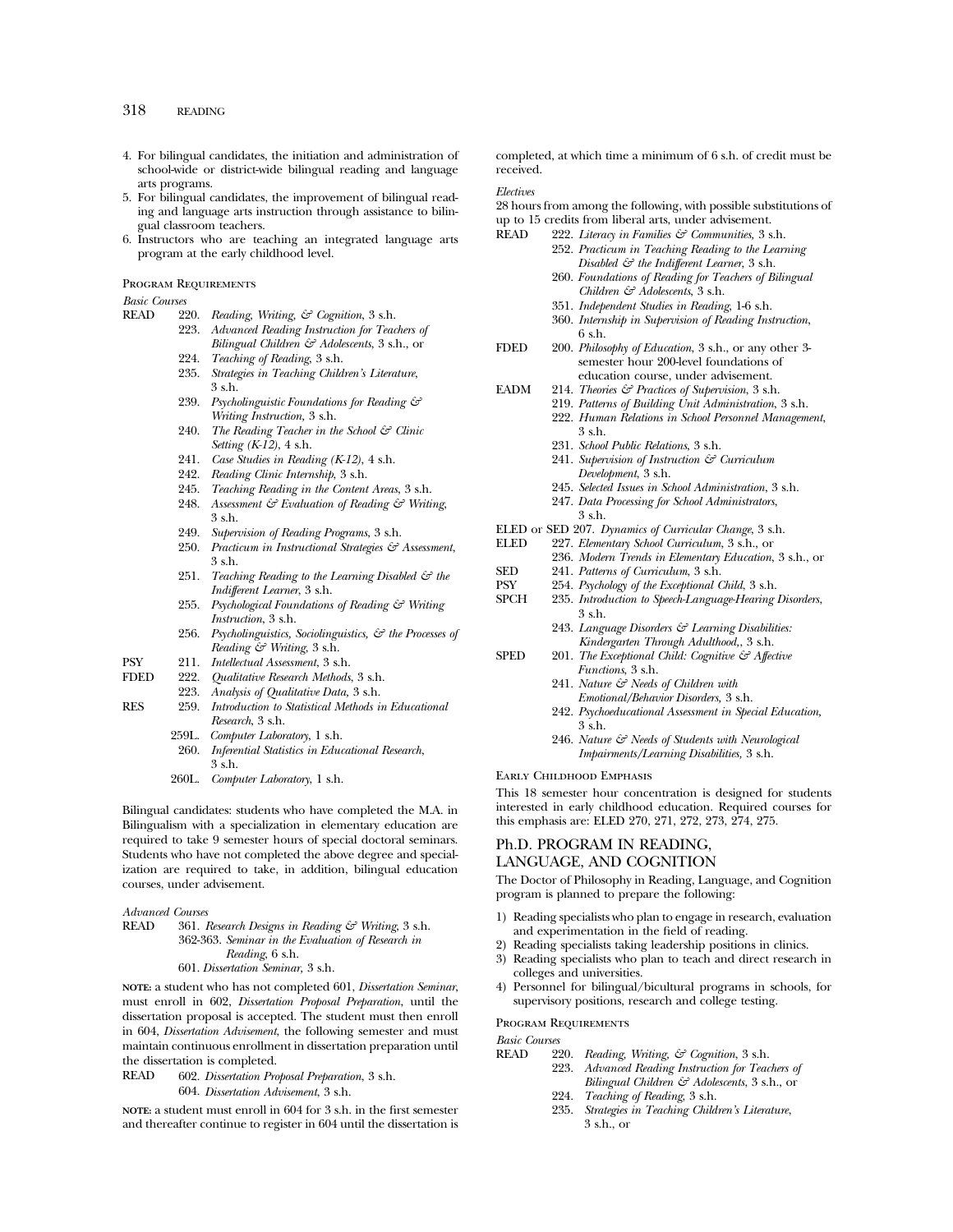- 236. *Literature for Adolescents & Young Adults*, 3 s.h.<br>239. *Psycholinguistic Foundations for Reading &*
- 239. *Psycholinguistic Foundations for Reading & Writing Instruction,* 3 s.h.
- 240. *The Reading Teacher in the School & Clinic Setting (K-12)*, 4 s.h.
- 241. *Case Studies in Reading (K-12)*, 4 s.h.
- 242. *Reading Clinic Internship*, 3 s.h.
- 245. *Teaching Reading in the Content Areas*, 3 s.h.
- 248. *Assessment & Evaluation of Reading & Writing*, 3 s.h.
- 249. *Supervision of Reading Programs*, 3 s.h.
- 250. *Practicum in Instructional Strategies & Assessment*, 3 s.h.
- 251. *Teaching Reading to the Learning Disabled & the Indifferent Learner*, 3 s.h.
- 255. *Psychological Foundations of Reading & Writing Instruction*, 3 s.h.
- 256. *Psycholinguistics, Sociolinguistics, & the Processes of Reading & Writing*, 3 s.h.
- PSY 211. *Intellectual Assessment*, 3 s.h.
	- FDED 222. *Qualitative Research Methods,* 3 s.h.
	- 223. *Analysis of Qualitative Data,* 3 s.h.
- RES 259. *Introduction to Statistical Methods in Educational Research*, 3 s.h., or equivalent
	- 259L. *Computer Laboratory*, 1 s.h.
	- 260. *Inferential Statistics in Educational Research*, 3 s.h.
	- 260L. *Computer Laboratory*, 1 s.h.
	- 363. *Multivariate Analysis & Multidimensional Scaling Methods*, 3 s.h.
	- 363L. *Computer Laboratory*, 1 s.h.

Bilingual candidates: students who have completed the M.A. in Bilingualism with a specialization in elementary education are required to take 9 semester hours of special doctoral seminars, under advisement. Students who have not completed the above degree and specialization are required to take, in addition, bilingual education courses, under advisement.

*Advanced Courses*

READ 361. *Research Designs in Reading & Writing,* 3 s.h. 362-363. *Seminar in the Evaluation of Research in Reading*, 6 s.h. 601. *Dissertation Seminar,* 3 s.h.

**NOTE:** a student who has not completed 601, *Dissertation Seminar*, must enroll in 602, *Dissertation Proposal Preparation*, until the dissertation proposal is accepted. The student must then enroll in 604, *Dissertation Advisement*, the following semester and must maintain continuous enrollment in dissertation preparation until the dissertation is completed.

READ 602. *Dissertation Proposal Preparation*, 3 s.h. 604. *Dissertation Advisement*, 3 s.h.

**NOTE:** a student must enroll in 604 for 3 s.h. in the first semester and thereafter continue to register in 604 until the dissertation is completed, at which time a minimum of 6 s.h. of credit must be received.

# *Electives*

READ 222. *Literacy in Families & Communities,* 3 s.h.

- 252. *Practicum in Teaching Reading to the Learning Disabled & the Indifferent Learner*, 3 s.h.
- 351. *Independent Studies in Reading*, 1-6 s.h.
- 360. *Internship in Supervision of Reading Instruction*, 6 s.h.
- FDED 200. *Philosophy of Education*, 3 s.h. or any other 3 semester hour 200-level foundations of education course, under advisement

12 hours of electives, under advisement, from psychology, sociology, anthropology, and other related cognate areas.

12-13 hours from the liberal arts other than psychology, under advisement (not required for bilingual students).

Bilingual/Bicultural Emphases

Students enrolled in the bilingual/bicultural doctoral program will have an adviser in the Spanish Department as well as in the Reading Department. A member of the Spanish Department will serve on each student's dissertation committee. Advisers in the Spanish Department are:

Professor McNair, *Chairperson*

Professors Rodriguez, Thompson; Associate Professor Cao

Required courses in the Spanish Department are SPAN 307, 308, 309 and 9 semester hours of electives selected under advisement.

For Courses in Writing, see page 365.

COURSES IN READING MAY NOT BE APPLIED TOWARD LIBERAL ARTS CREDIT EXCEPT FOR READ 12. See page 46.

#### COURSES

In addition to semester notations next to each course, a selection of courses is offered during the January and Summer sessions. Consult the *January* and *Summer Sessions* bulletins for these schedules.

Undergraduate Courses

11. *Development of College Reading* 3 s.h. Fall, Spring

Diagnosis of each student's reading abilities followed by a developmental program emphasizing efficient study-reading techniques, vocabulary development, rate and comprehension.

### 12. *Development of College Reading* 3 s.h.

Fall, Spring, Summer Development of advanced reading power covering both speed and depth of comprehension. Emphasis on writing patterns and analytical and critical evaluation processes in communication. May be applied toward liberal arts credit.

Graduate Courses

220. *Reading, Writing, and Cognition* 3 s.h. Fall, Spring, Summer

Designed to introduce the student to the theoretical underpinnings of the reading and writing processes. The interrelationship between language and cognition provides the framework upon which a philosophy of instruction is derived.

#### 222. *Literacy in Families and Communities* 3 s.h. Fall, Spring

Literacy and cultural practices of children and families of diverse ethnic groups are studied. Relationships between literacy practices, and school success are explored, as are means by which families and communities can influence school practices. Prerequisite or corequisite: READ 220 or permission of instructor.

223. *Advanced Reading Instruction for Teachers*

*of Bilingual Children and Adolescents* 3 s.h. **Periodically** 

A study of methods and materials in bilingual/bicultural classes. Topics include diagnosis, reading readiness, word recognition techniques, comprehension skills, vocabulary development and study skills.

224. *Teaching of Reading* 3 s.h.

Fall, January, Spring, Summer

Review and analysis of current approaches to reading instruction. Topics include classroom assessment, motivation, concept and language development, word recognition, the comprehension process, vocabulary improvement, content area reading, writing process, computer applications and classroom management.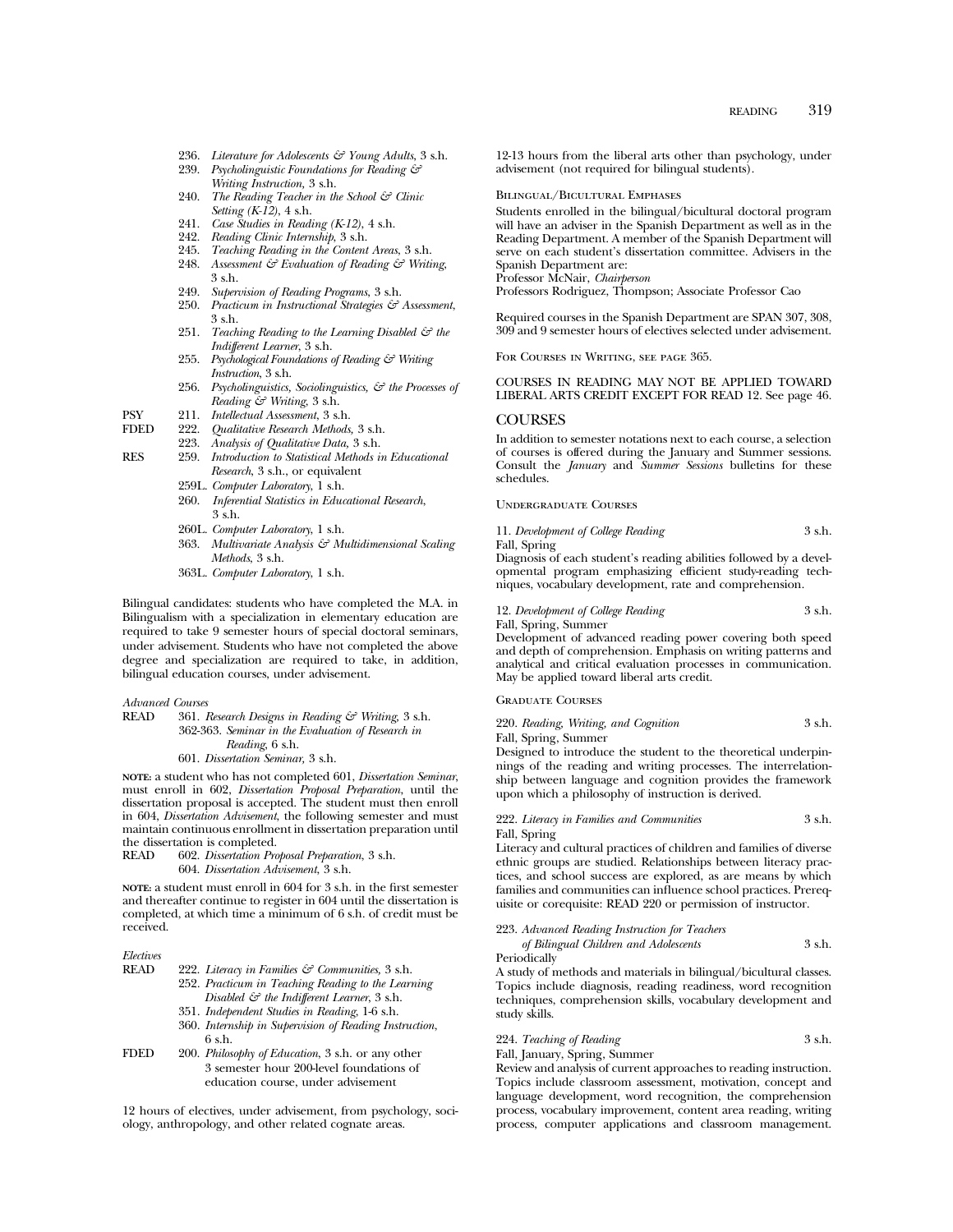## 320 READING

Instructional strategies, materials and individual learning styles are emphasized. Classroom observations are required.

225. *Teaching Reading on the Secondary Level* 3 s.h. Periodically

Designed to aid teachers in understanding reading problems and improving classroom reading instruction in the content areas.

235. *Strategies in Teaching Children's Literature* 3 s.h. Fall, Spring

Conceptual framework underlying a literature program and its relationship to the other dimensions of a total language arts curriculum. Strategies for motivating or bringing children and books together, developing reading interests, attitudes and tastes, and facilitating cognitive and affective responses to literature are emphasized. Topics include recommendations for building a classroom library, an analysis of the literary works of major authors and illustrators, and the development of literature units based on timely and contemporary themes and issues.

#### 236. *Literature for Adolescents and Young Adults* 3 s.h. Spring

Survey of literature written for adolescents and young adults with emphasis on the development of criteria for evaluation of various genre and styles. Special emphasis given to response techniques which take into consideration the cognitive, linguistic, affective, and cultural factors relevant to reader and text.

239. *Psycholinguistic Foundations for Reading and Writing Instruction* 3 s.h.

Fall

Intensive study of the interrelationship of the impressive and expressive functions of language. Present contributions of linguistics, psycholinguistics and sociolinguistics are discussed. Emphasis on strategies related to reading and writing; their interdependence and implementation in the school curriculum; collaborative learning; assessment techniques and research findings. Students are required to engage in a teacher-research project. Prerequisite: READ 220. (Formerly *Seminar in Linguistics: Language Functions and Their Interactions with Reading Instruction; Seminar in Linguistics*.)

240. *The Reading Teacher in the School and Clinic Setting (K-12)* 4 s.h.

Fall, Spring

Participation in the variety of responsibilities required of reading teachers in classroom, clinic and district settings. Presentations and demonstration lessons required. Registration by permission of department. Prerequisites: READ 224, 245, 248, 250. Bilingual students take READ 223 instead of 224. All but bilingual and reading/special education students must have taken PSY 211. All students must have an interview with the instructor. (Formerly 240-241, *Case Studies in Remedial Reading (K-12)*.)

241. *Case Studies in Reading (K-12)* 4 s.h. Spring, Summer

Systematic presentation of developmental and remedial techniques and supervised individual instruction with children and/or adolescents from a variety of backgrounds in a variety of settings. Special attention given to those students making the transition from the reading of Spanish to English. Case presentations and demonstration lessons required. Registration by permission of department. Prerequisites: READ 224, 240, 245, 248, 250. Bilingual students take READ 223 instead of 224. All but bilingual and reading/special education students must have taken PSY 211. All students must have an interview with the instructor. (Formerly 240-241, *Case Studies in Remedial Reading (K-12)*.)

242. *Reading Clinic Internship* 3 s.h. Fall, Spring, Summer

A program held in the Clinic in which the student observes and teaches under the guidance of a qualified clinician. The intern

meets with the clinic group for two hours each week and attends a weekly seminar where problems and procedures are investigated. Registration by permission of the department only. Prerequisites: READ 240, 241 required for students in M.S. program.

#### 245. *Teaching Reading in the Content Areas* 3 s.h. Fall, Spring, Summer

Demonstration and practice of procedures for fusing reading content and process with emphasis on teaching comprehension, study techniques, writing, vocabulary and word analysis in the content subjects. Strategies to facilitate processing, storage and retrieval at various grade levels are developed. Classroom observations are required of inexperienced students. Prerequisite: READ 224.

246. *Practicum in Teaching Secondary Reading* 3 s.h. Periodically

Application of theory and methodology. Work on specific lesson plans for teaching reading through content fields. Emphasis on interpretive and study skills. Lessons designed by class members are taught in their own instructional settings with feedback in the practicum. Flexibility in lesson planning is encouraged to meet the needs of students from varying linguistic and cultural backgrounds. Prerequisite: READ 224 or 225; for bilingual majors, READ 223.

248. *Assessment and Evaluation of Reading and Writing* 3 s.h. Fall, Spring

Designed to prepare students to assess and evaluate the reading and writing ability, both strengths and weaknesses of children, adolescents, and adults using informal and standardized means of assessment, and to prepare instructional plans based on assessments. Prerequisites: READ 220, 224 and/or 225, 245 or 246, PSY 211; for bilingual majors, READ 223. For nonmajors, READ 224, 225 and permission of instructor. There is a fee for testing materials. (Formerly *Diagnosis of Reading Difficulties (K-12.*)

249. *Supervision of Reading Programs* 3 s.h. Fall

Designed for reading teachers, present and future supervisors and administrators of school reading programs. Discussion of the organization, administration and evaluation of reading programs from a supervisor's point of view.

#### 250. *Practicum in Instructional Strategies and Assessment* 3 s.h. Fall, Spring, Summer

The application of assessment and evaluation theory to classroom and clinical situations. Emphasis on appropriate instructional strategies and techniques for children, adolescents, and adults with reading and writing difficulties, including those from differing cultural and linguistic backgrounds. Prerequisite: READ 248. This course should be taken the semester immediately following READ 248. There is a fee for testing materials. (Formerly *Practicum in Remedial Treatment Techniques.*)

## 251. *Teaching Reading to the Learning Disabled and the Indifferent Learner* 3 s.h.

Spring

Designed to provide the theory and rationale underlying specific procedures in the diagnosis and treatment of reading problems. Multisensory teaching techniques (CASIL) to facilitate decoding and encoding, and psychodrama to stimulate self-motivation are emphasized. Prerequisite: READ 250.

#### 252. *Practicum in Teaching Reading to the Learning Disabled and the Indifferent Learner* 3 s.h.

Spring

Demonstration and practice of the diagnostic and remedial techniques used to improve reading cognitively and affectively are the primary focuses of this practicum. Relationship of CASIL to language experience approaches, Orton-Gillingham and Fernald is covered.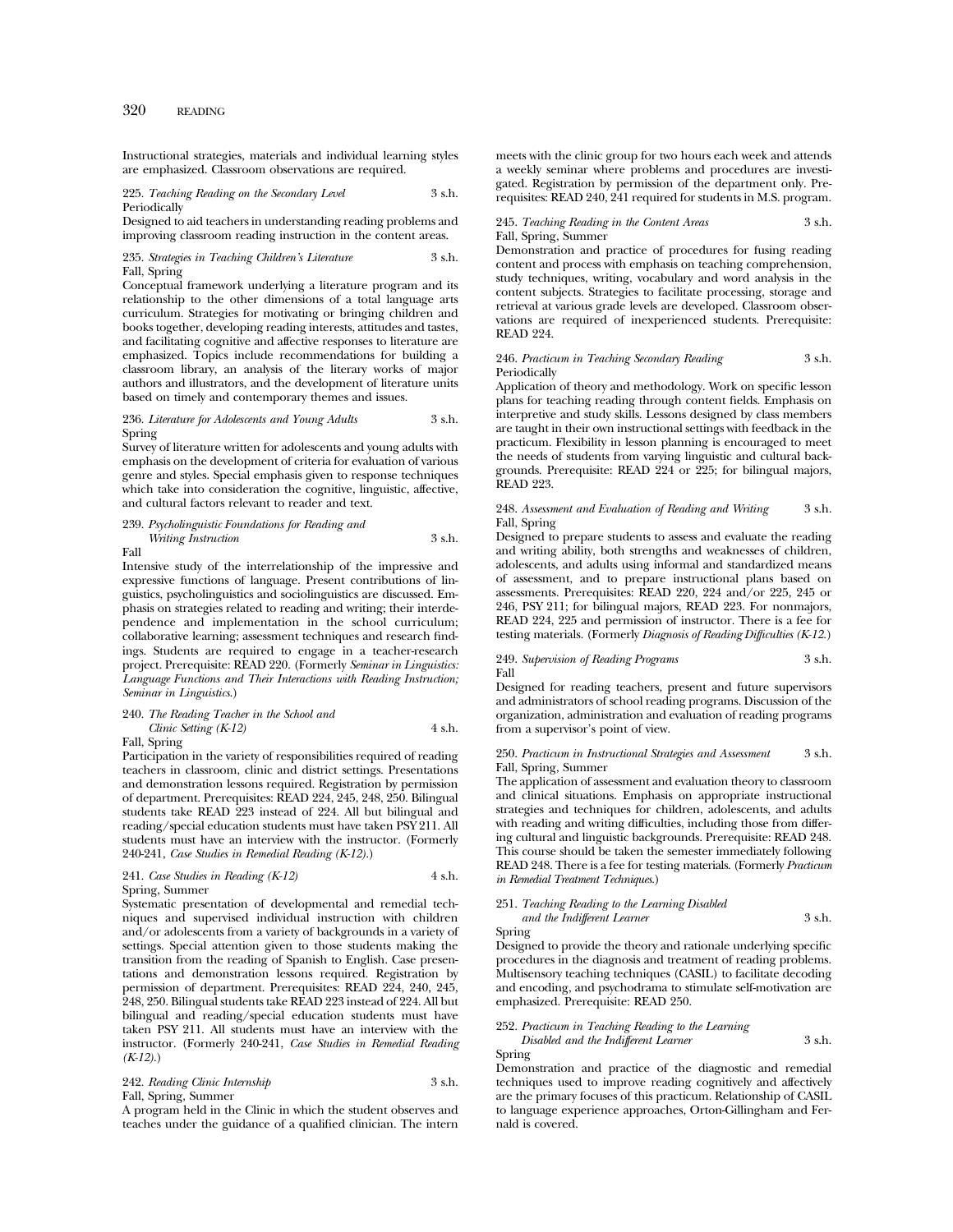#### 255. *Psychological Foundations of Reading and Writing Instruction* 3 s.h. Fall

Designed to acquaint students with the psychological foundations of the reading and writing processes. The interrelationship of learning theory and personality factors and their application to reading and writing instruction are stressed. The multidisciplinary nature of research into the reading, writing and thinking processes is noted. (Formerly *Psychological Foundations of Reading Instruction.*)

#### 256. *Psycholinguistics, Sociolinguistics, and the Processes of Reading and Writing* 3 s.h. Spring

The structure of language and the application of linguistic, psycholinguistic and sociolinguistic principles in reading instruction. Special attention to the needs of bilingual learners from bicultural backgrounds and students who speak dialects of English different from standard. Relates psycholinguistics and sociolinguistics to the learner, the nature of materials, purposes, the instructional setting and the instructor, models of reading and writing are highlighted. Prerequisites: READ 220, 239, RES 259, 259L, 260, 260L, FDED 222, 223. Pass/Fail grade only.

## 260. *Foundations of Reading for Teachers of*

*Bilingual Children and Adolescents* 3 s.h. Periodically

Review of the literature on bilingualism and reading, including research studies from language acquisition and development, literature for children, linguistics, psycholinguistics and sociolinguistics.

#### 266. *The Administrator and the Reading Program* 3 s.h. Summer

Designed to help the administrator understand all aspects of the school reading program from kindergarten through high school. The course will include such topics as reading theory and practice, description of various reading programs (developmental, corrective and remedial), new approaches to reading instruction, relationships with reading staff members, community relationships and knowledge of materials. For advanced students in educational administration and doctoral candidates in Clinical and School Psychology Program.

#### 275. *Literacy in Early Childhood Education* 3 s.h. Once a year

Same as ELED 275. Prerequisite: one graduate course in the teaching of reading is recommended.

#### 280 through 289, A-Z. *Advanced Workshops in Reading Education* 1-3 s.h. each Fall, January, Spring, Summer

Designed to meet the needs of reading specialists, coordinators or supervisors, for help in the solution of current reading problems in such areas as linguistics or cross-cultural and developmental reading at all levels.

As individual subjects are selected, each is assigned a letter (A-Z) and added to the course number. Any course may be taken a number of times so long as there is a different letter designation each time it is taken.

301. *Master's Thesis* 3 s.h. Fall, Spring, Summer For M.A. candidates only. (Formerly *Master's Essay.*)

351. *Independent Studies in Reading* 1-6 s.h. Fall, January, Spring, Summer

Individual investigation and exploration of related research in the areas of the student's special interests and/or dissertation topic. Prerequisite: permission of adviser.

#### 360. *Internship in Supervision of Reading Instruction* 6 s.h. Periodically

Fieldwork in supervision and administration of reading programs in the public schools. Periodic seminars on field experiences and exploration of possible solutions to problems. This internship is designed to prepare reading specialists for certification as building or district reading supervisors or coordinators. It is not intended for those seeking certification to qualify as building principals, district supervising principals or superintendents. These candidates should enroll for EADM 310, 311, or 312, *Administrative Internship*. Prerequisites: master's in reading and permission of instructor.

#### 361. *Research Designs in Reading and Writing* 3 s.h. Summer

A discussion of a variety of research designs related to reading and writing processes. Procedures appropriate to the design are also considered. Open to advanced doctoral candidates only. Prerequisites: READ 256, RES 259, 259L, 260, 260L, FDED 222, 223. Pass/Fail grade only. (Formerly *Experimental Research Designs in Reading*.)

362-363. *Seminar: Evaluation of Research*

*in Reading* 3 s.h. each

## 362: Fall; 363: Spring

This two-semester course acquaints doctoral students with the basic studies related to reading and writing instruction. During the first semester, emphasis on studies, theories, and models of reading and writing emphasizing the disciplines of linguistics, psycholinguistics, and sociolinguistics as well as sociology and anthropology. During the second semester, reading and writing studies, theories, and models grounded in psychology and physiology are stressed along with studies related to curriculum and instruction. Across both semesters, students study and evaluate a variety of classic and contemporary research reports. Students are responsible for developing the related literature for their own dissertation topics. Prerequisite: READ 361. Pass/Fail grade only.

365. *Internship: College Teaching of Reading and Writing* 3 s.h. Fall, Spring

Designed for doctoral or post-master's candidates who are teaching or intend to teach at the college level. Students work closely with a senior professor in the planning of classroom instruction at both the undergraduate and graduate levels. The needs of adult learners and techniques for motivating and teaching these students are emphasized. Prerequisite: permission of instructor. Pass/Fail grade only.

$$
\begin{minipage}{.4\linewidth} 601. Discentration Seminar & 3 s.h. \end{minipage} \vspace{0.3cm}
$$

Clarification and structuring of a dissertation topic as a research undertaking. Presentation, analysis and critique of participant's research outlines leading to departmental acceptance of the research proposal. Orientation to dissertation organization and writing format. Prerequisites: READ 362-363. Pass/Fail grade only.

#### 602. *Dissertation Proposal Preparation* 3 s.h. Fall, Spring, Summer

For students whose dissertation proposals have not been approved in 601. Registration in 602 is continuous until the proposal is accepted. No degree credit granted for 602.

604. *Dissertation Advisement* 3 s.h. Fall, Spring, Summer

Doctoral candidates enroll in 604 upon departmental acceptance of the dissertation proposal. Registration in 604 is continuous until the dissertation is accepted.

A student must enroll in 604 for 3 s.h. in the first semester and continue to register in 604 until the dissertation is completed, at which time a minimum of 6 s.h. of credit must be received.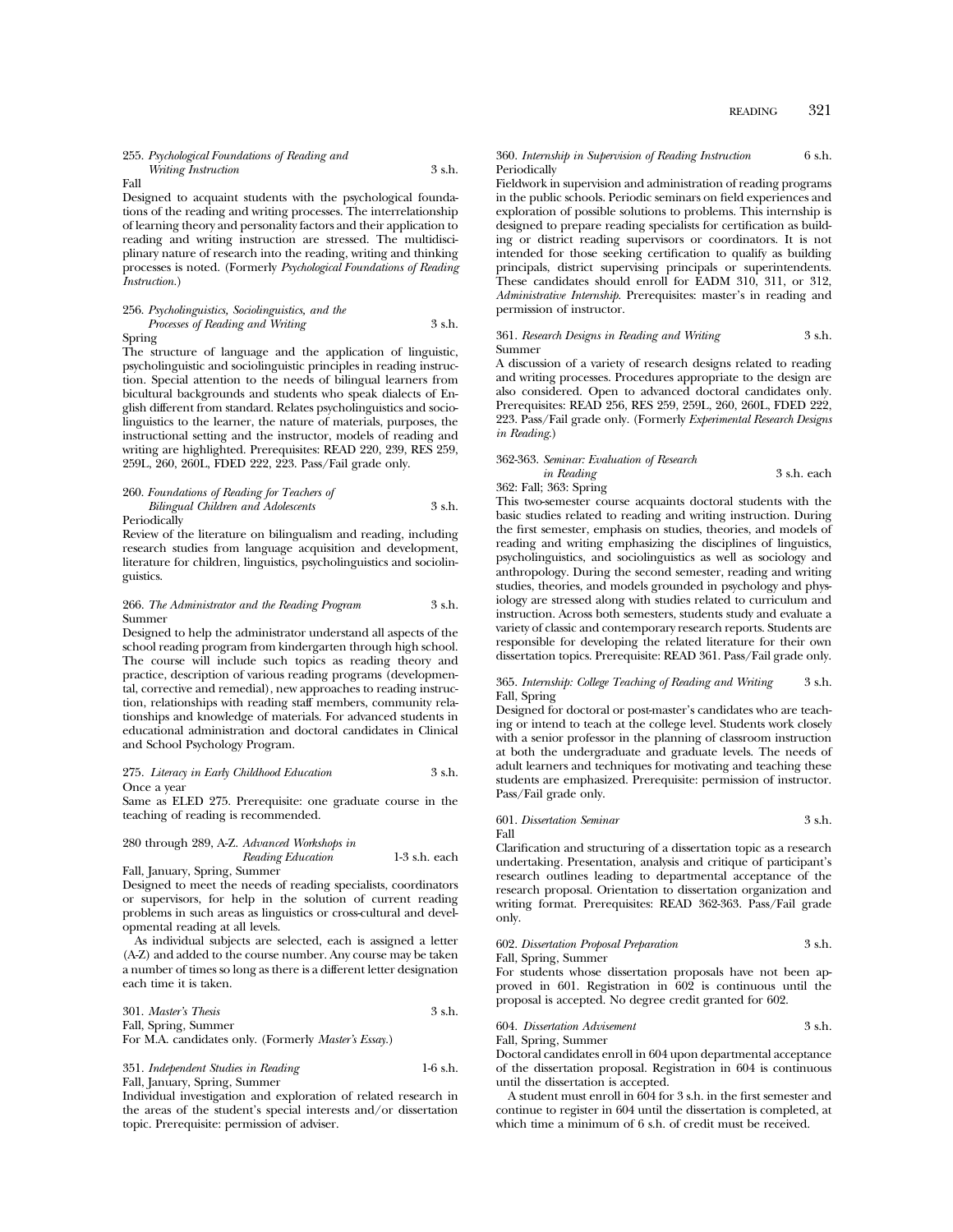## 322 REHABILITATION COUNSELING

Students do not have to register during the summer unless the dissertation is completed during the summer. They register each semester until the dissertation is completed and they have successfully defended their proposal.

## Rehabilitation Counseling (REHB)

Center for Special Education and Rehabilitation, See Page 22.

Administered by the Department of Counseling, Research, Special Education, and Rehabilitation. Associate Professor Wong, *Chairperson*

Associate Professor Lechowicz, *Program Director*

## MASTER OF SCIENCE IN EDUCATION

The Master of Science in Education in Rehabilitation Counseling is designed to train students as professional counselors to understand the physical, psychosocial and economic needs of persons with disabilities and to assist them toward vocational and psychological independence, including appropriate employment and independent living and functioning. The program also includes specialty courses by which students prepare for working in psychiatric and deafness rehabilitation settings. Graduates work in a variety of rehabilitation settings including state-federal rehabilitation agencies, medical centers, rehabilitation facilities, Veteran's Administration hospitals, substance abuse programs, mental health centers, independent living programs, insurance companies, allied health facilities and private practice—48-54 s.h. program.

Prospective students with baccalaureate degrees can complete the comprehensive curriculum in two academic years. Acceleration is possible with the approved transfer of a maximum of 12 appropriate course credits. Part-time and nonmatriculated students, as well as those preparing for related professions, are accepted. The program is fully accredited by the Council on Rehabilitation Education and advanced students are eligible for certification as Certified Rehabilitation Counselors (CRC).

Extensive fieldwork is an essential component of the academic training program. A number of rehabilitation facilities in the Long Island and New York Metropolitan areas provide prepracticum, practicum, and internship experiences and training.

**NOTE:** National Rehabilitation Association or American Counseling Association sponsored Liability Insurance is strongly recommended for internship students. This insurance provides coverage while performing professional duties as a rehabilitation counselor in training. Information may be obtained from the Director of the Rehabilitation Counseling Program.

The program has an outstanding record of graduates employed in the field; job placement and in-service education of graduates are actively promoted by the faculty. Application to the program is made through the Graduate Admissions Office, Admissions Center.

#### Admission Requirements

- 1. completion, with an acceptable grade-point average, of a bachelor's degree at an accredited institution;
- 2. personal interviews with department members;
- 3. educational and professional references (four);
- 4. voluntary or paid work experience in rehabilitation or with individuals with handicaps preferred;
- 5. statement of career goals.

#### Program Advisement

All matriculated students are required to meet with a departmental faculty adviser and complete a Graduate Student Advisement Record following admission to the Program.

Prerequisite Requirements: 6 s.h.

Two courses from the following areas may be taken concurrently with beginning level courses or may have been taken as part of undergraduate work. Prerequisite courses do not carry degree credit for this program.

- a. personality theory
- b. abnormal psychology
- c. statistics

Area 1. Rehabilitation Core Courses: 30 s.h.<br>REHB 228. Review. Exploration  $\Im$  Asses

- 228. Review, Exploration & Assessment of *Rehabilitation Resources I*, 3 s.h., or 229. *Review, Exploration & Assessment of*
- *Rehabilitation Resources II,* 3 s.h.
- 230. *Philosophy & Principles of Vocational Rehabilitation*, 3 s.h.
- 231. *Techniques & Theories in Rehabilitation Counseling*, 3 s.h.
- 232. *Medical Information in Rehabilitation*, 3 s.h.
- 233. *Job Placement & Development in*
- *Rehabilitation*, 3 s.h.
- 236. *Practicum: Rehabilitation Counseling*, 3 s.h.
- 242. *Psychoeducational Assessment in Rehabilitation*, 3 s.h. or
- 243. *Vocational Evaluation Techniques*, 3 s.h.
- 268. *Occupational Information & Vocational Analysis in Rehabilitation*, 3 s.h.
- SPED 249. *Nature & Needs of Individuals With Physical Impairments: Psychology of Persons with Disabilities,* 3 s.h. or
- REHB 267. *Rehabilitation Counseling for Persons with Severe Disability*, 3 s.h.
- COUN 203. *Introduction to Counseling*, 3 s.h.

Area 2. Internship: 12 s.h.

#### REHB 234-235. *Internship: Rehabilitation Counseling I & II*, 6 s.h. each

A student entering the program and working as a rehabilitation counselor may shorten his or her program to 42 s.h. (He or she may be permitted to complete the internship in one semester.)

Area 3. Electives, under advisement: 6 s.h.

Area 4. Written comprehensive examination (no credit) or oral examination by a screening committee of departmental members and consultants (no credit). Substitution for some courses may be made with permission.

#### SPECIALIZATION

Rehabilitation Counseling of Persons with Psychiatric DISABILITIES

This 30 s.h. specialization is designed for students enrolled in the Rehabilitation Counseling master's degree program who wish to concentrate their service delivery and career efforts toward persons with psychiatric disabilities. This specialization is integrated into the 48-54 s.h. master's degree in Rehabilitation Counseling.

Concentration Requirements

- REHB 229. *Review, Exploration & Assessment of*
	- *Rehabilitation Resources,* 3 s.h. (for persons with psychiatric disabilities)
	- 253. *Rehabilitation Approaches for Persons with Severe Mental Illness,* 3 s.h.
	- 236. *Practicum: Rehabilitation Counseling,* 3 s.h. (in a psychiatric setting)
	- 243. *Vocational Evaluation Techniques,* 3 s.h. (in a psychiatric setting)
	- 234. *Internship: Rehabilitation Counseling I,* 6 s.h. (in a psychiatric setting)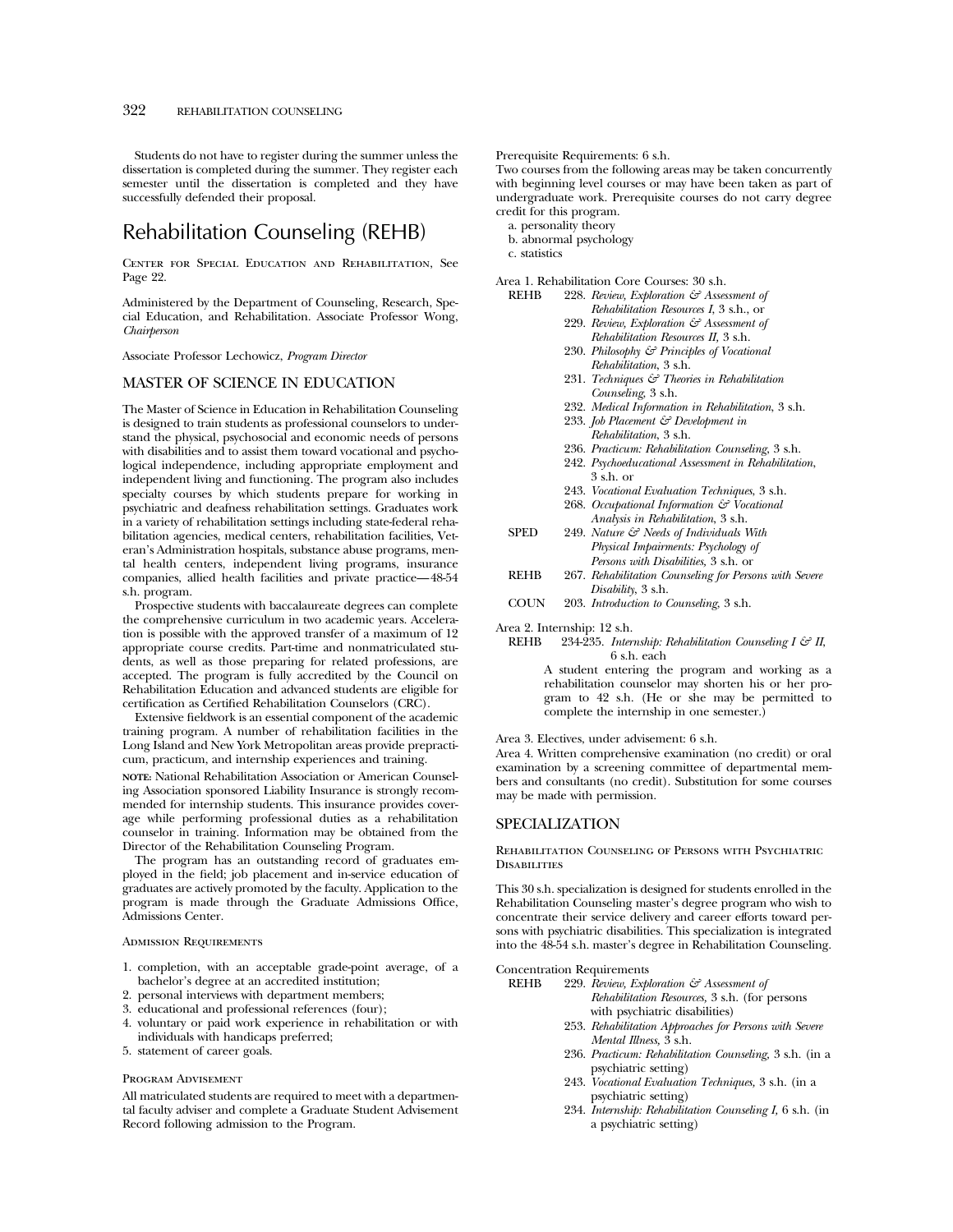- 233. *Job Placement & Development in Rehabilitation,* 3 s.h. (in psychiatric rehabilitation)
- 235. *Internship: Rehabilitation Counseling II,* 6 s.h. (in a psychiatric setting)
- 259. *Medical Characteristics in Psychiatric Rehabilitation,* 3 s.h.

See complete graduate information, page 66.

## **COURSES**

In addition to semester notations next to each course, a selection of courses is offered during the January and Summer sessions. Consult the *January* and *Summer Sessions* bulletins for these schedules.

Undergraduate option: one undergraduate elective is available, REHB 175. All other rehabilitation counseling courses are open to undergraduates with permission of the Program Director.

175. *Rehabilitative Services*: *An Introduction* 3 s.h. Periodically

Overview of rehabilitation services including philosophy, principles and structure of the rehabilitation process. Impact of disability from a psychological, social and vocational point of view. Academic study is augmented with field trips to various rehabilitation facilities in the Long Island area. (Formerly SPED.)

180 through 189, A-Z. *Workshops* 1-3 s.h. each Periodically

Designed to meet the needs of specific groups of students or rehabilitation counselors from individual agencies.

As individual subjects are selected each is assigned a letter (A-Z) and added to the course number. Any course may be taken a number of times so long as there is a different letter designation each time it is taken.

191. *American Sign Language I* 3 s.h. Fall, Spring

Introduction to American Sign Language (ASL), including the semantic, grammatical, and syntactic components of the language as it is used by members of the deaf community. Interactive learning techniques in the classroom are supplemented by field visits and outside reading to enhance student skills in work with deaf individuals as well as people with autism or mental retardation who use sign language. Emphasis is placed on communication skills in educational, therapeutic and rehabilitation settings.

#### 192. *American Sign Language II* 3 s.h. Fall, Spring

Advanced instruction in American Sign Language (ASL), with emphasis on semantic, grammatical, and syntactic components of the language as it is used by members of the deaf community. Interactive learning techniques stressing receptive ASL skills, deaf culture expectations on behavior, and field trips to apply skills in a variety of educational, therapeutic and rehabilitation settings with individuals who are deaf, autistic or mentally retarded and who use sign language. Prerequisite: REHB 191 or equivalent.

228, 229. *Review, Exploration and Assessment of Rehabilitation Resources* 3 s.h. each Fall

An examination and assessment, through sustained visitation and analytical observation, of the structure, functioning and continuing programs of a variety of rehabilitation agencies. Presentations by agency staff members and periodic on-campus orientation, interpretation and evaluation seminars. (Formerly SPED.)

230. *Philosophy and Principles of Vocational Rehabilitation* 3 s.h.

Fall, Spring

Review of the historical background of the movement for vocational rehabilitation including history, philosophy, and principles. A study of programs on local, state and federal levels; the interdisciplinary nature of vocational rehabilitation. Interrelationship between vocational rehabilitation and private and public agencies and rehabilitation centers. (Formerly SPED.)

#### 231. *Techniques and Theories in Rehabilitation*

*Counseling* 3 s.h. Spring

Discussion of the role of the rehabilitation counselor including techniques involved in counseling and the rehabilitation process: case finding, client interviewing and evaluation of behavior, the development, formulation and implementation of individualized rehabilitation plans, referral and advocacy. Study of research literature. (Formerly SPED.)

#### 232. *Medical Information in Rehabilitation* 3 s.h. Fall

Study of medical evaluation of persons with disabilities: medical description and terminology as well as therapies. Impact and implications of diseases and disabilities upon the individual. Interpretation and application of medical information in the rehabilitation process. (Formerly SPED.)

233. *Job Placement and Development in Rehabilitation* 3 s.h. Fall, Spring

Community attitudes and vocational placement factors for persons with disabilities. Selective placement and job development for specific disabling conditions such as chronic mental illness, neurological disability, mental retardation, amputations, hearing and visual handicaps, traumatic brain injury, AIDS. Students participate in practical situations and perform job placement and development in a fieldwork setting. Prerequisite: REHB 268. (Formerly SPED.)

#### 234-235. *Internship: Rehabilitation Counseling*

*I* and *II* 6 s.h. each Fall, Spring

Observation and participation in the delivery of services in one or more comprehensive rehabilitation agencies, either voluntary, public or private. Placement is made with adviser's approval and according to the student's needs. Students are under supervision of both the agency and the University; they meet biweekly in seminar to review internship experiences as well as administrative planning and professional development issues. A minimum of 300 clock hours is required for each semester, totaling a minimum of 600 clock hours. Prerequisites: REHB 236 and permission of adviser. Pass/Fail grade only. (Formerly SPED; *Internship: Vocational Rehabilitation Counseling I and II*.)

#### 236. *Practicum: Rehabilitation Counseling* 3 s.h. Fall, Spring

Students practice personal and vocational counseling skills in a rehabilitation counseling setting. Experiences include case management, observations, readiness assessment, effective problem solving, and goal development and supervision. Legal and ethical issues are discussed. A minimum of 100 clock hours of practicum experiences are required. Prerequisites: REHB 229, 230. (Formerly SPED.)

239. *Placement Practice in Transitional, Supported,*

*or Competitive Employment* 3 s.h. Spring

Placement practice and models and the values associated with responsive and quality employment programs. Different vocational arrangements are utilized to illustrate strengths and weaknesses of each model. Students skills in job development, job market screening, making employer contacts, and job analysis with respect to young people with disabilities. Prerequisite: SPED 206 or REHB 268.

#### 240. *Independent Living Rehabilitation* 3 s.h. Periodically

This course presents different perspectives on Independent Living Rehabilitation (ILR), a consumer-driven movement stressing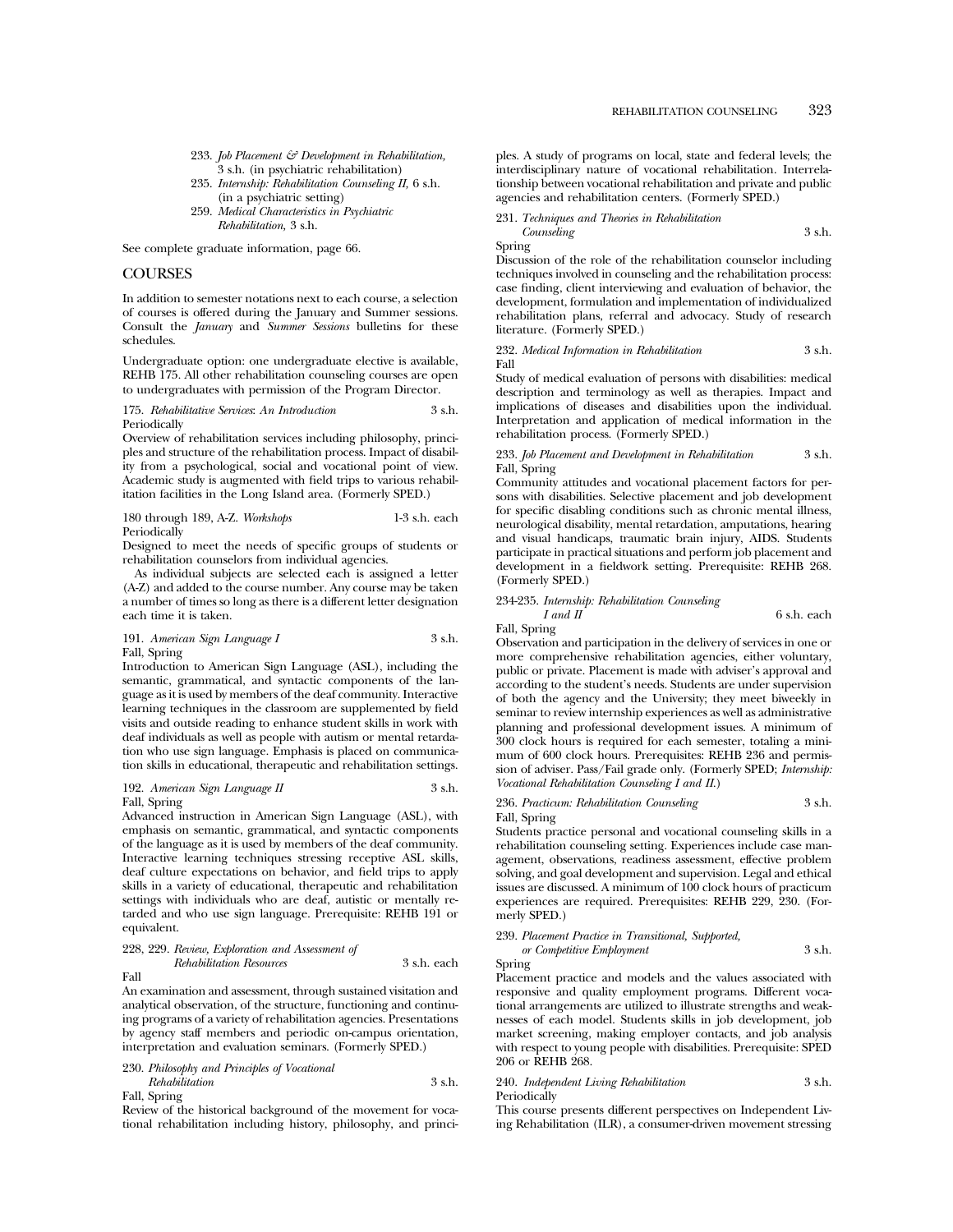## 324 REHABILITATION COUNSELING

client decision making. Course emphasizes key IL services, services including skills of daily living, advocacy for housing, advocacy for transportation, client advocacy, peer counseling, and attendant care management. Consistent with the movement's ideals, the course teaches prospective counselors how to enhance the client's control of the decision-making process. Prerequisite: REHB 230.

#### 242. *Psychoeducational Assessment in Rehabilitation* 3 s.h. Spring

The construction, use and interpretation of clinical and psychoeducational measuring instruments and evaluation techniques for the assessment of persons in programs for individuals with mental, emotional, physical/learning handicaps. Basic descriptive statistics and the diagnostic-remediation process are examined with emphasis on individual and group assessment. There is a material fee of \$15.

#### 243. *Vocational Evaluation Techniques* 3 s.h. Spring

Provides students with skills, competencies, attitudes and approaches to evaluate and assess the vocational potential of persons with severe disabilities. There is a material fee of \$15. Prerequisite: REHB 242 or permission of adviser. (Formerly SPED.)

| 251, 252. Individual Study    | 1-3 s.h. each |
|-------------------------------|---------------|
| Fall, Spring, January, Summer |               |

Independent project in the field of rehabilitation, or directed special study in the student's area of interest, or professional need as approved by the major adviser. Progress reports and periodic conferences are required as well as a final report of the

study. Prerequisite: permission of adviser.

253. *Rehabilitation Approaches for Persons with Severe Mental Illness* 3 s.h. Fall

Designed to provide a working knowledge of the various aspects in the delivery of services to persons with severe mental illness. Students investigate such areas as classification and symptoms of various psychiatric illnesses, current concepts and rehabilitation treatment trends, legal issues of deinstitutionalization, specific work assessment techniques, placement options and vocational counseling approaches as applied to this population. In-depth analysis of relevant literature and research is examined. (Formerly SPED; *Rehabilitation Approaches with the Chronic Mentally Disabled*.)

#### 254. *Rehabilitation Techniques for Persons with Developmental Disabilities and Mental Retardation* 3 s.h. Periodically

Focus on psychosocial and vocational adjustment implications, normalization and legal issues, behavioral strategies and vocational counseling techniques for persons with developmental disabilities and mental retardation. An analysis of relevant research and literature is included. (Formerly SPED; *Rehabilitation Techniques with Developmentally Disabled and Retarded Adults.*)

## 259. *Medical Characteristics in Psychiatric Rehabilitation* 3 s.h. Spring

Study of medical aspects of psychiatric rehabilitation; medical description of persons with psychiatric disabilities; use of psychopharmacology. Implications of psychoses, affective and other psychiatric disorders in rehabilitation; discussion of organically based mental disorders as well as specialized populations such as dual diagnosed and older persons, and adolescents with mental illnesses. (Formerly SPED.)

### 267. *Rehabilitation Counseling for Persons with Severe Disability* 3 s.h. Spring

Emphasizes specific disabilities such as mental retardation, chronic mental disability, learning disability or substance abuse.

Includes an examination of physical, intellectual and emotional impairments which severely limit sensory function, communication, mobility, self-care or self-direction. Problems address vocational selection and placement, transportation, household management, impact on the family and sexual adjustment. The use of assistive devices and special resources are considered along with the specialized knowledge and rehabilitation techniques needed to deal with these problems. Prerequisite: REHB 230. (Formerly SPED; *Rehabilitation Counseling of the Severely Disabled*.)

## 268. *Occupational Information and Vocational*

*Analysis in Rehabilitation* 3 s.h. Fall, Spring

The vocational and occupational choice from the psychosocial point of view. The vocational structure of society, the world of work, occupational skills, entry requirements and physical and emotional demands. Practice in the use of occupational information including job analysis. Emphasis on collection, evaluation and use of various sources of occupational information relevant to rehabilitation counseling, job placement, job modification and re-engineering of disabled populations. (Formerly SPED.)

#### 269. *Sexuality and Disability* 3 s.h. Periodically

Designed to provide rehabilitation counselors, special educators, and others working with persons with disabilities, an awareness of the salient issues related to sexuality and disability. Provide informational and therapeutic sources which can be utilized to address these issues. A comprehensive approach to human sexuality and its ramifications for individuals with disabilities are emphasized throughout the course. (Formerly SPED.)

280 through 289, A-Z. *Workshops* 1-4 s.h. each Periodically

Designed to meet the needs of specific groups of students or educators.

As individual subjects are selected, each is assigned a letter (A-Z) and added to the course number. Any course may be taken a number of times so long as there is a different letter designation each time it is taken.

290. *Deafness Rehabilitation* 3 s.h. Periodically

Designed for specialists working in the helping professions. Comprehensive overview of the field of deafness and its implications in educational, medical and rehabilitative settings. Topics such as audiological, medical, psychological, vocational and communicative aspects of hearing impairments are discussed. (Formerly SPED.)

291. *Sign Language I* 3 s.h. Fall, Spring

Designed for specialists working in the helping professions. The development of basic sign-language skills to communicate with the hearing impaired. Emphasis is on communicating with the deaf in educational and rehabilitative settings. (Formerly SPED.)

292. *Sign Language II* 3 s.h. Fall, Spring

Designed for specialists working in the helping professions. The development of advanced sign-language skills in order to communicate with the hearing impaired. Emphasis is on American Sign Language (ASL) and its use in communicating with the deaf in educational and rehabilitative settings. Prerequisite: REHB 291. (Formerly SPED.)

#### 314. *Practicum: College Teaching and Field Setting* 3 s.h. Periodically

Students receive practical experiences as teachers and/or research assistants in higher education; as apprentices to teacher education consultants or program managers and supervisors in schools, and rehabilitation agencies; as assistants to student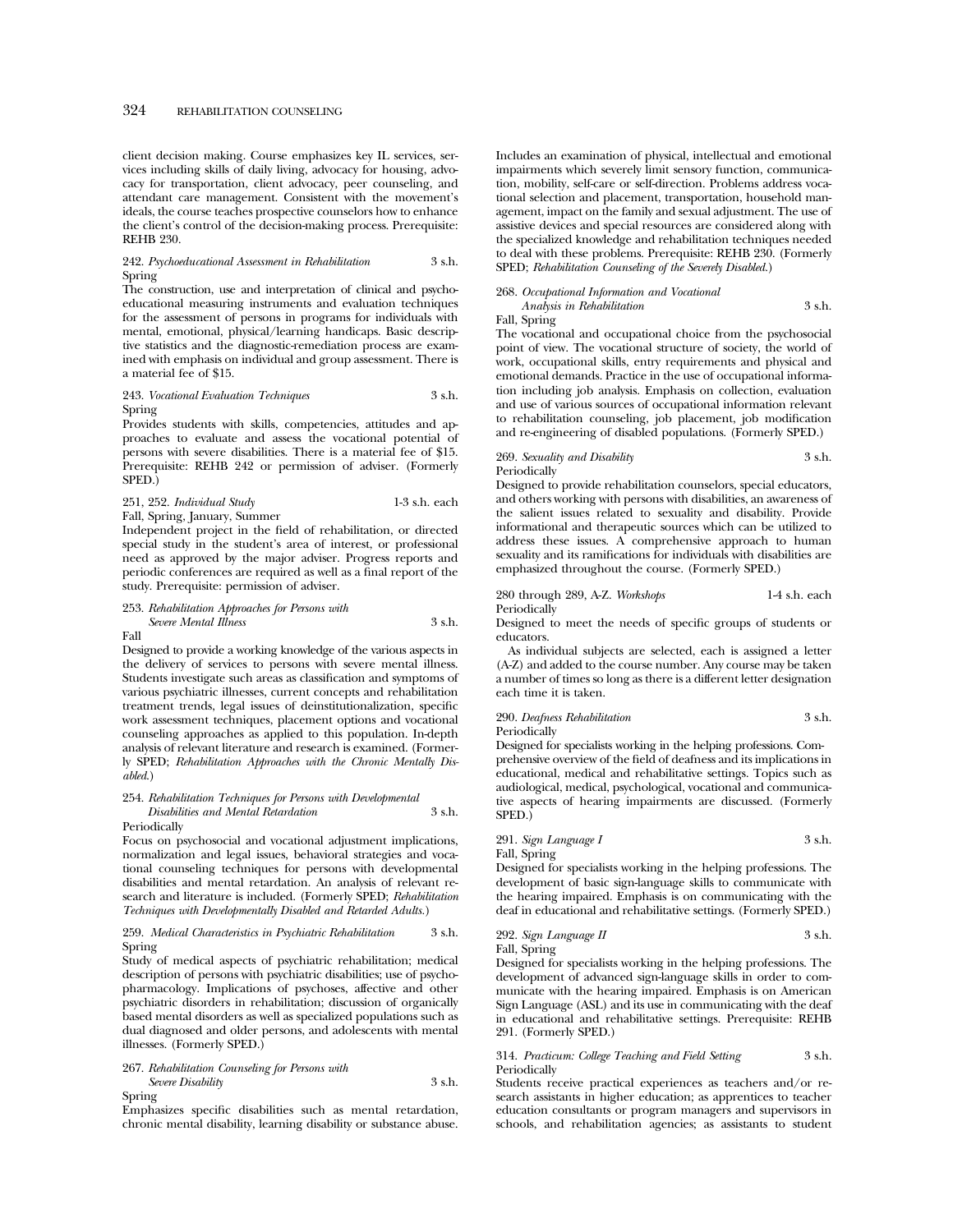teacher supervisors in teacher education programs; as senior counselors supervising interns. Critical reviews of students performance are made by faculty and peers through seminar discussions and on-site supervision. Prerequisites: REHB 353, 355 and permission of adviser. Pass/Fail grade only. Same as SPED 314.

#### 350. *Evaluation of Rehabilitation Research Literature* 3 s.h. Periodically

Reading and reviewing of articles in recent issues of rehabilitation and related journals. Emphasis on the quality of the research and the implications of each article for rehabilitation practice. Discussion of articles relating to aspects of professional education and practice, including performance assessments, the use of paraprofessionals and the impact of government upon rehabilitation. Prerequisites: Master's-level courses and permission of adviser.

#### 351. *Rehabilitation Research Design* 3 s.h. Periodically

Emphasis is to familiarize students with research designs and the problems in rehabilitation meriting further study; and to evaluate individual studies and broad areas of investigation toward preparation for work on a dissertation. This course must be passed prior to acceptance in 601. Prerequisite: REHB 350.

### 353. *Advanced Group Work in Rehabilitation* 3 s.h. Periodically

Group work theory with emphasis on techniques and application with individuals of various handicapping conditions such as persons with mental illness, mental retardation or brain injury, etc. Includes hands-on group practice with opportunities for practicum experiences in diverse rehabilitation settings. Prerequisites: COUN 277 or equivalent and permission of adviser.

#### 355. *Vocational Development in Rehabilitation* 3 s.h. Periodically

Examines the meaning of work in contemporary society for persons with disabilities; vocational development concept formulations, decision-making processes and strategies; the importance of job analysis and placement with special populations; the use of industry labor councils and Projects with Industry; career information for assisting individuals with disability in developing goals and life plans. Prerequisites: REHB 268 and permission of adviser.

#### 360. *Internship III: Rehabilitation Counseling* 6 s.h. Periodically

Full or part-time field experience designed to further the student's professional competency to a more advanced level. Students are expected to practice rehabilitation counseling as counselor, manager or coordinator in rehabilitation programs or supervisor of counselors. The minimum clock hours required are determined with the adviser and according to the student's past experience and career needs. Prerequisites: REHB 235 or equivalent and permission of adviser. Pass/Fail grade only.

#### 601. *Dissertation Seminar* 3 s.h. Periodically

Clarification and structuring of a dissertation topic as a research undertaking. Presentation, analysis and critique of participant's research outlines, leading to departmental acceptance of the research proposal. Orientation to dissertation organization and writing format. Prerequisites: REHB 351 and approval of adviser. Pass/Fail grade only.

## 602. *Dissertation Proposal Preparation* 3 s.h. Periodically

For students whose dissertation proposals have not been approved in 601. Registration in 602 is continuous until the proposal is accepted. No degree credit granted for 602.

604. *Dissertation Advisement* 3 s.h. Periodically

Doctoral candidates enroll in 604 upon departmental acceptance of the dissertation proposal. Registration in 604 is continuous until the dissertation is accepted.

## Religious Studies (RELI)

Administered by the Department of Philosophy. Associate Professor Godlove, *Chairperson*

**MINOR IN RELIGIOUS STUDIES** is an interdisciplinary program dealing with the nature of religion and its scholarly study. The minor consists of 18 semester hours chosen from among the courses listed below, at least six hours of which must be from among the philosophy offerings. At least six credits must be taken in residence.

The minor in religious studies should be planned with an adviser in order to adapt it to the needs, abilities and preferences of the individual student. Students who contemplate graduate study in religion or professional study in seminary or Rabbinical school after graduation, are especially encouraged to consult with the program adviser early in their undergraduate careers. Assistant Professor of Philosophy Frisina, *Adviser*

- ANTH 3. *The Primitive World & Its Transformations #,* 3 s.h. 116. *Religion in Cross-Cultural Perspective #,* 3 s.h. AH 114. *Tribal Arts,* 3 s.h. 118. *Pre-Islamic & Islamic Art,* 3 s.h. 165. *Asian Art,* 3 s.h.
- CLIT 39. *Mythologies & Literature of the Ancient World #,* 3 s.h.
	- 40. *Literature of the Emerging Europe #,* 3 s.h.
	- 131. *Comparative Mythology,* 3 s.h.
- HIST 7C. *Jesus of Nazareth,* 1 s.h.
	- 31. *Jewish History from the Patriarchal Period to the Age of Emancipation,* 3 s.h.
		- 120. *Reformation Europe, from Luther to Richelieu,* 3 s.h.
	- 128, 129. *Christian Churches from the New Testament Era to the Present,* 3 s.h. each
- JW ST 10. *The Bible: Ancient & Modern Perspectives #,* 3 s.h.
	- 13, 14. *The Bible & Its Interpretation Through the Ages,* 3 s.h. each
	- 15, 16. *Foundations of Jewish Tradition & Culture,* 3 s.h. each
	- 19. *Post-Biblical Literature,* 3 s.h.
- PHIL 60. *Introduction to Eastern Religious Traditions #,* 3 s.h. 61. *Introduction to Western Religious Traditions #,* 3 s.h.
	- 62A. *Approaches to the Study of Religion,* 3 s.h.
	- 68. *Islam #,* 3 s.h.
	- 69. *Mysticism and the Spiritual Quest #,* 3 s.h.
	- 70. *Life, Death and Immortality #,* 3 s.h.
	- 120. *Philosophy of Religion #,* 3 s.h.
	- 122. *"God",* 3 s.h.
	- 126. *Modern Religious Thought #,* 3 s.h.
	- 166. *Philosophy & the Holocaust*, 3 s.h.

SOC 105. *Religion & Society,* 3 s.h.

## Research (RES)

Administered by the Department of Counseling, Research, Special Education, and Rehabilitation. Associate Professor Wong, *Chairperson*

Professor Schmelkin, *Program Coordinator*

## MASTER OF SCIENCE IN EDUCATION IN PROGRAM EVALUATION

This program is designed to prepare qualified program evaluators for educational and social agencies interested in evaluating their ongoing programs as well as funded projects. Prospective

<sup>#</sup>Core course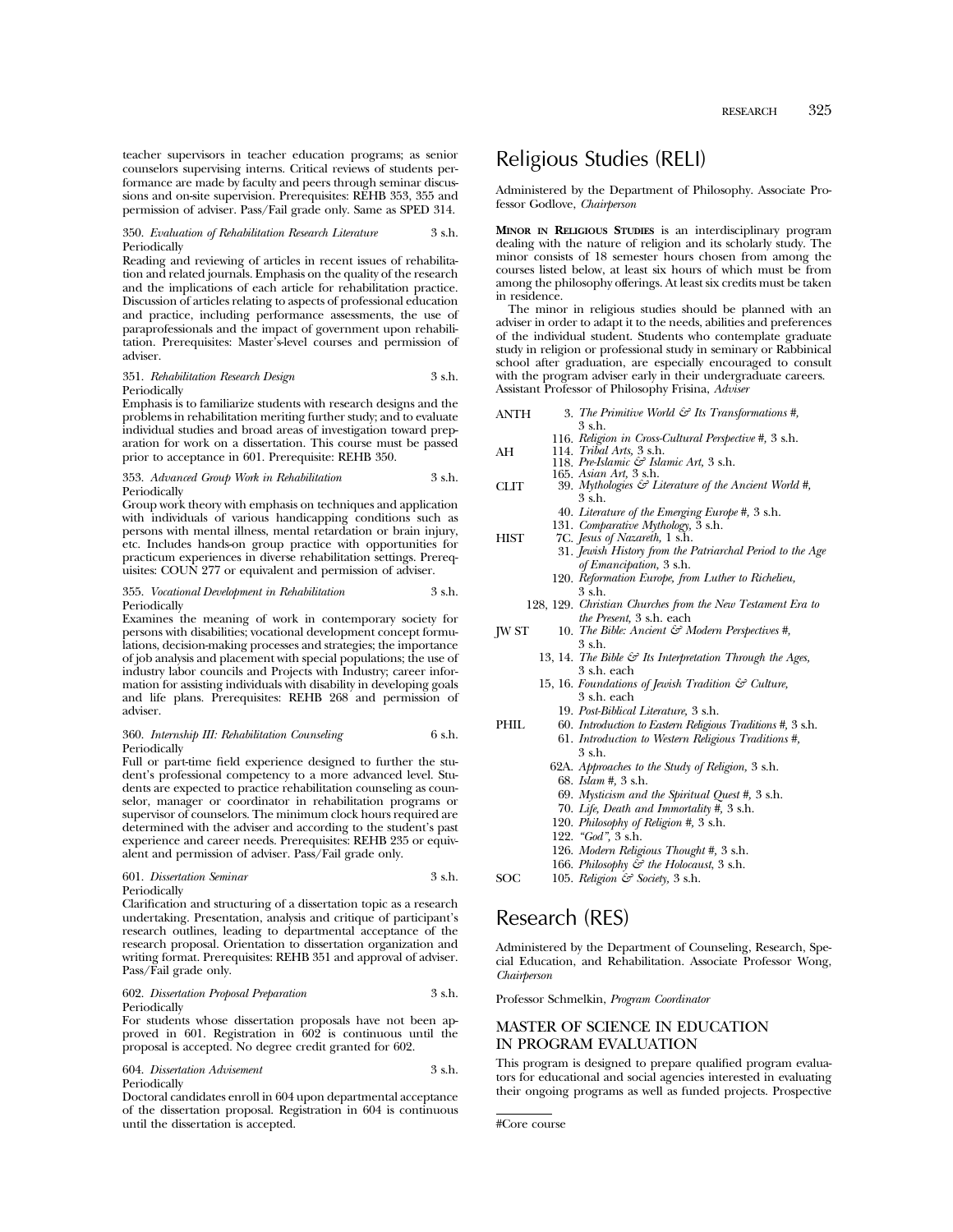students are expected to come from social and educational institutions where there is a continuing need for program evaluation.

#### Admission Requirements

Application for admission is made to the Graduate Admissions Office in the Admissions Center. Candidates must meet the following admission requirements:

- 1. hold a bachelor's degree from an accredited institution;
- 2. scores on the Graduate Record Examination (GRE) of 500 Verbal and 600 Quantitative;
- 3. undergraduate grade-point average of 2.7 and/or graduate grade-point average of 3.0;
- 4. high level of interest in the program determined by:
	- a) personal essay
	- b) two letters of recommendation
	- c) admission interview results
- 5. ability to accept responsibility for locating a program to be evaluated for the Master of Science thesis requirement.

### Program Requirements

The completion of the 31 semester hours listed below and a thesis, for which the student will conduct a supervised evaluation of an existing program.

|     |                                              | Sem. Hrs. |
|-----|----------------------------------------------|-----------|
| RES | 240. Measurement & Evaluation in Ed-         |           |
|     | ucation                                      | 3         |
|     | 243. Development of Educational Research     |           |
|     | <i>Instruments</i>                           | 3         |
|     | 259, 259L. Introduction to Statistical       |           |
|     | Methods in Educational Research &            |           |
|     | Computer Laboratory                          | 4         |
|     | 260, 260L. Inferential Statistics in Educa-  |           |
|     | tional Research $\mathcal{C}$ Computer Labo- |           |
|     | ratory                                       | 4         |
|     | 347. Theory & Models of Program Evalua-      |           |
|     | tion Research                                | 3         |
|     | 363-364, 363L, 364L, Multivariate            |           |
|     | Analysis & Multidimensional Scaling          |           |
|     | Methods; Computer Laboratory                 | 8         |
|     | 381. Research Methods in Education           | 3         |
|     | 386. Advanced Research Design                | 3         |
|     |                                              | 31        |
|     |                                              |           |

Thesis: a student must be enrolled in either RES 301 or 302 (*Master's Thesis Seminar I*  $\mathcal{C}$ *'II*) during each semester in which the student is receiving supervision on the evaluation to be submitted in fulfillment of the master's thesis requirement.

See complete graduate information, page 66.

### **COURSES**

In addition to semester notations next to each course, several courses are offered during January and Summer sessions. Consult the *January* and *Summer Sessions* bulletins for these schedules.

#### 119. *Introduction to Research and Writing in Health* 3 s.h. Once a year

Concepts and methodology in modern scientific inquiry leading to writing skills in the field of health research. Strategies in reading and interpreting the professional literature as preliminaries for the communication of research ideas and findings in this domain.

124. *Introduction to Grant Funding and Proposal*

*Development in the Field of Health* 3 s.h. Once a year

Introduction to the principles of grant proposal preparation and the identification of funding sources. Strategies in performing needs assessments and seeking program funding as preliminaries to proposal development in the field of health.

240. *Measurement and Evaluation in Education* 3 s.h. Fall, Spring

Consideration of basic issues in educational measurement and evaluation. Topics include selection and evaluation of measurement techniques and instruments, tests, observations, checklists and anecdotal records. Emphasis on score interpretation and the role of measurement in educational decision making. (Formerly CPRE.)

#### 241. *Testing and Evaluation of Bilingual Students* 3 s.h. Periodically

Consideration of basic issues in educational measurement and evaluation as they relate to programs designed for bilingual students. Emphasis on selection, evaluation and interpretation of measurement techniques and construction of teacher-made tests, which allow for cultural differences. Considers the role of measurement in educational decision making for bilingual students. (Formerly CPRE; *Testing and Evaluation for Bilingual Education*.)

243. *Development of Educational Research Instruments* 3 s.h. Spring

Construction and analysis of educational measurement and research instruments. Focus is on technical issues of reliability and validity as well as data collection and analysis problems associated with each type of instrument. Practical experience is combined with consideration of different theoretical approaches to measurement. Includes observation techniques, attitude scales, questionnaires, structured interviews and tests. Prerequisites: RES 240, 259. (Formerly CPRE.)

245. *Diagnosis of Student Behavior in the Classroom* 3 s.h. Periodically

Study of techniques in establishing performance criteria, diagnosing student behavior in the classroom in the cognitive, affective and psychomotor domains. Techniques for observation and evaluation through simulation. Prerequisite: RES 240. (Formerly CPRE.)

257. *Epidemiological Research* 3 s.h. Fall, Spring

This course covers the concepts and methods of epidemiological research as applied to a variety of health events and problems and to the delivery of health services.

258. *Understanding Research Methodology* 3 s.h. Fall, Spring

An overview of research methodology for the consumer of educational and health-related research. Basic concepts in statistics, measurement and research are interrelated and applied to reading and critiquing research articles in substantive areas of education and health. (Formerly CPRE.)

259. *Introduction to Statistical Methods in Educational Research* 3 s.h.

Fall

First in a four-semester sequence of statistics courses for persons preparing to do educational research. Covers methods of graphic and tabular presentation of data, measures of central tendency and dispersion, the normal curve, score transformations, correlation, linear regression, hypothesis- testing, chi-square, t-tests, and one-way analysis of variance. Emphasis on the use of the above techniques in educational research. (Formerly CPRE.)

259L. *Computer Laboratory* 1 s.h. Fall

Group or individual instruction on the use of computer facilities in coordination with 259. (Formerly CPRE.)

260. *Inferential Statistics in Educational Research* 3 s.h. Spring

Application of parametric and nonparametric tests to educational research. Chi-square and F probability distributions; utili-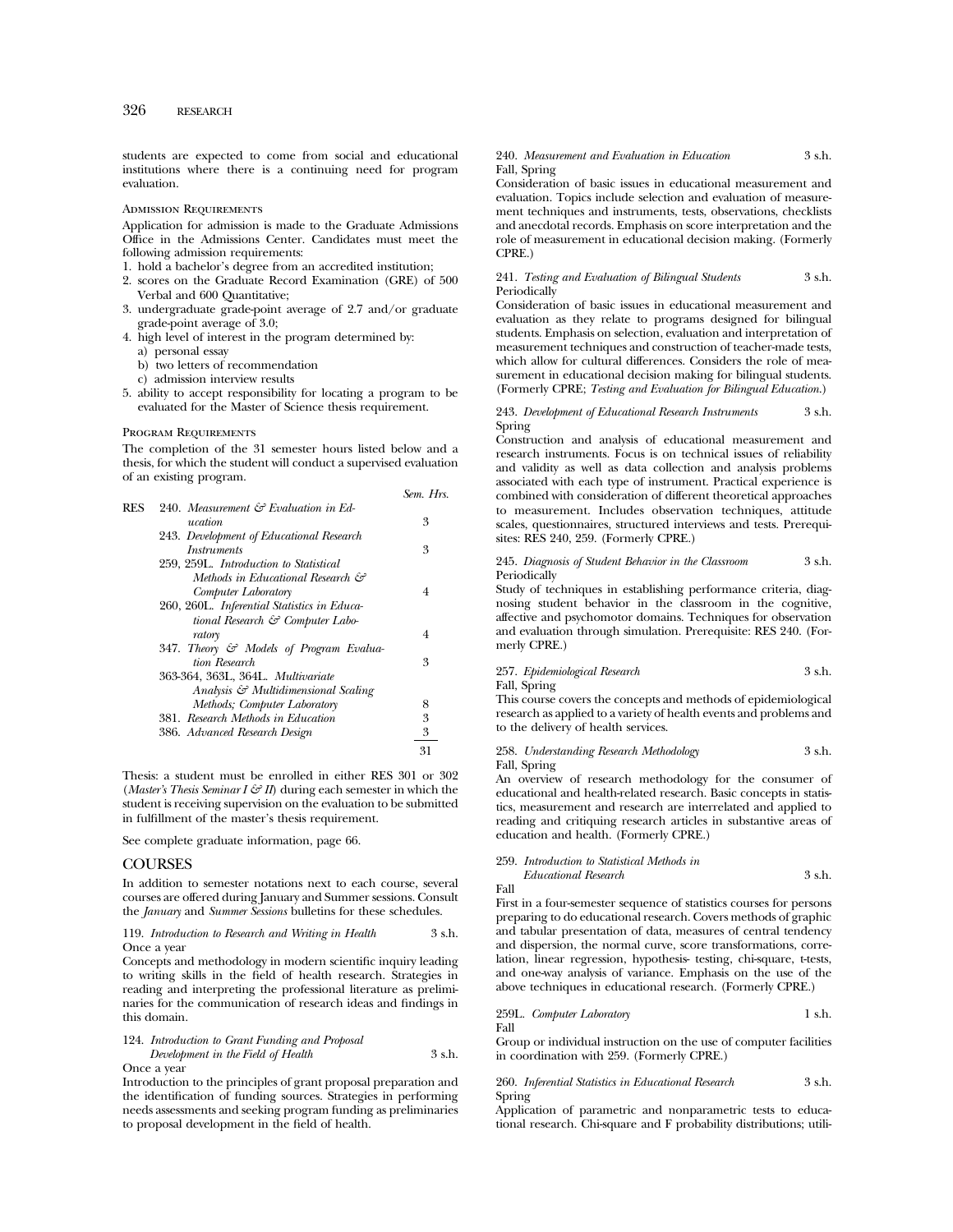zation of chi-square techniques, analyses of variance and covariance techniques and concepts of regression, correlation and prediction are among topics covered. Prerequisite: RES 259 or equivalent. (Formerly *Nonparametric Statistics in Educational Research*; CPRE.)

260L. *Computer Laboratory* 1 s.h. Spring

Group or individual instruction on the use of computer facilities in coordination with 260. (Formerly CPRE.)

261, 262. *Fieldwork in Educational Research* 3 s.h. each Fall, Spring

Designed to develop research skills through supervised participation in ongoing University research projects and/or local school system research. Prerequisites: 18 s.h. in research methods, measurement and statistics, including RES 381 and permission of program director. (Formerly CPRE.)

263. *Advanced Statistical Methods in Educational Research* 3 s.h.

Periodically

Theory and application of Time series, trend analysis; methods and models of operations research, delay (queuing) phenomena and stochastic processes; latent structure analysis, Bayesian statistics are among topics covered. Prerequisites: RES 260 and a computer course. (Formerly CPRE.)

280 through 289, A-Z. *Workshops* 1-4 s.h. each Periodically

Designed to meet the needs of specific groups of students or educators.

As individual subjects are selected, each is assigned a letter (A-Z) and added to the course number. Any course may be taken a number of times so long as there is a different letter designation each time it is taken.

301 & 302. *Master's Thesis Seminar I & II* 3 s.h. each Fall, Spring

Development and implementation of thesis project.

305. *Language Assessment* 3 s.h. Once a year

Practice oriented course in assessing communicative competence, language proficiency and language achievement. Special focus on LEP and bilingual youngsters and differentiating language difficulty from language disorder. Qualitative and quantitative assessment methods as well as computer-interactive assessment are covered. Various tools and diagnostic methods are demonstrated. Recommended prerequisite: a basic course in statistics or measurement. (Formerly CPRE.)

347. *Theory and Models of Program Evaluation Research* 3 s.h. Fall

Theory and models of program evaluation research. Rationale, principles and objectives of program evaluation. Different models of evaluative programs, such as discrepancy, CIPP, judicial, journalistic, accreditation, connoisseurship, goal-free, et al. Role of government in program evaluation, ethical standards. Prerequisites: RES 240, 381 and permission of program director. (Formerly 247, *Program Evaluation Research*; CPRE.)

#### 348. *Designing and Conducting Program Evaluations* 3 s.h. Spring

Students design and specify the procedure for evaluating programs of different kinds. Each evaluation design and implementation procedure is discussed in class prior to, during and/or at the end of the evaluation project. Prerequisite: RES 347. (Formerly CPRE.)

363-364. *Multivariate Analysis and Multidimensional Scaling Methods* 3 s.h. each

Fall, Spring

Study of partial and multiple correlation and regression techniques, and of multivariate analysis including factor analysis. Theory and practice of multidimensional scaling and application of multivariate statistics to multidimensional scaling. Use of q-technique and semantic-differential methods. Quantitative analysis of feedback loops through multivariate and multidimensional methods. Prerequisites: RES 243, 260 and permission of program director. (Formerly CPRE.)

363L. *Computer Laboratory* 1 s.h. Fall

Group or individual instruction on the use of computer facilities in coordination with 363. (Formerly CPRE.)

364L. *Computer Laboratory* 1 s.h. Spring

Group or individual instruction on the use of computer facilities in coordination with 364. (Formerly CPRE.)

#### 381. *Research Methods in Education* 3 s.h. Fall, Spring

Survey course covering different types of educational research methods and the use, data collection and data analysis techniques associated with different research designs. Attention is given to defining variables, developing research hypotheses, sampling procedures, control procedures and interpretation of research data. (Formerly CPRE.)

382. *Survey Research in Education* 3 s.h. Once a year

Deals with the process of survey development from the formulation of the initial problem through development of the survey questionnaire and sampling design. Consists of lecture discussions coupled with work-group practicum in designing and developing a survey. (Formerly CPRE.)

386. *Advanced Research Design* 3 s.h. Fall

A second course in educational research design focusing on different approaches to problems of data collection and analysis, sampling, control, internal and external validity and experimenter bias. Qualitative and quantitative methods are considered including naturalistic observation and survey research, correlational, experimental and quasi-experimental designs. Prerequisites: RES 240, 259, 260, 381. (Formerly CPRE.)

387. *Skills in Funding and Proposal Development: Government, Foundation and Corporate* 3 s.h. Fall

Exploration of theoretical and conceptual foundations of three sectors of grant funding. Identification of government, foundation, and corporate funding sources. Development of skills in grantsmanship, proposal writing and personal contacts. Management of grant funded projects and research. (Formerly CPRE.)

#### 390. *Researcher as an Educational Change Agent* 3 s.h. Periodically

Social psychological approach to transmitting research findings to educational practitioners, to initiating change and innovations. Students use, evaluate and disseminate research findings on educational problems and innovations, analyze and role-play the functions of a change agent, and relate social, psychological and communication theories to their practice. Prerequisite: RES 381. (Formerly CPRE.)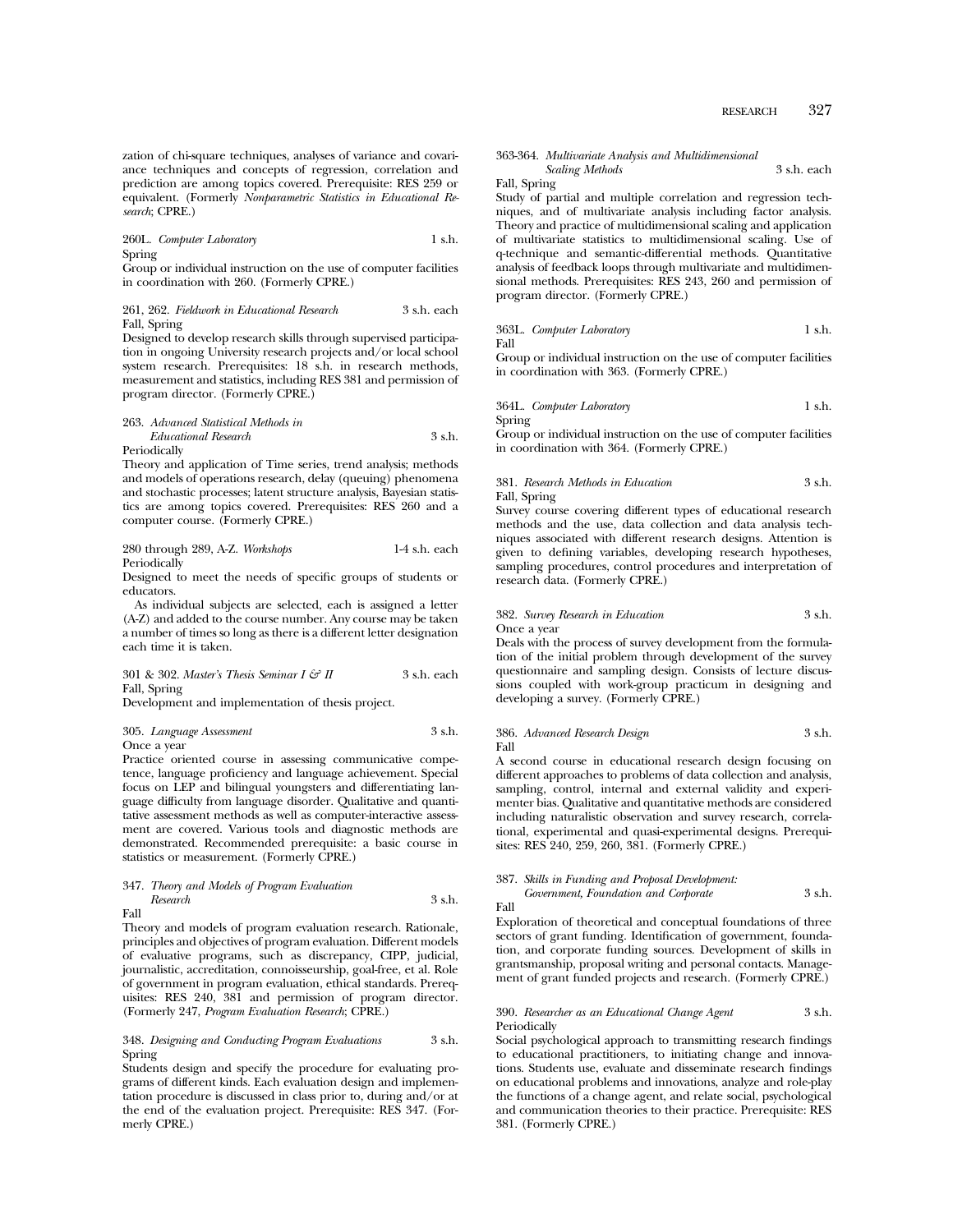391, 392. *Independent Studies in Educational Research* 2-3 s.h. each

Fall, Spring A course for students who wish to undertake independent and original work. Prerequisite: permission of instructor. (Formerly CPRE.)

393, 394. *Internship: Educational Research* 3 s.h. each Periodically

Students work in the field on such activities as designing and implementing research and evaluation projects, developing research instruments and research proposal writing. Each course requires 30 days in the field. Students may register for either 393 or 394, or both in a given semester. Permission of department required. (Formerly CPRE.)

## Russian (RUS)

Administered by the Department of Comparative Literature and Languages. Associate Professor Waysek, *Chairperson*

Assistant Professor Mihailovic, *Adviser*

Major and minor requirements in Russian, see page 150.

For Russian Literature in Translation courses, see page 265.

#### **COURSES**

In addition to semester notations next to each course, a selection of courses is offered during the January and Summer sessions. Consult the *January* and *Summer Sessions* bulletins for these schedules.

| 1. Elementary Russian                  | 3 s.h. |
|----------------------------------------|--------|
| Fall                                   |        |
| Fundamentals of structure. Oral drill. |        |

| 2. Elementary Russian | 3 s.h. |
|-----------------------|--------|
| Spring                |        |

Continuation of 1. Selected readings. Prerequisite: RUS 1 or equivalent.

|  | 3. Intermediate Russian |  | 3 s.h. |  |
|--|-------------------------|--|--------|--|
|--|-------------------------|--|--------|--|

Fall

Grammar review. Conversational approach. Selected readings. Prerequisite: RUS 2 or equivalent.

| 4. Intermediate Russian | 3 s.h. |
|-------------------------|--------|
|                         |        |

Spring Readings in Russian economics, geography, history and politics; or readings of short stories and plays by Pushkin and Chekhov; or readings in scientific Russian. Reading material will depend upon the interest of the class. Prerequisite: RUS 3 or equivalent.

| 4S. Scientific Russian | 3 s.h. |
|------------------------|--------|
| Periodically           |        |

Survey of Russian science. Readings from contemporary scientific articles. Reading material will depend upon the interest of the class. Prerequisite: RUS 3 or equivalent. Given upon sufficient demand.

5. *Advanced Readings* 3 s.h. Periodically

Development of the reading skill. While the foreign language, spoken and written, will be the basis of classwork and written assignments, the course will aim at attaining the stage of liberated reading. Given upon sufficient demand.

100. *Honors Essay* 3 s.h. Fall, Spring

Research and writing of a substantial essay in the field of Russian. Open only to senior majors who are eligible for departmental honors and who secure, before registration, written permission of the faculty adviser who will supervise the essay.

*Prerequisites for all courses numbered* 101 *through* 106: *successful completion of* 4 *or permission*.

101 through 106. *Advanced Russian Language* 3 s.h. each Three-year cycle, one course each semester (may be taken in any order)

An integrated sequence of courses which gradually develops the student's proficiency in the spoken language, in writing (including structure) and reading. Text material ranges from simple stories to more sophisticated language including culture and civilization subjects. The individual student's needs and wishes determine the exact nature of each course. A detailed personal record is maintained to assure the development of each student's skills.

*Prerequisites for* 151 *through* 154: 101 *and* 102*, or permission of instructor*.

151 through 154. *Masterpieces of Russian*

*Literature* 3 s.h. each

Three-year cycle, one course each semester (may be taken in any order)

The primary objective is to develop each student's ability in the critical reading of outstanding authors in Russian literature, taken essentially from the 18th century to the present. Readings will be chosen according to each student's prior experience and interests. Rather than a chronological approach, with division into literary movements, the student will choose, upon advisement, one or more themes (e.g., social problems, the role of "the superfluous man," the Father and Son theme, freedom and happiness, love and fate, the problems of goodness and evil) which will be pursued by private reading followed by written and/or oral reports to the class. The student who has taken the four courses in this sequence will have gained an adequate insight into literary genres and movements as well. A detailed personal record of reading progress will be maintained to assure the systematic development of each student's facility in literary criticism.

*Courses 221 through 226 and above are open only to matriculated graduate students or by permission. These courses are given only upon sufficient demand*.

221 through 226. *Readings in Literature or Special Studies* 3 s.h. each

Periodically

Intensive study of an outstanding author, movement or literary genre. Subjects to be announced.

## Secondary Education (SED)

Administered by the Department of Curriculum and Teaching. Professor Fromberg, *Chairperson*

Professors McKeough, Murphy; Associate Professor Cloud; Assistant Professors Hines, King, Singer.

## UNDERGRADUATE PROGRAMS

The undergraduate program in secondary education is designed for those students working toward a bachelor's degree who plan to become secondary level teachers. Students combine major study in a liberal arts, science or business area with a minor in secondary education. The program is designed to include oncampus preparation with field placement in a variety of school settings, culminating in a student teaching experience. To enroll in the undergraduate secondary education programs, students must satisfy the enrollment criteria for teacher education described on page 109 and must apply to the School of Education through the Curriculum and Teaching Department in Gallon Wing.

The degree programs described in detail under the several teaching certification areas (Art Education, Science Education,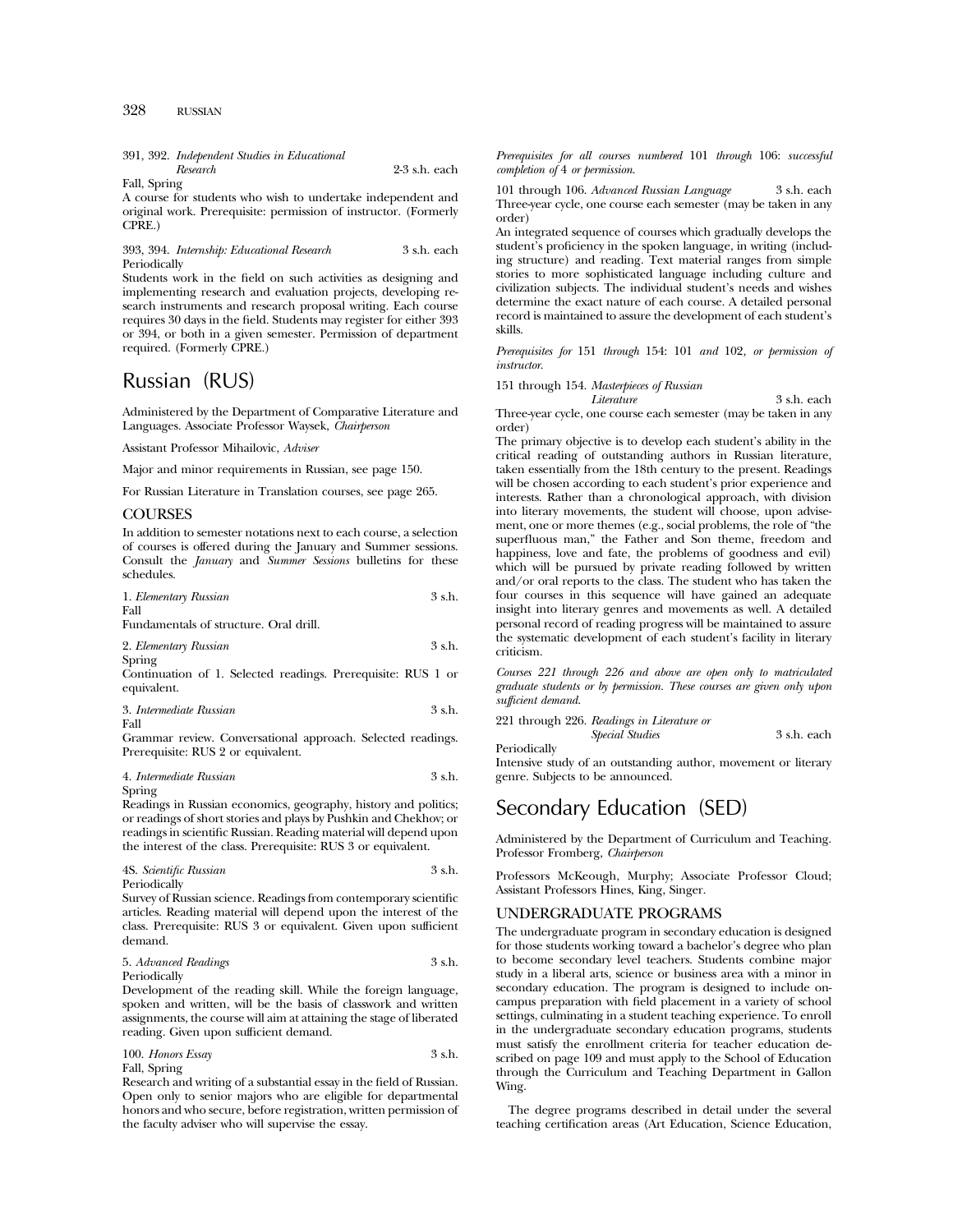etc.) are designed to remain current with the most recent changes of the New York State Commissioner's regulations. However, some of Hofstra's teacher education programs require more course work than is required by New York State.

Most students who plan to teach on the secondary level choose as their major ®eld for the bachelor's degree the subject which they plan to teach. The programs are outlined primarily on this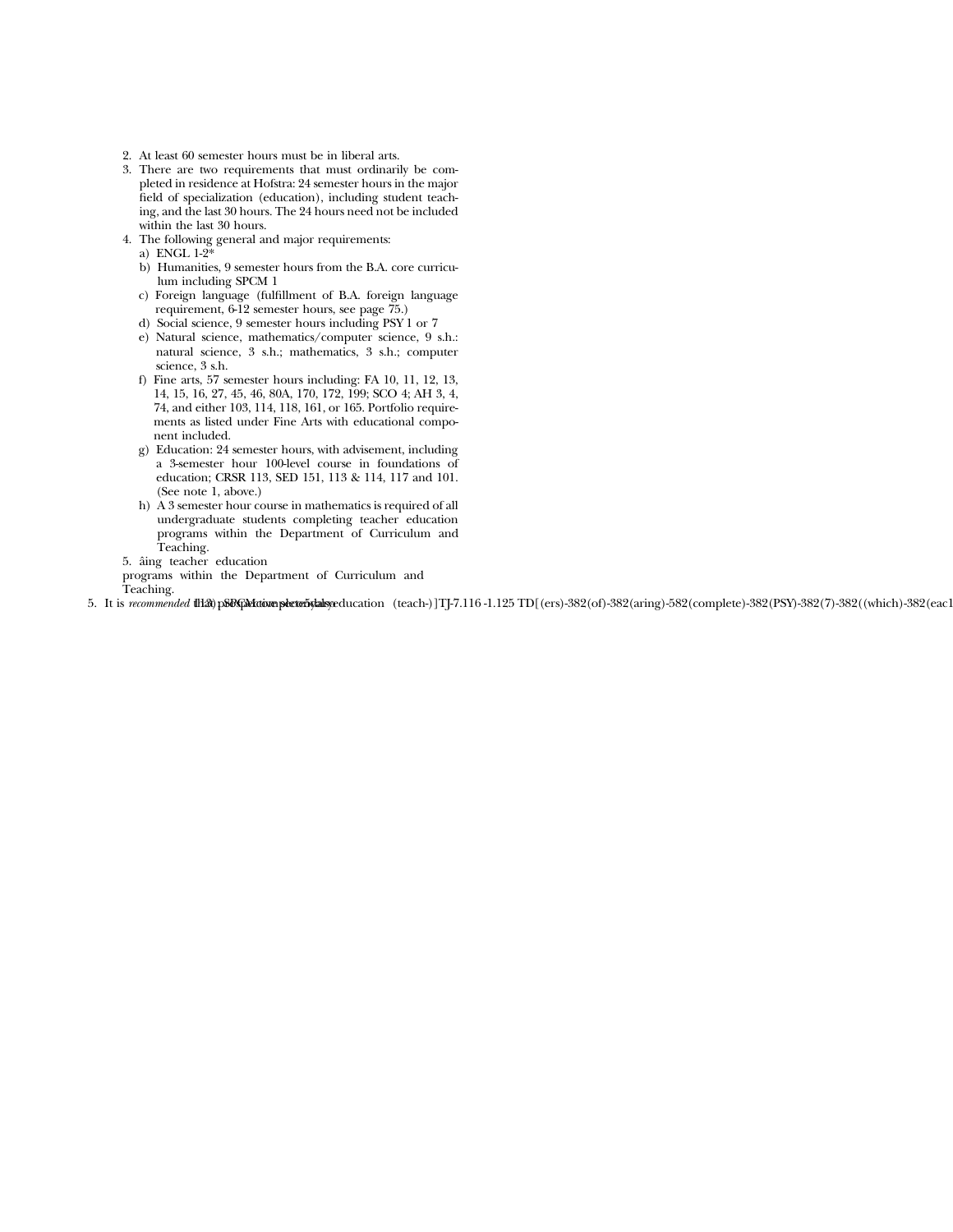Humanities Appreciation and Analysis core course, excluding nonliterature courses; mathematics (MATH 16 is recommended); natural science core course; social sciences contemporary or perspective core course.

- d) Completion of at least 65 semester hours in the liberal arts and sciences, which may include both transfer credit and courses taken at Hofstra in fulfillment of other B.S. in Education requirements.
- e) ENGL 1-2 (see University degree requirements, page 59)
- f) SPCM 1 #
- g) PSY 7 # (prerequisite to CRSR 113).
- h) Educational, 21 semester hours: FDED 111 or 127; CRSR 113 or 115; SED 151, 159, 117, and 101. A prerequisite to SED 117 is a 2.5 grade-point average in the teaching area in which the student seeks certification, a 2.5 grade-point average in professional education coursework, and a 2.5 minimum cumulative grade-point average.
- i) 6 s.h. in accounting
- j) 3 s.h. in business law
- k) 3 s.h. in computer science or data processing (BCIS)
- l) 3 s.h. in economics
- m) 3 s.h. in GBUS 1.
- 7. It is *recommended* that prospective secondary education teachers of business (Secretarial and Office Subjects) complete PHIL 9, *Introduction to Ethics I #*.

### ENGLISH EDUCATION

The degree program followed is the Bachelor of Arts with a specialization in English; 36 semester hours, distributed among several options as noted on page 197. Within that major program, prospective teachers of secondary school English must include some study in each of the areas listed below. Professor Murphy, *Adviser*

Program Requirements

1. English

- Linguistics or general language, 3 s.h.
- ENGL 103 (preferred) or 101 or 102; or one of the following: LING 101, 151, 152, 161, or 190
- Literature

American literature, 6 s.h.

English literature (survey preferred), 6 s.h.

- Western literature (ENGL 43 or 44 recommended),
- 3 s.h.
- 2. A 3 semester hour course in mathematics is required of all undergraduate students completing teacher education programs within the Department of Curriculum and Teaching.
- 3. It is *recommended* that prospective secondary education teachers of English satisfy the Social Science Contemporary Core requirement in part by completion of PSY 7 (which is a prerequisite to CRSR 113); satisfy the Humanities Creative Participation Core requirement in part by completion of SPCM 1; and complete CSC 5; also *recommended* that *all* prospective teachers of academic subjects (7-12) or special subjects (K-12) satisfy the Social Science Perspective Core requirement in part by completion of PHIL 9.

Prospective teachers of English must complete at least 21 semester hours of education courses, under advisement, including the following: a 3-semester hour 100-level course in foundations of education; CRSR 113; SED 151, 152, 117 and 101. (See note 1 on page 329.)

### FOREIGN LANGUAGE EDUCATION

The degree program followed is the Bachelor of Arts; see specific language for complete description.

#### Program Requirements

The student usually chooses as the major field the language which is to be taught (see specific language major requirements).

In the foreign language studied, the candidate must earn from 24-30 semester hours of credit above level 4 (depending upon the particular language major) and must acquire sufficient competence to utilize the language as an instrument of oral and written communications. Before student teaching, the candidate must present to the Office of Field Placement a statement from the chairperson of his/her foreign language major(s) attesting to the candidate's written and oral proficiency in that language. Should a candidate wish to be certified in more than one language, the 24-30 semester hour requirement above level 4 and the statement of proficiency must be met in each language.

A 3 semester hour course in mathematics is required of all undergraduate students completing teacher education programs within the Department of Curriculum and Teaching.

Foreign language teachers should be broadly acquainted with the culture of the country whose language they plan to teach. It is recommended that courses be chosen from the following:

- Philosophy: see recommended courses for foreign language majors in Philosophy Department listing;
- History: at least 6 credits among courses pertaining to the field of study in the ancient and modern era;
- Economics: 115; English: 102 and English Literature 43, 44, 45;
- French: 113 for students preparing to teach French; Comparative Literature: 39, 40 and others dealing with area of interest;
- Literature in Translation: course in a language not studied;
- Linguistics: an appropriate course, and
- Art History

It is *recommended* that *all* prospective secondary education teachers of academic subjects (7-12) or special subjects (K-12) satisfy the Social Science Perspective Core requirement in part by completion of PHIL 9.

Prospective teachers of foreign languages must complete at least 21 semester hours of education courses, with advisement, including the following: a 3-semester hour 100-level course in foundations of education; CRSR 113 (PSY 1 or 7 is prerequisite); SED 151, 153, 117 and 101. (See note 1 on page 329.)

### MATHEMATICS EDUCATION

The degree program followed is the Bachelor of Arts (see page 75 for complete description).

This program meets all standards for mathematics teacher education recommended by the Association of Mathematics Teachers of New York State.

Professor McKeough, *Adviser*

## Program Requirements

The student usually chooses mathematics as the major field (see page 278 for mathematics major requirements). The program must include the following groups of courses:

- 1. Mathematics through differential and integral calculus. The course sequence to be followed in fulfillment of the calculus requirement will be determined under advisement. Also required: MATH 133 or 134, 145 and 171 and either 146 or 172. In accord with the recommendations of the National Council of Teachers of Mathematics and the National Council for Accreditation of Teacher Education, the Mathematics Education Program and the Department of Mathematics recommend strongly that prospective teachers of secondary mathematics enroll in the following three courses: MATH 137, 155, and either 165 or 166.
- 2. It is *recommended* that prospective secondary education teachers of mathematics satisfy the Natural Science Core require-

#Core course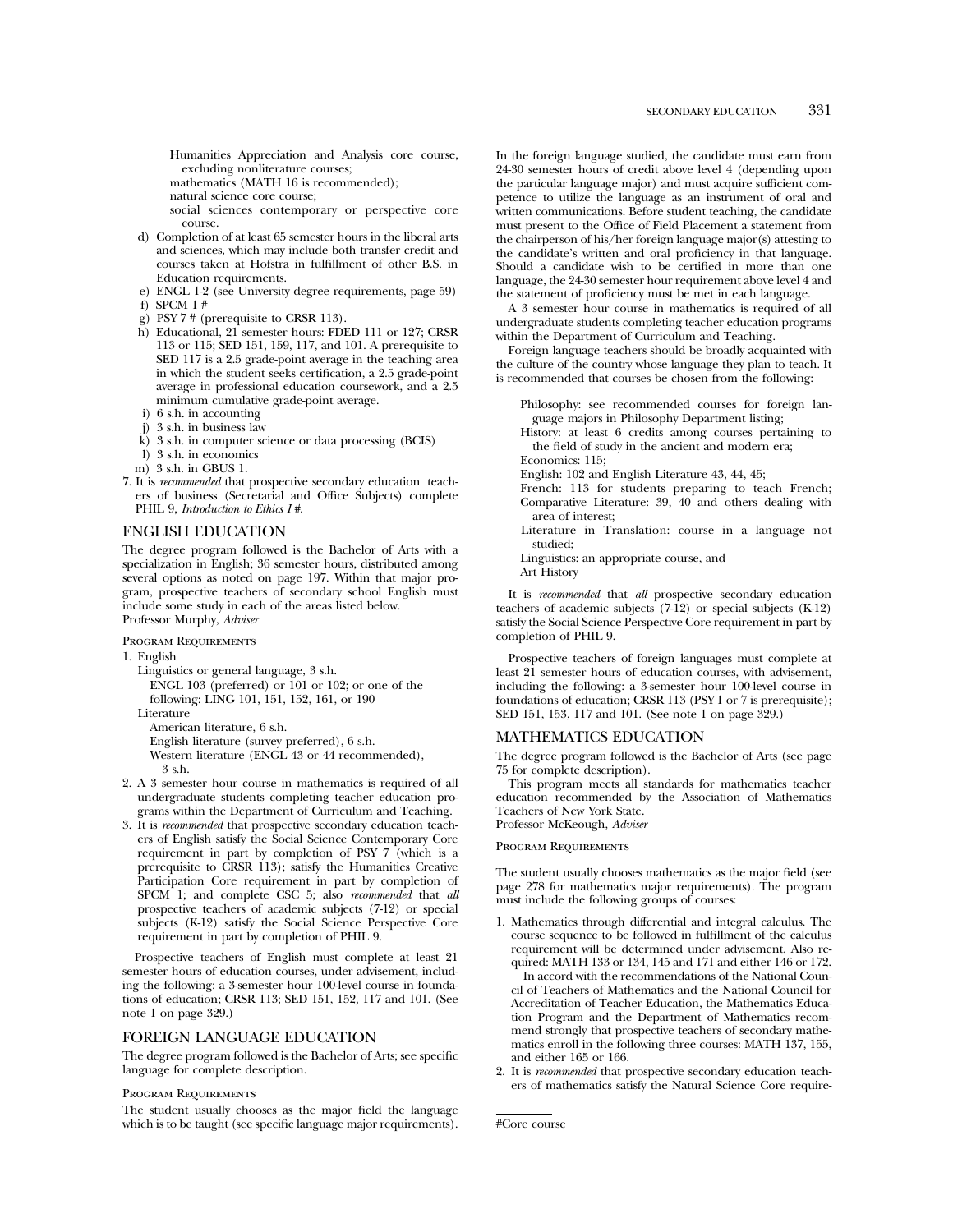## 332 SECONDARY EDUCATION

ment in part by completing at least one course in physics; satisfy the Social Science Contemporary Core requirement by completion of both PSY 7 (which is a prerequisite to CRSR 113) and also PHIL 115; satisfy the Humanities Creative Participation Core requirement in part by completion of SPCM 1; and complete CSC 5; also *recommended* that *all* prospective teachers of academic subjects (7-12) or special subjects (K-12) satisfy the Social Science Perspective Core requirement in part by completion of PHIL 9.

Prospective teachers of mathematics must complete at least 21 semester hours of education courses with advisement, including the following: a 3-semester hour 100-level course in foundations of education; CRSR 113 (PSY 1 or 7 is prerequisite); SED 151, 154, 117 and 101. (See note 1 on page 329.)

## MUSIC EDUCATION

B.S. in Ed.—Specialization in Music Education: this program leads to certification as a teacher of music in the elementary and secondary schools of New York State. The aim of the program is to provide students with a basic understanding and comprehensive knowledge of music which, together with fundamental courses in education, will lead to effective public school teaching. Professor Dittemore, *Adviser*

Program Requirements

- 1. The successful completion of 128 hours and a cumulative grade-point average of 2.5 in work completed at Hofstra.
- 2. At least 65 semester hours in liberal arts with no fewer than 40 outside the Department of Music.
- 3. There are two requirements that must ordinarily be completed in residence at Hofstra: 24 semester hours in the major field of specialization (education), including student teaching, and the last 30 hours. The 24 hours need not be included within the last 30 hours.
- 4. The following general and major requirements:
	- a) ENGL 1-2
	- \*b) Humanities (excluding music), SPCM 1 plus 3 semester hours in a core appreciation and analysis course
	- c) Natural science, mathematics/computer science, 6 s.h.: Natural science core course, 3 s.h.; mathematics or computer science core course, 3 s.h.
	- d) Social science, PSY 1 or 7 plus 3 semester hours in a perspective core course
	- e) Foreign language (fulfillment of B.A. language requirement, see page 75)
	- f) MUS 20, 30, 48, 61 & 62 or 61A & 62A, 63-64, 69, 70A, 71-72, 107, 108, 143, 144, 154, 165 or 166, 169 or 133, 172. Three semester hours as advised from the following: MUS 21, 22, 23. Six semester hours as advised in MUS 31 through 38A. Four semester hours of Private Instruction (P) and MUS 35 & 35A, if required (see notes on music courses, page 286.)
	- g) Education: 24 semester hours, with advisement, including a 3-semester hour 100-level course in foundations of education; CRSR 113; SED 151, 111, 112, 117 and 101. (See note 1 on page 329.)
- 5. It is *recommended* that prospective secondary education teachers of music complete PHYS 6; PSY 7 (which is a prerequisite to CRSR 113); SPCM 1; and complete CSC 5; also *recommended* that *all* prospective teachers of academic subjects (7-12) or special subjects (K-12) complete PHIL 9.

## PHYSICAL EDUCATION

B.S. in Education—Specialization in the Teaching of Physical Education, see page 228.

## SCIENCE EDUCATION

The degree program followed is the Bachelor of Arts (see page 75 for complete description).

This program satisfies the guidelines for the preparation of secondary school science teachers established by the National Science Teachers Association. Assistant Professor Hines, *Adviser*

#### Program Requirements

The student should major in one of the following subject areas: biology, chemistry, geology or physics. Students interested in earth science certification should major in geology. In addition to meeting all requirements of the major science department, the student should include within the overall undergraduate program at least one year of study in each of the other three sciences and at least one year of mathematics. Students who are preparing to teach earth science must also include among the courses they take: GEOL 10 and GEOL 7.

It is *recommended* that prospective secondary education teachers of science (biology, chemistry, earth science and physics) satisfy the Social Science Contemporary Core requirement by completion of both PSY 7 (which is a prerequisite to CRSR 113) and also PHIL 115; satisfy the Humanities Creative Participation Core requirement in part by completion of SPCM 1; and complete CSC 5; also *recommended* that *all* prospective teachers of academic subjects (7-12) or special subjects (K-12) satisfy the Social Science Perspective Core requirement in part by completion of PHIL 9.

Prospective teachers of science must complete at least 21 hours of education courses, with advisement, including the following: a 3-semester hour 100-level course in foundations of education; CRSR 113 (PSY 1 or 7 is prerequisite); SED 151, 155, 117 and 101. (See note 1 on page 329.)

## SOCIAL STUDIES EDUCATION

The degree program followed is the Bachelor of Arts (see page 75 for complete description). Assistant Professor Singer, *Adviser*

#### Program Requirements

Students choose history or another specialization in the Division of the Social Sciences (see Academic Organization, page 8) as their major field. Students planning to teach social studies in secondary schools are assigned an adviser by the department of major specialization and should see the social studies adviser in the Secondary Education Department.

For certification, total preparation must include:

- 1. A major in history or one of the following social sciences: anthropology, economics, geography, political science or sociology, and completion of a required 36 credit course distribution with:
	- a) a minimum of 6 s.h. in European history
	- b) a minimum of 6 s.h. in United States history
	- c) 24 s.h. distributed among the following six fields with a minimum of 3 s.h. in each field: history (other than United States or European), and anthropology, economics, geography, political science, and sociology. Additional courses in history (other than United States or European), economics, geography, and United States government are especially recommended.
- 2. A 3 semester hour course in mathematics is required of all undergraduate students completing teacher education programs within the Department of Curriculum and Teaching.
- 3. It is *recommended* that prospective secondary education teachers of social studies satisfy the Social Science Contemporary Core requirement in part by completion of PSY 7 (which is a prerequisite to CRSR 113); satisfy the Humanities Creative Participation Core requirement in part by completion of

<sup>\*</sup>See University Degree Requirements, page 59.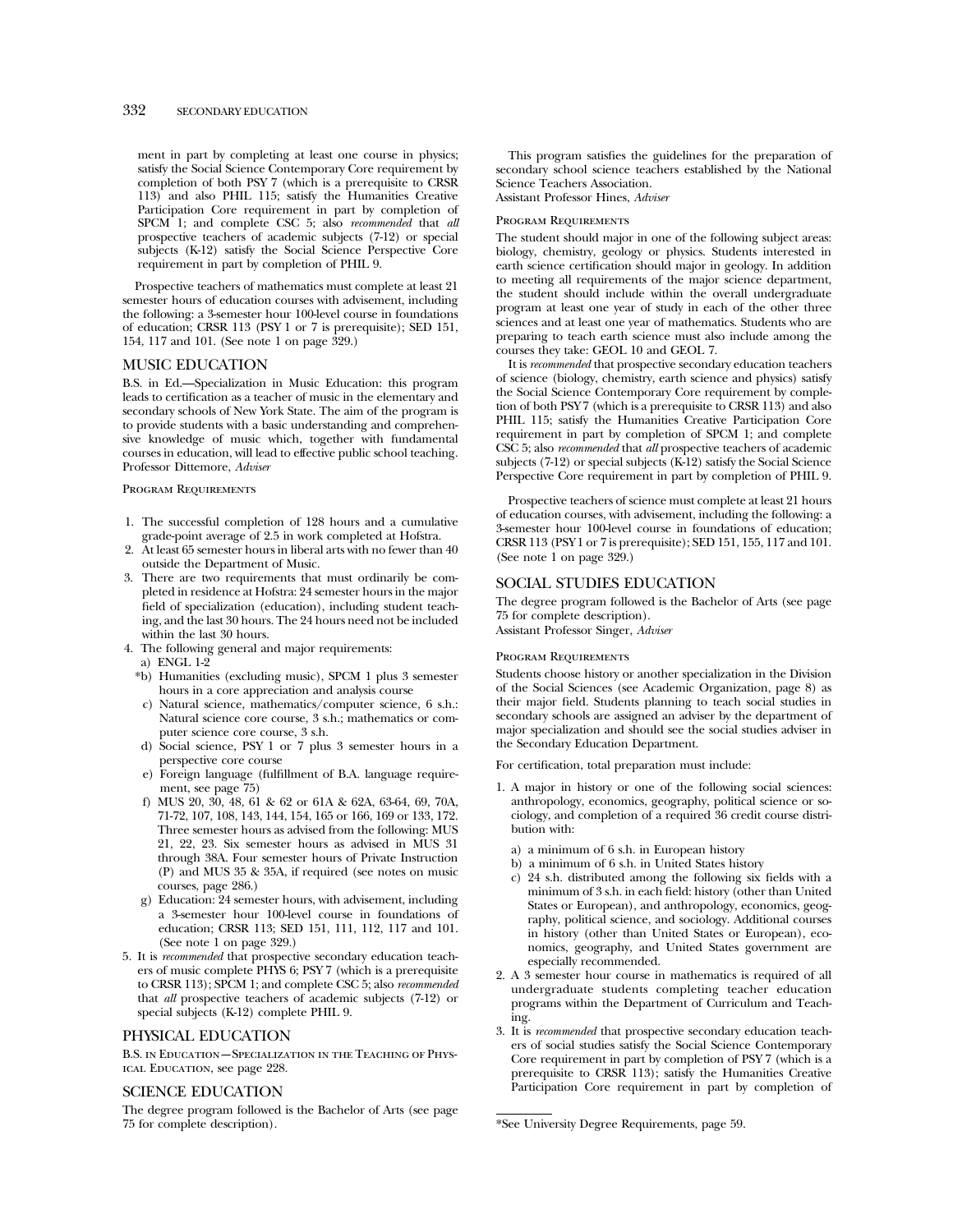SPCM 1; and complete CSC 5; also *recommended* that *all* prospective teachers of academic subjects (7-12) or special subjects (K-12) satisfy the Social Science Perspective Core requirement in part by completion of PHIL 9.

Prospective teachers of social studies must complete at least 21 semester hours of professional education courses, with advisement, including the following: a 3-semester hour 100- level course in foundations of education; CRSR 113 (PSY 1 or 7 is prerequisite); SED 151, 156 and 117, which is taken concurrently with SED 101. (See note 1 on page 329.)

#### SPEECH COMMUNICATION EDUCATION

The degree program followed is the Bachelor of Arts in the School of Communication (see page 104 for complete requirements). Students in the major field of the teaching of speech communication earn certification K-12 as teachers of speech. Associate Professor Merrill, *Adviser*

#### Program Requirements

Required courses: 39 semester hours chosen from the following categories of courses:

- 1) 12 s.h.—SCO 1, 2, 3, 4
- 2) 12 s.h.—SPCM 1, 7, 11, 125
- 3) 6 s.h.—chosen from SPCM 33, 53, 109, 119
- 4) 3 s.h.—chosen from SPCM 21, 24, 25, 117, 121, 147
- 5) 3 s.h.—chosen from SPCM 107, 128, 171
- 6) 3 s.h.—any literature course in ENGL, LIT, CLIT, DRAM

A 3 semester hour course in mathematics is required of all undergraduate students completing teacher education programs within the Department of Curriculum and Teaching.

It is *recommended* that prospective secondary education teachers of speech communication satisfy the Social Science Contemporary Core requirement in part by completion of PSY 1 or 7 (which is a prerequisite to CRSR 113); also *recommended* that *all* prospective teachers of academic subjects  $(7-12)$  or special subjects  $(K-12)$  satisfy the Social Science Perspective Core requirement in part by completion of PHIL 9.

Prospective teachers of speech communication must complete at least 21 semester hours of education courses, with advisement, including the following: a 3-semester hour 100-level course in foundations of education; CRSR 113 (PSY 1 or 7 is prerequisite); SED 151, 157, 117 and 101. (See note 1 on page 329.)

#### GRADUATE PROGRAMS

#### General Information

The graduate programs in secondary education are offered by the Department of Curriculum and Teaching. They are designed to serve qualified students who seek either certification as teachers in the secondary schools of New York State or advanced work in curriculum and instruction of a particular subject after obtaining certification or experience as classroom teachers.

Two degree programs in secondary education—the Master of Science in Education for the noncertified person, and the Master of Arts for the certified—have been designed to serve these separate purposes. In subsequent paragraphs the standard requirements and options in these two degree programs are outlined. Substitutions will be permitted *with advisement* where, in the light of the student's background and purposes, other courses are seen by the department to be more appropriate. No substitution is finally authorized until it is entered upon the Graduate Student's Advisement Record.

Applications for admission to graduate programs in secondary education are made to the Graduate Admissions Office in the Admissions Center. Students who have not met the full admission requirements may be advised to complete prerequisite courses under a planned program before becoming eligible for acceptance. Scores on the Graduate Record Examination or a standardized test to be specified by the department chairperson may be used as one ancillary means of evaluation in some cases.

The admissions criteria for *each* master's program includes the achievement of a grade-point average of 2.5 in *each* of two categories: 1) undergraduate liberal arts course work; 2) course work in the area(s) in which certification is sought.

Students in either master's degree program who have not student taught or who are not scheduled to student teach as part of their degree program will be required to enroll in SED 217 or 218 as part of their degree programs.

Foreign language majors must submit satisfactory scores on the Departmental Proficiency Examination or equivalent in the language for which certification is sought.

The New York State Teacher Certification Examinations are required for provisional and permanent certification in academic subjects (English, language other than English, mathematics, science and social studies). For special subjects (art, business, music and speech) required tests, see your adviser.

Before completion of first twelve credits of the Master's Program, students are required to complete, with passing grades, liberal arts component of the teacher certification examinations.

See complete graduate information, page 66.

### Special Note to Graduate Students

Certified Without Student Teaching

The ordinary route to State certification includes student teaching. This is satisfied on the undergraduate level by SED 117 and on the graduate level by SED 217. There are students, however, on the graduate level who obtain employment without student teaching. In such instances, it is the policy of Secondary Education to recommend for a degree, or for state certification, *only* persons who have had supervision and satisfactory rating by an accredited University's professional staff, either in the form of student teaching or University supervision early in their teaching careers. Thus, Secondary Education has established a course designed to provide University supervision for teachers who have not had student teaching.

This course, SED 218, *does not* satisfy the State requirement to student teach. It does, however, satisfy a degree requirement in the Master of Science in Education program.

Students completing the Master of Science in Education program who wish to be included in Hofstra's group certification recommendation and who have taken SED 218, but who have not student taught, should observe the following procedure:

Following their first full year of teaching experience (whether or not they have yet completed SED 218) they should request that their principal or superintendent send to the Certification Office at Hofstra University a statement that they have taught satisfactorily for one full year as a regularly assigned teacher on the secondary level.

If a student applies to Albany on an individual basis for certification, one year of paid, full-time teaching experience on the secondary level will probably be accepted as fulfilling the student teaching requirement for certification. This, however, does not remove the student's degree requirement of SED 218.

INDEPENDENT STUDY OPTION: students in secondary education courses may elect a fourth semester-hour point as an independent study option on all courses in the department except SED 213 and 264. The maximum number of such credits is three for graduate students. All students must have the approval of an instructor who is a full-time member of the department. Such optional credits may not be applied toward the satisfaction of total semester hour prerequisites for student teaching.

Pass/Fail Option for Matriculated Graduate Students: students matriculated in a master's degree program in secondary education may designate up to 6 semester hours of course work to be taken on a Pass/Fail basis, subject to the following conditions: 1) completion of 12 semester hours of the planned program prior to the semester in which they first exercise this option; 2) the course(s) shall be chosen from among SED 207,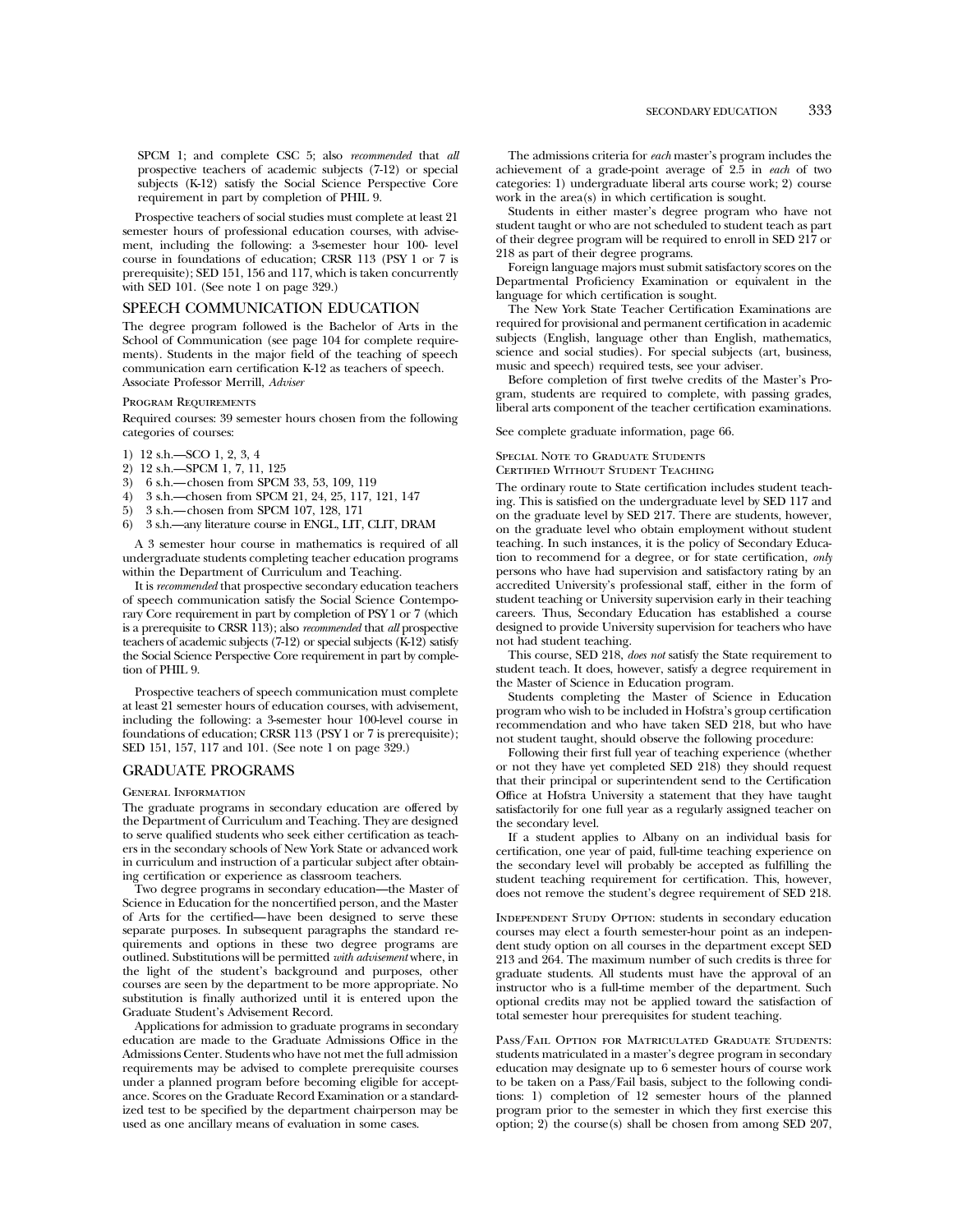## 334 SECONDARY EDUCATION

221, 229, 231, 240, 241, 249, 251, 252, 275 and the 280 workshop series.

## MASTER OF SCIENCE IN EDUCATION

The department offers the following programs:

- 1. For preservice teachers—those who do not satisfy the requirements for teacher certification in a secondary school subject in New York State.
- 2. For persons wishing to teach the physically handicapped and emotionally disturbed, leading to New York State dual certification in Secondary and Special Education. See programs listed under Special Education.

## PRESERVICE TEACHERS AND TEACHERS WITHOUT PREVIOUS PROFESSIONAL EDUCATION

Where academic subject matter deficiencies in the teaching field (see subject areas in undergraduate programs, page 110) are so great as to prevent completion of requisite work within the usual 33-semester hour degree program, additional credits may be required. Matriculated students must complete 24 hours in residence at Hofstra. Student teaching may be used to meet part of the 24-hour residency. A grade-point average of 2.5 in the student's major field is prerequisite to enrollment as a student teacher. See also the course descriptions for SED 217 and 218.

To register for courses in the M.S. in Ed. sequence other than SED 264, 205 or 213, a student must (1) be matriculated in the program, *or* (2) have written permission of the course instructor or departmental chairperson prior to the beginning of the course.

#### Program Requirements

|                                                       | Sem. Hrs. |
|-------------------------------------------------------|-----------|
| 1. Phase One                                          |           |
| <b>SED</b><br>264. The Teacher in the School Setting* | 3         |
| 205. Perspectives on Secondary Educa-                 |           |
| $tion*$                                               | 3         |
| 213. The Adolescent $\mathcal{C}$ the Secondary       |           |
| School*                                               | 3         |
| Methods course(s) SED 290-299B inclusive              |           |
| (prerequisite: $205$ , $264$ and $213$ )              | $3-6$     |
| NOTE 3: only one of these special methods             |           |
| courses is required for most teaching fields with     |           |
| the exception of art and music, which require         |           |
| two. Business education students should consult       |           |
| an adviser in selecting the appropriate course.       |           |
| 2. Phase Two                                          |           |
| SED 217 or 218                                        | 6         |
| NOTE 4: candidates for SED 218 must meet the          |           |
| academic standards normally required for can-         |           |
| didates for student teaching. (See special note       |           |
| above.)                                               |           |
| SED 201. Classroom Analysis                           | 3         |
| 3. Phase Three                                        |           |
| Course work in the study of the curriculum,           |           |
| taken under advisement.                               | 3         |
| 4. Other Requirements                                 |           |
| Satisfaction of Hofstra's registered program in       |           |
| terms of the subject matter background of the         |           |
| candidate (see subject areas in undergraduate         |           |
| programs, page 110). One course taken in the          |           |
| School of Education, with advisement, but not         |           |
| in Secondary Education. Foundations of educa-         |           |
| tion course especially recommended.                   |           |
|                                                       |           |

- 5. A minimum grade-point average of 2.5 is required for all courses applicable to the degree. A minimum grade-point average of 3.0 is required for graduation of graduate students.
- 6. 33 semester hours plus either a comprehensive examination or SED 300, *Departmental Seminar*.

7. New York State requires college-level study of a language other than English for all prospective teachers of academic subjects, 7-12. See secondary education adviser.

Alternatives to Formal Course Work

Independent Readings Option: students matriculated in the M.S. in Ed. program may elect, under departmental advisement and subject to availability of faculty, to substitute SED 251 or 252 for up to 6 s.h. of secondary education course work, chosen from among SED 213, 207, 220, 241, 253, 201.

#### Overall Requirements

- 1. At least 33 s.h., no fewer than 24 s.h. of which shall be taken at Hofstra.
- 2. All course work offered in satisfaction of degree require ments must have been completed within five years prior to conferral of degree.
- 3. Irrespective of other requirements, each student will satisfy the department's registered program in the area of study in certification sought.
- 4. Satisfaction of the University comprehensive requirement (see page 70).

## MASTER OF SCIENCE IN EDUCATION: BILINGUAL SECONDARY EDUCATION

This program offers a balanced, comprehensive, and integrated view of bilingual/biculturalism with emphasis on practical classroom applications for meeting the needs of culturally and linguistically diverse students. The program is interdisciplinary in nature and is designed to prepare educators for professional service in bilingual instructional settings.

Associate Professor Cloud, *Adviser;* Associate Professor Savage, *Coordinator*

#### Admission Requirements

- 1. Provisional certification in secondary education.
- 2. Satisfy general University admission requirements described on page 66.
- 3. Demonstration of proficiency in English and the other language on an examination satisfactory to the department and consistent with New York State certification guidelines. Students who fail to achieve a satisfactory score on the language proficiency examination are retested after remediation and are required to achieve a satisfactory score prior to completion of the degree.
- 4. Interview with both language department and Curriculum and Teaching Department.

#### Degree Requirements

- 1. Successful completion of at least 36 semester hours.
- 2. Satisfactory evaluation by supervisor and/or cooperating administrator of practicum or internship in bilingual setting.
- 3. Completion of a special project or comprehensive examination.

I. Program Requirements—Spanish Language

|      |                 |                                | Sem. Hrs. |
|------|-----------------|--------------------------------|-----------|
|      | A. Core Courses |                                | 18 or 21  |
| SED. |                 | 265. Methods & Materials in    |           |
|      |                 | Bicultural Education ** 3 s.h. |           |

\*SED 264, 205 and 213 must be the first three courses of graduate work in education for students with no previous credits in education. It is recommended that students take these courses concurrently.

<sup>\*\*</sup>Taught Bilingually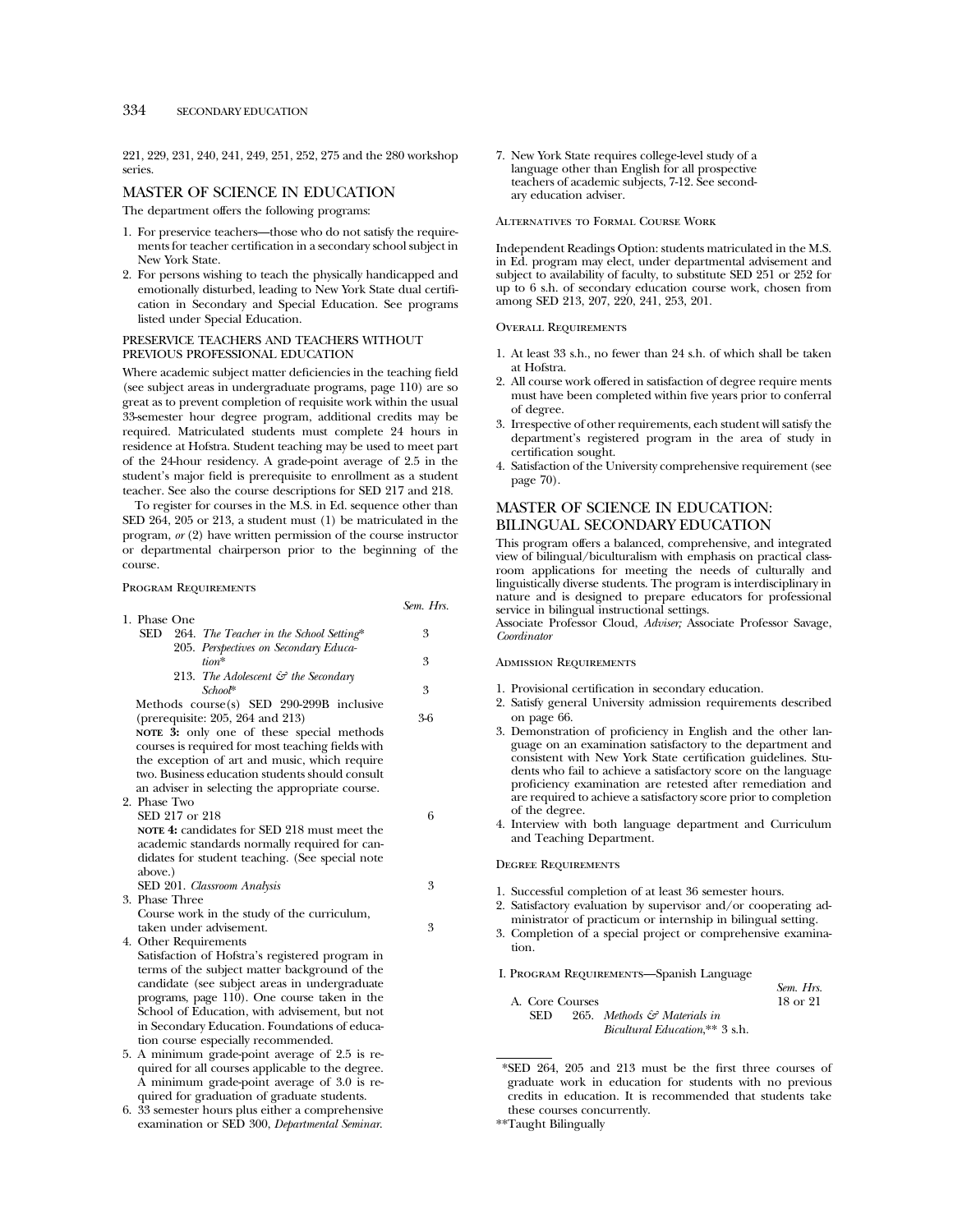|                    | 267. | Teaching English to Adolescent &                     |           |
|--------------------|------|------------------------------------------------------|-----------|
|                    |      | Adult Speakers of Other Languages,                   |           |
|                    |      | 3 s.h.                                               |           |
| CT                 |      | 268. Practicum: Teachers of Non-English              |           |
|                    |      | <i>Speaking Students</i> , 3 s.h. or                 |           |
|                    |      | 269. Internship: Teachers of Non-English             |           |
|                    |      | <i>Speaking Students</i> , 6 s.h.                    |           |
| <b>RES</b>         |      | 241. Testing & Evaluation of Bilingual               |           |
|                    |      | <i>Students</i> , 3 s.h.                             |           |
| <b>READ</b>        |      | 223. Advanced Reading Instruction for                |           |
|                    |      | Teachers of Bilingual Children &                     |           |
|                    |      | <i>Adolescents</i> , 3 s.h.                          |           |
| LING               |      | 210. Second Language Acquisition, 3 s.h.             |           |
| <b>B.</b> Required |      |                                                      | 12        |
| SPAN               |      | 212. Contrastive Bilingualism, 3 s.h.                |           |
|                    |      | 213. Development of Social &                         |           |
|                    |      | Psychological Bilingual Trends                       |           |
|                    |      | in the United States, 3 s.h. or                      |           |
|                    |      | 201. Advanced Structure of Present                   |           |
|                    |      | Day Spanish, 3 s.h.                                  |           |
|                    |      | 214. Bilingualism in Perspective, 3 s.h.             |           |
| CT                 |      | 260. Foundations, Theory & Practice of               |           |
|                    |      | Bilingual, Bicultural Education, 3 s.h.              |           |
|                    |      | C. Electives, under advisement                       | 6         |
| <b>FDED</b>        |      | 248. Multicultural Education in the                  |           |
|                    |      | Metropolitan Area, 3 s.h.                            |           |
| <b>ANTH</b>        |      | 218. People $\mathcal{C}$ Cultures of Latin America, |           |
|                    |      | 3 s.h.                                               |           |
| CT                 |      | 266. The Learner in the School, 3 s.h.               |           |
| <b>SPAN</b>        |      | 213. Development of Social & Psychological           |           |
|                    |      | Bilingual Trends in the United States,               |           |
|                    |      | 3 s.h. (if not taken as a required                   |           |
|                    |      | course)                                              |           |
|                    |      | 206. Studies in Cultures of Spanish                  |           |
|                    |      | America, 3 s.h.                                      |           |
|                    |      |                                                      |           |
|                    |      | II. Program Requirements—Other Languages             |           |
|                    |      |                                                      | Sem. Hrs. |
|                    |      |                                                      |           |

| A. Core courses selected from IA listing     |          |
|----------------------------------------------|----------|
| above                                        | 18 or 21 |
| B. Required courses in another language, un- |          |
| der advisement, including Language Ac-       |          |
| quisition and Culture                        | 19       |
| C. Electives, under advisement               | 6        |
|                                              |          |

See complete graduate information, page 66.

## MASTER OF SCIENCE IN EDUCATION: TEACHING OF ENGLISH AS A SECOND LANGUAGE (TESL)

This course of study leads to certification of elementary and secondary level teachers of English as a second language.

#### Admission Requirements

For students without previous training or experience in education (preservice):

- 1. Major study in any of the following: English, languages, speech, linguistics, reading or other related area;
- 2. Proficiency in English including reading, writing and speaking;
- 3. Twelve semester hours of foreign language or demonstrated proficiency in a second language;
- 4. A letter of recommendation from a supervisor or principal and an interview with the coordinator of the master's program;
- 5. Meet the graduate admission requirements as stated in the University *General Bulletin*.

For students holding certificates in education (in-service):

1. Certification (provisional or permanent) as elementary or secondary school teacher or completion of all education courses leading to certification;

- 2. Proficiency in English and foreign language study as for preservice students above;
- 3. Meet the graduate admission requirements as stated in the University *General Bulletin*.

Degree Requirements

- 1. The completion of a minimum of 36 semester hours, of which 30 hours must be taken in the core and linguistic components;
- 2. Completion of a special project or comprehensive examination.

Program Requirements

All (preservice and in-service) candidates take the following:

|      | Area 1. Methodological Component, 9 s.h.                   |
|------|------------------------------------------------------------|
| CT   | 266. The Learner in the School                             |
|      | ELED 225. Teaching English as a Second Language            |
| SED  | 267. Teaching English to Adolescent $\mathcal{C}$ Adult    |
|      | Speakers of Other Languages                                |
|      |                                                            |
|      | Area 2. Linguistic Component, 9 s.h.                       |
|      | <b>ENGL</b> 203. Approaches to English Grammar             |
|      | LING 210. Second Language Acquisition                      |
|      | READ 220. Reading, Writing, & Cognition                    |
|      | Area 3. Language and Culture, 6 s.h.                       |
| SPAN | 213. Development of Social $\mathcal{C}$ Psychological Bi- |
|      | lingual Trends in the United States or                     |
|      | ANTH 200. Fundamentals of Anthropology                     |
|      | FDED 248. Multicultural Education in the Metropoli-        |
|      | tan Area or, with advisement                               |
| CТ   | 260. Foundations, Theory & Practice of Bilin-              |
|      | gual, Bicultural Education                                 |

PRESERVICE, IN-SERVICE REQUIREMENTS

In addition to completing the above courses, students must complete either the preservice or in-service courses.

#### Preservice Courses

| Area 1. TESL University-supervised student teaching, 6 s.h.    |  |  |  |
|----------------------------------------------------------------|--|--|--|
| CT 269. Internship: Teachers of Non-                           |  |  |  |
| <b>English Speaking Students</b>                               |  |  |  |
| Area 2. Additional Courses, 6 s.h.                             |  |  |  |
| 264. The Teacher in the School Setting<br>SED.                 |  |  |  |
| RES 241. Testing $\mathcal G$ Evaluation of Bilingual Students |  |  |  |
|                                                                |  |  |  |
| <b>In-Service Courses</b>                                      |  |  |  |

- Area 1. TESL, 3 s.h. CT 268. *Practicum: Teachers of Non-English Speaking Students* Area 2. Additional Courses, 9 s.h.
- RES 241. *Testing & Evaluation of Bilingual Students* SPCH 209. *Developmental Psycholinguistics* or with advisement recommended ELED 202, 205, READ 224, or WRIT 200

Elective, to be chosen under advisement.

#### MASTER OF ARTS

The program, with a major in secondary education, is designed to provide advanced study for certified teachers on the secondary level and for others of comparable educational preparation and experience who wish to improve their competence in the teaching of a special subject and deepen their understanding of education as a field of study. If undergraduate work in the teaching field has been minimal and the student's credits are insufficient for Hofstra's recommendation for certification, the program is modified to include the requisite work. Candidates for this degree should seek early advisement.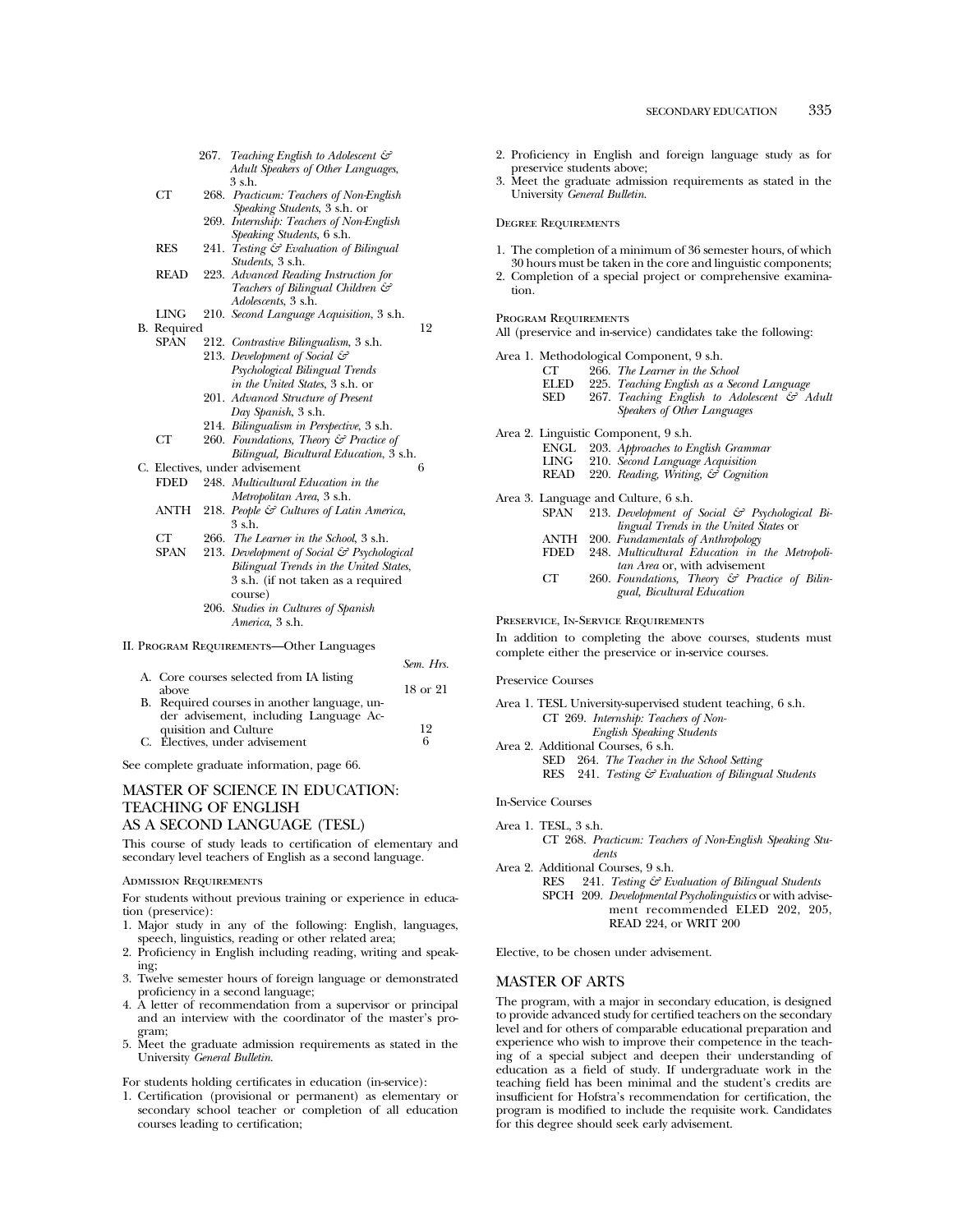## 336 SECONDARY EDUCATION

#### Program Requirements

**NOTE 5:** only courses taken under *departmental* advisement are assured of applicability to the degree.

*Sem. Hrs.*

- 1. Secondary education course work including SED 205. 18
- 2. Course work in education, but outside the Secondary Education Department. Foundations of education course especially recommended. 3
- 3. Satisfaction of Hofstra's registered program in terms of course work in the certification area and elective study, minimum. 12
- 4. Successful completion of SED 300, *Departmental Seminar*, or submission of an acceptable master's essay, or a comprehensive examination in addition to the basic 33 semester hours.

**NOTE 6:** supplementary to the foregoing course distributions, a master's level candidate may offer the following option toward earning the degree: 30 semester hours including 6 semester hours of *Master's Essay* (SED 301, 302).

5. A minimum grade-point average of 2.5 is required for all courses applicable to the degree. A minimum grade-point average of 3.0 is required for graduation.

**NOTE 7:** For graduate students with no previous work in professional education, SED 264, 205 and 213 must be the first three professional education courses.

For information about the criteria, scope, alternative emphases and kinds of studies acceptable for essays and honors essays, consult the faculty of Secondary Education.

#### ADVANCED CERTIFICATE

Middle School Extension Into Grades 5-6

Persons holding the New York State Certificate of Qualification 7-12 or Certification can earn a Certificate for Middle School Extension into grades 5-6, by completing CT 247 (6 s.h.) and electives (6 s.h.), with advisement, detailed below. This extension is registered with the New York State Education Department.

#### Admission Requirements

- 1. New York State 7-12 Certificate of Qualification or Certification;
- 2. Satisfactory levels of academic achievement;
- 3. Application and admission to the program.

#### PROGRAM OF STUDY

| <b>Required Courses</b>                         | $12$ s.h. |
|-------------------------------------------------|-----------|
| CT 247. Integrated Middle School Extension into |           |
| <i>Grades</i> 5-6, 6 s.h.                       |           |

Electives with advisement, 6 s.h.; 3 s.h. from each of the following groups: candidates for the Certificate must have one reading course at the undergraduate or graduate level.

a) ELED 205. *Language in the Curriculum,* 3 s.h.

- 228. *Curriculum & Instruction in Communication,* 3 s.h.
- READ 245. *Teaching Reading in the Content Areas,* 3 s.h.
- SED 273. *Teaching Writing in the Content Areas,* 3 s.h.
- b) ELED 244. *Models of Teaching,* 3 s.h.
- SED 221. *Early Secondary Education: The Junior High & Middle Schools,* 3 s.h., with advisement

Education Honor Societies, see pages 63 and 69.

## **COURSES**

In addition to semester notations next to each course, a selection of courses is offered during the January and Summer sessions.

Consult the *January* and *Summer Sessions* bulletins for these schedules.

#### 101. *Introduction to Classroom Analysis* 3 s.h. Fall, Spring

Analytic study of teaching activities on the secondary level. Involves observation of teaching done by other student teachers, practicing teachers and also the analysis and evaluation of the student's own teaching behavior.

Must be taken concurrently with SED 117. (Required of all undergraduates in Secondary Education programs.)

### 111, 112. *The Teaching of Music* 3 s.h. each 111:Fall; 112:Spring

Developments in the teaching of music. Curriculum trends, materials, subject content, testing and measurement in the field are examined. 111 treats the program on the elementary level (K-6); 112 continues the spiral curriculum concept on the secondary level (7-12). Classroom observations, lesson demonstrations and roleplaying are required. Prerequisites: for undergraduates, SED 151, CRSR 113. There is a material fee of \$10. **NOTE:** 111 is not for the elementary classroom teacher.

113 & 114. *The Teaching of Art* 3 s.h. each Periodically

Study of perceptual stages of development, K-12, with a view towards designing a qualitative and creative art program. In addition to the study of major art media, students learn to stimulate an appreciation of art through multicultural art history and aesthetics. Subjects covered include models for curriculum design, multiculturalism, interdisciplinary art education, modes of assessment, the museum as educator and art for students with special needs.

Prerequisites: for undergraduates, SED 151, CRSR 113. There is a material fee of \$10.

**NOTE:** 113 is not for the elementary classroom teacher; 161 may be substituted for 114. Both 113 & 114 are prerequisites for student teaching.

115. *Methods and Materials of Teaching Native*

*Language Arts to the Bilingual Learner* 3 s.h.

Fall, every other year

Theories, problems, and practices of teaching and evaluating native language arts in bilingual classroom settings. Consideration is given to formal language instruction in the native language including reading and writing in the content areas, as well as use of authentic literature to develop language and literacy skills in the native language. Classroom observations are required.

#### 117. *Student Teaching* (Undergraduate) 6 s.h. Fall, Spring

Full-time student teaching in cooperating schools with direction and supervision from University supervisors. Students have two placements during the semester: one on the middle school/ junior high school level (7-9) and one on the senior high school level (10-12). Attendance at weekly seminars is required. Admission by application and interview only. Applications to be obtained at the Office of Field Placement and returned by October 1 for the spring semester and by March 1 for the fall semester. Prerequisites: SED 151, CRSR 113 and the appropriate methods course(s), a cumulative grade-point average at Hofstra of 2.5 or better in the area in which certification is sought, in professional education courses and in the cumulative grade-point average. Prerequisite or corequisite: 3-semester hour 100-level foundations of education course. Corequisite: SED 101.  $Pass/D+/D/$ Fail grade only.

The maintenance of a grade point average of 2.5 in all courses in the School of Education after admission with no outstanding D's or INC's. Acceptance into student teaching is contingent upon the completion of at least 15 semester hours of course work at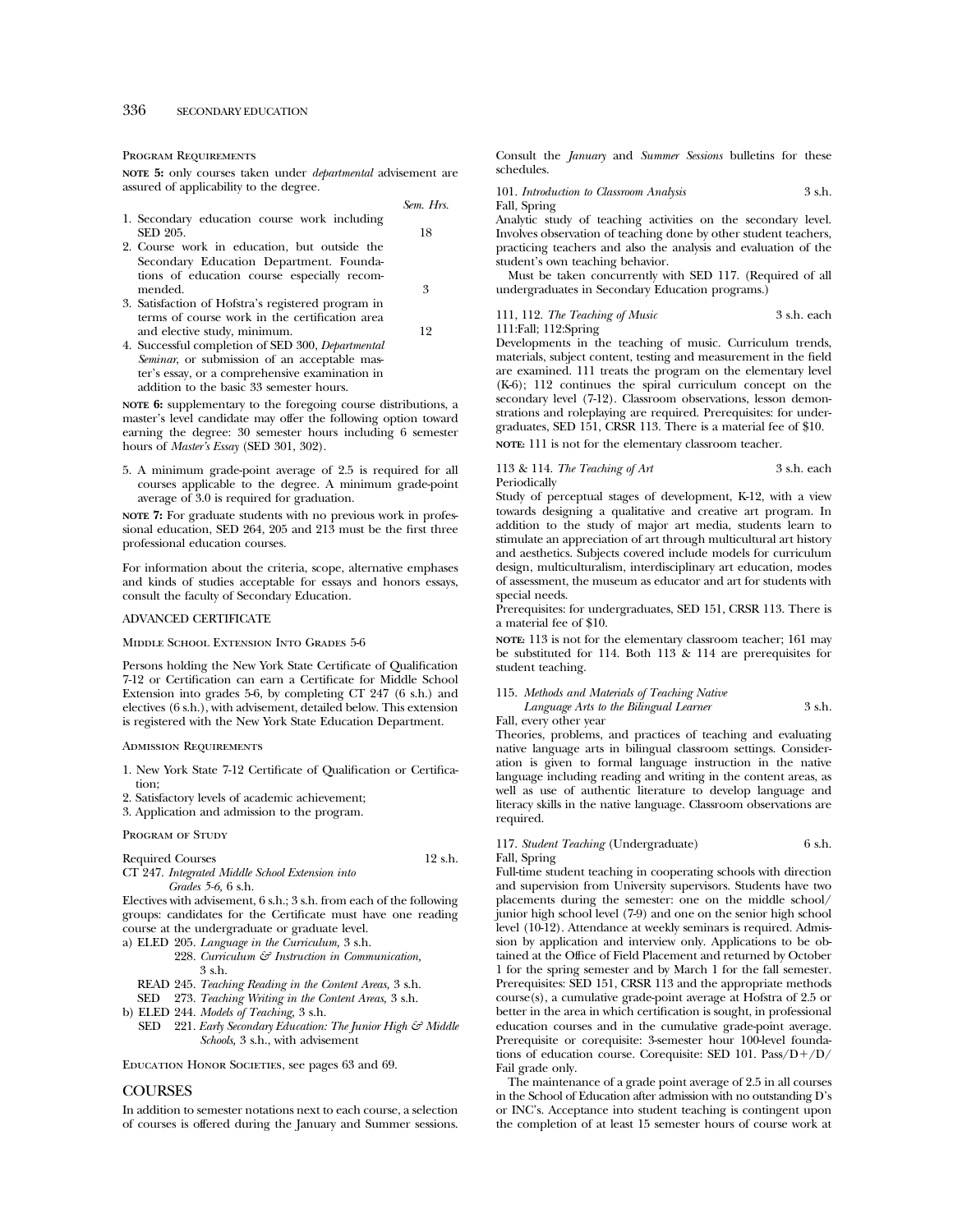Hofstra with an overall grade point average of 2.5 or better with no outstanding D's or INC's. Students receiving a D or who have not removed an INC within the three-week limitation in a secondary education course will be automatically dropped from the program.

#### 151. *The Secondary School Teacher* 3 s.h. Fall, Spring

An examination of the multifaceted role of the secondary school teacher as a reflective, decision-making practitioner. An introduction to such processes as the establishment of a productive learning environment, planning, the selection and implementation of various teaching methods, the selection and use of instructional materials and evaluation. The role of the secondary school teacher is studied within the context of working effectively with students from diverse populations. Classroom observations and participation in a secondary school are required.

**NOTE:** SED 151 and CRSR 113 must be the first two courses in the professional education sequence for undergraduates.

#### Teaching Specialization Courses

**NOTE:** methods courses (152-161) are usually offered only during the fall semester. Students should check with their advisers in Secondary Education in order to plan their sequence of courses.

Students enrolling in these courses are expected to set aside a three-hour block of time one day a week between the hours of 8 a.m. and 3 p.m. for observation and participation in selected public schools.

#### Fall

| 152. Teaching of English                                    | $3$ s.h. |
|-------------------------------------------------------------|----------|
| 153. Teaching of Foreign Languages                          | 3 s.h.   |
| 154. Teaching of Mathematics                                | 3 s.h.   |
| 155. Teaching of Science                                    | 3 s.h.   |
| 156. Teaching of Social Studies                             | $3$ s.h. |
| 157. Teaching of Speech & Drama                             | 3 s.h.   |
| 158. Teaching of Business—Accounting (College               |          |
| Accounting, Bookkeeping, Data Processing and Law)           | 3 s.h.   |
| 159. Teaching of Business-Skills (Secretarial Skills,       |          |
| Shorthand, Transcriptions, Typewriting $\mathcal{C}$ Office |          |
| <i>Occupations</i> )                                        | 3 s.h.   |
| 160. Teaching of Business-Distributive Education            |          |
| (Merchandising & Salesmanship)                              | 3 s.h.   |
| 161. Teaching of Art History $\mathcal{C}$ the Arts         | $3$ s.h. |
| NOTE: 114 may be substituted for 161.                       |          |

Examination of the goals, curricula, nature and structure of the disciplines, teaching strategies, methods, classroom environment, problems, issues, and monitoring and assessment of student learning in the student's field of specialization. Designed to enable the student to make well informed, professional decisions after engaging in critical analysis and reflection. The teaching of one's subject area is studied within the context of working effectively with diverse students. Classroom observations and participation in a secondary school are required. Prerequisites for undergraduates: SED 151, CRSR 113.

#### 161A, 162. *Readings* 1-3 s.h. each Periodically

The student will make oral and written reports to the instructor on a mutually determined reading or research program. Prerequisite: permission of the instructor.

164. *Literature for Young Adults* 3 s.h. Spring

This course is designed to introduce students to literary works especially recommended for middle and high school grade levels. The works represent various genres: fiction (realistic, historical, fantasy and mystery), drama, poetry and nonfiction that appeal to young readers and that offer opportunities to

introduce students to literature from a multicultural and global perspective. In the course of the semester, working in a cooperative-learning environment, students have an opportunity to read and to write about adolescent literature.

#### 170. *Current Issues and Trends in English Education* 3 s.h. Spring

Provides a further opportunity for students to explore current issues central to the teaching of English grades 7-12 with particular emphasis on language development in adolescents; teaching reading and composing for varied purposes; relationships between language and learning; and multicultural perspectives on the language arts curriculum.

#### 171. *Experiences in Urban Secondary Education* 3 s.h. Once a year

This is an observation, participation, and teaching project. A team of secondary education students and a Hofstra University faculty member works in an urban multiethnic secondary school. Provides a reflective experience in a multiethnic interracial urban school setting. Students examine issues in urban education and the rewards, possibilities and problems of working in an urban school. Prerequisite: SED 151. It is recommended that this course be taken prior to student teaching.

| 180 through 189, A-Z. Workshops | 1-3 s.h. each |
|---------------------------------|---------------|
| Periodically                    |               |

Designed to meet the needs of individuals or specific groups of students or faculties of individual schools who want help in the solution of curricular or other school problems.

As individual subjects are selected, each is assigned a letter (A-Z) and added to the course number. Any course may be taken a number of times so long as there is a different letter designation each time it is taken.

#### 199. *Professional Studies* 3 s.h. Periodically

Designed to extend knowledge and develop skills within areas of study which relate to teaching in secondary schools. Topics are the teaching of classes that include exceptional children, the role of the secondary school teacher in the sociocultural environment within the school, audio-visual usage, teacher non-classroom functions, substitute teaching, general professional associations for teachers, teachers' unions and teacher centers. Corequisite: SED 117.

201. *Classroom Analysis* 3 s.h. Fall, Spring

The implications of various types of classroom analyses provided by psychology, sociology, and logic for understanding and dealing with students and content. Analytic patterns covered deal with students' cognitive and affective development and styles, and with teacher styles and linguistic behavior. Prerequisites for M.S. in Ed. students: SED 264, 205, 213 and appropriate methods course(s); corequisite: SED 217 or 218. Prerequisite for M.A. candidates: SED 205. (Formerly *Classroom Analysis and Control*.)

205. *Perspectives on Secondary Education* 3 s.h. Fall, Spring

An overview of secondary education as an evolving system, an area of study and a field for professional growth. Identification and differentiation of lines of thought—recent historical, societal and human developmental—bearing on curricular and instructional decision making for secondary school programs. Modes of investigation and rationale formulation underlying the emergence of contemporary secondary level programs. *This course must be taken as early as possible in both master's programs and is prerequisite to all secondary education courses in the graduate programs.*

#### 207. *The Dynamics of Curriculum Change* 3 s.h. Periodically

Same as ELED 207. Prerequisites: provisional certification in secondary education and SED 205.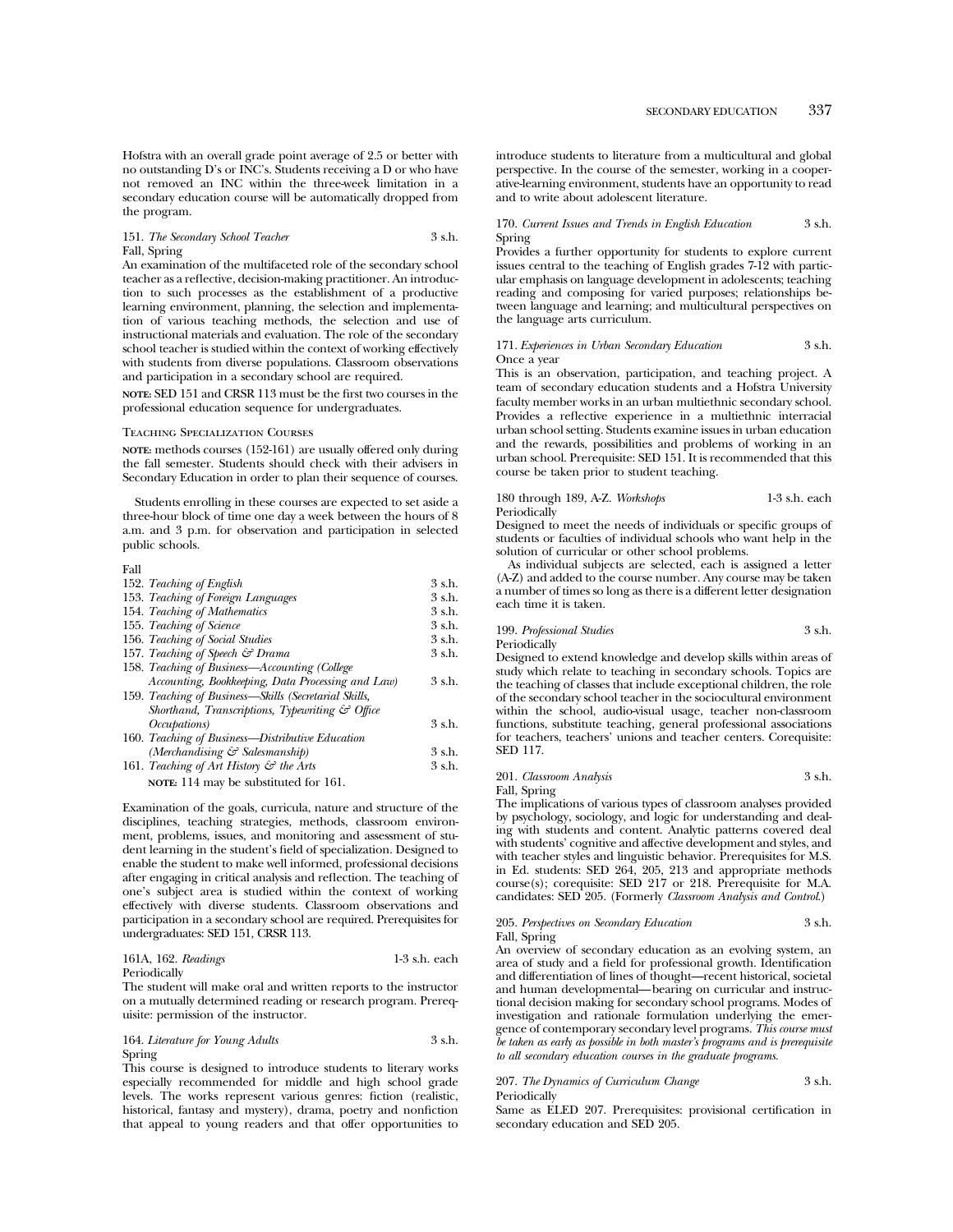## 338 SECONDARY EDUCATION

## 209. *Professional Studies for Teachers in*

*the Secondary Schools* 3 s.h. Periodically

Designed to supplement the knowledge and skills preservice teachers receive in their courses. Some of the curriculum is designed to meet the individual professional problems of the student teacher. The remainder of the course treats contemporary problems such as problems in teaching mainstreamed youngsters in a regular class. Persistent problems of the profession that are learned better in the field are included: for example, the teacher in the sociocultural environment of the school, and the teacher and professional associations. Corequisite: SED 217.

#### 213. *The Adolescent and the Secondary School* 3 s.h. Fall, Spring, Summer

The implications of adolescent cognitive and affective patterns for the total program, with a particular emphasis on implications for teaching method. M.S. in Ed. candidates must include this course and SED 205 in their first three courses in education, along with SED 264. Prerequisite for M.A. candidates, SED 205.

### 217. *Student Teaching* 6 s.h. Fall, Spring

Full-time students teaching in cooperating schools with direction and supervision from University supervisors. Students have two placements during the semester: one on the middle school/ junior high school level (7-9) and one on the senior high school level (10-12).\* Attendance at weekly seminars is required. These seminars are designed to help locate, analyze and solve immediate problems in student teaching assignments. Application must be submitted at the Office of Field Placement prior to October 1 for the spring semester and March 1 for the fall. Prerequisites: SED 264, 213 and appropriate special methods course(s), a cumulative grade-point average of 2.5 or better in the field in which certification is sought and in professional education courses. Corequisite: SED 201. Required for M.S. in Education (Sec. Ed.) if candidate has not student taught and does not have teaching experience. Pass/Fail grade only.

The maintenance of a grade point average of 2.5 in all courses in the School of Education after admission with no outstanding D's or INC's. Acceptance into student teaching is contingent upon the completion of at least 15 semester hours of course work at Hofstra with an overall grade point average of 2.5 or better with no outstanding D's or INC's.

**\* NOTE:** exceptions in some subject areas that are specific to the senior high school. See adviser.

#### 218. *Supervised Field Experience and Seminar for Beginning Teachers* 6 s.h.

Fall, Spring

Directed teaching service in the junior and/or senior high school for graduate students in the preservice program who have not student taught and who are currently teaching in a registered secondary school in New York State. Included is a seminar designed to help teachers identify and cope with classroom instructional problems. Exceptions only by departmental permission. The student must obtain permission from the employing school for the supervisory observations by the University staff. Application must be submitted at the Office of Student Teaching prior to October 1 for the spring semester and March 1 for the fall. Prerequisites: SED 264, 205, 213 and appropriate special methods course(s), a cumulative grade- point average of 2.5 or better in the field in which certification is sought and in professional education courses. Corequisite: SED 201. Pass/Fail grade only.

The maintenance of a grade point average of 2.5 in all courses in the School of Education after admission with no outstanding D's or INC's. Acceptance into student teaching is contingent upon the completion of at least 15 semester hours of course work at Hofstra with an overall grade point average of 2.5 or better with no outstanding D's or INC's.

#### 220. *The Evolution of the Secondary School Program* 3 s.h. Periodically

Emphasis on the history of secondary curriculum as it applies to the various specific subject areas. Not intended for students in the M.A. program with a major in education.

### 221. *Early Secondary Education: the Junior*

*High and Middle Schools* 3 s.h. Periodically

An examination of the junior high and middle schools in the life and education of pre- and early adolescents. A study of the origins, rationales, functions, curricular, and instructional practices and issues. Applications will be made to educational problems at this level. Prerequisites for M.S. in Ed. students: SED 264, 205, 213. Prerequisite for M.A. candidates: SED 205.

#### 223. *Supervised Teaching with Normal,*

*Physically Handicapped, Learning Disabled and Emotionally Disturbed Students* 9 s.h.

Fall, Spring

For matriculated graduate students seeking teacher certification with an extension to include teaching students with physical handicaps, learning disabilities and/or emotional disturbance. Students are periodically visited in a regular junior and/or senior high school and in a special education setting. Weekly seminars are devoted to analysis of teacher's activities, experiences and case studies. Evaluation of teaching effectiveness will be examined. Prerequisites: SPED 245 in the area of the physically handicapped and learning disabled; in the area of the emotionally disturbed, SPED 242 and 245. SED 264, 205, 213 and appropriate methods course(s); a cumulative grade-point average of 2.85 or better in field in which certification is sought. Admission by application and permission. Same as SPED 223A-223B.

#### 225. *Teaching English to Speakers of Other Languages* 3 s.h. Once a year

An examination of theories, methods and materials used in schools in the United States. Students will be expected to do a research paper or to develop a project to include a theoretical base and a strategy of teaching. 226A, 226B, 227A and 227B: for courses, see Curriculum and Instruction Specializations below.

### 229. *Individualizing Instruction* 3 s.h. Periodically

Students create individualized programs in their own and related certification areas, developing alternative modes of (1) organizing curriculum, (2) teaching, and (3) evaluation. Emphasis is placed on matching educational programs to students' learning styles and on effective methods of implementation within local settings. Prerequisite for M.S. in Education candidates: preservice courses up to but not necessarily including student teaching; for M.A. candidates: SED 205.

#### 231. *Interdisciplinary Approaches to Curriculum*

*and Instruction* 3 s.h. Periodically

An advanced course designed to investigate and develop a variety of rationales, methods and materials for interrelating subject areas in the secondary school program. Prerequisites: M.A. matriculation or provisional secondary certification and SED 205.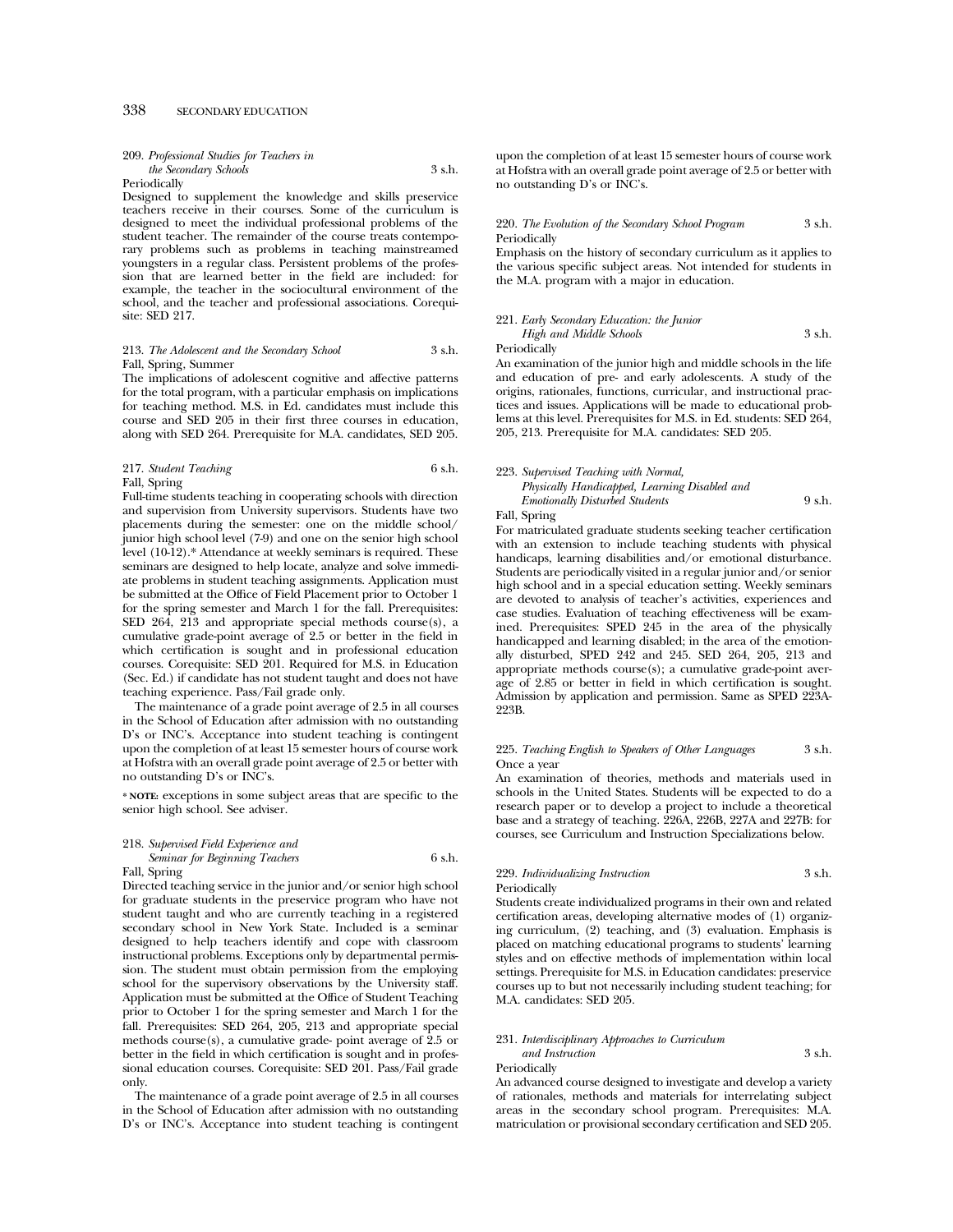Curriculum and Instruction Specializations

| Spring |                                              |                 |
|--------|----------------------------------------------|-----------------|
|        | 226A. Curriculum and Instruction             |                 |
|        | <i>in Art for Elementary Schools</i>         | 3 s.h.          |
|        | 226B. Curriculum and Instruction             |                 |
|        | in Art for Secondary Schools                 | 3 s.h.          |
|        | 227A. Curriculum and Instruction             |                 |
|        | in Music for Elementary Schools              | 3 s.h.          |
|        | 227B. Curriculum and Instruction             |                 |
|        | in Music for Secondary Schools               | 3 s.h.          |
| 232.   | Curriculum and Instruction in English        | 3 s.h.          |
| 233.   | Curriculum and Instruction                   |                 |
|        | in Foreign Languages                         | 3 s.h.          |
| 234.   | Curriculum and Instruction in Mathematics    | 3 s.h.          |
| 235.   | Curriculum and Instruction in Science        | 3 s.h.          |
| 236.   | Curriculum and Instruction in Social Studies | 3 s.h.          |
| 238.   | Curriculum and Instruction in Business*      | $3 \,$ s. $h$ . |
|        |                                              |                 |

Advanced courses for experienced teachers concerned with the critical examination of projected or recently introduced programs in the subject field, the implications for teaching the subject of recent developments in curricular theory, and the application of curricular theory to developing supplemental curricular materials and approach. Designed for M.A. candidates and those possessing provisional secondary level certification. Prerequisite: SED 205.

#### 240. *Current Trends in Secondary Education* 3 s.h. Once a year

An advanced course designed to investigate in-depth current ideas and practices relating to curriculum and instruction. Students and instructor will cooperatively identify a number of specific areas of investigation which will become the focus of the course. Prerequisites: M.S. in Ed., SED 205, 213, 264; M.A., SED 205.

#### 241. *Patterns of Curriculum* 3 s.h. Once a year

A study of contrasting conceptions of curricular structures, theories, principles of curricular design and processes of curricular evaluation. Recurring problematic themes and issues in general curriculum as a field of educational thought and practice. Designed for both nonsecondary and secondary teachers, master's and post-master's educational specialists.

#### 242. *Global Studies in the Curriculum* 3 s.h. Once a year

Both content and process are addressed to reinforce conceptual learning in the global studies curriculum for grades nine and ten. Topics include the importance of physical geography in shaping regional history, developing a world view in the social studies, tradition and change, world economic resources and global interdependency, political organization and the implications of the nuclear arms race for war and peace.

| 249. Career Education Workshop | 3 s.h. |
|--------------------------------|--------|
| Periodically                   |        |
| Same as FDED 249.              |        |
|                                |        |

#### 251, 252. *Special Readings Seminar* 1-4 s.h. each Fall, Spring, Summer

Investigations and reports on advanced educational topics adapted to the program of the student. Prerequisite: permission of instructor.

253. *Teaching for Thinking in Secondary School Subjects* 3 s.h. Periodically

An advanced course designed to help the secondary school teacher emphasize and develop students' thinking processes. Methods and techniques of inquiry, and reflective and critical thinking are explored. Practice is given in the designing of reflectively-oriented instructional materials. For teachers of academic subjects. Prerequisite: provisional certification in a secondary academic subject or written permission of instructor.

| 254. Moral Education and Values Clarification | 3 s.h. |
|-----------------------------------------------|--------|
| Periodically                                  |        |

A practical course in which participants construct programs for classroom, become acquainted with a variety of extant-tested curriculum materials and learn to construct new materials.

255. *Experiences in Urban Secondary Education* 3 s.h. Once a year

This is an observation, participation, and teaching project. A team of secondary education students and a Hofstra University faculty member work in an urban multiethnic secondary school. Provides a reflective experience in a multiethnic, interracial urban school setting. Students examine issues in urban education and the rewards, possibilities and problems of working in an urban school. Prerequisites for M.S. candidates: SED 205, 264 and 213. It is recommended that this course be taken prior to student teaching. M.A. students may take this course with advisement.

### 264. *The Teacher in the School Setting* 3 s.h. Fall, Spring

An analysis and synthesis of the multidimensional role of the secondary school teacher. Focus on analysis, reflection and decision making as related to the teacher's role. Topics include creating favorable learning environments, planning at various levels, selecting and employing various teaching and learning methods, working effectively with students from diverse populations, and evaluation. Classroom observations and participation in a secondary school are required.

#### 265. *Methods and Materials in Bicultural Education* 3 s.h. Once a year

Current teaching methods and materials are presented and analyzed. Establish how teachers can adapt instruction for the linguistic and cultural characteristics of students in dual language contexts. Aspects of cross-cultural learning styles to help in the teaching-learning process.

## 267. *Teaching English to Adolescent and Adult*

*Speakers of Other Languages* 3 s.h. Once a year

Theories and practices, methods and materials related to the teaching of English as a second language.

270. *Current Issues and Trends in English Education* 3 s.h. Spring

Designed to encourage dialogue, problem-posing and demonstrations in the pedagogy of English education. Students are invited to bring practical, philosophical, political and theoretical concerns to this course. Each week, students are responsible for reading assignments, leading informal discussions about the reading and making brief presentations.

273. *Teaching Writing in the Content Areas* 3 s.h. Spring

Intensive study of the processes of writing as used in the secondary and post-secondary curricula, with emphasis on the relationship between writing and thinking. Writing is viewed as both a response technique and as a learning tool in the interaction with text in each major content area.

#### 275. *The Cooperating Teacher in the*

*Teacher-Training Program* 3 s.h.

Periodically

A course designed to increase the understanding and enhance the effectiveness of those serving or desiring to serve as cooper-

<sup>\*</sup>Applications not accepted for 1997-98.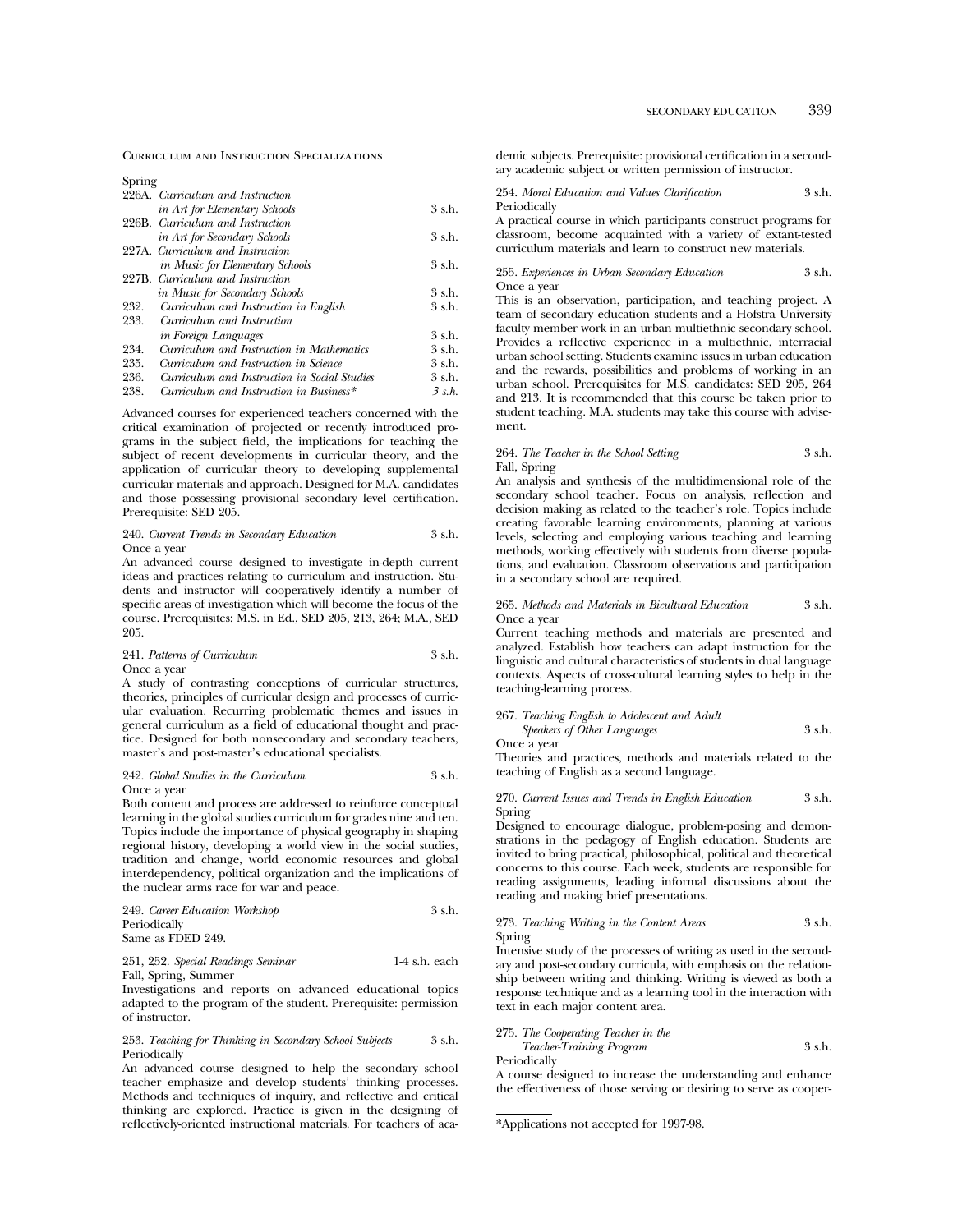## 340 SOCIOLOGY

ating teachers for secondary-level student teachers. Treats issues of cooperative development of student teacher talents and the role of the practitioner in the advancement of the teaching profession. Prerequisites: provisional certification in a secondary subject and two years teaching experience or permission of instructor and SED 205.

### 276. *Teaching American History—A Projects Approach* 3 s.h. Periodically

Course explores ways to motivate junior and senior high school students in American History classes using cooperative learning and group "projects." Participants examine cooperatives learning theory and practice, design cooperative group projects for different academic skill levels and explore ways of incorporating the projects into 7th, 8th and 11th grade American History curriculum and the 12th grade Economics and Participation in Government curriculums. Prerequisites: SED 205, 213, 264. Recommended after SED 294.

#### 280 through 289, A-Z. *Advanced Workshops* 1-3 s.h. each Periodically

Designed to meet the needs of individuals or specific groups of students or faculties of individual schools who want help in the solution of curricular or other school problems. Prerequisite: permission of Secondary Education faculty.

As individual subjects are selected, each is assigned a letter (A-Z) and added to the course number. Any course may be taken a number of times so long as there is a different letter designation each time it is taken.

#### Teaching Specialization Courses

**NOTE:** methods courses (290-298A, 299A) are usually offered only during the fall semester; 298B and 299B are offered in the spring. Students should check with their advisers in Secondary Education in order to plan their sequence of courses.

Students enrolling in these courses are expected to set aside a three-hour block of time one day a week between the hours of 8 a.m. and 3 p.m. for observation and participation in selected public schools.

 $E<sub>a</sub>11$ 

| 290.   | <b>Instructional Patterns for English</b>              | 3 s.h. |
|--------|--------------------------------------------------------|--------|
| 291.   | <b>Instructional Patterns for Foreign Languages</b>    | 3 s.h. |
| 292.   | <b>Instructional Patterns for Mathematics</b>          | 3 s.h. |
| 293.   | <b>Instructional Patterns for Science</b>              | 3 s.h. |
| 294.   | <b>Instructional Patterns for Social Studies</b>       | 3 s.h. |
|        | 296A. Instructional Patterns for Business-Accounting   |        |
|        | (College Accounting, Bookkeeping,                      |        |
|        | Data Processing and Law)                               | 3 s.h. |
|        | 296B. Instructional Patterns for Business-Skills       |        |
|        | (Secretarial Skills, Shorthand, Transcription,         |        |
|        | Typewriting and Office Occupations)                    | 3 s.h. |
|        | 296C. Instructional Patterns for Business-Distributive |        |
|        | Education (Merchandising and Salesmanship)             | 3 s.h. |
| 297.   | <b>Instructional Patterns for Art History</b>          |        |
|        | and the Arts                                           | 3 s.h. |
|        | 298A. Instructional Patterns for Art in                |        |
|        | Elementary Schools                                     | 3 s.h. |
|        | 299A. Instructional Patterns for Music in              |        |
|        | Elementary Schools                                     | 3 s.h. |
| Spring |                                                        |        |
|        | 298B. Instructional Patterns for Art                   |        |
|        | in Secondary Schools                                   | 3 s.h. |
|        | 299B. Instructional Patterns for Music in              |        |
|        | Secondary Schools                                      | 3 s.h. |
|        |                                                        |        |

Study of the specialized curricula, aims, teaching strategies, methods, materials, planning, classroom organizational strategies, classroom environment, and the monitoring and assessing of student learning in one's subject area. Emphasis on developing well informed, critical thinking, reflective, decision making professionals. The teaching of one's subject is studied within the context of working effectively with diverse students. Classroom observations and participation in a secondary school are required: times and sites will be arranged. Prerequisites: SED 205, 213 and SED 264. Open only to M.S. in Ed. students.

**NOTE:** 298A and 298B each require a material fee of \$10.

## 300. *Departmental Seminar* 3 s.h. Fall, Spring

Serves an integrative and culminating function with respect to the student's studies and experiences in the School of Education. Emphasis is on themes which cut across traditional course and departmental lines; selected student papers and research may be compiled in yearbooks of secondary education. Prerequisites: matriculation in the department and completion of *all* required course work in professional education. Pass/Fail grade only.

**NOTE:** satisfactory completion of SED 300 will be accepted in lieu of the secondary education comprehensive examination. SED 300 may *not* be used to satisfy part of the basic 33 s.h. requirements in either the M.S. in Ed. or the M.A.

## 301, 302. *Master's Essay* 3 s.h. each Fall, Spring

Supervision and instruction leading to the completion of the Master's Essay. Binding fee payable upon registration in 302. Admission by permission of secondary education.

303 through 309, A-Z. *Post-Master's Workshops* 1-3 s.h. each Periodically

Special workshops designed to explore current problems in secondary education. M.A. or M.S. in Ed. candidates must have approval of adviser.

## Sociology (SOC)

Administered by the Department of Sociology and Anthropology. Associate Professor Silver, *Chairperson*

Professors Albert, Krauze; Associate Professor Abraham; Assistant Professors Bogard, Daniels, Toulouse.

**B.A. SPECIALIZATION IN SOCIOLOGY:** a total of 30 semester hours in sociology is required for the major. The following four courses are required of all majors, preferably in sequence: SOC 4, 18, 139 and 143. Two additional courses are to be taken; one course selected from SOC 134, 140 or 160 and one course selected from SOC 148, 185 or 191, 192. A minimum of 12 hours of electives in other sociology courses, chosen under advisement. (PSY 140 or QM 1 or MATH 8 may be substituted for SOC 139, but none of these courses may be counted in the 30 s.h. of sociology courses.)

It is recommended that all sociology majors take the sociology section of the Graduate Record Examination (GRE) before graduation. A minimum grade-point average of 2.0 is required for the 30 s.h. of sociology. Required sociology courses in which a grade of D is obtained must usually be repeated.

## See complete B.A. requirements, page 75.

**A MINOR IN SOCIOLOGY** consists of the successful completion of 18 semester hours, with at least nine hours in residence, as follows: SOC 4 and 15 additional hours to be taken, under advisement, with at least two courses chosen from among those required for the major. All candidates must register with the department.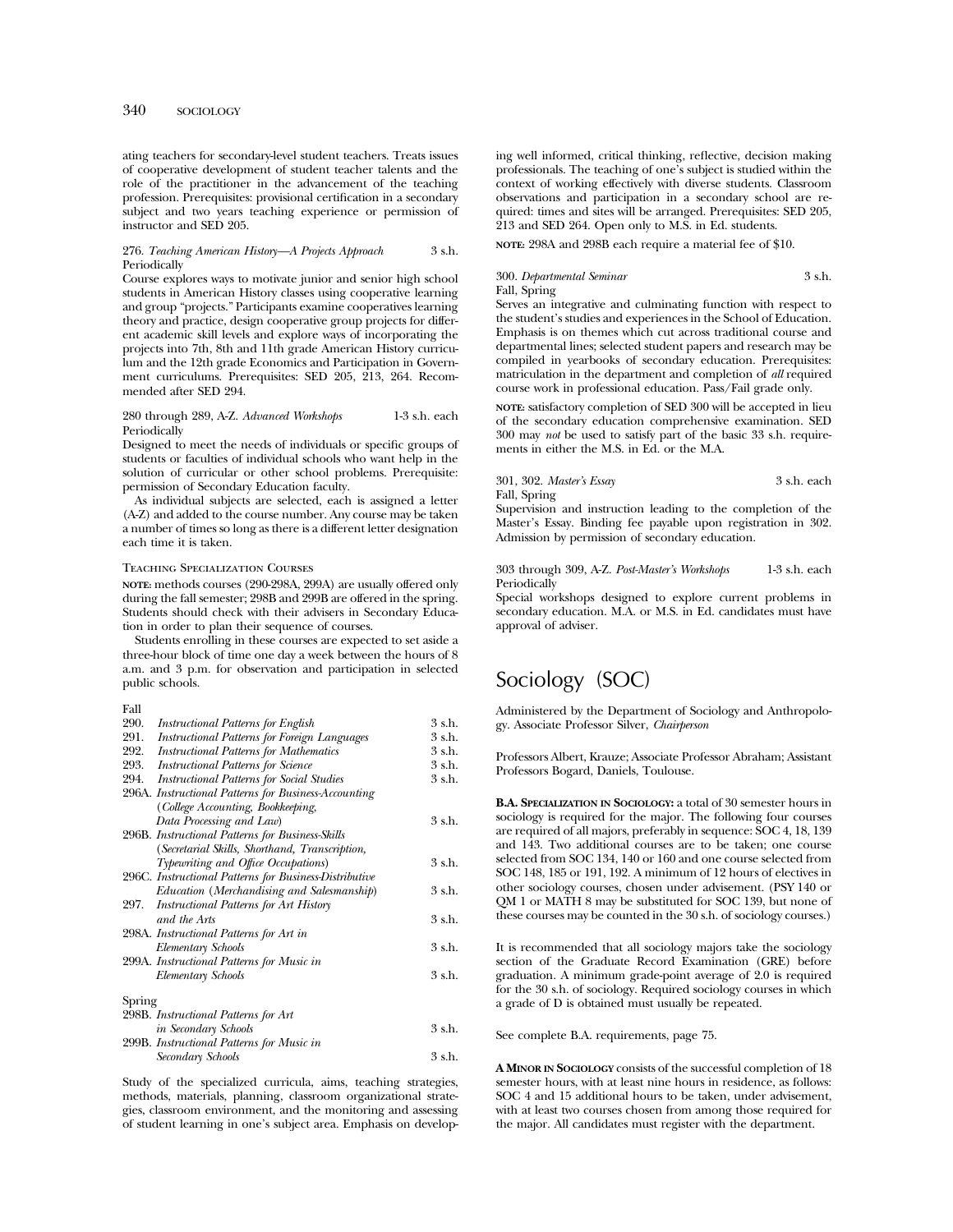## **COURSES**

In addition to semester notations next to each course, several courses are offered during the January and Summer sessions. Consult the *January* and *Summer Sessions* bulletins for these schedules.

SOC 4 is prerequisite to all other sociology courses with the exception of SOC 18 and 134.

4. *Contemporary Society#* 3 s.h. Fall, Spring

An introduction to basic concepts of sociology and their application to specific aspects of contemporary American and other societies. Credit given for this course or SOC 1, not both.

7. *Crime and Delinquency* 3 s.h. Fall, Spring

Crime causation; the delinquent. Effects of institutional confinement and social ostracism; penology, prevention, social agencies, fieldwork and off-campus lectures.

8. *Sociology of Substance Abuse* 3 s.h. Periodically

The systematic study of the social construction and costs of substance abuse. Specific emphasis is placed on the effects of substance abuse on various social institutions (family, workplace), and on the several sociological theories which can be applied to explain its occurrence. Other topics include the subcultures of substance abuse, issues of treatment and prevention, abuse and social policy.

10. *Sociology of Sport* 3 s.h. Periodically

Examines the institutionalized character of sport in American society. Issues such as sport and the media, professionalization, race and gender, and violence are discussed from various sociological perspectives.

18. *Social Theory and Social Issues* # 3 s.h. Fall, Spring

Introduction to the major theoretical currents in 19th century sociological thought. The classical tradition in sociological theory is examined with special attention to the contributions of Comte, Spencer, Marx, Weber, Simmel and Durkheim. Specific questions addressed in the work of these individuals include: Can the study of society attain objectivity? Is human equality a utopian dream? How did capitalism evolve? What is the nature of religion and can there be a nonreligious society?

32. *Women and Development* # 3 s.h. Periodically

Examination of the historical transformation of the roles of Asian and African women in relation to the different modes of socioeconomic organization of their respective societies. Critical assessment of the impact of social, religious, economic and political systems in defining the status of women in these societies. Credit given for this course or ANTH 32, not both.

#### 34. *Ethnicity and Minority Group Relations #* 3 s.h. Once a year

This course focuses on the critical analysis of the social and political construction of ethnicity and ethnic identity. The specific emphasis is on the United States, but appropriate comparative evidence from other societies is also examined. This course looks at the historical position faced by immigrant and indigenous minority groups. The experiences of such groups as Native Americans, Latin Americans, and European Americans are considered. In addition, contemporary instances of ethnic and minority group conflicts in the global context are examined. (Formerly *Minority Group Problems*.)

36. *Marriage and the Family* 3 s.h. Fall, Spring

Structure and functional analysis of the family studied through comparative cultural materials. Problems of the contemporary American family. Credit given for this course or New College SSG 2, not both.

100. *Honors Essay* 3 s.h. Fall, Spring

Research for and writing of a substantial sociological essay. Open only to qualified senior sociology majors who desire to graduate with departmental honors and who secure, before registration, written permission of the chairperson and of the instructor who will supervise the essay. This course also meets the requirement for SOC 191.

101. *Sociology of Education* 3 s.h. Fall

Introduction to education as a social institution, a particular type of formal organization, and an agent of socialization and social control. Analysis of the relation of education to other institutions such as religion, government, the economy and the family, as well as of variations in educational systems and evaluation techniques. Credit given for this course or FDED 115, not both.

102. *Social Institutions* 3 s.h. Periodically

Analysis of institutions with particular emphasis on American society and the growth of cities; economic, political, religious and kinship organization from a social change perspective.

103. *Social Problems* 3 s.h. Fall, Spring

Analysis of theories and problems of deviance and ganization, with particular emphasis on such problems as war, family disruption, sexual behavior, juvenile delinquency, conflict in mass society, alienation and prejudice.

#### 104. *Sociology of Health and Medicine* 3 s.h. Once a year

An introduction to some of the major issues of health care in the United States and other cultures; illness as a social phenomenon, the structure of health services, patient-doctor relationships, the medical profession and the economics of health.

105. *Religion and Society* 3 s.h.

Analysis of religious institutions and their functions in simple and complex social structures. Intensive analysis of recent contributions to the literature.

106. *Work, Alienation, and Power in Social Life* 3 s.h. Once a year

This course examines how work affects our lives as individuals, as citizens of a specific society, and as participants in a world economy. Some of the key questions to be addressed in the course include: What is the relationship between work and power? Why do so many people feel alienated at work? Do people benefit equally from work? What is the role of technology in shaping how people work? The course attempts to address these issues by looking at work and labor relations in the United States and comparing them to conditions in other sectors of the world economy. (Formerly *Sociology of Industry*.)

#### 111. *Sociology of Literature and Art* 3 s.h. Every other year

Social forces that affect the creative and popular forms of literature and other arts in western societies. Art products,

 $\Omega$ 

<sup>#</sup>Core course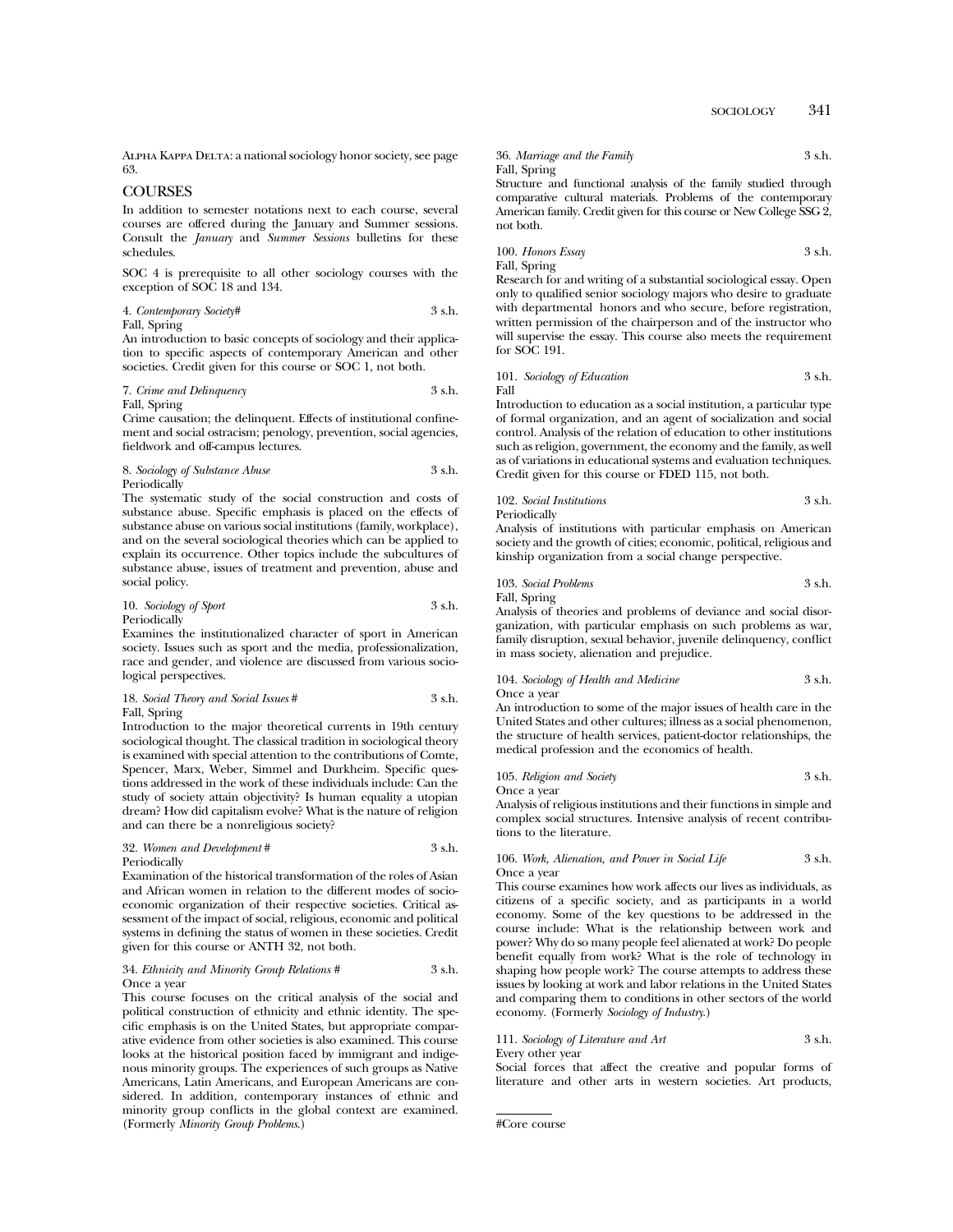## 342 SOCIOLOGY

audiences, and artists are examined as part of the processes by which various arts are valued and shaped.

112. *Sociology of Film* 3 s.h. Once a year

Contemporary cinema as a culture clue to social change; an introduction to the social forces involved in film-making in the United States and other cultures; the influence of films on mass and select audiences.

117. *Sociology of Terrorism* 3 s.h. Once a year

A study of terrorism past and present as a recurrent expression of social conflict; the contrast between individual and collective violence; the relationship between ideologies and extremist movements.

#### 132, 133. *Fieldwork*

| Fall, Spring    |                |
|-----------------|----------------|
| $132 - 3$ s.h.  | $133 - 3$ s.h. |
| $132A - 2$ s.h. | 133A - 2 s.h.  |
| $132B - 1$ s.h. | 133B - 1 s.h.  |
|                 |                |

Independent study, internships and field placements to supplement courses in sociology. For Pass/D $+$ /D/Fail credit beyond the courses required for the major. Prerequisite: permission of chairperson.

134. *Race Relations in the United States* # 3 s.h. Fall, Spring

Examination of major patterns of racial and ethnic relations in the United States. Historical, contemporary and cross-cultural data are combined with prevalent theoretical perspectives to provide a basic understanding of race and ethnic relations as enduring and embedded aspects of United States society. Topics covered include the political and economic dynamics of race relations, institutional racism, prejudice and discrimination. Particular attention is paid to the African-American experience from slavery to the present.

135. *Political Sociology* 3 s.h. Once a year

Survey of theory and research dealing with such topics as the national power structure of United States society; the social characteristics and functions of leadership; the social determinants of voting patterns; the origins and composition of selective political movements; the processes and patterns of political socialization.

139. *Statistics in Sociology* 3 s.h. Fall

Use of basic statistical analyses to examine sociological data. Topics include measures of central tendency and dispersion, probability, inference and hypothesis testing, analysis of variance and correlations. A component on the utilization of the microcomputer for statistical data analysis is included. (3 hours lecture, 1 hour laboratory.) Credit given for this course or MATH 8 or BIO 100 or QM 1 or PSY 140 or New College S 91 or QTB 2.

140. *Social Inequality* 3 s.h. Once a year

Analysis of social classes and structured social inequality; objective and subjective approaches to the relations of status, class and power with emphasis on recent research.

141. *Urban and Community Studies* 3 s.h. Periodically

An introduction to the history, social organization and ecology of the city with emphasis on the metropolitan New York area and suburban communities. Special attention to inner city neighborhoods and their suburban counterparts and to basic research methods used in community studies.

142. *Global Cities: Politics and Social Change in Comparative Perspective* 3 s.h.

See course description, page 373.

143. *Research Methods in Sociology* 3 s.h. Spring

Covers the fundamental issues associated with research in the social sciences. Topics include research design, conceptualization and measurement, reliability, validity and sampling designs. Principal techniques of data collection in sociology including experiments, surveys, participant observation and content analysis are examined. Laboratory exercises include work on research techniques, as well as experience with the utilization of the mainframe computer for data entry and analysis. (3 hour lecture, 1 hour laboratory.)

147. *World Population* 3 s.h. Once a year

A cross-cultural study of major factors that affect births, deaths and migration with emphasis on the social consequences of population growth and decline. Introduction to theories and methods of demographic research.

148. *Society and Personality* 3 s.h. Once a year

Relationship between the individual personality, society and culture. Recent theories and studies of character and social structure. Credit given for this course or ANTH 148, not both.

149. *Society and Culture in Developing Nations* 3 s.h. Periodically

Analysis of social, economic, political and religious institutions of developing nations. Case studies in selected areas and problems. Sociological and anthropological aspects of technical assistance programming.

#### 150. *Social Change and Social Evolution* 3 s.h. Periodically

Analysis of sociological studies of historic social changes and the dynamics of change in the present. Critical study of theories of change and evolution.

151, 152. *Readings in Sociology* 1-3 s.h. each Fall, Spring

Individual oral and written reports on special topics in sociology. Prerequisite: permission of chairperson.

156. *Sociology of Communication* 3 s.h. Periodically

Survey of communication theory and research with special emphasis on the analysis of the ways in which various forms of communication, oral, written, and electronic, influence content, consciousness and culture. In addition, the course addresses communication on both the interpersonal and mass level in order to shed light on how changes in one affect the other.

160. *Sociology of Sex Roles* 3 s.h. Once a year

Detailed analysis of traditional sex roles, the socialization process leading to sex identity; feminism as a social movement. Recommended background: SOC 36.

170. *Sociology of Law* 3 s.h. Once a year

Social organization of the United States legal structure and defacto processes; societal values and the social bases of law. Empirical studies of the legal profession, juries and judicial decision-making models. The capacity of law to affect social behavior.

```
#Core course
```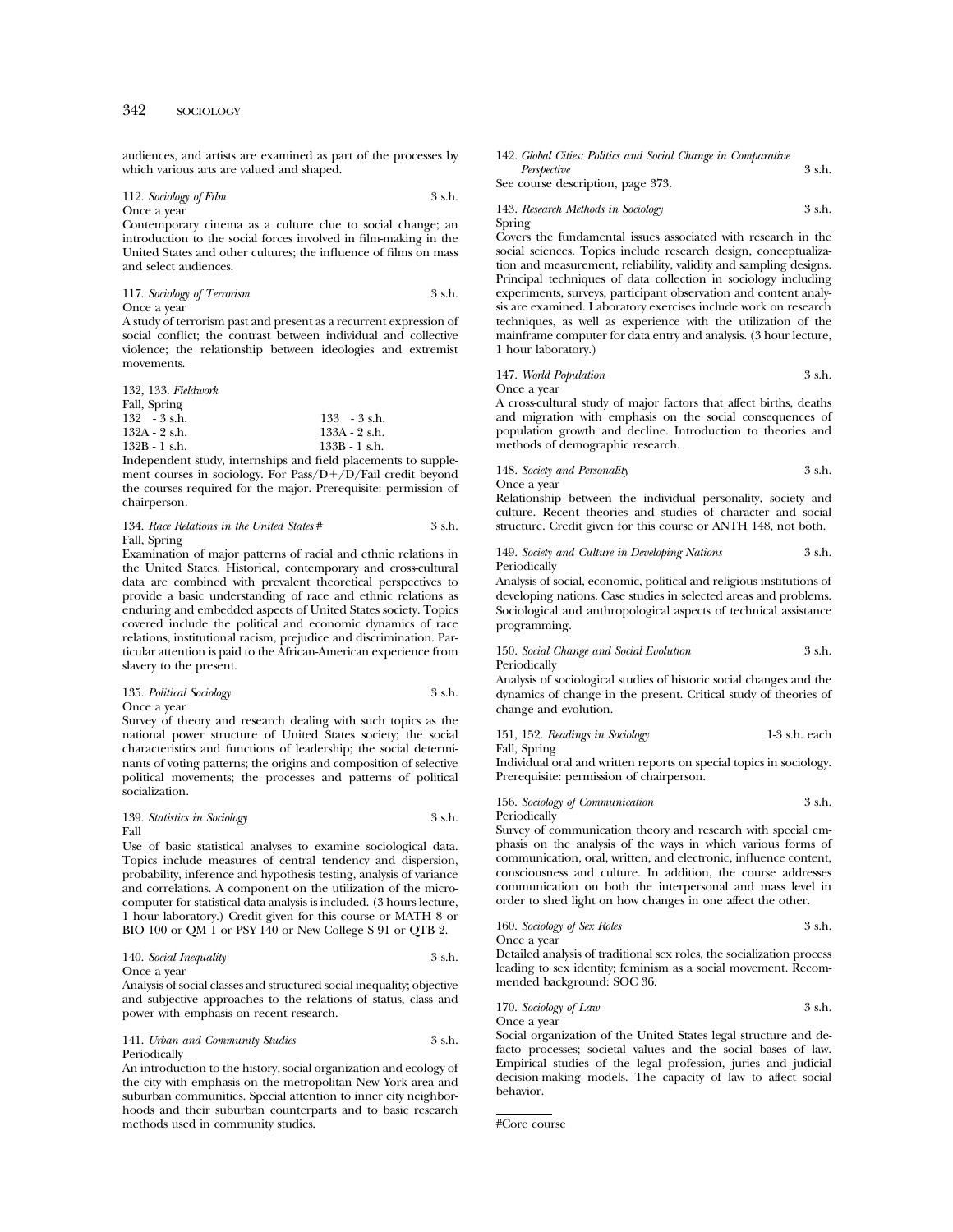171. *Intimate Human Behavior* 3 s.h. Fall, Spring

Deals with loneliness, human sexuality (both heterosexual and homosexual), changing sex roles, changing structure of the family, sexual dysfunction, aging, illness and death. Credit given for this course or New College SSG 1, not both.

172. *Sociology of Corrections* 3 s.h. Every other year

Internal and external relations of the postadjudicative phase of the criminal justice system in the United States. Probation, courts, parole, prisons and other total institutions are discussed, analyzed and visited, whenever practicable. Alternatives to present practices in corrections are explored. The political economy of capitalism and the prison is emphasized.

185. *Contemporary Sociological Theory* 3 s.h. Periodically

Critical evaluation and study of recent trends in sociological concepts and theory developed over the past fifty years.

Special Topics: courses numbered 187 and 188 are open to students who have completed at least 6 s.h. in sociology and/or related social sciences. These courses deal with innovative or advanced topics and may include individual research or field projects. May be repeated when topics vary.

*Special Topics*: major themes in sociology Fall, Spring 187, 188, 3 s.h. each 187a, 188a, 2 s.h. each 187b, 188b, 1 s.h. each

Interdisciplinary Seminars: courses numbered 189 and 190 are open to students who have completed at least 6 s.h. in sociology and/or related social sciences. These seminars deal with innovative or advanced topics in sociology in relation to other disciplines and may include individual research and field projects. May be repeated when topics vary.

*Interdisciplinary Seminars:* subjects related to sociology and other disciplines

Fall, Spring 189, 190, 3 s.h. each 189a, 190a, 2 s.h. each 189b, 190b, 1 s.h. each

191, 192. *Advanced Seminar in Sociology* 3 s.h. each Fall, Spring

Presentation of a topic that reflects broad understanding of sociological ideas and modes of analysis with current significance to the discipline. Through joint readings and individual research, advanced students develop ideas relevant to the theme of the course. Students are expected to share their work with the class. Topics vary from semester to semester. Prerequisite: completion of four courses in sociology or permission of instructor. May be repeated for credit when topics vary. (Formerly *Senior Paper/ Seminar*.)

210. *Advanced Studies in Sociology of Education* 3 s.h. Once a year

Fundamental principles of sociology are applied to educational practice. Significance of sociology as an analytic tool for understanding the processes of education lies in its distinctive shift in emphasis from individual to group determinants of behavior. Concepts of organization, stratification, social control, socialization and social change are helpful for investigating the group contexts in which children learn; implications are for innovative group practices which are most likely to encourage learning.

| 219. Interdisciplinary Seminar: Contemporary |        |
|----------------------------------------------|--------|
| Hispanic Literature and Society              | 3 s.h. |
| Summer                                       |        |
| Same as SPAN 219.                            |        |
|                                              |        |

250. *Readings in Sociology* 1-3 s.h. Periodically

Independent study on special topics in sociology. Prerequisite: permission of chairperson.

251, 252. *Special Topics Seminar: Suburban Problems* 3 s.h. each Periodically

Individual and/or group investigation and reports on advanced sociological topics related to suburban problems. Prerequisite: permission of instructor or chairperson.

272. *Sociology of Juvenile Corrections* 3 s.h. **Periodically** 

Analysis of the social organization of juvenile corrections and rehabilitation in the United States. Includes: visiting lecturers, field trips and class lectures on the historical development of juvenile corrections; the social obstacle to rehabilitation of minors; class struggle and youth crime and correction; corrections as a career; social implications of a separate rehabilitation system for youth and related areas. An exploration of alternatives.

## Spanish (SPAN)

Professor McNair *Chairperson*

Professors DaSilva, Rodriguez, Thompson; Associate Professor Cao; Assistant Professor Heller.

**B.A. SPECIALIZATION IN SPANISH:** 27 semester hours in Spanish beyond SPAN 4, including 111, 171, and six semester hours of comparative literature.

Credit in a language course cannot be given to a student who has already earned credit for a higher-numbered course in the same language when the course numbers in question indicate level of comprehension and ability in the introductory and intermediate study of that language.

Majors must take a diagnostic examination upon completion of 15 credits (SPAN 5, 109, 111, 113, 114 and/or 115). This test will be given twice a year, November and April.

**NOTE:** language laboratory work is required in all modern foreign language courses on the 1, 2, 3, 4 level.

**B.A. SPECIALIZATION IN IBERO-AMERICAN STUDIES:** 36 semester hours as follows: 12 semester hours chosen from SPAN 112 or 121, 113, 125, 126; 12 semester hours chosen from SPAN 180, 195, 198, 199 or any other course in Spanish literature, taken under advisement; ANTH 105, ECO 110, HIST 142, PSC 130.

**B.A. SPECIALIZATION IN IBERO-AMERICAN STUDIES WITH A MINOR IN INTERNATIONAL BUSINESS:** 54 semester hours as follows: 24 semester hours in Spanish as described above but including SPAN 121; ANTH 105, ECO 110, HIST 142, PSC 130; 18 semeter hours in business courses chosen from IB 150, 162, 163; MKT 101, 170; MGT 101, 171.

See complete B.A. requirements, page 75.

Teaching of Spanish in High School, see page 331.

**A MINOR IN SPANISH** consists of 18 semester hours, at least six hours in residence, beyond SPAN 4, as follows: SPAN 5, 109 or 110, 111, 113, 115; and 112, 114, or one advanced course.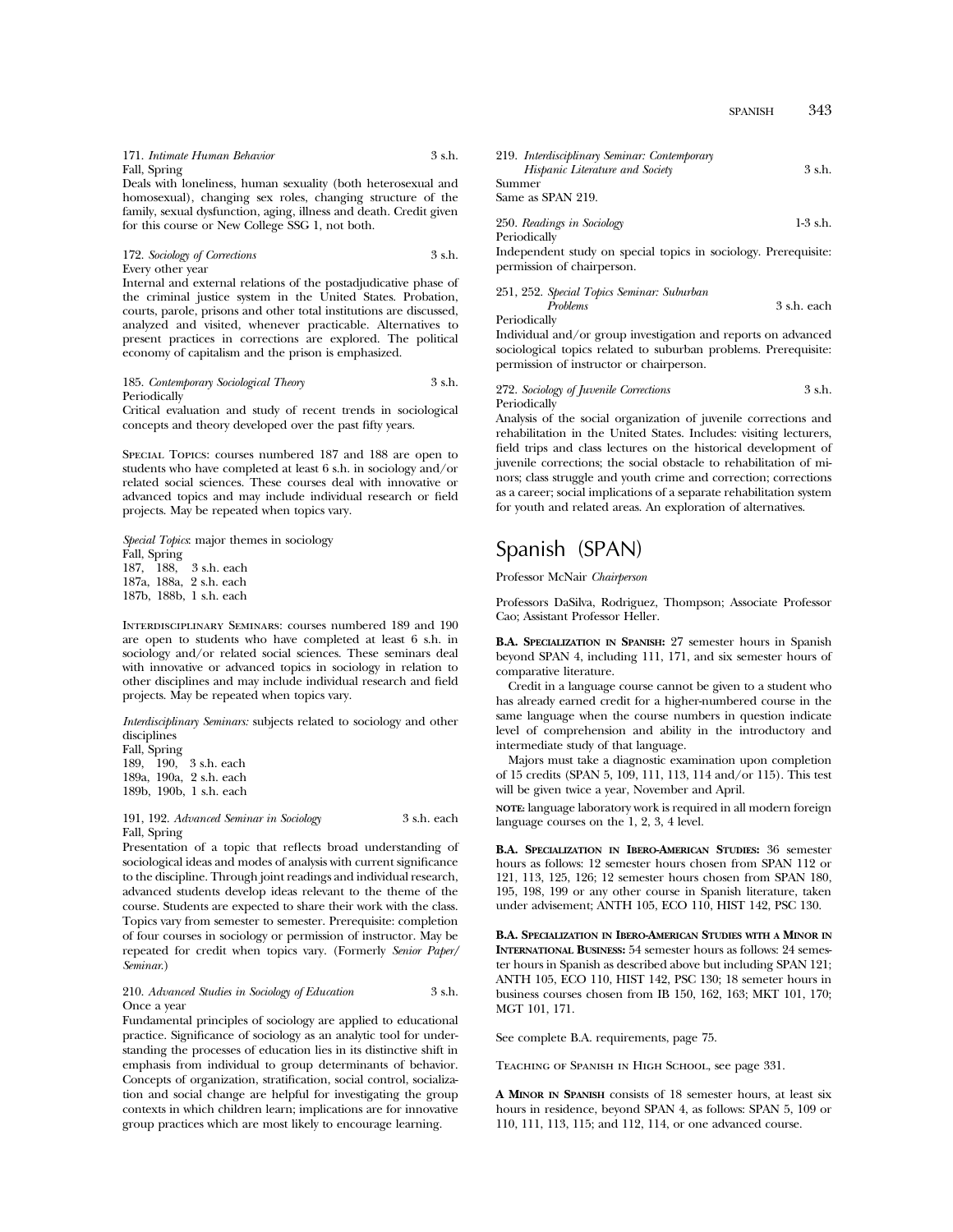## 344 SPANISH

**A MINOR IN IBERO-AMERICAN STUDIES** consists of 18 semester hours, with at least 6 semester hours in residence, as follows: 12 semester hours chosen from SPAN 112 or 121, 113, 125, 126; 6 semester hours chosen from ANTH 105, ECO 110, HIST 142, PSC 130.

Summer Study in Spain, see International Study, page 17.

#### **MASTER OF ARTS IN SPANISH\***

Bilingual Graduate Programs, see Bilingualism.

Intensive Summer Language Program

*Beginning Spanish* 9 s.h. (The equivalent of SPAN 1, 2, 3.) No previous language experience necessary. An accelerated program with stress on the audio-lingual aspect of the language. Intensive practice in listening and speaking. Cultural and literary readings.

*Advanced Spanish* 9 s.h. (The equivalent of three of the following: 110, 111, 112, 113, 114, 115.) An accelerated program providing intensive practice in speaking, listening comprehension, reading and writing. Culture and civilization. Prerequisite: SPAN 5 or equivalent.

*Summer Language Institute* 3 s.h. each SPAN 209, 210 and 211 are designed for foreign language and prospective language teachers.

*Graduate Spanish* 6 s.h. (The equivalent of two of the following: 221-226.)

SIGMA DELTA PI: a national Spanish honor society, see pages 64, 70.

Spanish Literature in Translation, see Spanish course listings.

## **COURSES**

In addition to semester notations next to each course, several courses are offered during the January and Summer sessions. Consult the *January* and *Summer Sessions* bulletins for these schedules.

| 1. Elementary Spanish | 3 s.h. |
|-----------------------|--------|
| Fall, Spring          |        |

Fundamentals of structure. Oral drill.

| 2. Elementary Spanish | 3 s.h. |
|-----------------------|--------|
| Fall, Spring          |        |

Continuation of 1. Selected readings. Prerequisite: SPAN 1 or equivalent.

| 3. Intermediate Spanish | 3 s.h. |
|-------------------------|--------|
| Fall, Spring            |        |

Structural review. Readings and conversations on the culture of Spain and Latin America. Composition. Prerequisite: SPAN 2 or equivalent.

| 4. Intermediate Spanish | 3 s.h. |
|-------------------------|--------|
| Fall, Spring            |        |

Readings, composition and conversations on Spanish and Latin-American writers. Prerequisite: SPAN 3 or equivalent.

5. *Advanced Reading* 3 s.h. Fall, Spring

Development of the reading skill. While the foreign language, spoken and written, will be the basis of classwork and written assignments, the course will aim at attaining the stage of liberated reading.



The research for and the writing of a substantial essay in the field of Spanish language and literature. Open only to senior Spanish majors who desire to graduate with departmental honors and who secure, before registration, the written permission of the instructor who will supervise the essay.

106. *Contemporary Journalism* 3 s.h. Periodically

Readings in current Latin-American and Spanish periodicals, with emphasis on business, government, education, international trade, demographic statistics and the evolving role of women. All readings and discussion will be in Spanish. Prerequisites: SPAN 4 or equivalent and permission of department.

108. *Individualized Oral Communication*  $\frac{1}{2}$  s.h. Fall, Spring

Stresses authentic intonation patterns, oral proficiency and listening comprehension. Students meet on an individual basis once a week for twenty-five minutes with a native Spanishspeaking instructor. These sessions are augmented by language laboratory and off-campus experiences. Prerequisite: SPAN 4 or equivalent. Spanish major or minor, or students concurrently enrolled in any Spanish course beyond SPAN 4.

**NOTE:** may not be used to satisfy the foreign language requirement; course may be taken for a total of four semesters with a maximum of 2 s.h. applied toward the B.A. degree.

*Prerequisites for all courses numbered* 109 *through* 140*: successful completion of* 5 *or permission*.

109, 110. *Spanish Conversation and Oral Practice* 3 s.h. each 109: Fall; 110: Spring

Intensive training in oral practice and self-expression. Practical phonetics. Prepared discussion on assigned topics with definite vocabulary preparation, oral reports and oral criticism of Spanish books. Training in language laboratory. SPAN 110 is a continuation of 109. It is required of Spanish majors who receive a grade of C- or less in 109. Except by permission, 109 is a prerequisite of 110. Major or minor credit for either 109 or 110, not both.

111. *Structural Analysis* 3 s.h. Fall

Principal problems of Spanish structure and syntax. Oral and written composition.

112. *Advanced Spanish Composition* 3 s.h. Once a year

Exercises intended to develop correct writing and good idiomatic usage. Introduction to stylistics. Imitation of styles through critical analysis. Prerequisite: SPAN 111.

113. *Hispanic Culture and Civilization* 3 s.h. Spring

The cultural heritage and the civilization of today. The latter is based essentially on an anthropological view of culture.

114. *History of Hispanic Literature* 3 s.h. Fall

Literary movements in literature, with stress on the Middle Ages and Golden Age.

115. *Oral Interpretation of Literature* 3 s.h. Spring

Study and practice in analysis of Hispanic literature, with stress on the 19th and 20th centuries. Presentation of the various types of

<sup>\*</sup>Applications not accepted in 1997-98. For further information, contact the Spanish Department.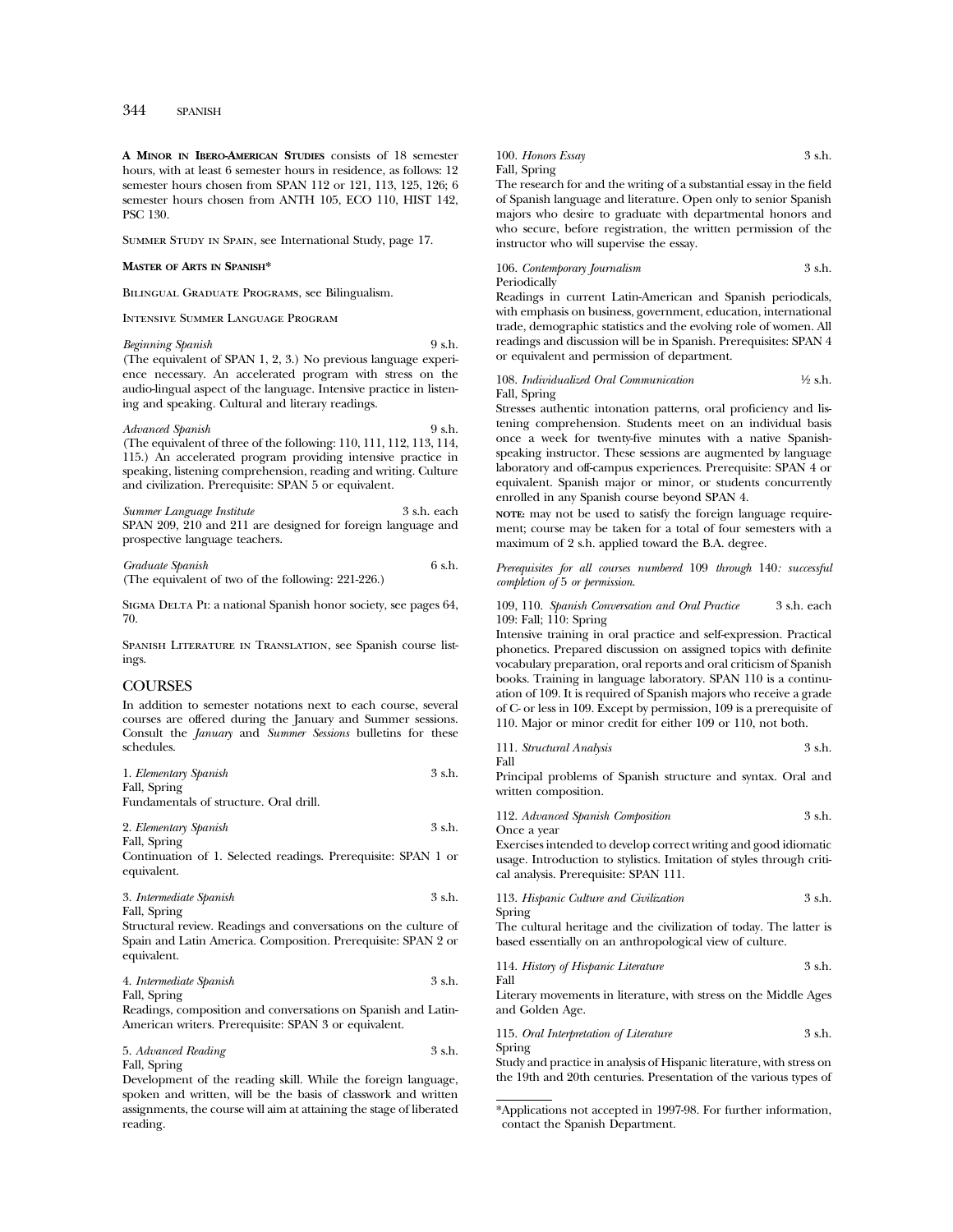literature: short story, poetry, novel, essay, drama. Consideration of techniques of reading aloud; consideration of diction, sound values, imagery and rhythm. This course is a continuation of 114; it is required of Spanish majors who receive a grade of  $C-$  or less in 114.

116, 117, 118, 119. *Readings in Spanish* 1 s.h. each Fall, Spring

Designed to help the student maintain proficiency and interest in Spanish and enhance the reading facility within the specific field. Prerequisite: completion of SPAN 4 or equivalent.

120. *Contemporary Castilla* 3 s.h. Summer

A presentation of Spain within the area of the theater and the arts, specifically in the cities of Castilla. Offered only in the Hofstra in Spain summer program.

#### 121. *Language and Form in the Commercial World* 3 s.h. Periodically

A combined conversation and writing course: oral-audio skills, with stress on business and professional contexts (telephone and office etiquette, legal interrogation, interviewing and interpreting, etc.), while developing simultaneously techniques of personal and commercial correspondence. Individual practice, oral and written, with fieldwork on the development of topical vocabularies for specific industrial application. All readings and discussion will be in Spanish.

#### 122. *Economic History of Spain and Latin America* 3 s.h. Periodically

A study of the geography and resources of the Hispanic countries, the origins of their economic systems and major aspects of their industrial development. Taught bilingually, with primary source materials in Spanish and critical-evaluative materials in English.

#### 123. *Politics of the Hispanic World* 3 s.h. Periodically

Development and contemporary presence of political institutions of Spain and Latin America: backgrounds of the Spanish state from the time of the feudal plantation systems (latifundios); regionalism and separatism; the implantation of the Spanish political state in the "Indies"; the transition from colony to national entities, bossism (caciquismo, caudillismo) and the military dictatorship. The role of the church: efforts toward unity of "la raza," the rise of 20th-century movement, indigenous and foreign born; the seeds of today and tomorrow. Taught bilingually.

124. *Portrait of the Hispano* 3 s.h. Summer

Anthropological view of the Hispano from antiquity to the present: art, mores and linguistic expression; the "transparent word" that reveals through language, idioms, legend and humor the true character of a people. Taught bilingually.

#### 125. *Hispanic Presence in the United States* 3 s.h. **Periodically**

A sociological view, coupled with the Hispanic cultural heritage in North America. Early explorations, Spain and the American Revolution, the mission period, New Orleans under the Spaniard, the great Mexican, Puerto Rican and Cuban migrations, the economic contributions of the Hispano, products, livestock, foodstuffs, etc., and the influence of the Hispanic letters, law, art, architecture, music and dress on the American way of life. Emphasis on the life of the Hispanic groups in contemporary U.S.A. Taught bilingually.

126. *Contemporary Hispanic Thought* 3 s.h. Periodically

Analysis of salient trends in current Spanish and Latin-American thought as reflected through fiction, essay and periodical literature. Special attention to "proletarian" literature and art; attitudes toward religion, the church, women, morality, political violence and other elements of contemporary society. Taught bilingually.

127. *United States and Latin America: Friend or Foe* 3 s.h. Periodically

A study of United States-Latin American relations from the wars of independence to the establishment of the Monroe Doctrine, the annexation of Texas, the Spanish-American War to the big Revolution, the era of FDR and the good neighbor policy, attempts at hemispheric unity, Pan-Americanism, the OAS and later developments. Taught bilingually.

128. *Spain and Latin America Today: Changing World* 3 s.h. Periodically

A study of current events, nation by nation, day by day. Leaders of the Hispanic world, forces of dissidence and terrorism, sources of crisis, sources of hope. A bilingual course amplified through periodical readings and field research.

140. *Intensive Approach to Oral and Written Skills* 6 s.h. Periodically

For majors and students with a special interest in intensive exposure to language skills: listening-comprehension, speaking, reading and writing. Credit given for this course or SPAN 111 or 112.

*Prerequisite for the courses listed below:* 114 *and*/*or* 115, *or permission*.

#### 151. *Middle Ages Through Renaissance* 3 s.h. Once a year

Evolution of Spanish literature through first half of the 16th century. Emphasis on *Poema del Cid, La Celestina, Lazarillo de Tormes* and poetry of Garcilaso.

162. *Spanish Drama of the Golden Age* 3 s.h. Once a year

Theatrical development, techniques, stage changes, music, historical motif and the philosophical and social reforms of the 17th century as reflected in drama. Cervantes' *Numancia*, Ciclo de Lope and Ciclo de Calderon are to be studied.

171. *Cervantes* 3 s.h.

Spring

Cervantes' life and his minor works. Study and appreciation of *El Quijote*.

## 180. *Literature Seminar* 3 s.h. Once a year

Advanced seminar on a literary research theme to be selected annually. Readings, reports and discussions. Open only to advanced students, namely seniors and/or juniors who have satisfactorily completed two literature courses. May be repeated for credit when topics vary.

192. *Romanticism and Realism* 3 s.h. Once a year

Evolution of Spanish poetry and theater in the romantic period and of the realistic novel in the second half of the 19th century. Reading of representative texts.

| 195. Contemporary Literature | 3 s.h. |
|------------------------------|--------|
| Fall                         |        |

Theater, prose and poetry from the generation of 1898 to present. Philosophical thought: Unamuno, Ortega.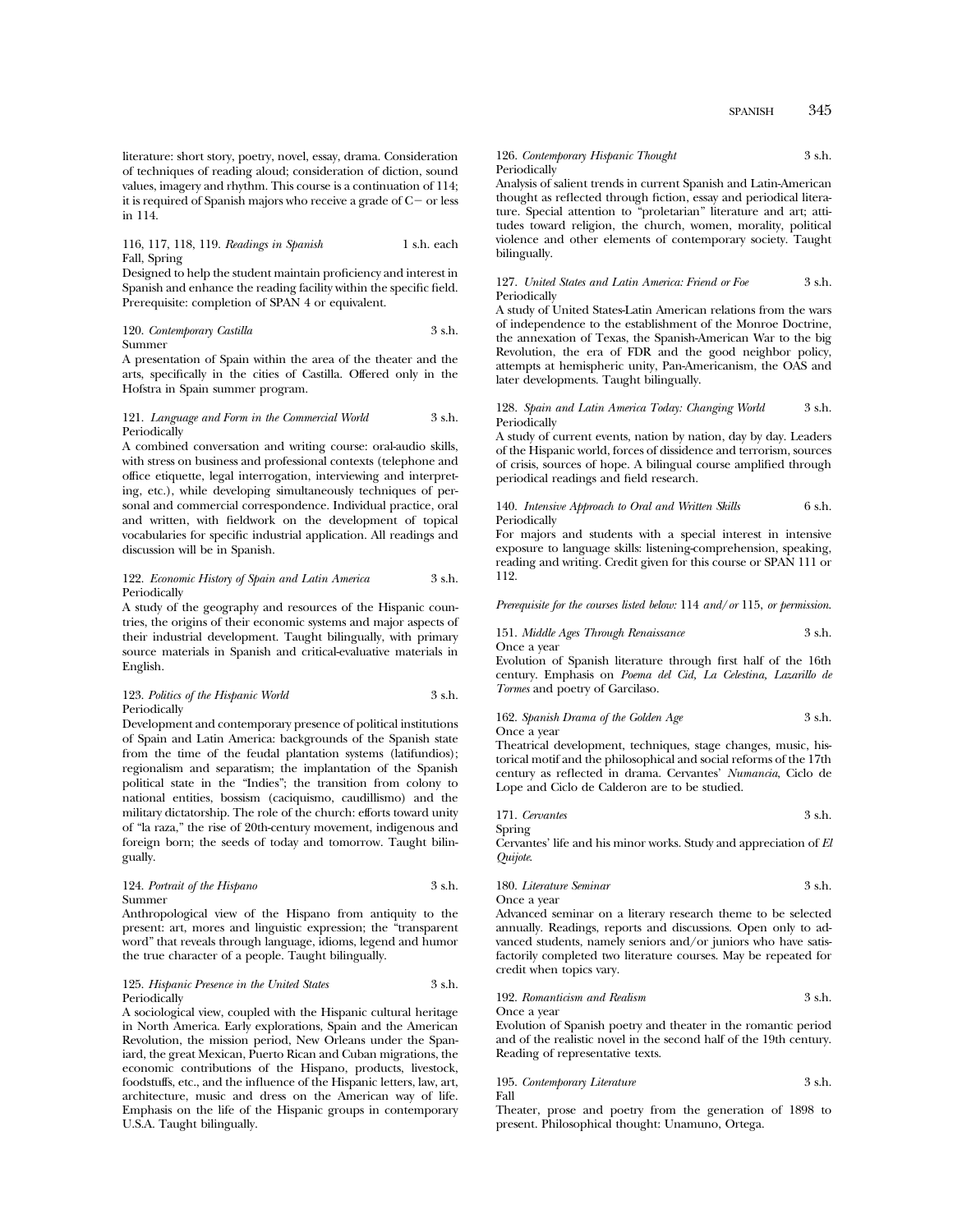## 346 SPANISH

198. *Spanish-American Literature* 3 s.h. Fall

Understanding of the major literary movements from the pre-Columbian through the colonial, the classical and the romantic periods to 1888. Emphasis on Ercilla, Sor Juana, Olmedo, Lizardi and Hernandez.

199. *Modernismo to the Contemporary Period* 3 s.h. Spring

Origins and development of this period: poetry, representative novels and short stories. Dario, Gonzalez Martinez, Neruda, Quiroga, Azuela, Guiraldes and others.

*Courses numbered* 200 *and above are open only to matriculated graduate students or by permission*.

#### 201. *Advanced Structure of Present Day Spanish* 3 s.h. Periodically

Advanced structural analysis of Spanish contrasted with English. The course will stress both written expression and techniques for classroom application.

202. *The Spanish Language* 3 s.h. Periodically

Historical development of the language from the Latin through changes to the modern Spanish. Dialectical differences between Spanish of Spain and that of Spanish America.

203. *Literary Criticism of Spanish Prose of the 20th Century* 3 s.h. Periodically

Analysis of literary prose works and the study of the literary movements that characterize them.

204. *Literary Criticism of Spanish-American Prose of the 20th Century* 3 s.h. Periodically

Analysis of literary prose works and the study of the literary movements that characterize them.

205. *Studies in the Culture of Spain* 3 s.h. Periodically

A review of contemporary period. Study of representative texts depicting various aspects of the civilization of Spain today political, economic and social.

206. *Studies in Cultures of Spanish America* 3 s.h. Once a year

An anthropological study of pre-Columbian to present day Spanish America.

208. *Foreign Language Workshop* 3 s.h. Periodically

Structure of the Spanish language. Application of latest methods, techniques and materials.

209, 210, 211. *Summer Language Institute* 3 s.h. each Summer

Designed for foreign language and prospective language teachers. Stress on listening comprehension and speaking; application of latest methods, techniques and materials; applied linguistics, culture and civilization.

212. *Contrastive Bilingualism* 3 s.h. Fall

A contrastive analysis of Spanish and English in terms of various linguistic principles. The course will focus especially on the pedagogical implications of linguistic problems.

#### 213. *Development of Social and Psychological Bilingual Trends in the United States* 3 s.h. Spring

Diachronic and synchronic approaches to language. English and Spanish are studied in their variants vis-a-vis principles of language. The discussion of general topics will encompass problems of Hispanics in the United States. Recommend taking 212 prior to taking this course.

214. *Bilingualism in Perspective* 3 s.h. Once a year

Historical examination of bilingual cultures of Europe (especially of Spain) and of the Americas. Analysis is made of similar developments and trends in contemporary societies.

215. *Bilingual Workshop* 3 s.h. Fall

Theoretical and practical consideration of language in action in a mixed cultural group. The course will take advantage of live situations and community resources. The behavioral motivation and degree of acculturation desired will be analyzed. Existing materials and principles for creating and adapting materials will be treated as well.

#### 216. *Literature of Protest and Nationalism* 3 s.h. Summer

The literature of revolution and reform, from the wars of independence to the present. The framework will be historical and sociopolitical in perspective.

#### 218. *People and Cultures of Latin America* 3 s.h. Summer

An integrated study of the institutions, culture groups and literary traditions of Spanish America. Social and economic functions of the "hacienda," Church, politics, university and others in combination with literary works that exemplify these topics. Specific regions or countries are examined individually. Taught in English. Same as ANTH 218.

## 219. *Interdisciplinary Seminar: Contemporary*

*Hispanic Literature and Society* 3 s.h. Summer

Analysis of significant aspects of the culture of poverty, migratory processes, changing social values and institutions as well as the impact of industrialization upon the Hispanic groups. Sociocultural assimilation of these groups in the United States. Representative writers, both in sociology and in literature, will be selected. Taught in English. Same as SOC 219.

220. *Teaching English in a Bilingual Program* 3 s.h. Periodically

Material, method and curriculum for the teaching of English in a bilingual, bicultural program.

221 through 226. *Major Authors, Literary Movements*

*and Genres* 3 s.h. each Periodically

Intensive study of an outstanding author, movement or literary genre of Spain and Spanish America. Subjects to be announced.

251, 252. *Readings in Spanish* 3 s.h. each Periodically

Literary works and current literary criticism in selected fields. Oral and written reports at seminar sessions. Prerequisite: permission of department.

301. *Master's Essay* 3 s.h. Fall, Spring

Candidates who choose to write a master's thesis will do so under the supervision of a graduate adviser.

| 305. Comprehensive Studies | 3 s.h. |
|----------------------------|--------|
| Periodically               |        |

Designed to analyze the movements of all Spanish and Spanish-American literature from its beginning to the 17th century. Each literary movement is studied in depth, after which an examina-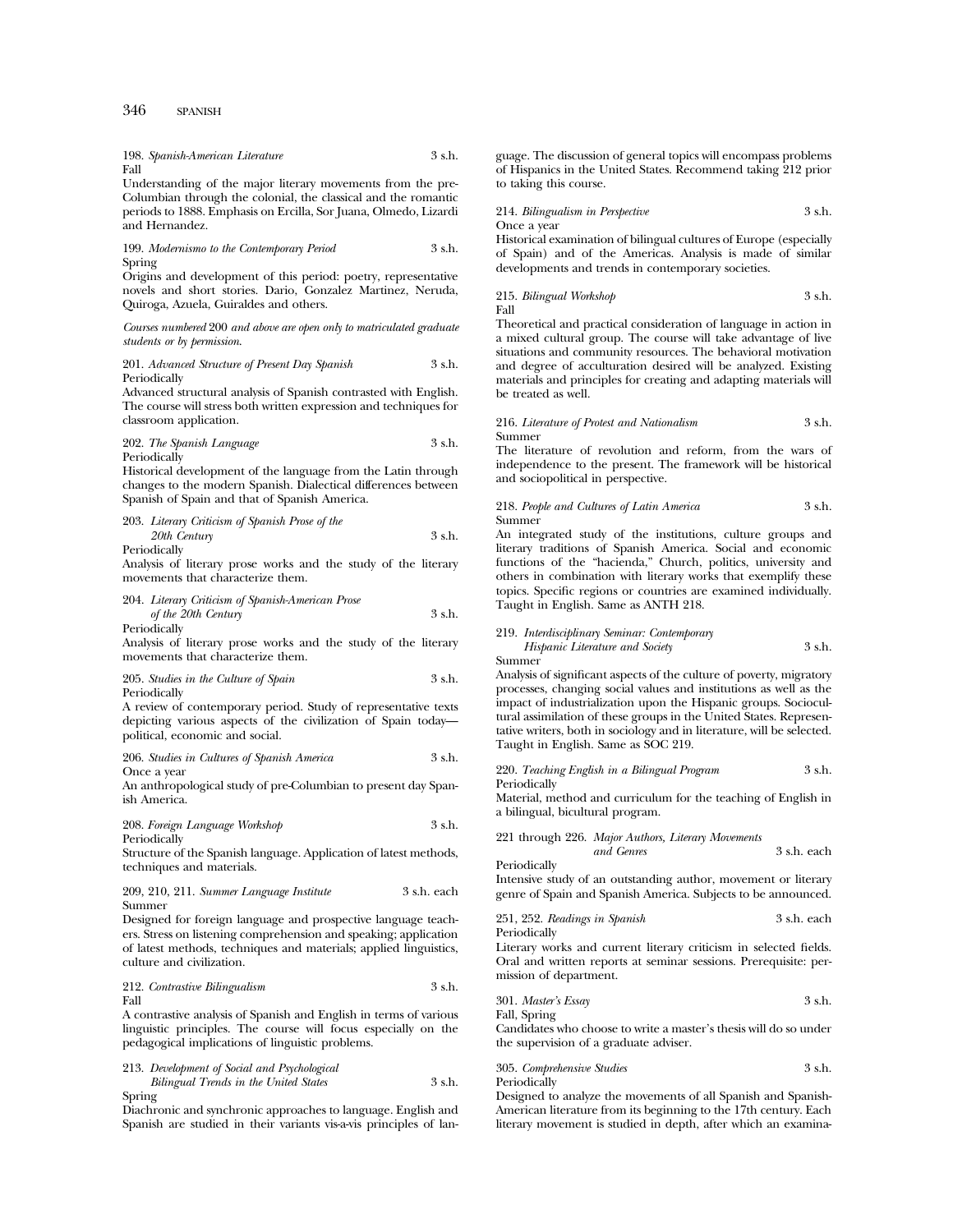tion is given. No credit for a grade of less than B. This course will serve as part of the option for the comprehensive examination. Prerequisites: 21 s.h. of graduate work in Spanish and permission of the program coordinator. This course may not be used to satisfy the basic 33 s.h. requirement for the M.A. in Spanish.

306. *Comprehensive Studies* 3 s.h. Periodically

Designed to study all Spanish and Spanish-American literature from the 18th to the 20th century. Each literary movement is studied in depth, after which an examination is given. No credit for a grade of less than B. Both 305 and 306 must be taken in order to satisfy the option for the comprehensive examination. Prerequisites: 21 s.h. of graduate work in Spanish and permission of the program coordinator. This course may not be used to satisfy the basic 33 s.h. requirement for the M.A. in Spanish.

307. *Bilingual Doctoral Seminar* 3 s.h. Spring

An exploration of related research topics in bilingual/bicultural education. Development and design of specific research proposals, which will be submitted to the department's bilingual faculty and graduate students as the first step in fulfillment of the doctoral course requirements intended for all Ph.D. candidates in the Educational Research and Reading Bilingual/Bicultural programs.

308. *Bilingual Doctoral Seminar* 3 s.h. Spring

This course is a continuation of 307. Prerequisite: SPAN 307.

309. *Bilingual Doctoral Seminar* 3 s.h. Spring

This course is the last sequential course of the required 9 hours for the doctoral seminar for all Ph.D. candidates in the bilingual programs. Prerequisites: SPAN 307, 308.

Literature in Translation (SPLT): 51 through 57

51. *Don Quixote and the Modern Novel* # 3 s.h. Spring

Modern Spanish and Latin-American novels in the tradition of Cervantes' *Don Quixote*, with emphasis on point of view, theme, time and space, structure, characterization and style.

52. *Interpreting the Hispanic Legacy* # 3 s.h. See course description, page 373.

53. *Early Spanish-American Heritage* 3 s.h. Fall

A comprehensive study of literary, social, and political thought of Latin America by some of its leading writers from the colonial period through independence. Taught in English.

54. *19th- and 20th-Century Latin-American Literature* 3 s.h. Spring Social, political and literary developments. Taught in English.

55. *20th-Century Spanish Outlook* 3 s.h. Fall

Twentieth-century trends in Spain as seen through writers of the generation of '98 and the generation of '27. Works by Unamuno and Lorca, among others will be discussed. Taught in English.

56. *Spain Since the Civil War* 3 s.h.

Spring

Contemporary Spain seen through writings from 1940 to the present. Special attention is given to continuing developments in essay, fiction and theater. Taught in English.

57. *Gender and Culture: Women Through the Lens of Spanish Female Writers* # 3 s.h. Periodically

Portrayal of women in the narratives of Spanish female writers. Fictional roles are used as models for examining said roles in Spanish society in differing historical periods. Dynamics of gender and power, society and culture serve as backdrop for the readings. Interpretation of the readings is two-fold: the literary critique of characterization and narrative strategies, and the analysis of sociocultural patterns that inform the writers' world.

## Special Education (SPED)

Center for Special Education and Rehabilitation, see page 22.

Administered by the Department of Counseling, Research, Special Education, and Rehabilitation. Associate Professor Wong, *Chairperson*

Special Education offers master's and professional diploma programs which provide a comprehensive, integrated experience aimed

at developing skills and competencies in educating the exceptional child, adolescent and adult. The special education programs are such that each student receives broad based experiences in all areas of special education. There are, at the same time, areas of focus, whereby a student establishes further expertise with one or more specific types of handicapping conditions.

## PROGRAMS

**MASTER OF SCIENCE IN EDUCATION:** competency based teacher education programs which prepare professional personnel in the education of children and youth with retarded mental development and emotional disturbances and those with physical neurological and learning disabilities.

Special education programs are designed for teachers possessing their elementary or secondary teaching certificates and/or certification in speech or reading. Our programs lead to New York State certification as a teacher of special education. See Program I.

Extended programs are available also for students with no formal preparation in the field of education. See Program II.

The early childhood special education program is designed to prepare students with undergraduate training and certification in elementary education (PreK-6), or in special education to become teachers of young children (birth-5) with disabilities. See Program III.

Extended programs are available also for students with no formal preparation in the field of education. See Program IIIA.

The dual program in reading and special education (K-12) leads to New York State certification in reading and special education. See Program IV.

The dual program in special education and art therapy leads to New York State certification in special education ( $\tilde{K}$ -12). See Program V.

Special Education Bilingual Extension Program leads to New York State certification in special education (K-12). See Program VI.

The Special Education programs meet all of the standards for the preparation of professional personnel in Special Education established by the Council for Exceptional Children (CEC).

**MASTER OF ARTS:** for students who have completed a basic program in special education on the undergraduate level. See Program VII.

**MASTER OF PROFESSIONAL STUDIES:** students working toward a Master of Science in Special Education and possessing a Master of Science degree in a related field will receive a Master of Professional Studies degree.

<sup>#</sup>Core course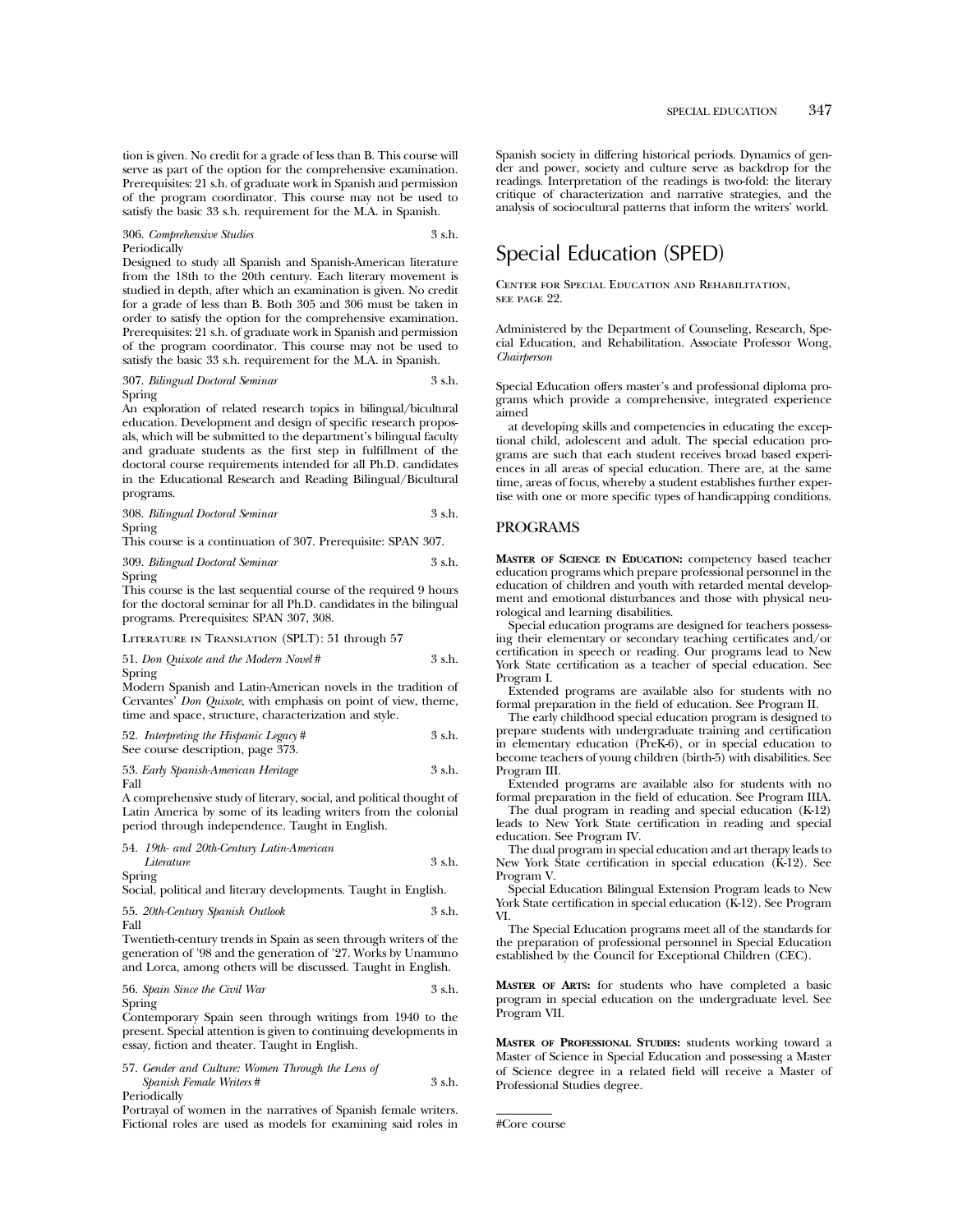## 348 SPECIAL EDUCATION

**CONCENTRATION IN THE EDUCATION OF CHILDREN WHO ARE GIFTED/ TALENTED:** designed for certified teachers and for students enrolled in special education programs. See page 351.

**PROFESSIONAL DIPLOMA:** designed to meet specific individual requirements for professional careers in the development and coordination of clinical and instructional activities in school or district-wide programs, research and/or pedagogy in special education. For admission and program requirements, see Program VIII. Students with advanced standing and previous training and experience in other programs may take individual courses with the approval of the department.

Applications and instructions for all programs are available in the Graduate Admissions Office in the Admissions Center and in the Department of Counseling, Research, Special Education, and Rehabilitation in Mason Hall.

Program Coordinators

Special Education Coordinator: Professor Bowe

Early Childhood Special Education: Professor Gold

Education of Children with Mental Retardation: Professor McKnight-Taylor

- Education of Children with Emotional/Behavior Disorders: Professor Gold
- Education of Children with Physical, Neurological and Learning Disabilities: Associate Professor Zalma

Education of Children who are Gifted and Talented: Profes sor McKnight-Taylor

Professional Diploma: Associate Professor Zalma

Special Education/Art Therapy: Associate Professor Zalma Reading/Special Education: Associate Professor Zalma

Admission Requirements—for Master's Programs

- 1. completion, with an acceptable grade-point average, of a bachelor's degree at an accredited institution;
- 2. personal interviews with department members;
- 3. educational and professional references (three);
- 4. voluntary or paid work experience in special education or with individuals with disabilities preferred.

#### Program Advisement

All matriculated students are required to meet with a departmental faculty adviser and complete a Graduate Student Advisement Record following admission to the Program.

**NOTE:** Students must meet established New York State test requirements for certifications.

See complete graduate information, page 66.

## MASTER OF SCIENCE IN EDUCATION

The following seven programs are offered leading to the degree of Master of Science in Education. A written comprehensive examination is required for all the programs. See page 70; see also complete graduate information, page 66.

PROGRAM I. For students with certification in elementary or secondary education, speech or reading—34 s.h. program. Satisfactory completion of this program leads to New York State certification as a teacher of special education (K-12).

The program consists of a sequence of core courses and experiences required of all students regardless of area of concentration and additional courses related to the specific area of concentration.

Area 1. Special Education Core Courses: 19 s.h.<br>SPED 201. The Exceptional Child: Cognitive

- 201. *The Exceptional Child: Cognitive & Affective Functions,* 3 s.h.
	- 242. *Psychoeducational Assessment in Special Education,* 3 s.h.
	- 245. *Curriculum & Methods in the Education of Students with Disabilities,* 4 s.h.
	- 237. *Practicum: Teaching Children with Disabilities,* 6 s.h.

Foundations of Education—200-level course, 3 s.h.

Area 2. Special Education Concentrations: 15 s.h. select one of the following areas:

A. Children with Retarded Mental Development<br>SPED 210. Crafts  $\mathcal{F}$  Allied Skills for Children

- 210. *Crafts*  $G$  Allied Skills for Children with *Disabilities,* 3 s.h.
	- 211. *Nature & Needs of Children with Retarded Mental Development,* 3 s.h.
	- 241. *Nature & Needs of Children with Emotional/Behavior Disorders,* 3 s.h., or
	- 246. *Nature & Needs of Students with Neurological Impairments/Learning Disabilities,* 3 s.h.

Electives, under advisement, 6 s.h.

B. Emotional/Behavior Disorders<br>SPED 941. Nature  $\xi \vec{\sigma}$  Needs

- 241. Nature  $\mathcal{C}$  Needs of Children with
- *Emotional/Behavior Diosorders,* 3 s.h. 246. *Nature & Needs of Students with Neurological*
- *Impairments/Learning Disabilities,* 3 s.h. 248. *Education of Children with Emotional & Social*
- *Disturbances, & Children with Autism,* 3 s.h.

Electives, under advisement, 6 s.h.

C. Physical/Neurological/Learning Disabilities<br>SPED 246. Nature  $\mathcal{E}^2$  Needs of Students with

- 246. *Nature & Needs of Students with Neurological Impairments/Learning Disabilities,* 3 s.h.
	- 249. *Nature & Needs of Individuals with Physical Impairments: Psychology of Persons with Disabilities,* 3 s.h.
	- 241. *Nature & Needs of Children with Emotional/Behavior Disorders,* 3 s.h., or
	- 211. *Nature & Needs of Children with Retarded*

*Mental Development,* 3 s.h.

Electives, under advisement, 6 s.h.

PROGRAM II. For students with no formal course work or teaching experience in elementary or secondary education— 43-46 s.h. program. Students with one year of teaching experience as the classroom teacher take SPED 237 instead of dual student teaching.

For provisional certification in elementary education (PreK-6) or secondary education (7-12) students must satisfy New York State requirements and apply directly to the State Education Department.

In addition to the required special education core courses and courses in the special education concentration, students must complete either elementary or secondary education as a general education background. Required elementary or secondary education courses should be taken first, with the exception of dual student teaching.

Area 1. 12-15 s.h.

- Elementary Education<br>ELED 205. Lang ELED 205. *Language in the Curriculum,* 3 s.h. 206. *Social Studies in the Curriculum,* 3 s.h., or 208. *Science & Mathematics in the Curriculum,* 3 s.h.
	- 213 or 214. *Child Development & the Elementary School Program,* 3 s.h.
	- READ 224. *Teaching of Reading,* 3 s.h. or

Secondary Education

- SED 264. *The Teacher in the School Setting,* 3 s.h.
- 213. *The Adolescent & the Secondary School*, 3 s.h. Methods course, 3 s.h.
- Curriculum course, 3 s.h.
- Educational electives, under advisement, 3 s.h.
- Area 2. Special Education Core Courses: 22-25 s.h.
- SPED 201. *The Exceptional Child: Cognitive & Affective Functions,* 3 s.h.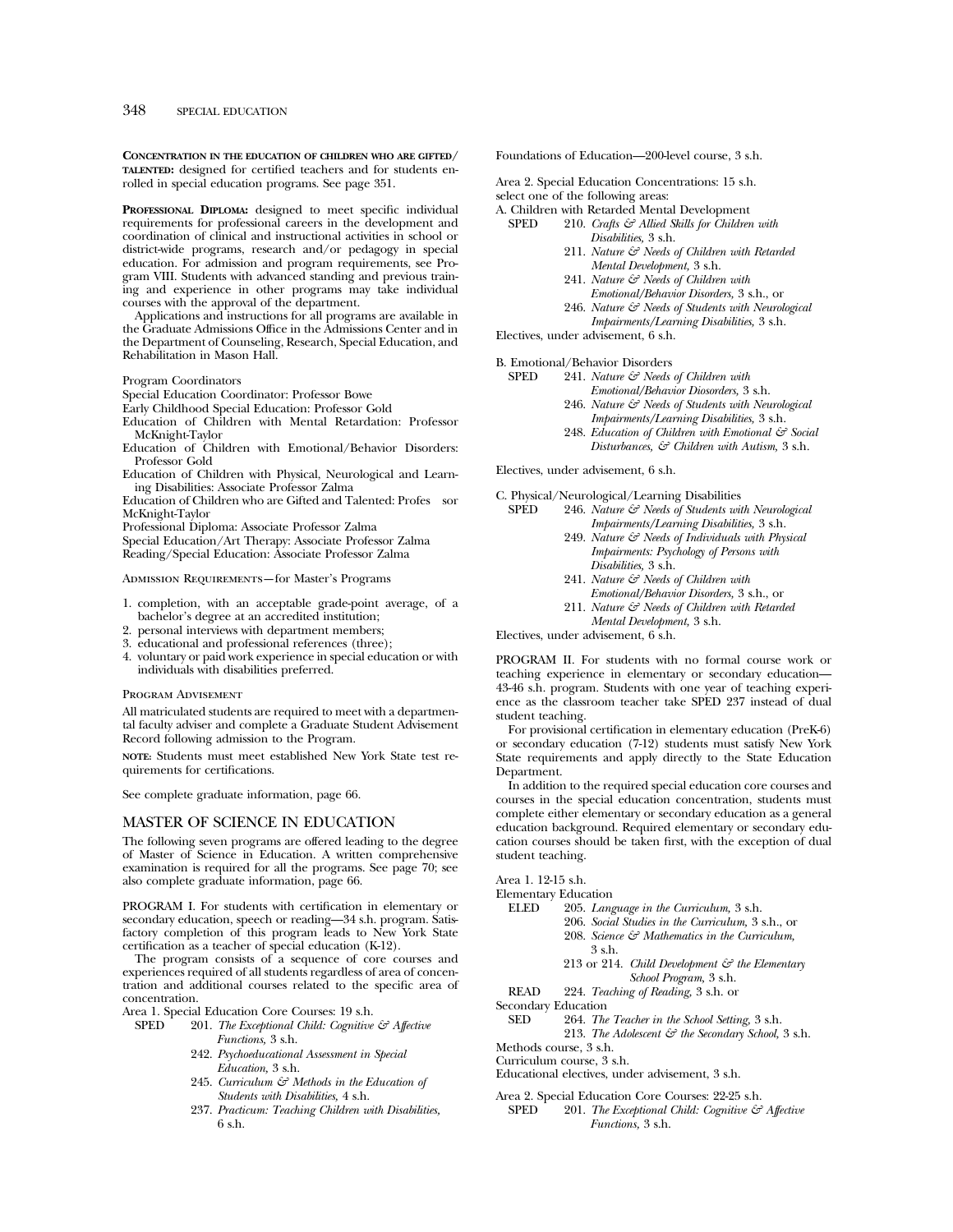- 242. *Psychoeducational Assessment in Special Education,* 3 s.h.
- 245. *Curriculum & Methods in the Education of Students with Disabilities,* 4 s.h.
- 219A-219B. *Supervised Teaching in the Elementary School in Special & Regular Education Classes,* 41⁄2 s.h. each and
- ELED 223. *Analysis of Teaching Behavior*, 3 s.h.
- 223A-223B. Supervised Teaching in the Secondary
- *School in Special & Regular Education Classes,* 41⁄2 s.h. each Foundation of Education—200-level course, 3 s.h.

Area 3. Special Education Concentrations: 9 s.h.

select one of the following:

Mentally Retarded<br>SPED 210.

- 210. *Crafts*  $G$  Allied Skills for Children with *Disabilities,* 3 s.h.
	- 211. *Nature & Needs of Children with Retarded Mental Development,* 3 s.h.
	- 241. *Nature & Needs of Children with Emotional/Behavior Disorders,* 3 s.h., or
	- 246. *Nature & Needs of Students with Neurological Impairments/Learning Disabilities,* 3 s.h.

Emotionally Disturbed

- SPED 248. *Education of Children with Emotional & Social Disturbances, & Children with Autism,* 3 s.h.
	- 241. *Nature & Needs of Children with Emotional/Behavior Disorders,* 3 s.h.
	- 246. *Nature & Needs of Students with Neurological Impairments/Learning Disabilities,* 3 s.h.

Physically Disabled/Neurologically Impaired/Learning Disabled<br>SPED

- 246. *Nature & Needs of Students with Neurological Impairments/Learning Disabilities,* 3 s.h.
	- 249. *Nature & Needs of Individuals with Physical Impairments: Psychology of Persons with Disabilities,* 3 s.h.
	- 211. *Nature & Needs of Children with Retarded Mental Development,* 3 s.h., or
	- 241. *Nature & Needs of Children with Emotional/Behavior Disorders,* 3 s.h.

PROGRAM III. Early Childhood Special Education: designed to prepare students with undergraduate training and certification in elementary education (PreK-6), or in special education to become teachers of young children (birth-5) with disabilities—36 s.h. program. Professor Gold, *Program Coordinator*

The program consists of core courses in special education, including a practicum, with related courses in elementary education and speech.

In-service teachers who hold special education certification but wish to expand their expertise in the area of early childhood special education may take courses on a nonmatriculated basis. A comprehensive examination in special education is required

of all degree candidates.

- ELED 271. *Early Childhood Curriculum,* 3 s.h.
	- 272. *Curriculum Innovations in Early Childhood Programs,* 3 s.h.
- SPED 207. *Introduction to Young Children with Disabilities,* 3 s.h.
	- 208. *Educational Intervention for Young Children with Disabilities,* 3 s.h.
	- 209. *Early Intervention: Infants & Toddlers,* 3 s.h.
	- 210. *Crafts & Allied Skills for Children with Disabilities,* 3 s.h.
	- 216. *Assessment & Diagnosis in Early Childhood Special Education,* 3 s.h.
- SPED 204. *Counseling & Guidance of Parents of Children with Disabilities,* 3 s.h.
	- 310. *Issues in Infant, Toddler, Preschool, Parent & Family Involvement Programs,* 3 s.h.
- SPCH 235. *Introduction to Speech-Language-Hearing Disorders*, 3 s.h.
- SPED 237. *Practicum: Teaching Children with Disabilities,* 6 s.h. or
	- 237A. *Practicum: Teaching Children with Disabilities,* 3 s.h. (for in-service students only)

Electives, under advisement, 3-6 s.h.

PROGRAM IIIA. Early Childhood Special Education: for students with no formal course work or teaching experience in elementary or special education. 51 s.h. program. Students with one year of full time teaching experience as the classroom teacher in elementary education take SPED 237 instead of dual student teaching.

Admission to this graduate program requires a baccalaureate degree from an accredited college or university with at least 60 semester hours in liberal arts, including one year (6 s.h.) of a foreign language, a minimum of 21 credits in a humanities, natural science or social science concentration with a 2.5 grade point average in liberal arts. Students who have not met the full admission requirements may be advised to complete prerequisite courses under a planned program before becoming eligible for full acceptance.

Required elementary courses should be taken first, with the exception of dual student teaching.

This master's program leads to dual certification in elementary education (PreK-6, and early childhood annotation) and special education by the State Education Department upon recommendation by the University.

A comprehensive examination in special education is required of all degree candidates.

#### Area 1. 12 s.h.

- ELED 205. *Language in the Curriculum,* 3 s.h.
	- 206. *Social Studies in the Curriculum,* 3 s.h., or
		- 208. *Science & Mathematics,* 3 s.h.
	- 213 or 214. *Child Development*  $\mathcal{C}$  *the Elementary School Program,* 3 s.h.
- READ 224. *Teaching of Reading,* 3 s.h.

Area 2. 39 s.h.

- ELED 271. *Early Childhood Curriculum,* 3 s.h.
	- 272. *Curriculum Innovations in Early Childhood Programs,* 3 s.h.
- SPED 207. *Introduction to Young Children with Disabilities,* 3 s.h. 208. *Educational Intervention for Young Children with Disabilities,* 3 s.h.
	- 209. *Early Intervention: Infants & Toddlers,* 3 s.h.
	- 210. *Crafts & Allied Skills for Children With Disabilities,* 3 s.h.
	- 216. *Assessment & Diagnosis in Early Childhood Special Education,* 3 s.h.
	- 204. *Counseling & Guidance of Parents of Children With Disabilities,* 3 s.h.
	- 310. *Issues in Infant, Toddler, Preschool, Parent & Family Involvement Programs,* 3 s.h.
- SPCH 235. *Introduction to Speech-Language-Hearing Disorders,* 3 s.h.
- SPED 219A-219B. *Supervised Teaching in the Elementary School in Special and Regular Education Classes,* 41⁄2 s.h. each

PROGRAM IV. A dual Master of Science program in reading and special education (K-12) leading to Clinical Specialist in Reading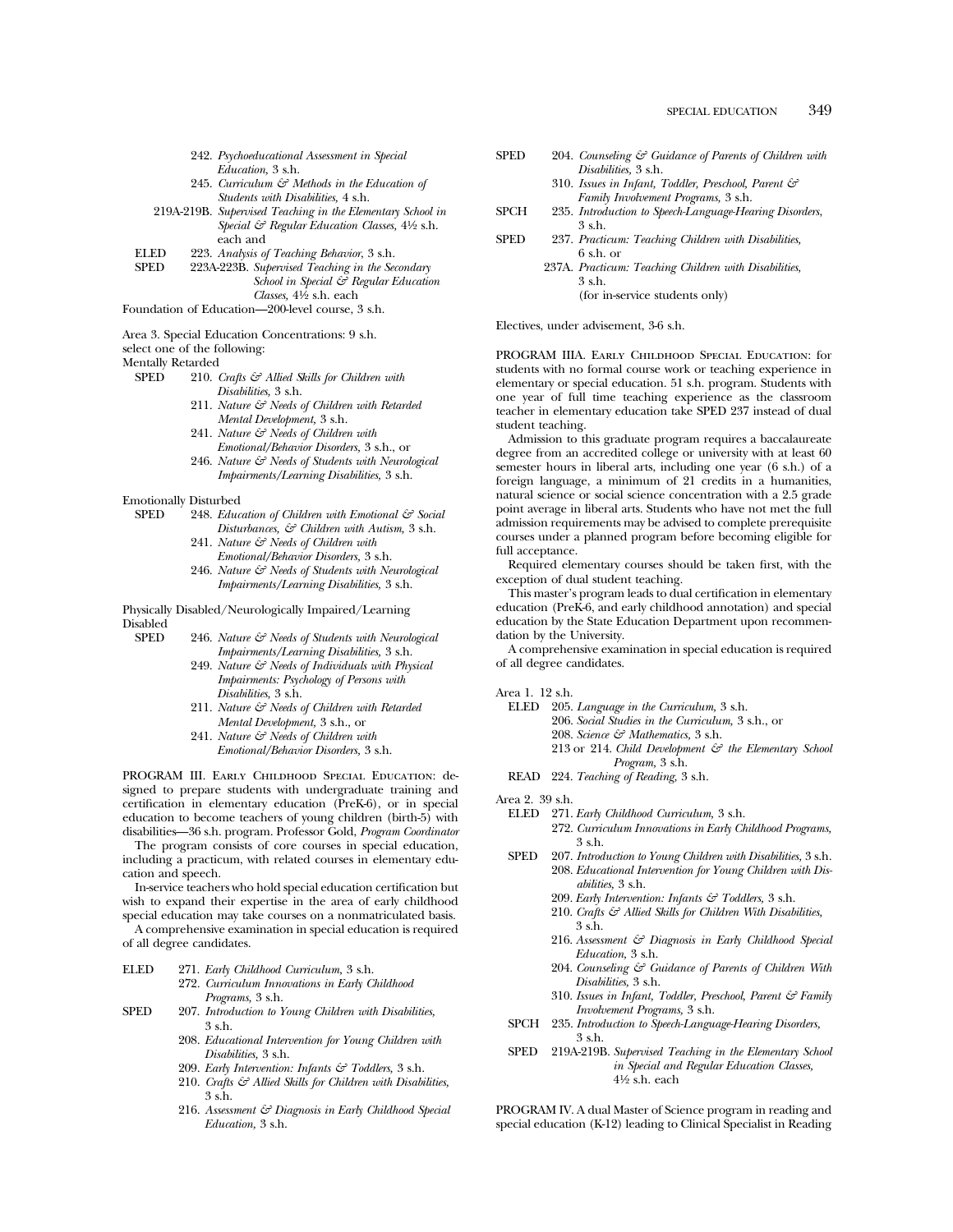## 350 SPECIAL EDUCATION

for Children with Learning Disabilities and to New York State certification in reading and special education. For program requirements, see under Reading, page 315. Associate Professor Zalma: *Program Coordinator*

PROGRAM V. A dual Master of Science program in special education and art therapy—67-70 s.h. Satisfactory completion of this program leads to New York State certification in special education (K-12).

Designed to prepare candidates with competencies in both art therapy and in special education. Graduates will be qualified to work with individuals with disabilities as teachers in special education and as art therapists on therapeutic treatment teams in hospitals, nursing homes, day treatment centers, rehabilitation and residential settings, and other mental health facilities. Professional preparation will provide candidates with experiences in the use of art therapy in the treatment of persons with mental illness, physical disabilities and special learning needs. Associate Professor Zalma, *Program Coordinator*

In addition to admission requirements, as outlined above for the M.S. in Education programs, students must:

- 1. Hold a bachelor's degree from an accredited institution with a minimum grade point average of 2.8;
- 2. have completed 12 semester hours in psychology (including developmental and abnormal);
- 3. have completed 15 semester hours in studio art;
- 4. show competency in art by presenting a portfolio (in cases of an exceptional portfolio, studio art credits may be waived at the discretion of the program coordinator);
- 5. possess a New York State teaching certificate in elementary or secondary education or the willingness to fulfill the necessary education requirements.

A comprehensive examination in special education is required of all degree candidates.

- Area 1. Art Therapy Course Requirements: 29 s.h.<br>CAT 210. Foundations of Art Therapy, 3 s.h.
	- 210. Foundations of Art Therapy, 3 s.h.
		- 211. *Art Therapy with Children*, 3 s.h.
	- 221 & 222. *Fieldwork: Creative Arts Therapy*, 1 s.h. each 209. *Art Media in Art Therapy*, 3 s.h.
		-
		- 212. *Group Art Therapy*, 3 s.h.
		- 214. *Art Therapy Methods I,* 3 s.h.
		- 215. *Art Therapy Methods II,* 3 s.h.
		- 218 & 219. *Internship: Creative Arts Therapy,* 3 s.h. each
		- 300. *Seminar: Creative Arts Therapy*, 3 s.h. (in lieu of thesis or comprehensive examination in art therapy)

Area 2. Art Therapy Electives: 4 s.h.

SPED 280-289, A-Z. *Workshops*, 1-4 s.h. each

Area 3. Psychosocial Requirements: 6-9 s.h.<br>COUN 203. Introduction to Counseling,

- 203. *Introduction to Counseling*, 3 s.h., or 223. *Theories & Principles of Counseling*, 6 s.h. (at discretion of adviser, dependent upon student's background and interest)
- PSY 216. *Behavior & Personality—Normal & Abnormal*, 3 s.h.

Area 4. Special Education Course Requirements: 28 s.h.

- SPED 201. *The Exceptional Child: Cognitive & Affective Functions*, 3 s.h.
	- 249. *Nature & Needs of Individuals with Physical Impairments: Psychology of Persons with Disabilities*, 3 s.h.
	- 246. *Nature & Needs of Students with Neurological Impairments/Learning Disabilities*, 3 s.h.
	- 241. *Nature & Needs of Children with Emotional/Behavior Disorders*, 3 s.h. or
- 211. *Nature & Needs of Children with Retarded Mental Development*, 3 s.h.
- 210. *Crafts & Allied Skills for Children with Disabilities,* 3 s.h.
- 242. *Psychoeducational Assessment in Special Education,* 3 s.h.
- 245. *Curriculum & Methods in the Education of Students with Disabilities*, 4 s.h.
- 237. *Practicum: Teaching Children with Disabilities*, 6 s.h.

PROGRAM VI. Special Education Bilingual Extension Program: for students with certification in elementary or secondary education, speech or reading—40 s.h. program. Satisfactory completion of this program leads to New York State certification as a special education teacher (K-12) qualified to work with bilingual students and/or students with native languages other than English.

The program consists of a sequence of core courses and experiences required of all students regardless of area of concentration, additional courses related to the specific area of concentration, and the bilingual extension courses.

In addition, students must satisfy a language proficiency requirement by submitting evidence of having achieved a satisfactory level of oral and written proficiency in English and in the target language of instruction on the New York State Teacher Certification Examinations.

Area 1. Special Education Core Courses: 16 s.h.

- SPED 201. *The Exceptional Child: Cognitive & Affective Functions,* 3 s.h.
	- 242. *Psychoeducational Assessment in Special Education,* 3 s.h.
	- 245. *Curriculum & Methods in the Education of Students with Disabilities,* 4 s.h.
	- 237. *Practicum: Teaching Children with Disabilities,* 6 s.h. (performed in a bilingual special education setting)

Area 2. Special Education Concentrations: 9 s.h.

select one of the following areas:

- A. Children with Retarded Mental Development
	- SPED 210. *Crafts*  $\mathcal{F}$  Allied Skills for Children with Disabilities, 3 s.h.
		- 211. *Nature & Needs of Children with Retarded Mental Development,* 3 s.h.
		- 241. *Nature & Needs of Children with Emotional/Behavior Disorders,* 3 s.h., or
		- 246. *Nature & Needs of Students with Neurological Impairments/Learning Disabilities,* 3 s.h.

B. Emotional/Behavior Disorders

- SPED 241. *Nature & Needs of Children with Emotional/Behavior Disorders,* 3 s.h.
	- 246. *Nature & Needs of Students with Neurological Impairments/Learning Disabilities,* 3 s.h.
	- 248. *Education of Children with Emotional & Social Disturbances, & Children with Autism,* 3 s.h.
- C. Physical/Neurological/Learning Disabilities
	- SPED 246. *Nature & Needs of Students with Neurological Impairments/Learning Disabilities,* 3 s.h.
		- 249. *Nature & Needs of Individuals with Physical Impairments: Psychology of Persons with Disabilities,* 3 s.h.
		- 241. *Nature & Needs of Children with Emotional/Behavior Disorders,* 3 s.h., or
		- 211. *Nature & Needs of Children with Retarded Mental Development,* 3 s.h.

Area 3. Bilingual Extension Courses: 15 s.h.

FDED 248. *Multicultural Education in the Metropolitan Area,* 3 s.h.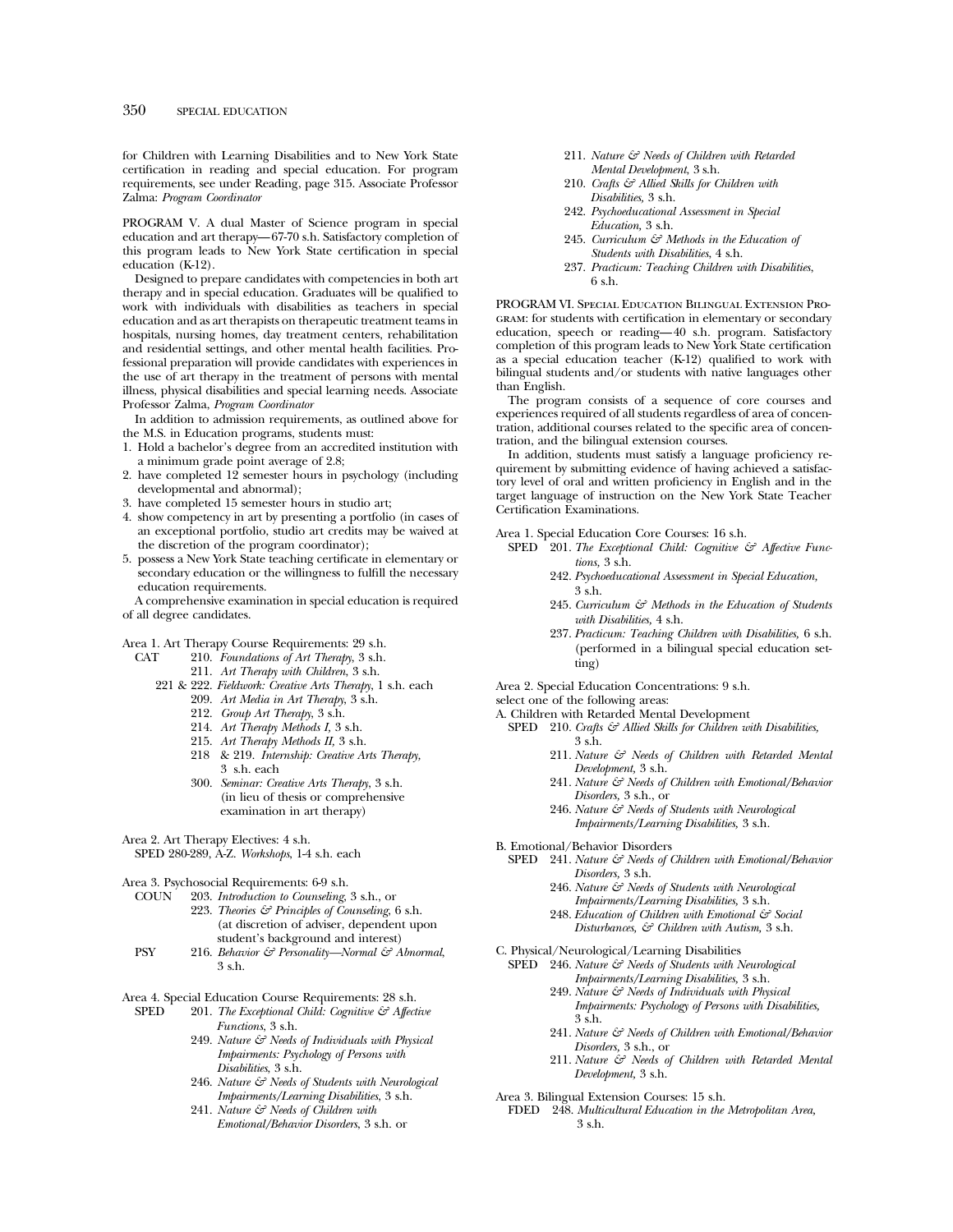- ELED 225. *Teaching English as a Second Language,* 3 s.h.
- SED 265. *Methods*  $\mathcal{E}^{\mathcal{F}}$  Materials in Bicultural Education, 3 s.h.<br>ELED 246. *Methods*  $\mathcal{E}^{\mathcal{F}}$  Materials for Bilingual Teaching of 246. Methods & Materials for Bilingual Teaching of

*Reading in Bicultural Settings,* 3 s.h. or

- RES 241. *Testing & Evaluation of Bilingual Students,* 3 s.h.
- SPAN 218. *People & Cultures of Latin America,* 3 s.h.

## MASTER OF ARTS: SPECIAL EDUCATION

PROGRAM VII. Designed to provide students with advanced professional preparation as reflective scholar-practitioners who will be able to systematically study and research current educational concerns which relate to teaching exceptional children and youths from diverse backgrounds. This advanced program is for students who are certified in at least one area of special education and who have completed at least one year of successful professional teaching experience with exceptional children or successful supervised student teaching or practium—34 s.h. program. See complete graduate information, page 66.

Required Courses: 34 s.h.<br>SPED 270. Seminar

- 270. *Seminar: Professional Problems & Issues*, 3 s.h. 271. *Cognitive Development & Language Acquisition of Exceptional Children,* 3 s.h.
- RES 259. *Introduction to Statistical Methods in Educational Research,* 3 s.h.
	- 259L. *Computer Laboratory,* 1 s.h.
	- 381. *Research Methods in Education,* 3 s.h. or
	- 258. *Understanding Research Methodology,* 3 s.h.
- SPED 200. *Administration*  $\mathcal{E}$  Supervision of Special *Education,* 3 s.h.
	- 204. *Counseling & Guidance of Parents of Children with Disabilities,* 3 s.h.
	- 247. *Behavior Modification with Exceptional Populations,* 3 s.h.
	- 301. *Master's Thesis Seminar I,* 3 s.h.
	- 302. *Master's Thesis Seminar II,* 3 s.h.

Electives, under advisement, 6 s.h.

In addition to the above requirements, all students are expected to participate in symposia, field visits to institutions and agencies, etc. Evening students must anticipate utilization of Saturdays for such undertakings.

Full-time students will be expected to participate in a noncredit internship program. Students will be assigned to a variety of agencies on a rotating basis, and will devote a minimum of 4 hours weekly to observation and participation in the activities of the given agency.

## PROFESSIONAL DIPLOMA IN SPECIAL EDUCATION

PROGRAM VIII. For students wishing advanced training in the special education field—31 s.h. beyond the master's degree. The course of study seeks to strengthen the student's grasp of the relationship between the development of programs for exceptional individuals and historical and philosophical issues in general education; broaden the student's familiarity with educational and social services to exceptional children and adults; and deepen the student's understanding of research needs, trends and issues in the field of special education.

ADMISSION REQUIREMENTS

- 1) a master's degree in special education or in a functionally related field plus a New York State certificate as a teacher in special education;
- 2) a grade-point average of 3.0 from an accredited institution;
- 3) certification in elementary or secondary education, reading *or* speech and hearing *and* special education;
- 4) at least two years teaching in the field of special education;
- 5) at least three letters of reference from professional and/or academic sources;
- 6) a detailed resume of professional and related experiences;
- 7) a comprehensive statement of professional goals and objectives:
- 8) a personal interview with department faculty.

Program Requirements

- Area 1. Specialization: 19 s.h.<br>SPED 970 Seminar Pro
	- SPED 270. *Seminar: Professional Problems & Issues,* 3 s.h. 271. *Cognitive Development & Language Acquisition of Exceptional Children,* 3 s.h.
		- 272. *Advanced Psychoeducational Assessment in Special Education: Clinical & Classroom Application,* 4 s.h.
		- 273. *Curriculum Development & Evaluation,* 3 s.h.
		- 274. *Research Seminar I: Review of Research & Methodology,* 3 s.h.
		- 275. *Research Seminar II: Individual Research,* 3 s.h.
- Area 2. Related Professional Study, 12 s.h. Chosen under advisement.

## **CONCENTRATION**

Education of Gifted/Talented Children

This 12 s.h. concentration is designed for certified teachers and for students enrolled in special education master's or professional diploma programs who may elect to take a second area of concentration.

- Program Requirements
	- SPED 255. *Nature & Needs of Gifted/Talented Children,* 3 s.h.
		- 256. *Instructional Methods & Materials for Gifted/ Talented Children,* 3 s.h.
		- 257. *Exploration & Assessment of Programs for Gifted/ Talented Children,* 3 s.h.
		- 258. *Internship: Gifted/Talented Children,* 3 s.h.

## ADVANCED CERTIFICATES

Consultation in Special Education

This 18 semester hour program, which includes a field experience, prepares professional personnel to serve as special education consultant teachers. Designed for teachers certified in special education with regular education background who wish to broaden their skills. This sequence can be used within an M.A. in Special Education or as a post-master's program. No more than six semester hours from a master's degree can be used toward the certificate program.

| REQUIRED    |                                                   |   |
|-------------|---------------------------------------------------|---|
| <b>SPED</b> | 204. Counseling $\mathcal{C}$ Guidance of Parents |   |
|             | of Children with Disabilities                     | 3 |
|             | 206. Vocational Guidance for Students &           |   |
|             | Adults with Mental, Emotional &                   |   |
|             | <b>Physical Disabilities</b>                      | 3 |
|             | 238. Field Experience                             | 3 |
|             | 262. Teaching in Resource Rooms                   | 3 |
|             | 263. Techniques of Collaborative Consul-          |   |
|             | tation in Special Education                       | 3 |
|             | 264. Techniques of Mainstreaming/                 |   |
|             | <i>Inclusion</i>                                  | 3 |
|             |                                                   |   |

Early Childhood Special Education

This 18 semester hour program, which includes a field experience, is designed for teachers holding early childhood or special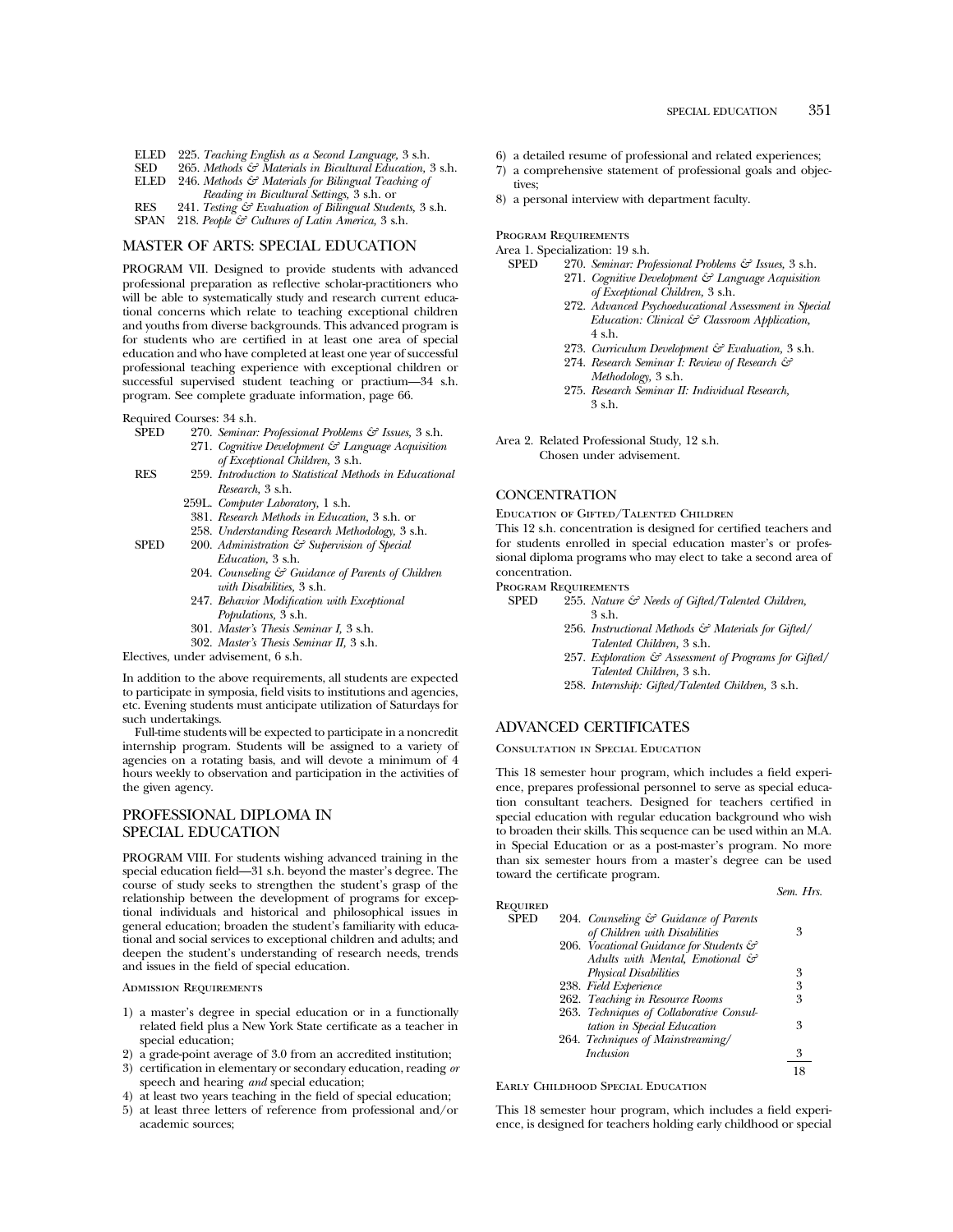education certification who wish training in the field of early childhood special education.

|             |                                                 | Sem. Hrs. |
|-------------|-------------------------------------------------|-----------|
| Required    |                                                 |           |
| <b>SPED</b> | 207. Introduction to Young Children with        |           |
|             | Disabilities                                    | 3         |
|             | 208. Educational Intervention for Young         |           |
|             | Children with Disabilities                      | 3         |
|             | 209. Early Intervention: Infants & Tod-         |           |
|             | dlers                                           | 3         |
|             | 216. Assessment $\mathcal G$ Diagnosis in Early |           |
|             | Childhood Special Education                     | 3         |
|             | 238. Field Experience                           | 3         |
| SPCH        | 235. Introduction to Speech-Language-           |           |
|             | <b>Hearing Disorders</b>                        | 3         |
|             |                                                 | 18        |
|             |                                                 |           |

#### Postsecondary Transition Specialist

This 16 semester hour program prepares special educators and related services personnel including rehabilitation counselors, school counselors, etc., to facilitate postsecondary transition to educational, vocational and community living settings for students with disabilities. This sequence can be used as part of a master's degree or for post-master's study.

Prerequisites

A course in adolescent psychology at either the undergraduate or graduate level, and certification in special education or a related field.

| <b>REQUIRED</b>                                            | Sem Hrs |
|------------------------------------------------------------|---------|
| SPED 279. Introduction to the Transition Process           |         |
| REHB 229. Review, Exploration & Assessment                 |         |
| of Rehabilitation Resources                                | 3       |
| SPED 206. Vocational Guidance for Students $\mathcal{C}^2$ |         |
| Adults with Mental, Emotional &                            |         |
| <b>Physical Disabilities</b>                               | 3       |
| REHB 239. Placement Practice in Transitional               |         |
| Supported or Competitive                                   |         |
| Employment                                                 | 3       |
| SPED 263. Techniques of Collaborative Con-                 |         |
| sultation in Special Education                             | 3       |
| 238. Field Experience                                      | 3       |
|                                                            |         |

#### Special Education Assessment and Diagnosis

This 13-19 semester hour program prepares professional personnel to serve as educational evaluators responsible for identifying students in need of special educational services. This program is intended to meet the extended professional needs of teachers certified in elementary and/or secondary education, and special education or reading. It is designed to extend skills in psychoeducational assessment of special learning needs in all students classified as disabled as well as early childhood populations; disabled students with primary specific reading difficulties; and students from different cultural backgrounds who may be bilingual. This sequence can be used within an M.A. in Special Education or as a post-master's program.

Prerequisites: 6 s.h. or equivalent

| <b>RES</b>  | 259. Introduction to Statistical Methods        |           |
|-------------|-------------------------------------------------|-----------|
|             | <i>in Educational Research</i> , 3 s.h.         |           |
| <b>SPED</b> | 242. Psychoeducational Assessment in Spe-       |           |
|             | cial Education, 3 s.h.                          |           |
|             |                                                 | Sem. Hrs. |
| REQUIRED    |                                                 |           |
| SPED        | 216. Assessment $\mathcal G$ Diagnosis in Early |           |

|             |      | Childhood Special Education       | 3 |
|-------------|------|-----------------------------------|---|
| <b>READ</b> | 248. | Assessment & Evaluation of Read-  |   |
|             |      | ing & Writing                     | 3 |
| <b>RES</b>  | 241. | Testing & Evaluation of Bilingual |   |
|             |      | <b>Students</b>                   | 3 |

SFED 272. Advanced Psychoducational Assess-  
\nment in Special Education: Clinical  
\n
$$
\mathcal{E}
$$
 Classroom Application

\n13

Education Honor Societies, see page 69.

#### **COURSES**

In addition to semester notations next to each course, a selection of courses is offered during the January and Summer sessions. Consult the *January* and *Summer Sessions* bulletins for these schedules.

Undergraduate option: one undergraduate elective is available, SPED 100. All other special education courses are open only to graduate students.

#### 100. *Introduction to Exceptional Children* 3 s.h. Periodically

An introduction to the nature of special educational provisions for the exceptional child. Survey is undertaken of the characteristics of exceptional children (mentally retarded, emotionally disturbed, learning disabled, physically disabled, speech and hearing and visually impaired, gifted and talented) and the curriculum adjustment they require. Students are required to participate in a number of field trips and observations as an aspect of this course.

#### 200. *Administration and Supervision of Special Education* 3 s.h. Fall, Spring

Study of the organizational patterns and administrative practices in educational programs for handicapped children and adolescents. Attention is directed at procedures for development of community integration of programs, staff orientation and recruitment; supervision and development of instructional programs, guidance, and evaluation of pupils and staff.

## 201. *The Exceptional Child: Cognitive and*

*Affective Functions* 3 s.h. Fall, Spring, Summer

Survey course designed to provide the student with a basic understanding of the entire field of special education with emphasis on current trends, critical issues and research regarding children with disabilities (mental retardation, emotional disturbance, learning and/or physical disabilities, speech and hearing and visual impairment, gifted and talented). Emphasis is placed upon a generic rather than a disability oriented approach to special education.

## 202. *Case Work and Community Services*

*for Persons with Disabilities* 3 s.h. Periodically

Examination of the community needs of persons who are mentally retarded or have other handicapping conditions. Survey and evaluation of the policies and programs of public and private agencies concerned with the care, education and training of persons with disabilities. (Formerly *Case Work and Community Services for the Handicapped.*)

## 204. *Counseling and Guidance of Parents*

*of Children with Disabilities* 3 s.h. Fall, Spring, Summer

Principles and practices of guidance and counseling as these apply to parent-school, parent-child and sibling relationships as well as rehabilitation and legal aspects of children and youth (mental retardation, emotional disturbance, learning and/or physical disabilities, gifted and talented). (Formerly *Counseling and Guidance of Parents of Handicapped Children*.)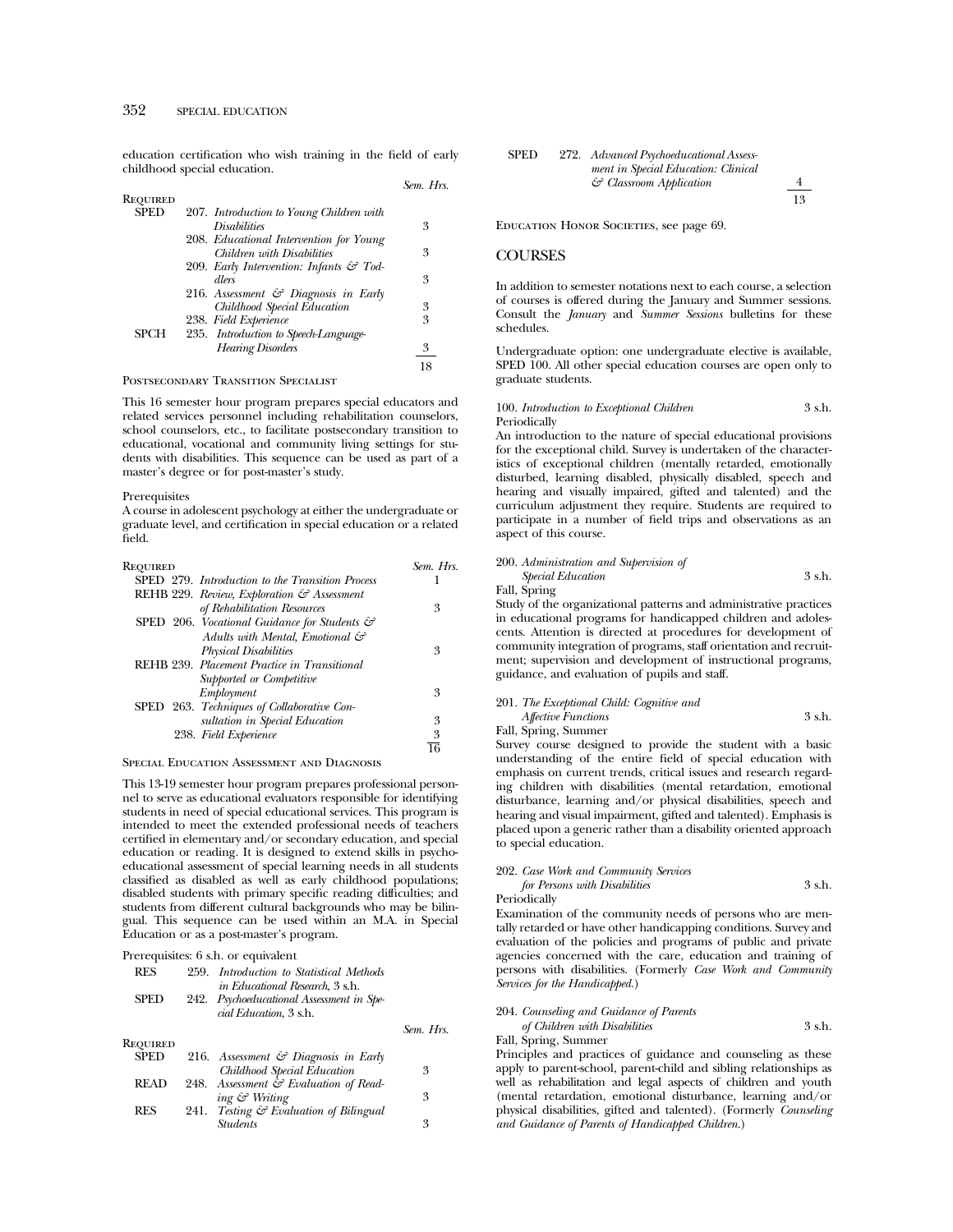#### 206. *Vocational Guidance for Students and Adults with Mental, Emotional and Physical Disabilities* 3 s.h. Periodically

Principles and practices of vocational guidance as applied to students and adults with mental, emotional and physical disabilities. Study of the organization and administration of programs of occupational education and the development of work-study programs and supportive employment. Examination of techniques and community resources for occupational evaluation, job placement and follow-up. (Formerly *Vocational Guidance for the Mentally, Emotionally and Physically Handicapped.*)

#### 207. *Introduction to Young Children with Disabilities* 3 s.h. Fall

Causation, nature and needs of the pre-school exceptional child with varying handicapping conditions are examined. Attention given to the implications for community, educational and family planning. Prerequisite: PSY 153. (Formerly *Introduction to Young Children with Handicapping Conditions.*)

#### 208. *Educational Intervention for Young Children with Disabilities* 3 s.h. Spring

A cross-categorical study of current practice in the teaching of preschool children with handicapping conditions is integrated with related theory. Methods of organization of instruction, diagnostic teaching and selection of materials are emphasized. Prerequisite: SPED 207. (Formerly *Educational Intervention for*

*Young Children with Handicapping Conditions.*)

## 209. *Early Intervention: Infants and Toddlers* 3 s.h. Periodically

Needs of infants and toddlers with varying disabling conditions are addressed. Specific methods and materials for working in home and center-based programs are presented. Prerequisite: PSY 153. Prerequisite or corequisite: SPED 207. (Formerly *Early Intervention: Infant Stimulation.*)

#### 210. *Crafts and Allied Skills for Children with Disabilities* 3 s.h. Spring, Summer, January

Designed to provide teachers of children with varied disabilities with an understanding of the role of art, crafts and manual skills. Students utilize a variety of media in the development of activities and projects which may be integrated with other areas of instruction. There is a material fee of \$15. Prerequisite or corequisite: SPED 201. (Formerly *Crafts and Allied Skills for the Handicapped.*)

#### 211. *Nature and Needs of Children with Retarded Mental Development* 3 s.h. Fall, Spring

A study of the nature and needs of the child with mental retardation, particularly in relation to the school setting; examination of various theories of mental retardation and their implications for education. Related research findings will be summarized and evaluated. Prerequisite or corequisite: SPED 201. (Formerly *Nature and Needs of the Mentally Retarded.*)

214. *Curriculum and Methods for Children with Severe Retardation* 3 s.h.

Periodically Study of the philosophical and historical basis for the development of public school programs for children with severe retardation. Survey of the characteristics of these children, curriculum development, program organization, methods of instruction. (Formerly *Curriculum and Methods for the Trainable Retarded Child.*)

216. *Assessment and Diagnosis in Early Childhood Special Education* 3 s.h.

Fall

A multidisciplinary approach to the problems of diagnosis, referral and program planning. Students participate in case "staffing" and examine diagnoses and therapeutic procedures employed by the variety of professions concerned. (Formerly *Determining Therapeutic Educational Procedures for the Mentally, Emotionally and Physically Handicapped*.)

#### 217-218. *Problems in Curriculum Development and Improvement of Instruction* 3 s.h. each

Periodically

Review of research dealing with problems of curriculum development, teacher training and recruitment, supervision of instruction in special education. Students meet with supervisory personnel in special education from selected public school districts and explore the above areas in depth. In cooperation with such public school personnel, and under guidance of members of the faculties of the Departments of Counseling, Research, Special Education, and Rehabilitation, and Educational Administration, students undertake to recommend and implement programs for improvement of existing practices in the given school district.

#### 219A-219B. *Supervised Teaching in the Elementary School in Special and Regular Education Classes* 41⁄2 s.h. each

Fall, Spring

(Physical Disabilities, Neurological Impairment/Learning Disabilities, Emotional Disturbances and/or Mental Retardation). For matriculated students with no teaching certification seeking a master's degree as well as permanent certification in elementary and special education. Students will have experience in both regular and special classes. Students matriculated in early childhood special education will be placed in early childhood settings. They are visited periodically in these settings and will attend a weekly seminar devoted to the analysis of teaching activities, experiences and case studies. Teaching competencies will be evaluated. Admission by permission of adviser and application to the Office of Field Placement and the Department of Counseling, Research, Special Education, and Rehabilitation prior to October 1 for spring classes and March 1 for fall classes. Must be taken with ELED 223. Same as ELED 219. Students must register for SPED 219A and 219B concurrently. (Formerly *Supervised Teaching in the Elementary School with Normal and Handicapped Children;* 219.)

220. *Education of Children with Cerebral Palsy* 3 s.h. Periodically

Study of the etiology, characteristics, and educational programs and teaching methods.

#### 223A-223B. *Supervised Teaching in the Secondary School in Special and Regular Education*

*Classes* 4<sup>1/2</sup>/<sub>2</sub> s.h. each Fall, Spring

For matriculated graduate students seeking teacher certification with an extension to include teaching students with physical handicaps, learning disabilities and/or emotional disturbance. Students are periodically visited in a regular junior and/or senior high school and in a special education setting. Weekly seminars are devoted to analysis of teacher's activities, experiences and case studies. Evaluation of teaching effectiveness will be examined. Prerequisites: SPED 242 and 245. SED 264, 205, 213 and appropriate methods course(s); a cumulative grade-point average of 2.85 or better in field in which certification is sought. Admission by application and permission. Same as SED 223. Students must register for SPED 223A and 223B concurrently. (Formerly *Supervised Teaching in the Secondary School with Normal, Physically Handicapped/Learning Disabled and Emotionally Disturbed Students;* 223.)

#### 237. *Practicum: Teaching Children with Disabilities* 6 s.h. Fall, Spring

For preservice students and for persons currently employed as teachers of children with disabilities (physical disabilities, neurological impairment/learning disabilities, emotional disturbances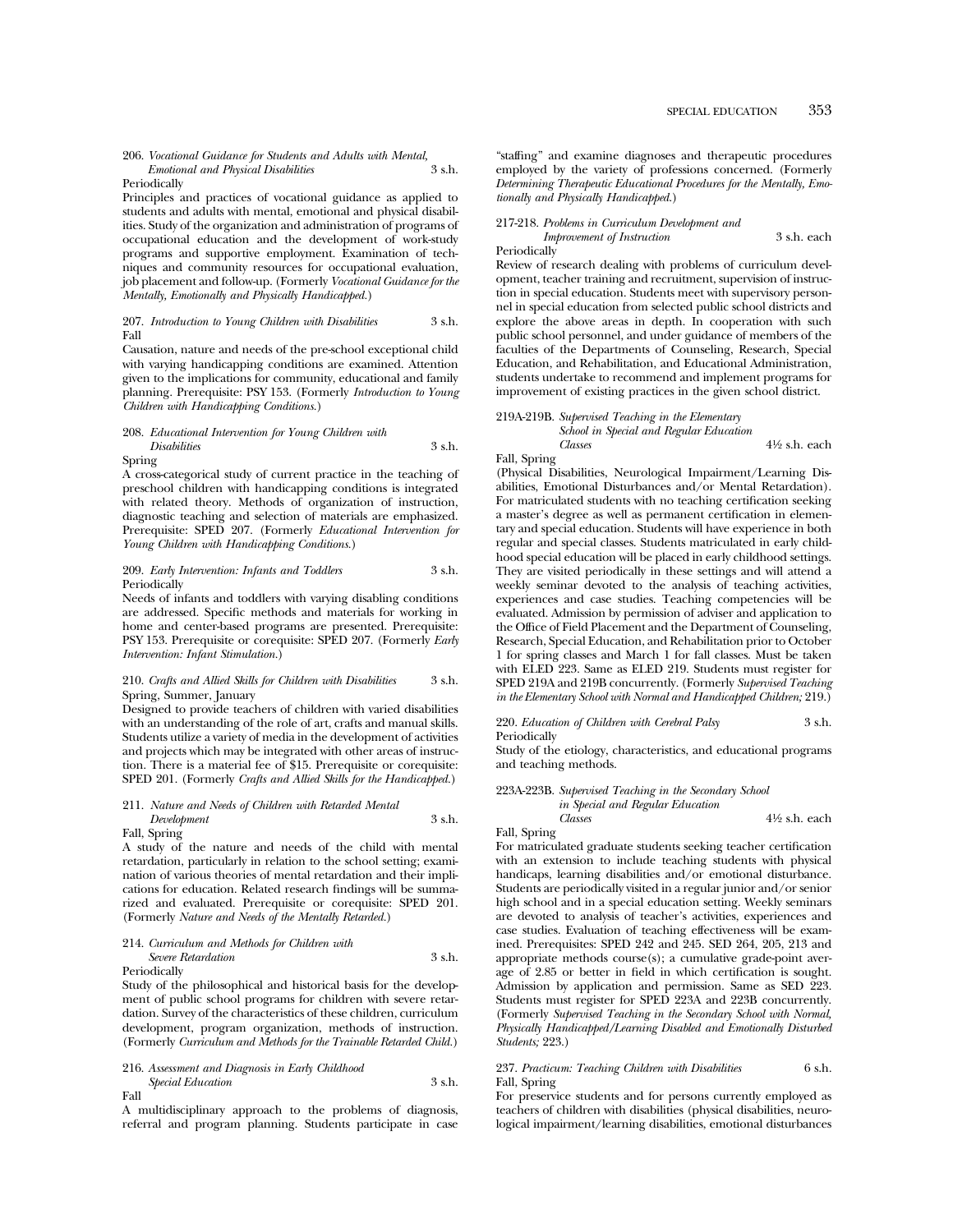## 354 SPECIAL EDUCATION

and/or mental retardation). Students are visited periodically at their schools, followed by individual conferences. Students attend weekly seminars devoted to analysis of teaching activities, experiences and case studies emphasizing identification and assessment of learning needs, comprehensive planning and program development. Teaching competencies will be evaluated. Critical issues and problems in the field will be explored. Open only to matriculated students who have filed applications with the department prior to October 1 for spring classes and March 1 for fall classes. Prerequisites: SPED 201, 242 and 245, and depending upon area: SPED 211, 241, 246 and 249; permission of adviser. Pass/Fail grade only. (Formerly *Practicum: Teaching Handicapped Children.*)

#### 237A. *Practicum: Teaching Children with Disabilities* 3 s.h. Summer

Same as 237. Prerequisite: SPED 265. Open only to matriculated students who have filed applications with the department prior to October 1. Inservice students in Program II Early Childhood Special Education may take a special education elective with 237A. Pass/Fail grade only. (Formerly *Practicum: Teaching Handicapped Children.*)

#### 238. *Field Experience* 3 s.h. Spring

Designed for students in advanced certificate programs to provide practice within an educational setting for a minimum of 100 clock hours. Biweekly seminars are held. Students are required to maintain a log describing and reflecting on their teaching activities, individual case studies and/or collaborative consultation techniques that they may employ. Prerequisite: permission of adviser. Applications must be filed by October 1 for the spring semester and March 1 for the fall semester. (Formerly *Field Experience in Collaborative Consultation*.)

#### 241. *Nature and Needs of Children with Emotional/Behavior Disorders* 3 s.h.

Fall, Spring, Summer

A study of the nature of children with emotional/behavior disorders and youth as individuals, with particular emphasis on the educational setting. Prerequisite: SPED 201. Graduate credit will generally be given for SPED 241 or PSY 257. (Formerly *Nature and Needs of Emotionally Disturbed Children.*)

#### 242. *Psychoeducational Assessment in Special Education* 3 s.h. Fall, Spring

The construction, use and interpretation of clinical and educational measuring instruments and evaluation techniques for the assessment of adults and children with learning disorders in school settings as well as in programs for individuals with mental, emotional, physical/learning disabilities. Basic descriptive statistics, prescriptive teaching and the diagnostic- remediation process are examined with emphasis on individual and group assessment. There is a material fee of \$15. Prerequisite: SPED 201. For special education majors only.

## 245. *Curriculum and Methods in the Education of Students with Disabilities* 4 s.h.

Fall, Spring

Current trends in program organization, curriculum development, teaching methods in special education for students with emotional, mental and physical and learning disabilities are reviewed and evaluated. Emphasis is on 1) intervention strategies and instructional techniques; 2) selecting and developing materials and activities; 3) applying adaptive methods of teaching. Methods of evaluating interpersonal behavior and instructional effectiveness will be explored. Prerequisites: SPED 201, 242. Depending upon area of concentration: SPED 211, 241, or 246 and 249. (Formerly *Curriculum and Methods in the Education of the Handicapped.*)

#### 246. *Nature and Needs of Students with Neurological Impairments/Learning Disabilities* 3 s.h.

Fall, Spring

A study of the theoretical and methodological approaches to the education of students with neurological impairments and learning disabilities, including analysis of psychoeducational characteristics and an examination of the concepts of prescriptive teaching. Learning and its deviation will be explored with emphasis on motor and perceptual learning, thinking disorders and disorders in reading, writing and arithmetic. Attention will be given to behavioral considerations associated with brain damage in children and neurophysiological insights into teaching. Prerequisite: SPED 201. Prerequisite or corequisite: SPED 249. (Formerly *Nature and Needs of the Neurologically Impaired/Learning Disabled.*)

#### 247. *Behavior Modification with Exceptional Populations* 3 s.h. Fall, Spring, Summer

Introduction to principles of behavior modification and the application in regular and special education settings in order to deal more effectively with children and adults with disabilities. Course includes supervised classroom behavior modification projects. Prerequisite: presently teaching in special or regular class; teacher enrolled in regular or special education program. (Formerly *Behavior Modification in Special Education Settings.*)

#### 248. *Education of Children with Emotional and Social Disturbances, and Children with Autism* 3 s.h. Spring

A study of the educational facilities, techniques and curriculum modifications for children with severe emotional and social problems. Attention will be given to the educational, familial and cultural dynamics involved in such disturbances. (Formerly *Education of Emotionally and Socially Disturbed Children, Autism Children.*)

#### 249. *Nature and Needs of Individuals with Physical*

*Impairments: Psychology of Persons with Disabilities* 3 s.h. Fall, Spring, Summer

An exploration of the effects of physical disability (including neurological impairments) on psychological adjustment in educational and rehabilitation settings as it relates to concepts of self, learning and interpersonal interaction. Emphasis placed on the teacher's and rehabilitation counselor's therapeutic role through instruction and group dynamics. Discussion of the sociocultural relativity of disability and theories of the impact of disability on adjustment. Prerequisite for special education majors, SPED 201; for rehabilitation counseling majors, REHB 230, 231. (Formerly *Nature and Needs of Individuals with Physical Impairments: Psychology of the Disabled.*)

## 250. *Education of the Gifted* 3 s.h. Periodically

Consideration of the problem of identification of the intellectually gifted, of curriculum modification and educational programming designed to meet the needs of such children.

#### 251, 252. *Individual Study* 1-3 s.h. each Fall, Spring, January, Summer

Independent project in the field of special education or directed special study in the student's area of interest, or professional need as approved by the major adviser. Progress reports and periodic conferences are required as well as a final report of the study. Prerequisite: permission of adviser.

#### 255. *Nature and Needs of Gifted/Talented Children* 3 s.h. Periodically

A study of the unique nature and needs of the gifted/talented child, particularly in relation to the school setting, including an examination of the concept of creativity and its implications for educational intervention.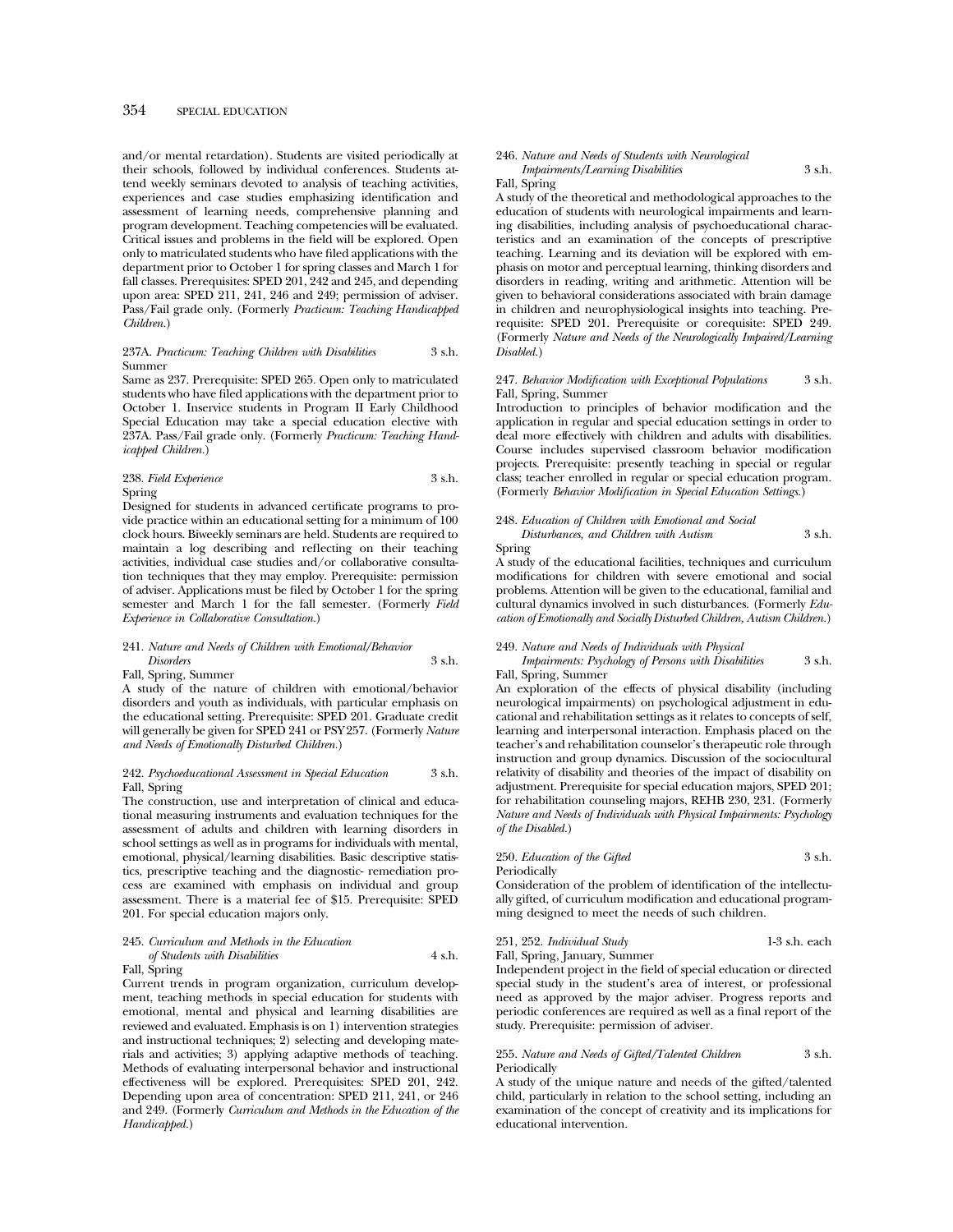256. *Instructional Methods and Materials for Gifted/Talented Children* 3 s.h. Periodically

Study of widely applicable principles, processes and models for curriculum and teaching strategies. Designed primarily for experienced teachers and teachers in training already familiar with approaches and strategies in specific subject areas and grade levels.

257. *Exploration and Assessment of Programs for Gifted/Talented Children* 3 s.h.

Periodically

An examination through visitation and analysis of different programs and program models. Systematic evaluation will be undertaken utilizing observation procedures for teacher and student performance as well as organization and administration of the program.

#### 258. *Internship: Gifted/Talented Children* 3 s.h. **Periodically**

Engagement in sequential and sustained field-based experiences under systematic supervision to foster development of competencies in planning for and teaching gifted and talented students.

260. *Education of the Disadvantaged Youth* 3 s.h. Periodically

Theories, concepts and techniques. An exploration of program and curricular innovations. An examination of content, purpose and method of the major subject matter areas of the elementary and secondary schools as they relate to the disadvantaged.

261. *Cultures of the Disadvantaged* 3 s.h. Periodically

The concerns and modes of inquiry surrounding the study of the disadvantaged in appropriate cultural contexts. A development of man as a biosocial organism transmitting culture through formal and informal systems of education. There will be a fieldwork requirement in connection with this course.

262. *Teaching in Resource Rooms* 3 s.h. January

The development and implementation of resource rooms for students with handicapping conditions. Prerequisite: SPED 245.

263. *Techniques of Collaborative Consultation in Special Education* 3 s.h. Fall

Course expands the students' skills by focusing on the professional role of the experienced special education teacher as collaborative consultant with other professionals.

264. *Techniques of Mainstreaming/Inclusion* 3 s.h. Spring

Course enables the student to utilize the principles of mainstreaming. Such topics as the legal mandate, nature and needs of students with disabilities, and writing and utilizing the Individual Education Program (IEP) are examined. Special emphasis on adapting methods, curriculum and materials to the needs of children with disabilities within the mainstream. Prerequisites: certification in regular education or special education. (Formerly *Techniques of Mainstreaming.*)

265. *Demonstration Class: Teaching Children with Learning Disabilites* 3 s.h. Spring, Summer

Demonstration of diagnostic-prescriptive teaching practices. Opportunities to observe informal assessment procedures, instructional strategies, and a variety of program approaches. Opportunity to participate in group and individualized instruction, under supervision; current problems and issues will be discussed. Matriculated students only.

266. *Computerized Instruction in Special Education* 3 s.h. **Periodically** 

Familiarity with existing computer programs and the creation and expansion of new ones in the areas of computer-assisted instruction, computer-managed instruction and data retrieval systems related to the education of children and youth with disabilities. Opportunities will be provided for acquiring skills in computer technology. Program writing and exploring research will be included.

#### 270. *Seminar: Professional Problems and Issues* 3 s.h. Fall

An exploration of current issues in special education at a professional level. Topics include (but not limited to) law and child advocacy, current status of state and federal legislation related to handicapping conditions, teacher-parent communication, IEP models, mainstreaming, diagnostic categories and teaching strategies, issues regarding nomenclature, and attitudes and perception toward individuals with disabilities. Extensive reading will be required, with in-depth discussion of selected topics. Open to students matriculated in the professional diploma program and other graduate students with departmental approval.

#### 271. *Cognitive Development and Language Acquisition of Exceptional Children* 3 s.h. Periodically

A study of the neuropsychology of learning applied to an understanding of the underlying deviations in children with learning disabilities. Atypical development in thinking will be examined as it relates to the acquisition of language and associated skills, mathematics and other school learning. Models of learning relevant to the special educator will be explored. Prerequisite: SPED 246; corequisite: SPED 270.

## 272. *Advanced Psychoeducational Assessment in Special*

*Education: Clinical and Classroom Application* 4 s.h. Periodically

Demonstrations and supervised experiences in the classroom application of teacher-administered informal and formal assessment procedures in special education. Selection, evaluation and construction of criterion-reference tests measuring perceptualmotor, language and academic skills as well as behavioral rating techniques. Implication for a systematic approach to program development and remedial activities as an extension of the diagnostic process. Prerequisite: SPED 242 or equivalent; corequisites: SPED 270, 271.

#### 273. *Curriculum Development and Evaluation* 3 s.h. Periodically

The course will focus on evaluation and analysis of existing curricula strategies in special education in order to facilitate implementation of remedial procedures, criterion and/or norm referenced measures. New curricular approaches will be developed and/or adapted based on evaluation findings. Criteria will be developed for evaluating educational programs in public, private and institutional settings. Prerequisite: SPED 245 or equivalent; corequisites: SPED 270, 271, 272.

#### 274. *Research Seminar I: Review of Research and*

*Methodology* 3 s.h. Periodically

Problems and methods of educational research focusing on programs and practices in special education/rehabilitation. Basic experimental designs, ethical issues, and the status of current literature regarding selected topics are examined. Prerequisites for special education majors: SPED 270, 271, 272, 273; for rehabilitation majors: REHB 228, 230; SPED 242.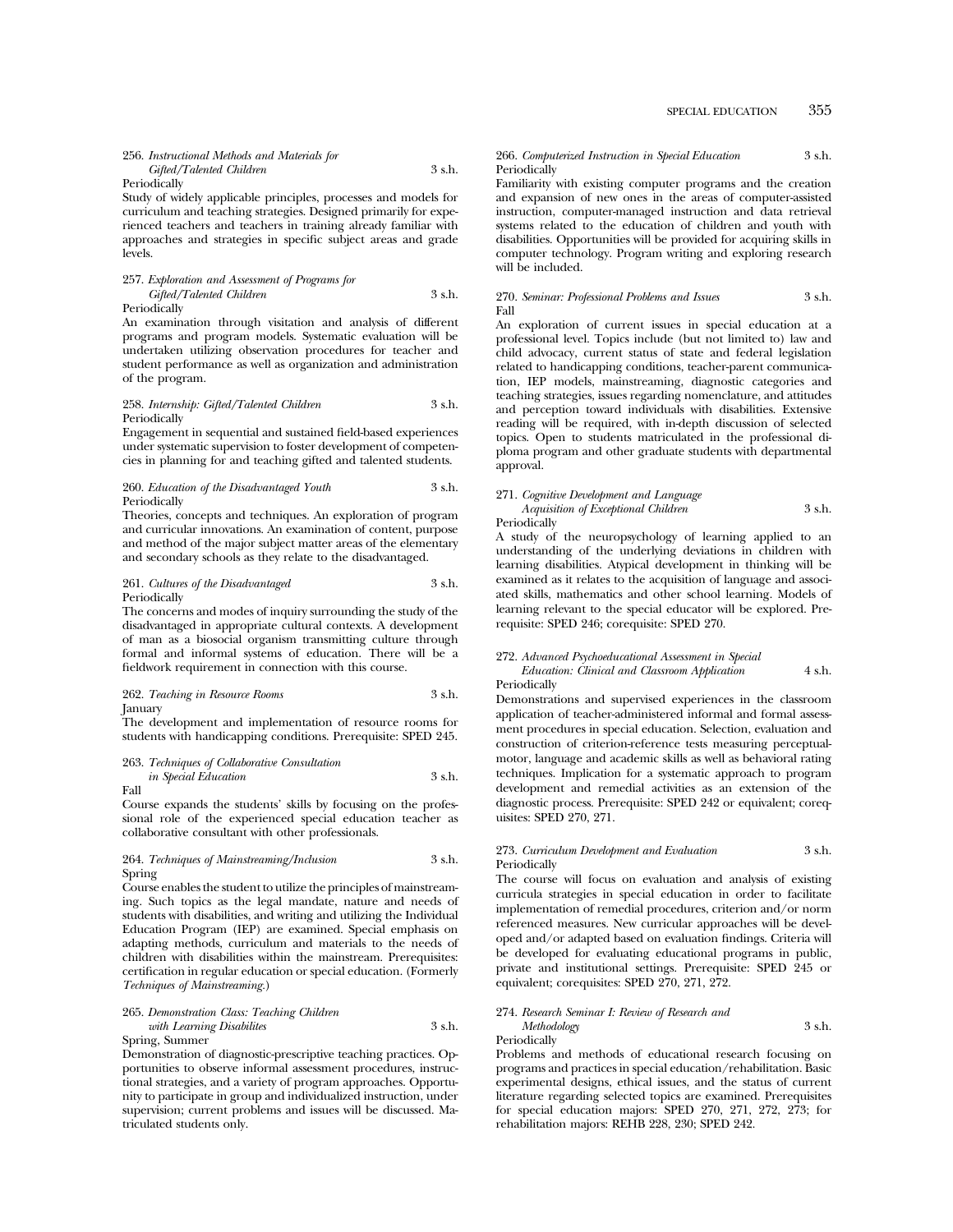## 356 SPEECH COMMUNICATION AND RHETORICAL STUDIES

| 275. Research Seminar II: Individual Research | $3$ s.h. |
|-----------------------------------------------|----------|
| Periodically                                  |          |

Students will carry out a research project related to the field of special education. Problem statements, theory, research objectives and methodological designs will be explored and individual projects will be presented to the group for analysis and discussion. Prerequisites: SPED 270, 271, 272, 273, 274 or equivalents.

276. *Early Childhood Education: Mainstreaming the Young Child with Special Learning Needs* 3 s.h. Summer Same as ELED 276.

#### 279. *Introduction to the Transition Process* 1 s.h. Spring

The purpose of this course is to acquaint the students with recent federal and state regulations that directly relate to Transition Services. The focus is on the inclusion of transition services into the IEP process and product. The problems and issues which may be encountered are also addressed.

280 through 289, A-Z. *Workshops* 1-4 s.h. each Periodically

Designed to meet the needs of specific groups of students or educators.

As individual subjects are selected, each is assigned a letter (A-Z) and added to the course number. Any course may be taken a number of times so long as there is a different letter designation each time it is taken.

300. *Special Topics: Advanced Seminar in Special Education* 3 s.h. Periodically

In-depth analysis of current trends in special education. Students are required to prepare a paper of publishable quality and to lead a related seminar. Prerequisites: Master's-level courses and permission of instructor.

301. *Master's Thesis Seminar I* 3 s.h. Fall, Spring

Examination of research developments, trends and needed research in areas of exceptionality. Study or research design and implementation. Students are assisted in development of master's problem. Prerequisite: permission of adviser.

302. *Master's Thesis Seminar II* 3 s.h. Fall, Spring

Implementation of master's problem: conducting research and writing and defending the master's problem. Prerequisite: permission of adviser.

310. *Issues in Infant, Toddler, Preschool, Parent and Family Involvement Programs* 3 s.h. Once a year

Same as ELED 310.

#### 311. *International Perspectives in Special Education* 3 s.h. Periodically

Provides students with current knowledge, research and clinical/ instructional practices in special education from an international perspective. Information relevant to the needs of special education programs in the United States is identified. Prerequisites: completion of Master's-level courses.

#### 312. *Contemporary Cultures and Special Education* 3 s.h. Periodically

Effect of social, cultural and economic conditions on the diagnosis, education and family support of students with handicapping conditions is examined. Exploration of areas for facilitation of learning as well as potential barriers is undertaken. Emphasis on multicultural and bilingual populations.

313. *Technology for Populations with Special Needs* 3 s.h. Periodically

Course includes a critical review of research into the effectiveness of computer-managed and computer-assisted instruction and its social/emotional impact. Skills in instructional software evaluation and authoring, and management systems are developed. Emphasis on the design and use of computer simulations in assessment and instruction of exceptional population. Review of augmentative and adaptive technology to facilitate learning by persons with sensory and communication impairments is included.

314. *Practicum: College Teaching and Field Setting* 3 s.h. Spring

Students receive practical experiences as teachers and/or research assistants in higher education; as apprentices to teacher education consultants or program managers and supervisors in schools, and rehabilitation agencies; as assistants to student teacher supervisors in teacher education programs; as senior counselors supervising interns. Critical reviews of students performance are made by faculty and peers through seminar discussions and on-site supervision. Prerequisites: REHB 353, 355 and permission of adviser. Pass/Fail grade only. Same as REHB 314.

#### 315. *Public Policy and Local Practice in Special Education* 3 s.h.

Periodically

Focus on past and current federal and state policies and their impact on educational, social and vocational services for children and adults with handicapping conditions. Decision-making policies and practices at the local level are also examined. Prerequisites: completion of Master's-level courses.

#### 601. *Dissertation Seminar* 3 s.h. Periodically

Clarification and structuring of a dissertation topic as a research undertaking. Presentation, analysis and critique of participant's research outlines leading to departmental acceptance of the research proposal. Orientation to dissertation organization and writing format. Prerequisites: required courses in area of emphasis and approval of department. Pass/Fail grade only.

#### 602. *Dissertation Proposal Preparation* 3 s.h. Periodically

For students whose dissertation proposals have not been approved in 601. Registration in 602 is continuous until the proposal is accepted. No degree credit granted for 602.

604. *Dissertation Advisement* 3 s.h.

Periodically

Doctoral candidates enroll in 604 upon departmental acceptance of the dissertation proposal. Registration in 604 is continuous until the dissertation is accepted.

## Speech Communication and Rhetorical Studies (SPCM)

Associate Professor Fleischman, *Chairperson*

Associate Professors Drucker, Merrill, Sloyer; Assistant Professor Gingrich-Philbrook.

Candidates for graduation from the School of Communication with the degree of Bachelor of Arts must fulfill the B.A. requirements as listed under the School of Communication on page 104. In addition, students majoring in the Department of Speech Communication and Rhetorical Studies must complete the program requirements listed under one of the B.A. majors listed below.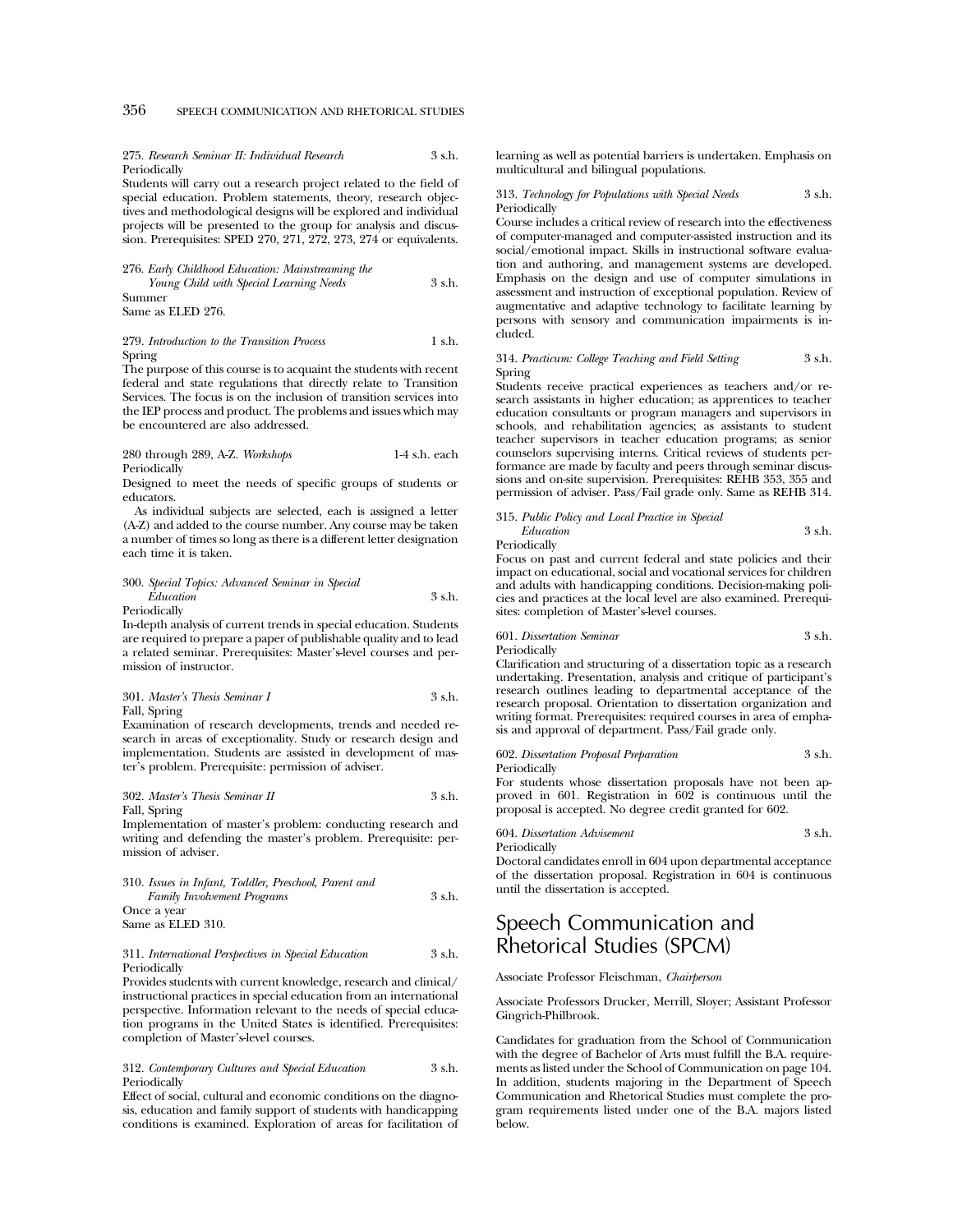**B.A. MAJOR IN SPEECH COMMUNICATION AND RHETORICAL STUDIES:** 36 s.h.

12 s.h.—SCO 1, 2, 3, 4

6 s.h.—SPCM 1, 7

6 s.h.—Chosen from SPCM 33, 53, 109, 119

6 s.h.—Chosen from SPCM 21, 24, 25, 117, 121, 147

6 s.h.—Chosen from SPCM 11, 107, 125, 128, 171

Speech Communication and Rhetorical Studies majors are also required to take:

6 s.h.—Chosen from comparative literature, linguistics, literature in translation, drama, English, economics, history, philosophy, political science, psychology, sociology, and anthropology

#### **B.A. MAJOR IN SPEECH COMMUNICATION EDUCATION** with a concentration in Teaching of Speech, see page 333.

**NOTE:** For students interested in majoring in combined disciplines, inquiry should be made in the School of Communication Dean's Office, Room 318, Dempster Hall.

Speech Communication and Rhetorical Studies majors are encouraged to take course work and/or minor in audio, video, film, journalism, mass media studies, psychology, linguistics, English, drama, literature in translation, comparative literature, management and marketing in consultation with the major adviser.

**A MINOR IN SPEECH COMMUNICATION AND RHETORICAL STUDIES** consists of the successful completion of 18 semester hours in speech communication and rhetorical studies, with at least 6 semester hours in residence, under advisement and with the approval of the adviser.

## **COURSES**

In addition to semester notations next to each course, a selection of courses is offered during January and Summer sessions. Consult the *January* and *Summer Sessions* bulletins for these schedules.

| 1. Oral Communication # | 3 s.h. |
|-------------------------|--------|
| Fall, Spring            |        |

Develop effective communication skills through a variety of communicative experiences including intrapersonal, interpersonal, interviewing, nonverbal, small group communication, and public speaking. Theories of communication are explored. Recommended for all students. (Formerly SPCH 1.)

#### 7. *Public Speaking #* 3 s.h. Fall, Spring

Examination of the theory and practice of public communication. Emphasis on critical thinking, listening, and the art of criticism. Practice in speech composition and delivery, stressing principles of clarity, interest, and audience analysis. Speeches to inform and to persuade are stressed. (Formerly SPCH 7.)

11. *Voice and Diction* 3 s.h. Fall, Spring

Exploration of theories of speech and voice production. Students have the opportunity to practice individual patterns of speech and voice. Attention is paid to vocal quality, variety, flexibility, and range. Dialectical variations in speech production are discussed. Recommended for students interested in improving communicative skills. Same as SPCH 3.

21. *Introduction to Performance Studies* 3 s.h. Fall, Spring

The techniques of performance as applied to literature and other written and transcribed materials. Consideration is given to investigation and analysis of performed texts. Critical listening is encouraged in the peer evaluation of student performances. (Formerly SPCH 21; *Interpretive Reading.*)

24, 25. *Readers Theater* 2 s.h. each Periodically

An opportunity to select, adapt, rehearse and perform in oral reading style, prose, poetry and drama for presentation to community groups, e.g., schools, libraries, hospitals. Not to be taken more than two semesters for credit. Prerequisite: permission of instructor. Pass/D+/D/Fail grade only. (Formerly SPCH 24, 25.)

33. *Nonverbal Communication in Human Interaction* 3 s.h. Once a year

Processes and effects of communicating in nonverbal behavior and message systems with emphasis on communication by means of body movement (kinesics), spatial relationships (proxemics) and vocal cues (paralinguistics); by means of touch, physical appearance and dress, physical behavior and communication through objects. Readings, discussion and research projects. (Formerly SPCH 120.)

47. *Freedom of Speech* 3 s.h. See course description, page 375.

53. *Gender and Intercultural Issues in Communication* 3 s.h. Once a year

An investigation of how and to what extent gender and culture influence individuals' strategies for communicating. Attention is given to verbal and nonverbal norms of one's own culture and gender, and the extent to which rigid adherence to such norms may impede effective communication. (Formerly SPCH 107, *Gender and Cross-Cultural Issues in Communication.*)

107. *Argumentation and Debate* 3 s.h. Once a year

Basics of argumentation; evidence, argument and analysis. Practice in construction of briefs and in effective oral presentation of logical argument. Emphasis on critical thinking and examination of current public policy issues. (Formerly SPCH 108.)

109. *Communication and the Legal System* 3 s.h. Fall, Spring

Introduction to the communication process in the legal system with attention paid to client counseling, negotiation, mediation and arbitration, and advocacy. The core of this course is the investigation into communication theory as it applies to the legal process. Work in class involves performance, criticism and research. (Formerly SPCH 110.)

117. *Advanced Public Speaking* 3 s.h. Once a year

Theory and history of rhetoric; the use of logical, emotional, and ethical appeal; the psychology of speaker and audience; semantic problems in speaking. Practical applications include preparation and presentation of impromptu, manuscript, broadcast, and ceremonial speeches. Prerequisite: SPCM 7. (Formerly SPCH 117.)

119. *Small Group Communication* 3 s.h. Once a year

Theory and practice of reaching decisions rationally and democratically through cooperative thinking. For individuals engaged in education, management, public affairs, labor relations, and other problem-solving and decision-making situations. (Formerly SPCH 111, *Small Group Discussion.*)

121. *Advanced Performance Studies* 3 s.h. Once a year

Group performance of literature, exploration of narrative voice in performance, techniques of audience analysis, scripting, di-

<sup>#</sup>Core course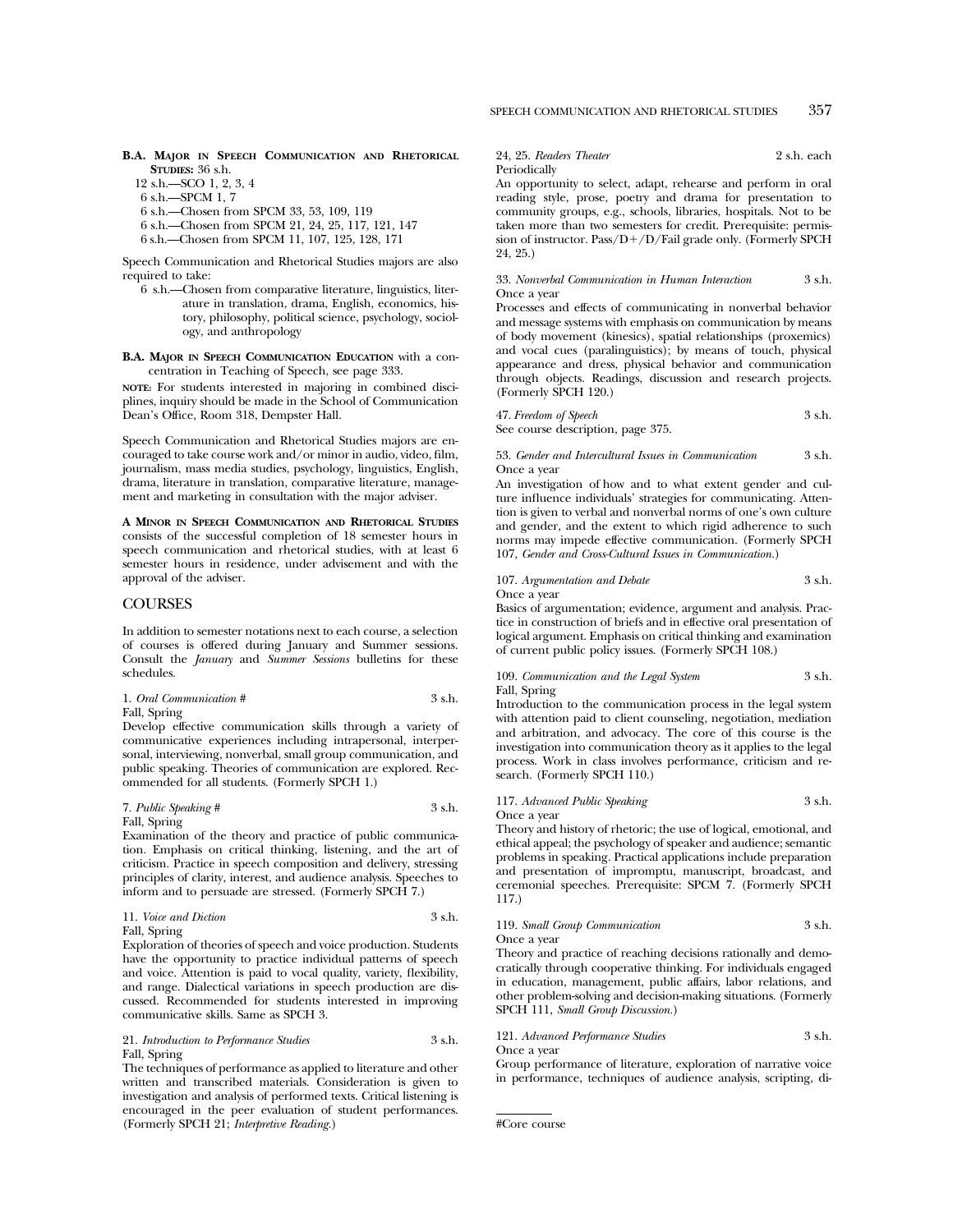## 358 SPEECH-LANGUAGE-HEARING SCIENCES

recting and performing for Chamber Theater. Rehearsal hours are required. Prerequisite: SPCM 21. (Formerly SPCH 122, *Advanced Interpretive Reading and Performance Studies.*)

#### 125. *Dramatic Activities in Educational and Therapeutic Settings* 3 s.h.

#### Once a year

Provides the student teacher/therapist with an opportunity to use the techniques of role play and improvisation to reinforce a curricular area, encourage social skills and facilitate communication. Use of dramatic activities as a diagnostic and therapeutic tool with special populations is explored, as well as the social value of theater in the classroom. (Formerly SPCH 125.)

128. *American Public Address: The Rhetoric of Conflict and Controversy* 3 s.h.

Once a year

The role of public address in shaping today's world. Historical and theoretical background, analysis of speeches in politics, religion, labor, education and social reform using films and recordings of controversial contemporary speakers. (Formerly SPCH 119, *Rhetoric of Conflict and Controversy.*)

147. *Intercollegiate Forensics* 1 s.h. Fall, Spring

Preparation for and competition in intercollegiate forensics (speech and debate). Includes frequent weekend travel. No more than six semester hours may be applied toward any degree. Prerequisite: permission of instructor.  $Pass/D+/D/Fail$  grade only. (Formerly SPCH 109, *Intercollegiate Speech and Debate.*)

#### 150, 151. *Independent Study/Readings* 1-3 s.h. each Fall, Spring

Guided student research through selections assigned by the instructor for written and oral reports. Students must obtain, before registration, written permission of the instructor who will guide the research. (Formerly SPCH 151, *Special Studies in the Speech Arts.*)

## 171. *Speech Communication and Rhetorical Studies Internship* 3 s.h.

Fall, Spring

An internship program that affords students an opportunity to apply their classroom experience in speech communication to a professional work setting. Students, with permission of a departmental adviser, work a requisite number of hours and complete a paper relevant to their work experience. Periodic meetings with supervising speech communication and rhetorical studies faculty are required. Prerequisites: junior class standing and successful completion of 21 credits in speech communication and rhetorical studies. (Formerly SPCH 179, *Speech Arts Internship.*)

## 180-189, A-Z. *Special Topics in Speech Communication and Rhetorical Studies* 1-4 s.h. each

Fall, Spring

Intensive study of major communication theories, situations, paradigms, and/or scholars. Subjects to be selected yearly. Prerequisites: SPCM 1; additional prerequisites as individual subjects require.

## 199. *Departmental Honors* 3 s.h. Fall, Spring

The research for and the writing of a substantial essay, or the research, execution and presentation of a creative project in speech communication and rhetorical studies. Open only to senior speech communication and rhetorical studies majors who are eligible for and desire to graduate with departmental honors and who secure, before registration, the written permission of the instructor who will supervise the essay or project.

219. *Advanced Studies in Small Group Communication* 3 s.h.

#### Periodically

Study and practice in public address for educators, administrators and other school personnel. The course includes experiences in a variety of speaking situations, types and forms of discussion and parliamentary procedure. Problem-solving and decision-making conferences and meetings; conference leadership experiences are included. Prerequisite: undergraduate study in public speaking, debate or small group communication or permission of instructor. (Formerly SPCH 211, *Discussion, Conference Leadership and Public Address.*)

#### 221. *Literature in Performance* 3 s.h. Periodically

Provides an experience in the communication of literature to an audience. Oral and theatrical techniques are combined to project the work of the author to stimulate and excite the imagination of the audience. This course is particularly geared to teachers. (Formerly SPCH 222, *Interpreters Theater.*)

## 300. *Departmental Seminar* 3 s.h. Periodically

This seminar is generally a small class that concentrates attention upon a particular topic in speech communication. Students read, reflect upon, and write research papers about selected topics which pertain to the seminar, and discuss and defend their views in weekly class meetings. Not open to freshmen and sophomores. Prerequisite: 12 s.h. in speech communication coursework.

## Speech-Language-Hearing Sciences (SPCH)

#### Professor Parker, *Chairperson*

Professor White; Associate Professors Bloom, Eisen, Ferrand, Reiter; Assistant Professors Busacco, Shafer.

The Speech-Language-Hearing Center is fully accredited by the Professional Services Board of the American Speech-Language-Hearing Association.

**B.A. SPECIALIZATION IN SPEECH-LANGUAGE HEARING SCIENCES:** the departmental requirement for speech-language pathology majors is 125 semester hours for the B.A. degree including 37 semester hours in the major area as follows: SPCH 3, 5, 6, 101, 102, 103, 131, 132, 133, 134, 135, 137, 138. In addition, 3 semester hours in speech communication and rhetorical studies are required.

Undergraduates may not register for M.A. level courses in Speech-Language Pathology or Audiology.

See complete B.A. requirements, page 75.

**A MINOR IN SPEECH** consists of the successful completion of 18 semester hours in speech-language-hearing sciences, with at least 6 hours in residence, under advisement and with the approval of the adviser.

SIGMA PI: a national speech honor society, see page 65.

The Master of Arts programs in Audiology or Speech-Language Pathology are accredited by the Educational Standards Board of the American Speech-Language-Hearing Association, the New York State Department of Education and the New Jersey State Department of Education.

**MASTER OF ARTS IN AUDIOLOGY OR SPEECH-LANGUAGE-PATHOLOGY:** these programs are intended for students who plan to be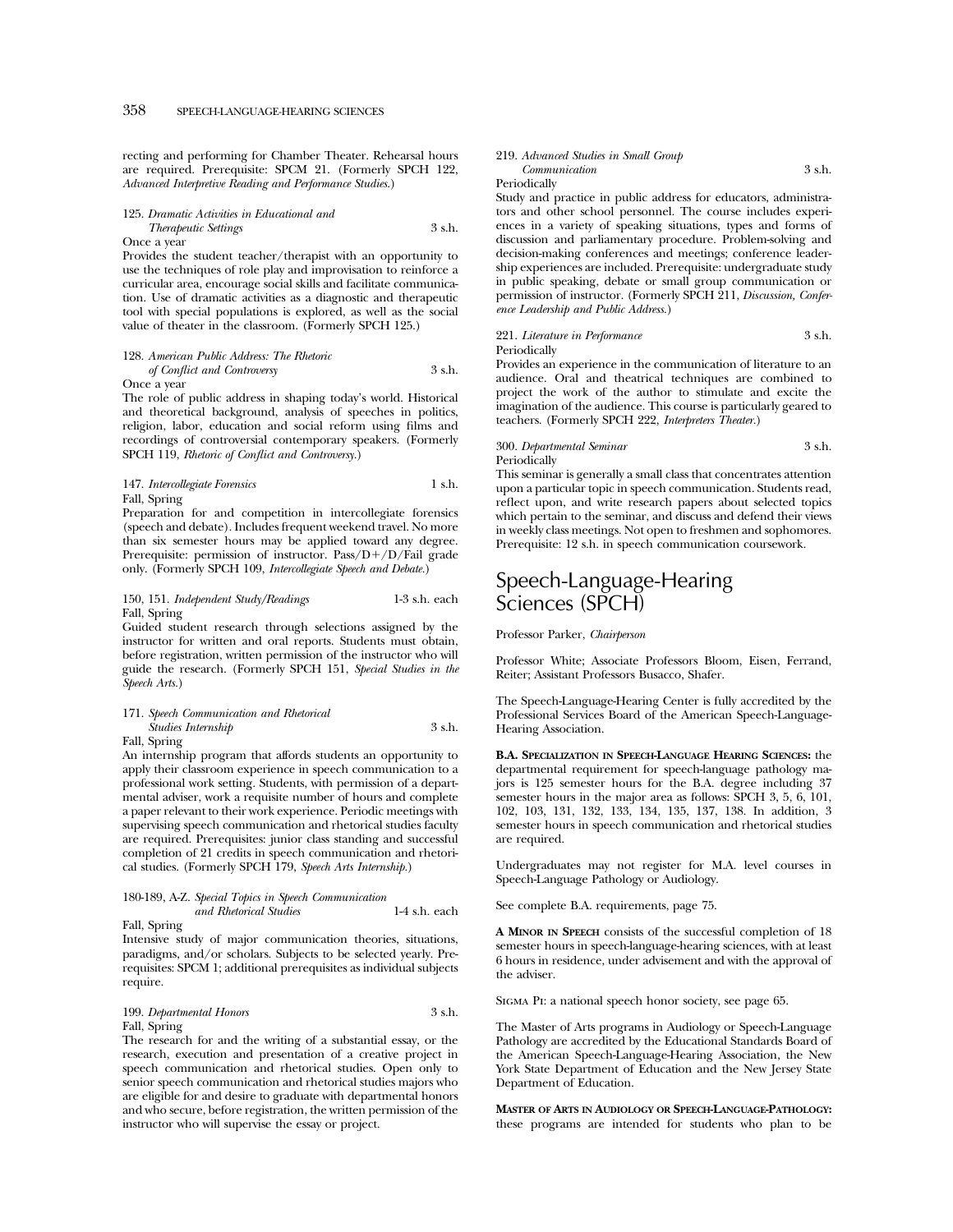audiologists or speech-language pathologists in clinical and hospital environments, private practice, early intervention programs, and primary and secondary educational settings. The academic and clinical programs are accredited by the Educational Standards Board and the Professional Services Board of the American Speech-Language-Hearing Association (ASHA) and the New York State Department of Education for Licensure in Audiology or Speech-Language-Pathology. Students may elect to complete additional coursework for eligibility toward certification as Teacher of the Speech and Hearing Handicapped.

The applicant for this degree should have completed an undergraduate concentration in communication sciences and disorders. Applicants who have not done so, must complete prerequisite coursework as per advisement by the Graduate Program Director. Students must complete all prerequisites before their application can be considered for admission to the M.A. programs. Successful completion of these prerequisites, even if taken at Hofstra, does not guarantee admission to the M.A. programs.

Application documentation must include a personal essay, GRE scores, and current letters of recommendation from at least three members of the faculty or administration at the institution from which the candidate received the baccalaureate degree. Approval of admission by the Graduate Admissions Office at Hofstra and the Graduate Program Director of the department are also required.

#### Admission Procedures:

Admission to the M.A. Program in Audiology occurs in the fall and spring semesters. Applications must be received by February 15 for fall admission and October 15 for spring admission.

Admission to the M.A. Program in Speech-Language Pathology occurs only in the fall semester. Applications must be received by February 15. For both M.A. Programs, applications received after those dates will be considered on a space available basis. A nonrefundable tuition deposit of \$150 is required of all accepted part-time and full-time matriculated students. When registering for the semester for which the student has been admitted, the deposit will be credited toward tuition.

Scholarships are available for qualified students. Awards are made annually based on merit. Prospective students must file scholarship applications through the Graduate Admissions Office. Matriculated students must file their applications with the Graduate Program Director. Applications must be filed no later than March 1.

No more than six semester hours of graduate courses from another university, will be accepted toward Hofstra's M.A. degree. These semester hours must have been completed prior to acceptance into the graduate program. Coursework which was completed more than five years prior to admission into the graduate program will not be accepted toward the M.A. degree in Audiology or Speech-Language Pathology. All semester hours after acceptance must be completed in residence. The M.A. degree must be completed within a five-year period from the date of completion of the student's first M.A. level course, excluding SPCH 235 and 235L.

All programs of study in audiology and/or speech-language pathology must be designed under advisement by a faculty member and approved by the Graduate Program Director. All part-time students are strongly encouraged to complete at least 6 semester hours per semester.

Candidates must maintain a minimum 3.0 average throughout their course of study. Any candidate falling below a 3.0 average will be placed on probation. A probationary status may not be maintained for more than one semester, inclusive of summer sessions. Any candidate who fails a required course in the program is subject to dismissal.

Students who have accumulated 2 or more incomplete grades at the start of a semester, including summer sessions, may not begin clinical practicum. Clinical practica in students' minor area are excluded from this policy. Students who have an incomplete

grade for any clinic course in the major area may begin the next clinic practicum in the sequence only after the incomplete clinic grade has been eliminated and a satisfactory letter grade has been assigned.

Students are required to complete successfully the comprehensive examination during the last semester of graduate study. Applicants for the examination must file within the first month of the semester in which they plan to take the examination.

Continuation in the M.A. programs requires satisfactory interpersonal behavior and professional performance in clinical practica, with no documented reports of unprofessional or unethical conduct.

For further information regarding graduate programs and scholarships, contact Associate Professor Eisen, *Graduate Program Director*, 106 Davison Hall. For students interested in the audiology program, contact Associate Professor Reiter, 107 Davison Hall.

#### Program Requirements

A candidate elects one of two programs of study—Audiology or Speech-Language Pathology. Audiology majors require a minimum of 44 semester hours of graduate work taken within the department, including 7 semester hours in speech-language pathology. Speech-language pathology majors require a minimum of 53 semester hours of graduate work taken within the department. Included as part of the total Speech-Language Pathology M.A. requirements, students who have completed a 3 semester hour undergraduate course in aural rehabilitation are required to complete 4 graduate-level semester hours of audiology; all other speech-language students are required to complete 7 semester hours in audiology including aural rehabilitation.

Within each of the programs of study, a student must choose either a non-thesis or Master's Thesis track. The Master's Thesis track requires SPCH 301-302 as part of the minimum semester hours. Regardless of the track chosen, a comprehensive examination must be taken in the student's final semester of study, under advisement of the Graduate Program Director. The Comprehensive Examination will be offered three times each academic year: November, March, and July.

Each student must complete 25 hours of supervised clinical observation prior to registering for graduate clinical practica. A minimum of 375 clock hours of clinical practica are required at the graduate level with at least one practicum scheduled during a fall or spring semester. Within the first year of study, speechlanguage students must complete at least 35 hours of clinical work in audiology; Audiology students must complete at least 35 hours of clinical work in Speech-Language Pathology.

Each student must provide documentation of: inoculation for measles/mumps, rubella and, annually, documentation of a negative TB test and physical examination.

**M.A. IN AUDIOLOGY:** SPCH 205, 207, 226, 227, 228, and 237 within the first year of study. SPCH 260A, 261A, 262A, 238, 239, 240, 246, 247 and 250. At least 7 semester hours in speech-language pathology including 3 semester hours in speech disorders chosen from SPCH 230, 244, 248, 249, at least 3 semester hours in language disorders chosen from SPCH 241, 242, 243.

**M.A. IN SPEECH-LANGUAGE PATHOLOGY:** SPCH 207 and 209 (taken within the first 12 semester hours), 226, 228 and 229 (taken within the first 21 semester hours), 204, 210, 212, 232, 241, 242, 243, 248, 249, 260S, 261S, 262S. At least 3 semester hours of speech and hearing science chosen from SPCH 203, 205, 206. At least 3 semester hours of speech disorders chosen from SPCH 230, 244, 253. SPCH 230 is strongly recommended for students applying for certification as a Teacher of the Speech and Hearing Handicapped. At least 3 semester hours in hearing disorders chosen from SPCH 237, 238, 239; for those students for whom it is a requirement (see above), 3 semester hours in aural rehabilitation chosen from SPCH 240, 247. Students who do not have an undergraduate degree or concentration in Speech-Language Pathology must complete SPCH 209 and one graduate-level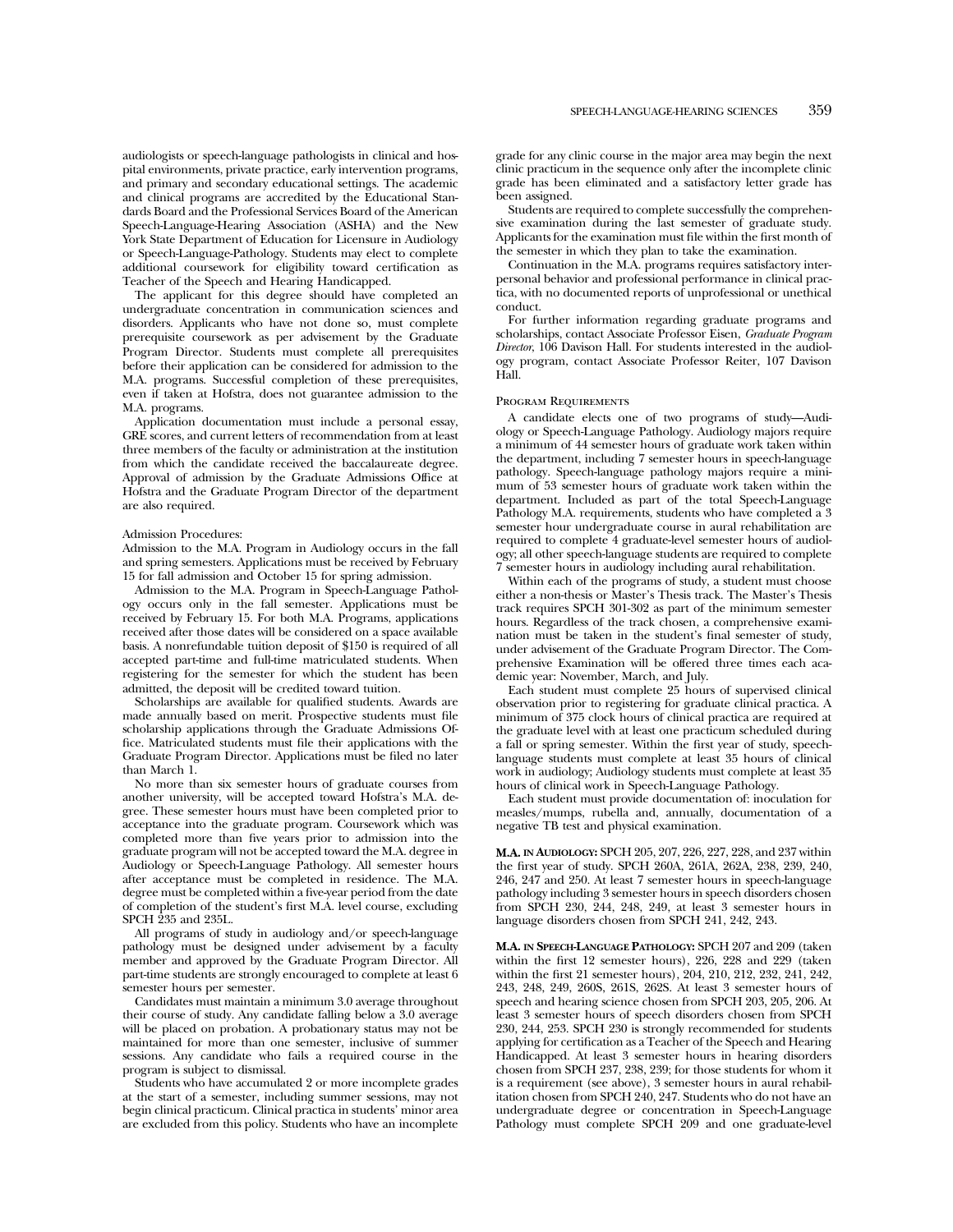## 360 SPEECH-LANGUAGE-HEARING SCIENCES

course in *either* speech or language disorders *prior to registering for SPCH 228*.

**PREPARATION FOR ELIGIBILITY FOR NEW YORK STATE CERTIFICA-TION—TEACHER OF THE SPEECH AND HEARING HANDICAPPED:** all requirements for the M.A. in Speech-Language Pathology, as listed above, must be completed. In addition, three semester hours in foundations of education, 3 semester hours in educational psychology, SPCH 139 and SED 217 are required. If either foundations of education, educational psychology, SPCH 139 or its equivalent were completed during undergraduate study, they may be accepted in lieu of these course requirements. Students who are preparing for teacher certification may take SED 217 in lieu of SPCH 262S. This coursework prepares students for eligibility toward teacher certification. Following completion of the M.A. degree and the teacher education requirements, students should apply directly to the state for certification.

See complete graduate information, page 66.

### **COURSES**

In addition to semester notations next to each course, a selection of courses is offered during January and Summer sessions. Consult the *January* and *Summer Sessions* bulletins for these schedules.

| 3. Voice and Diction | 3 s.h. |
|----------------------|--------|
| Fall, Spring         |        |

Exploration of theories of speech and voice production. Students have the opportunity to practice individual patterns of speech and voice. Attention is paid to vocal quality, variety, flexibility, and range. Dialectical variations in speech production are discussed. Recommended for students interested in improving communicative skills. Same as SPCM II.

5. *Phonetics* 3 s.h. Fall, Spring

The study of the science of speech production, including acoustic and articulatory phonetics, phonetic transcription and sound discrimination. Attention focuses on the acoustic and physiological characteristics of speech sounds within language structure.

#### 6. *Anatomy and Physiology of the Speech Mechanisms* 3 s.h. Fall, Spring

Structure and function of the systems involved in the production and perception of speech including respiration, phonation, articulation, and central and peripheral nervous systems. The importance of coordination and integration of these systems for accurate speech and language production is emphasized. (Formerly *Anatomy and Physiology of the Speech and Hearing Mechanisms.)*

#### 8. *Anatomy, Physiology and Science of Hearing* 3 s.h. Fall, Spring

Structure and function of the auditory system explored via examination of text material, surgical drawings and models, classic and current theories and experiments in the area of audition. Additional topics include: resonance, decibels, binaural hearing, auditory adaptation and recruitment.

#### 9. *Approaches to the Speech, Language, and Hearing Sciences#* 3 s.h. See course description, page 373.

100. *Honors Essay-Project* 3 s.h. Fall, Spring

Research for the writing of a substantial essay, or the research, execution, and presentation of a creative project in the speechlanguage-hearing sciences. Open only to senior department majors who are eligible for and desire to graduate with departmental honors and who secure, before registration, written permission of the supervising instructor.

#### 101. *Psychology of Speech and Language* 3 s.h. Spring

A critical examination of the processes of speech and language. Topics such as psychoacoustics and speech perception, semantic memory storage, organization and retrieval processes, animal approximations to language, hemispheric specialization, verbal learning, etc., are explored. Laboratory exercises required. Prerequisite: SPCH 6 or permission.

#### 102. *Normal Development of Language* 3 s.h. Fall, Spring

An examination of the normal acquisition of language with emphasis on developmental patterns, communicative need of individuals and multicultural issues affecting language development. The course explores the cognitive, linguistic, and social factors which contribute to the process. Students learn how to obtain and analyze language samples. Prerequisite: SPCH 5 or permission.

103. *Introduction to Speech and Hearing Science* 3 s.h. Fall

Basic concepts and measurements used in the study of the physical and psychological correlates of the communication signal. Introduction to the study of acoustic phonetics, psychological and physiological acoustics.

104. *Manual Communication* 3 s.h. Spring

A history of manual communication including the rationale for its use in therapy. A basic vocabulary of useful signs (Ameslan) will be taught in addition to developing a proficiency in finger spelling. No liberal arts credit.

131. *Disorders of Communication I* 3 s.h. Fall, Spring

Professional and academic requirements necessary to practice in the field of speech/language pathology as stated by the New York State Licensure Board and the American Speech-Language-Hearing Association (ASHA) are examined. Articulatory, phonological and fluency disorders are discussed on several parameters: etiology assessment, manifestation and remediation. Minimum of five hours of clinical observation is a requirement of the course. Prerequisite: SPCH 5 or permission.

#### 132. *Disorders of Communication II* 3 s.h. Fall, Spring

Multidisciplinary approach employed for a thorough study of language-learning disorders in children. Etiologies, language and behavioral characteristics of, and continuities between pre-school and school-age children with language and learning disorders are investigated. Minimum of five hours of clinical observation is required. Prerequisites: SPCH 5, 6, 102, 131.

## 133, 134. *Clinical Methods in Speech, Language and*

*Hearing Disorders I and II* 2 s.h. each Fall, Spring

Supervised observation, report writing, discussion of clinical methods of speech-language and hearing disorders. Laboratory requirement of one hour per week.

#### 135. *Disorders of Communication III* 3 s.h. Fall, Spring

Intensive examination of particular speech and language disorders resulting from an underlying somatic pathological condition. Disorders of resonance, fluency, and adult language are examined in terms of etiology, symptomatology, assessment and remediation. Minimum of five hours of clinical observation is a requirement of the course. Prerequisites: SPCH 6. Prerequisite or corequisite: SPCH 102.

```
#Core course
```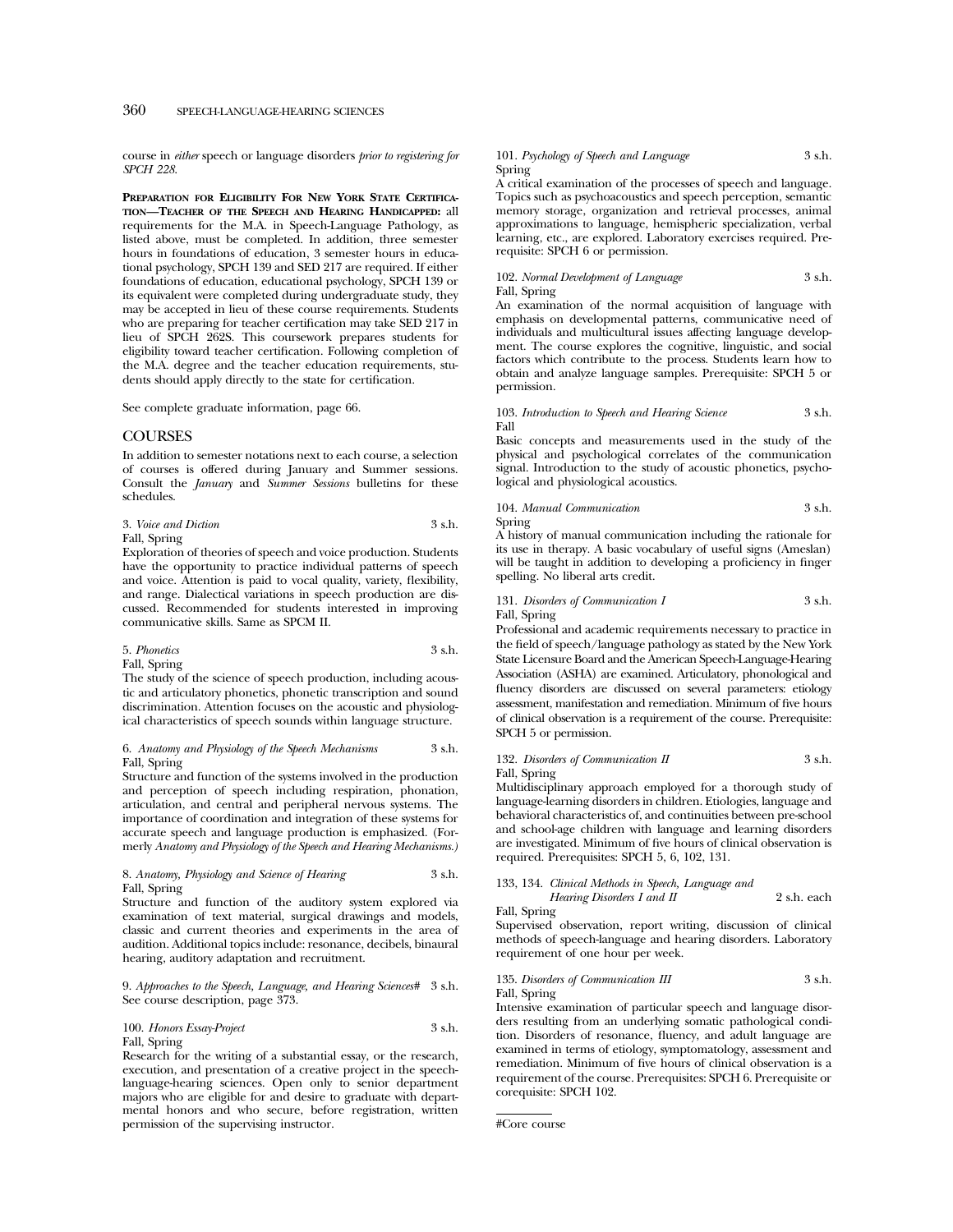137. *Introduction to Audiology* 3 s.h. Fall, Spring

Problems of the deaf and hard-of-hearing, with emphasis on the anatomy and physiology of the ear, audiometric procedures and problems of sociological, educational and physiological rehabilitation.

138. *Integrative Aural Rehabilitation* 3 s.h. Fall, Spring

The ramifications of hearing loss and hearing test results as they relate to the rehabilitative needs of hearing impaired people. Techniques and technologies used in audiologic rehabilitation. Topics include: hearing aids, assistive listening devices, speechreading, auditory training, counseling, speech and hearing conversation, speech and language therapy, deaf education. Prerequisite: SPCH 137. No liberal arts credit.

#### 139. *Organization of a Speech and Hearing Program in Elementary and Secondary Education* Fall

Methods of organizing speech/language and hearing programs in public schools. Exploration of different models of service delivery, e.g., Pullout, collaborative, team teaching. Introduction of state and federal regulations regarding children with communication disorders. Recommended for seniors and graduate students. Prerequisites: SPCH 131, 132. No liberal arts credit.

150. *Special Studies in the Speech Sciences* 1-2 s.h. Fall, Spring

Guided student research through selections assigned by the instructor for written and oral reports. Student must obtain, before registration, written permission of the instructor who will guide the research.

#### 203. *Seminar: Speech and Hearing Sciences* 3 s.h. Periodically

Acquaints students with the literature and research in the areas of acoustic phonetics, psychological and physiological acoustics, with emphasis placed upon clinical application. Preliminary consideration is given to the parameters of the acoustic signal and to basic measurement techniques. Subsequently, students develop individual topics which serve as discussion topics during the course.

#### 204. *The Neural Bases of Speech, Language and Hearing* 3 s.h. Spring

Explores how human communication is predicated on neuronal communication. Examines brain anatomy and physiology as they relate to speech, language and hearing. Topics include: embryonic development, neuronal communication, perceptual and motor responses produced by different neuronal interconnections. Prerequisite: undergraduate course in anatomy and physiology. (Formerly *Neurolingusitics; Advanced Anatomy, Physiology and Neurology of the Speech and Hearing Mechanisms; Neurologic Bases of Communication Processes.)*

#### 205. *Physiological and Psychological Acoustics* 3 s.h. Fall

Detailed study of the factors underlying the perception of auditory stimuli. Topics include psychological scaling, loudness, pitch, binaural hearing, masking, adaptation, absolute threshold and differential thresholds; the transformer action of the middle ear, the analytical function of the cochlea, the electrical activity of the auditory system, cortical responsiveness to complex stimuli as well as theories of hearing. Prerequisite: SPCH 103 or equivalent.

206. *Experimental Phonetics* 3 s.h. Periodically

Examination of the instrumentation used to study the production and perception of voice and speech signals. Emphasis placed on acoustic and physiological methods of speech analysis. Laboratory equipment is utilized in individual student projects. Prerequisite: permission of instructor.

207. *Research Seminar: Speech and Hearing* 3 s.h. Fall, Spring

Critical analysis of research problems, measurement of data, and interpretation of research in the field of speech and hearing, with emphasis on student's individual projects.

209. *Developmental Psycholinguistics* 3 s.h. Fall, Spring

An in-depth examination of the multiple factors affecting language development including study of psycholinguistic, cognitive, sociocultural and pragmatic factors of children's language. Contemporary investigations in the field of developmental psycholinguistics are evaluated. Students are required to complete field research of language behavior. Prerequisite: SPCH 102 or equivalent; or permission.

## 210. *Discourse Processes* 3 s.h. Periodically

Methods of computer analysis of normal and disordered discourse including interpretation and evaluation. Course consists of lecture, discussion and lab experience. Students are required to generate their own methods of inquiry based on theoretical constructs of language behavior. Students are required to have a transcript of dyadic communication ready for analysis. Prerequisite: SPCH 209 or permission. (Formerly *Computer Methods of Analysis; Language Behavior.*)

#### 212. *Communication in Healthy Aging* 3 s.h. Once a year

Investigates biologic, psychologic and physiologic changes that affect communication. The natural aging processes that underlie speech, language and hearing are contrasted with pathological changes in communication. Available to graduate students in Audiology, Speech-Language Pathology, Gerontology, Psychology, Sociology; Counseling, Special Education, and Rehabilitation.

#### 226. *Clinical Practicum: Audiology* 1 s.h. Fall, Spring

Supervised practice and seminar in the evaluation and rehabilitation of hearing disorders in children and adults. Clinic site: Hofstra University Speech-Language-Hearing Center. Must be taken concurrently or following 227. May not be taken on a Pass/Fail basis.

#### 227. *Introduction to Audiometric*

*Instrumentation and Testing* 3 s.h. Fall, Spring

Provides intensive study (via hands-on practice, readings and discussion) of tests and procedures relevant to the differential diagnoses of hearing disorders, including interpretation of findings and report preparation. A minimum of 28 laboratory hours with accompanying lecture is required (hours to be arranged). Prerequisite: SPCH 137 or permission of instructor. May not be taken on a Pass/Fail basis.

#### 228. *Introduction to Clinical Practicum* 1 s.h. Fall, Spring

Supervised clinical practicum in evaluation and rehabilitation of communication disorders occurring in children and adults. Seminar focuses on theory and methods in rehabilitation. Students are expected to do case presentations. Practicum site: Hofstra Speech-Language-Hearing Center; in order to meet the requirements of practicum, students should plan on 100 hours. Must have completed 25 hours of observation, SPCH 209 and three graduate semester hours in either speech disorders or language disorders prior to registration. Must be taken concurrently with SPCH 229 or permission.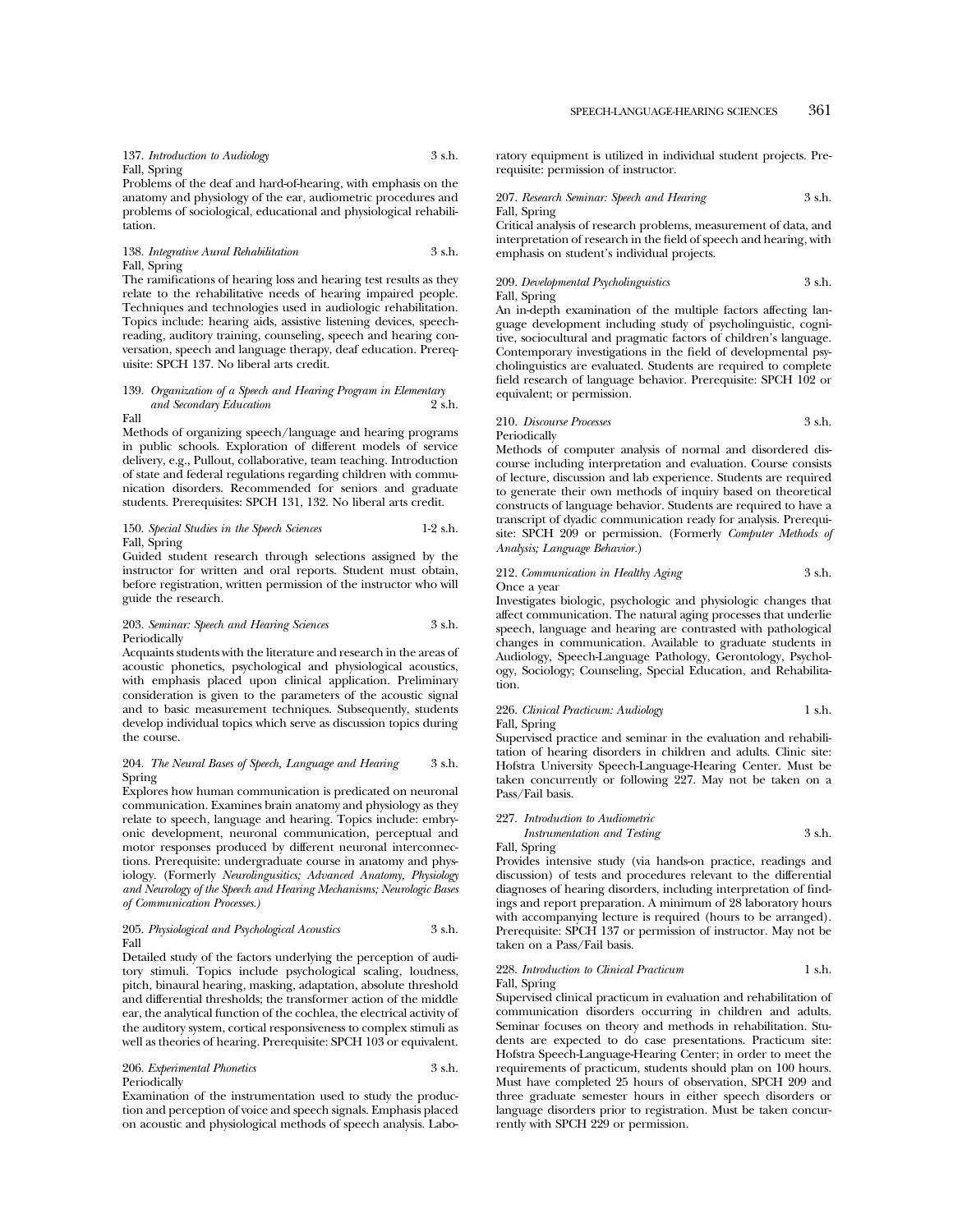## 362 SPEECH-LANGUAGE-HEARING SCIENCES

#### 229. *Evaluation and Interpretation of Communication Disorders* 3 s.h.

## Fall, Spring

Provides an intensive study of standardized and non-standardized procedures, and socio-cultural issues relevant to the evaluation of speech and language. An ethnographic approach guides interpretation of events and report writing. In addition to lectures, students are required to complete a minimum of 10 laboratory hours. Laboratory fee, \$10. Prerequisites: SPCH 132, 135, 209, practicum, or permission of instructor. (Formerly *Differential Diagnosis and Interpretation: Speech-Language Pathology; Evaluation and Interpretation of Speech/Language Disorders*.)

230. *Disorders of Fluency* 3 s.h. Spring

In-depth investigation of normal vs. disordered fluency, including the development of fluency in children; physiological processes involved in fluent and dysfluent speech; theoretical perspectives regarding etiology and approaches to clinical management. (Formerly *Stuttering*.)

#### 232. *Disorders of Phonology and Articulation* 3 s.h. Fall

Exploration of the problems in acquisition of the sound system of English from theoretical and applied perspectives. Consideration is given to evaluation and remediation using phonetic, distinctive feature and phonological approaches.

#### 235. *Introduction to Speech-Language-Hearing Disorders* 3 s.h. Fall, Spring

An intensive study of theories, clinical manifestations and etiologic factors associated with the full scope of communication disorders. Course is for nonmajors and for students who have not formerly studied speech, language, and hearing disorders. Students completing prerequisites for the M.A. Programs in Audiology or Speech-Language Pathology must register for SPCH 235 and 235L concurrently. Prerequisite: graduate status. May not be used for credit toward the M.A. in Speech-Language Pathology or Audiology. (Formerly *Introduction to Speech and Language Disorders for the Classroom Teacher; Introduction to Speech, Language and Hearing Disorders; Introduction to Speech and Language Disorders.)*

#### 235L. *Clinical Observation and Report Writing* 2 s.h. Fall, Spring

Course is required for students seeking documentation of supervised clinical observation for the M.A. in Audiology or Speech-Language Pathology. Must be taken in conjunction with SPCH 235 for students completing prerequisites for and pursuing entry into the M.A. program in Audiology or Speech-Language Pathology. At least 25 hours of supervised clinical observation are completed. Observations are integrated with the study of communication disorders in SPCH 235. Students develop technical and clinical report writing skills. Prerequisites: graduate status and permission of graduate program director.

#### 236. *Communication Problems of the Mentally Retarded* 3 s.h. **Periodically**

Acquaints students with the problems of language and speech development of the mentally retarded. The pathology, symptomatology, therapy, and related problems of amentia are studied. Prerequisites: SPCH 131, 132, or permission of instructor.

237. *Advanced Audiology* 3 s.h. Fall

Advanced pure tone and speech audiometry and tests in the differential diagnosis of auditory disorders. Evaluation of nonorganic hearing loss. Analysis of clinical data. Prerequisite: SPCH 137 or permission of instructor.

## 238. *Seminar: Auditory Pathologies* 3 s.h. Spring

In-depth investigation of congenital and acquired pathologies which directly or indirectly affect the auditory system. Disorders,

diagnoses, treatments, rehabilitation and prognoses are discussed.

### 239. *Pediatric Auditory Assessment* 3 s.h. Fall

Differential diganosis of auditory disorders in children. Tests and techniques in the identification of deafness in infants and young children including behavioral and electrophysiological audiometric measurements. Prerequisite: SPCH 137 or equivalent.

#### 240. *Hearing Aids and Related Instrumentation* 3 s.h. Spring

The hearing aid as an instrument of rehabilitation; its design, measurement, evaluation, selection and application. Technical as well as clinical aspects considered. Prerequisite: SPCH 137 or equivalent.

#### 241. *Pediatric Communication Disorders: Birth to Five* 3 s.h. Fall

Provides in-depth study of communication skills and behaviors of infants, language disordered toddlers, and preschoolers. Clinical implications of neurologic, environmental, psychologic, and cultural and sociologic events are investigated. Students are required to complete field research of infants and children with and without language disorders. Prerequisite: a course in either normal language development, theories of development, or permission of instructor. (Formerly *Disorders of Early Child Language.*)

## 242. *Aphasia and Related Disorders* 3 s.h. Fall, Spring

An exploration of the problems of aphasia from the theoretical, psychological and practical viewpoints. Consideration will be given to differential diagnostic and rehabilitative methodology. Prerequisites: SPCH 6, 132, or permission of instructor. (Formerly *Aphasia.)*

## 243. *Language Disorders and Learning Disabilities: Kindergarten Through Adulthood* 3 s.h.

Spring An intensive study of the connections between language disorders, literacy and academic skills, learning, and their sociocultural implications. Students are required to complete field research of persons who are normally achieving and learning disabled. Prerequisites: a course in either normal language, reading, writing, psychologic processes, or permission of instructor. (Formerly *Language Disorders of Children With Learning Disabilities; Language Disorders and Learning Disabilities.*)

#### 244. *Cleft Palate and Cranio-facial Disorders* 3 s.h. Spring

The incidence, etiology, symptomatology of the various types of cleft lip and palate and cranio-facial disorders. A comprehensive view of children and adults with cleft palate, concomitant components, and manifestations of cranio-facial disorders including genetic, cultural and environmental factors. Presentation of the team approach to habilitation, with consideration of the significance and roles of participating members. Statement and study of the accompanying speech syndromes and the major methods of speech habilitation. Prerequisite: SPCH 135, or permission of instructor. (Formerly *Cleft Palate*.)

#### 246. *Environmental Noise and Industrial Audiology* 3 s.h. Periodically

Intensive study of the problems related to noise in the environment and work place. Topics covered include effects of noise on man, noise measurement and analysis, basic architectural acoustics, community and industrial problems, governmental regulations and programs for the conservation of hearing. Prerequisite: SPCH 137 or permission of instructor.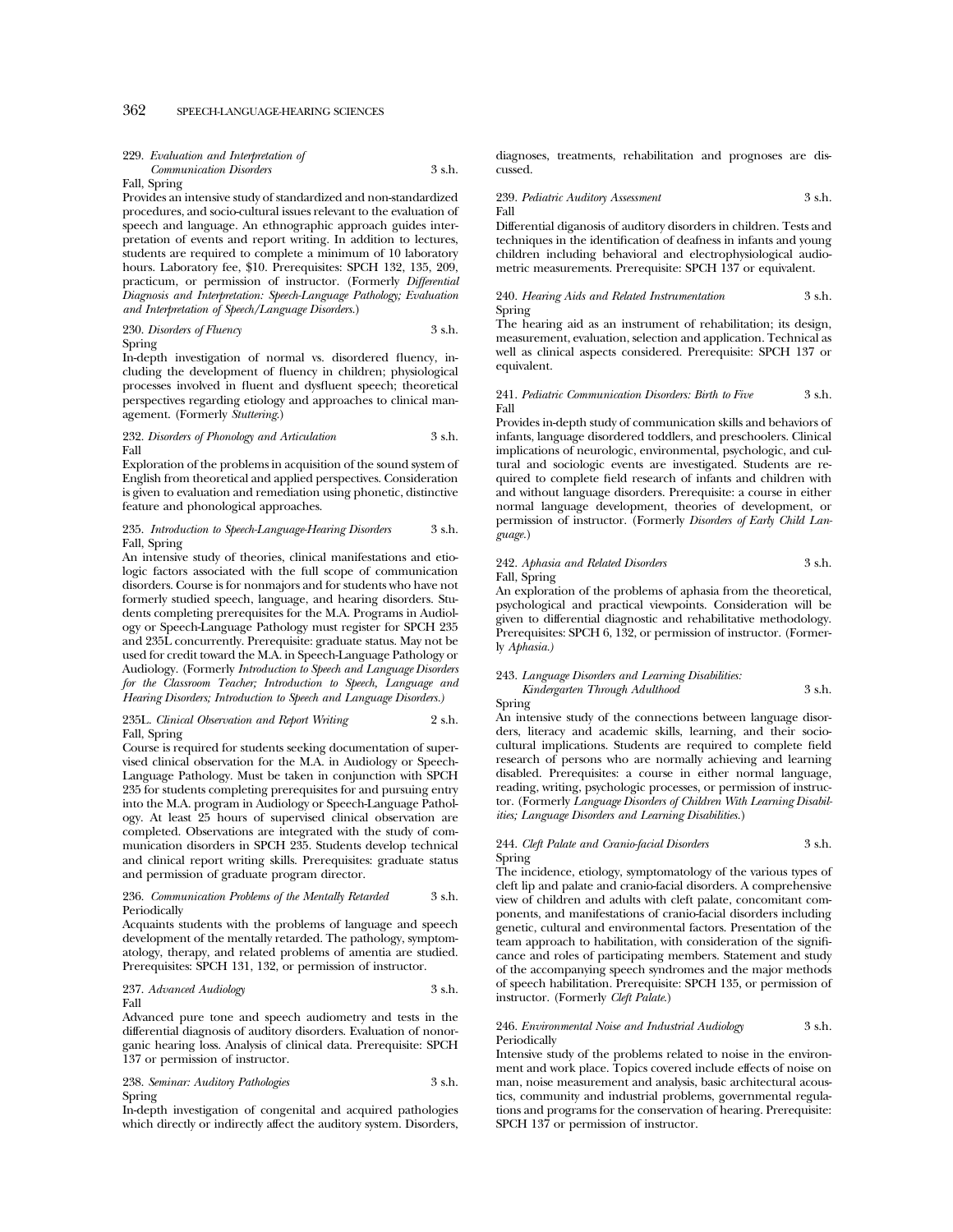Discusses theoretical underpinnings and practical applications of aural rehabilitation methods appropriate to hearing impaired populations of different ages. Auditory training, language stimulation, speech reading and speech conservation procedures are explored in detail. The role of hearing aids, assistive listening devices, classroom amplifiers and cochlear implants in aural rehabilitation is discussed.

248. *Motor Speech Disorders* 3 s.h. Periodically

In-depth study of neuromotor speech disorders in children and adults. Maturational, biological and neuropathological aspects of oral motor function are explored. Emphasis is placed on the use of instrumentation to assess motor speech behavior. Intervention is discussed with reference to the use of augmentative systems in persons with severe motor speech dysfunction.

#### 249. *Voice Disorders* 3 s.h. Fall

Consideration of etiology, symptomatology and rehabilitation of organic, psychogenic, neurogenic and other voice disorders, including laryngectomy. Emphasis placed on physiological, acoustic and aerodynamic aspects of the normal and disordered voice signal, as well as on emotional and other factors influencing vocal function.

#### 250. *Objective Procedures in Audio-Vestibular Diagnosis* 3 s.h. Spring

Exploration of current technological advances in objective diagnosis of auditory and vestibular disorders. Brainstem Evoked Response Audiometry (BSER), Electronystagmography (ENG), and other objective tests studied in theory and practice via lectures, demonstrations and hands-on workshops. Prerequisites: SPCH 237, 205 or permission of department. May not be taken on a Pass/Fail basis.

251A. *Independent Studies* 1-2 s.h. Fall, Spring

Scholarly readings and independent research in student's field and related fields of specialization. Conference time and term project to be arranged with student's major adviser. Prerequisite: permission of adviser and Graduate Program Director.

252. *Independent Studies* 3 s.h. Fall, Spring

Readings concentrating in the student's field of specialization to include: learned journals and monographs in the field and allied periodicals; standard reference works; conferences with persons actively engaged in the field. To be arranged with the student's major adviser. Prerequisite: permission of adviser.

#### 253. *Swallowing Disorders in Children and Adults* 3 s.h. Periodically

Examination of the neuroanatomical and neurophysiological basis of the deglutition process. Intensive study of the normal process from infancy through adulthood. Investigation of biological and physiological features of deglutition through lectures, reading, research and films. Disorders affecting prefeeding, feeding and swallowing abilities. Etiology, symptomatology, assessment and intervention are discussed. Prerequisite: SPCH 6 or permission of instructor. May not be taken on a Pass/Fail basis.

#### 260A. *Clinical Methods and Procedures I* (Audiology) 2 s.h. Fall, Spring, Summer

A seminar for audiology majors in rehabilitation and/or assessment of auditory disorders. Supervised clinical practice with children and/or adults takes place on campus and at off-campus affiliated hospital and clinical sites. Prerequisites: SPCH 226, 227. May be repeated for credit with permission of graduate program director.

## 260S. *Clinical Methods and Procedures I* (Speech-Language Pathology) 2 s.h.

## Fall, Spring, Summer

A seminar for speech-language majors in management and rehabilitation of communicative disorders. Supervised clinical practice with children and/or adults takes place on campus and at off-campus affiliated hospital and clinical sites. Prerequisites: SPCH 228, 229. May be repeated for credit with permission of graduate program director.

#### 261A. *Clinical Methods and Procedures II* (Audiology) 2 s.h. Fall, Spring, Summer

A seminar for audiology majors in rehabilitation and/or assessment of auditory disorders. Supervised clinical practice with children and/or adults takes place on campus and at off-campus affiliated hospital and clinical sites. Prerequisite: SPCH 260A. May be repeated for credit with permission of graduate program director.

## 261S. *Clinical Methods and Procedures II*

(Speech-Language Pathology) 2 s.h.

Fall, Spring, Summer

A seminar for speech-language majors in management and rehabilitation of communicative disorders. Supervised clinical practice with children and/or adults takes place on campus and at off-campus affiliated hospital and clinical sites. Prerequisite: SPCH 260S. May be repeated for credit with permission of graduate program director.

## 262A. *Advanced Seminar: Clinical Management*

(Audiology) 2 s.h. Fall, Spring, Summer

An advanced seminar for audiology majors in management of auditory disorders. Students are responsible for independent development of alternative assessment and intervention techniques. Seminar topics are varied each semester. Supervised clinical practice with children and/or adults takes place on campus and at off-campus affiliated hospital and clinical sites. Prerequisite: SPCH 261A. May be repeated for credit with permission of graduate program director.

## 262S. *Advanced Seminar: Clinical Management* (Speech-Language Pathology) 2 s.h.

Fall, Spring, Summer

An advanced seminar for speech-language majors in management of communicative disorders. Students are responsible for independent development of innovative strategies for clinical management. Seminar topics are varied each semester. Supervised clinical practice with children and/or adults takes place on campus and at off-campus affiliated hospital and clinical sites. Prerequisite: SPCH 261S. May be repeated for credit with permission of graduate program director.

#### 263, A-Z. *Special Topics Seminar: Speech-Language-Hearing Sciences* 1 s.h.

Periodically

Each special topics seminar covers current theoretical and/or applied material in speech-language pathology. Examples of seminar offerings include High Risk Infants, Traumatic Brain Injury, Family-Centered Interventions, Brain and Languages. Students may choose three of these 1 s.h. *Special Topics Seminars* to satisfy their 3 s.h. elective requirements. Consult the department for specific course information. Prerequisites: completion of at least 24 s.h. of the M.A. in Speech-Language Pathology.

## 301-302. *Master's Essay* 3 s.h. each

Fall, Spring Guided independent readings and preparation of the master's thesis and related research.

## Taxation

See M.B.A. Programs, page 98.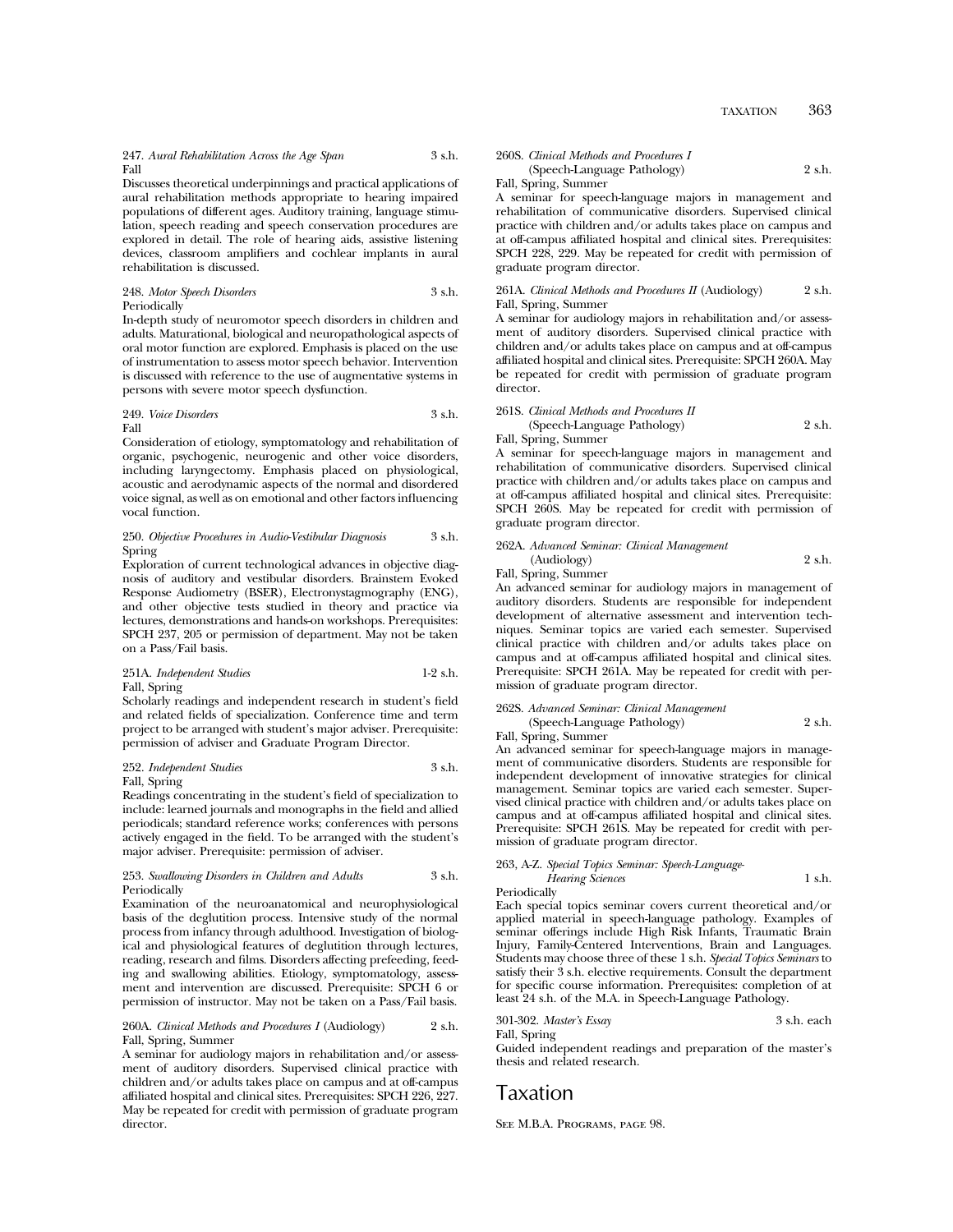## Technology and Public Policy (TPP)

Administered by the Department of Engineering. Associate Professor Rooney, *Chairperson*

These courses were formulated in response to the perceived needs of industry, government and business. The objectives are: 1) establish the relationship between technology and public policy by focusing on the utilization of technology for the fulfillment of societal needs; 2) examine the impact and pervasiveness of existing and potential technology on society; 3) evaluate the converse concept of the role of technological developments in influencing and producing changes in public policy; and 4) determine the effect of public policy on the stimulation, control and regulation of technology as applied to social, economic, political and national defense problems.

The courses are designed to provide students with the opportunity to develop a minor in conjunction with one of several disciplines such as chemistry, communication arts, computer science, economics, engineering, history, mathematics, philosophy or political science.

**A MINOR IN TECHNOLOGY AND PUBLIC POLICY** consists of the successful completion of 18 hours in TPP 110, 112, 114, 115, 116 and 117 with grades of C- or better, with at least six hours in residence.

## **COURSES**

In addition to semester notations next to each course, a selection of courses is offered during the January and Summer sessions. Consult the *January* and *Summer Sessions* bulletins for these schedules.

| 1. Introduction to Environmental Systems # | 3 s.h. |
|--------------------------------------------|--------|
| See course description, page 373.          |        |

110. *Energy and Society* 3 s.h.

The effect of the production, distribution and consumption of energy by man on the environment and society. Examination of the scientific principles associated with the energy problem and energy forms such as petroleum, natural gas, coal, nuclear, geothermal, solar and others with respect to characteristics, availability and magnitude of these resources. Various technologies are studied to determine the techniques for conversion to electric energy and other forms. The priorities and policies for future development, the social conflict between demand and environmental degradation are considered. Prerequisite: permission of instructor.

112. *Technology and Human Values* 3 s.h. Assessment of the status of human values in contemporary western society and the factors which affect this status. The first half of the course will examine valuing, choosing, assessing, setting priorities and value disagreements. The second half will apply these findings to selected problems of choice and responsibility emerging from the impact of technology on the person, on society, on the environment and the physical, social, moral and aesthetic quality of life. Same as PHIL 112.

#### 113. *Technology and Defense Policy* 3 s.h. Once a year

Emphasis is on weapons technology (ABM's, long range missiles, nuclear weapons) and how evolving technology influences and is, in turn, influenced by changing policies in military security and arms control. Analysis of major U.S. policy decisions concerning strategies, arms control and military systems. The technological, environmental, political, strategic and budgetary factors affecting these decisions are examined. Same as PSC 113.

114. *Technology and Urban Problems* 3 s.h. An examination of technological, social and economic factors which influence the planning and design of urban areas. Analysis of topics such as (1) land use, water use, pollution and energy factors used in the planning of housing, schools, hospitals, factories and recreational facilities, and (2) urban transportation problems involving methods of mass transportation, pollution, energy, parking and traffic safety. Prerequisite: TPP 110.

115. *Environmental Planning* 3 s.h. Local, regional and national environmental goals, policies and planning are examined. The course includes environmental quality control, land use planning, pollution abatement policies, environmental impact studies with regard to public works projects, utilities and large industries, The National Environmental Policy Act and Environmental Regulations and Enforcement.

116. *Technology and Communications Policy* 3 s.h. The examination of the usage and potential control of communications. Topics include use and effectiveness of media, public and private policy with regard to communications, social, political, legal and economic factors, and assessment of regional and national communications systems. Typical of the technologies to be examined are cable TV, computerized instruction, communications satellites, newspapers, radio and standard TV. Prerequisite: ECO 131 or approval of instructor.

117. *Technology Assessment* 3 s.h. Consideration of the management and control of technology by government. Examination of the interaction of institutional, political and technical considerations. Development of techniques for anticipation of social, economic, human and environmental consequences of technological development in order to provide the public and policy makers with the bases for decision making. Prerequisite: TPP 110, PSC 105 or approval of instructor.

118. *Independent Project* 3 s.h. Independent analysis, synthesis or experimental work in area of interest. Project to be approved by TPP adviser.

119. *Independent Project* 3 s.h. Field work in area of interest, guided research in selected topics. Project to be approved by TPP adviser.

149. *Technology and Society—Impact and Implication* 3 s.h. Fall, Spring Same as ENGG 149.

201. *Science, Technology and Society* 3 s.h. Once a year

Course is designed to encourage systematic thinking about the intellectual, moral and social/political issues raised by the rapid growth of science and technology in the 20th century. Case studies examine ways in which cultural, economic and technical elements shaped opportunities for social and political change. The imbedded science and technology are analyzed as well as the effects created by the technologies.

## Women's Studies (WST)

Associate Professors Schwab (French) and Wallace (Philosophy), Hofstra College Codirectors; Assistant Professor Longmire, New College Adviser.

The Women's Studies minor program, under the supervision of the College of Liberal Arts and Sciences and New College, provides interdisciplinary perspectives on women in the humanities, the social sciences and natural sciences; women in a cross-cultural context; and women's roles and issues.

The requirements are the successful completion of 18 semes-

<sup>#</sup>Core course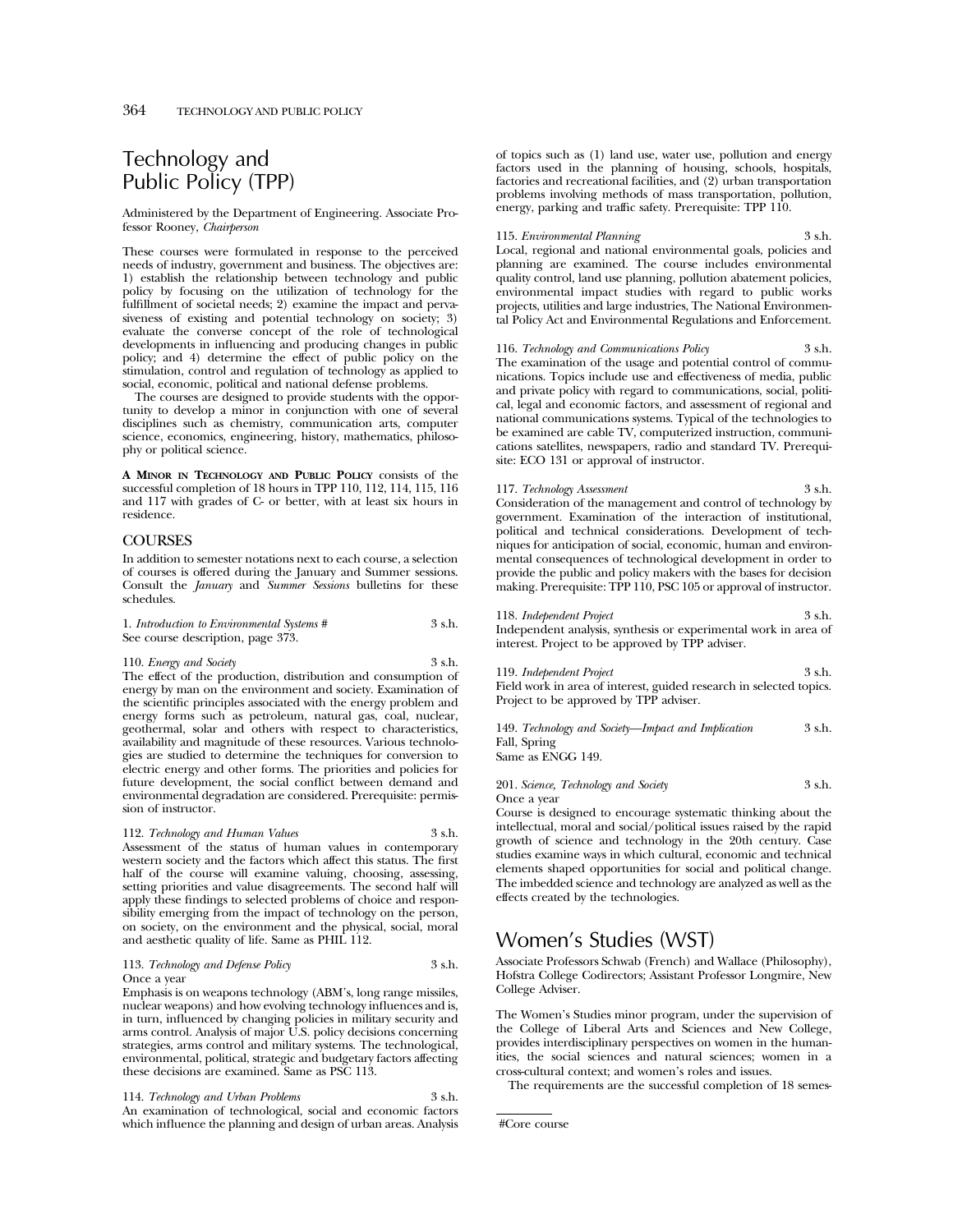ter hours, at least six hours in residence, chosen from the courses listed below, taken under advisement by the Hofstra College Codirectors or the New College Adviser.

Courses offered at the College of Liberal Arts and Sciences (see department listings for course descriptions):

- ANTH 32. Women & Development, # 3 s.h.
	- 145. *Women & Men in Anthropological Perspective*, 3 s.h.
- CLIT 75. *Women Writers in the Romantic Tradition* #, 3 s.h.
	- ENGL 124A. *The Woman Writer in America,* 3 s.h. 182, 192, 196-198, A-Z. *Readings in Literature or Special Studies\*,* 3 s.h. each
- FRLT 42. *Heroines Exotic & Erotic: Romantic Women in 19th-Century French Narrative Prose #*, 3 s.h. 46. *Sex, Gender & Love in 20th-Century French*
	- *Prose #,* 3 s.h.
	- 60. *Modern French Feminist Thought,* 3 s.h.
- HIST 6C. *History of Changing Sex Roles: Changing Societies,* 1 s.h.
	- 149. *Women in America,* 3 s.h. (Credit towards minor given for this course or SHG 5, not both.)
- JW ST 101. *Special Topics in Jewish Studies*\*\*, 3 s.h.
- 142. Philosophy of Feminism, 3 s.h.
- PSY 126. *Psychology of Women*, 3 s.h. (Credit towards minor given for this course or SPG 4, not both.)
- SOC 32. *Women & Development* #, 3 s.h. (Credit towards minor given for this course or SGG 60E, not both.)
	- 36. *Marriage & the Family,* 3 s.h.
	- 140. *Social Inequality,* 3 s.h.
	- 160. *Sociology of Sex Roles,* 3 s.h.
- SPLT 57. *Gender*  $\mathcal{E}^{\check{\sigma}}$  *Culture: Women Through the Lens of Spanish Female Writers* #, 3 s.h.
- SPCM 53. *Gender & Intercultural Issues in Communication*, 3 s.h.
- WST 1. *Introduction to Women's Studies* #\*\*\*, 3 s.h. (Credit given for this course or New College ISWB 1, not both.)
	- 198. *Independent Study in Women's Studies,* 3 s.h.

Courses offered at New College (see *New College Addendum*):

| HPG    |  | 6. <i>Educational Controversies</i> , 4 s.h.             |  |
|--------|--|----------------------------------------------------------|--|
| TOTATD |  | Technological contract to MI can see the Charlier of the |  |

- ISWB 1. *Introduction to Women's Studies,* 4 s.h.
	- SGG 5. *Language of Discrimination,* 4 s.h.
	- 60E. *Women in the Third World,* 2 s.h.
- SHG 5. *Herstory: Women in American Culture,* 4 s.h.<br>SPG 4. *Psychology of Women*, 4 s.h.
- SPG 4. *Psychology of Women*, 4 s.h.<br>SPS 22. *Women in Political Theory*,
	- 22. Women in Political Theory, 4 s.h.
		- 60F. *Ecofeminism,* 2 s.h.

Since all courses are not offered every semester, consult the *Class Schedule* and the Hofstra College Codirectors and the New College Adviser before registering for your program. Information regarding scheduling and independent study opportunities are available in the Department of French and the Department of Philosophy. You may also wish to consult with faculty members in individual departments who teach courses listed above for the Women's Studies program. Individual study opportunities and scheduling information for New College are also available in the New College Office. For course descriptions, consult the *General Bulletin* under the relevant department. For New College course descriptions consult the *New College Addendum.*

#### **COURSE**

| WST 1. Introduction to Women's Studies #<br>See course description, page 373.  | 3 s.h.   |
|--------------------------------------------------------------------------------|----------|
| 198. Independent Study in Women's Studies<br>See course description, page 374. | $3$ s.h. |

## Writing (WRIT)

Administered by the Department of Administration and Policy Studies. Professor Shakeshaft, *Chairperson*

## MASTER OF ARTS: THE TEACHING OF WRITING

This program is designed to prepare elementary, secondary, and two-year college teachers to teach writing in their classrooms regardless of content area certification and to provide expertise for certified teachers who are seeking to become language arts specialists, K-12 coordinators of language arts, curriculum specialists or teacher educators.

#### Admission Requirements

(1) B.A., B.S., M.A. or M.S. degree with an academic average of 2.5 or better; (2) letter of recommendation from a supervisor; (3) for those intending to teach in the public school, provisional certification in one of the following fields: nursery, kindergarten, grades one through six, English, bilingual education, and English as a second language; (4) satisfactory score on the National Teacher Examination, the Graduate Record Examination, or an acceptable alternative; (5) satisfactory completion of program writing proficiency examination; (6) interview with a representative of the program. All applicants accepted will be classified as matriculated Master of Arts students.

#### REQUIREMENTS FOR DEGREE CANDIDACY

(1) minimum of B in two of the first three required courses; (2) recommendation of two faculty members in the program. Upon completion of the foregoing requirements, the matriculated master's student becomes a Master of Arts degree candidate.

#### Program Requirements

A minimum of 36 semester hours with a satisfactory grade-point average and completion of a master's essay.

- Phase I. 200. *Theories & Research in the Teaching of Writing,* 3 s.h. READ 220. *Reading, Writing & Cognition,* 3 s.h.
- Phase II.
	- 277. Classroom Strategies in Teaching Writing, 3 s.h., or
	-
- SED 273. *Teaching Writing in the Content Areas,* 3 s.h. †WRIT 201. *Practicum in the Teaching of Writing,* 3 s.h.
- Phase III.
- 
- CT 272. *Technology & the Teaching of Writing,* 3 s.h.
- ENGL 201. *Rhetoric,* 3 s.h. WRIT 203. *Writing Assessment,* 3 s.h.
- 
- Phase IV.<br>Electives--9 semester hours under advisement, selected from the following:
	- 275. *Literacy in Early Childhood Education*, 3 s.h. 278. *Writing & Children's Literature,* 3 s.h.

\*May be taken for credit towards the minor in Women's Studies when topic is appropriate, e.g., *Representation of Women in English Renaissance Literature.*

- \*\*May be taken for credit towards the minor in Women's Studies when topic is appropriate, e.g., *Women in Jewish Literature.*
- \*\*\*Required for the minor in HCLAS; may not substitute New College ISWB 1 without special permission from Codirectors. Core status of this course: student may elect to count it as partially satisfying either Social Science Contemporary or Humanities Appreciation and Analysis (although it does not satisfy the literature requirement). #Core course
	- †ELED 277 or SED 273 may be taken concurrently with WRIT 200, or WRIT 201 should be taken the semester(s) following, but may not be taken prior to ELED 277 or SED 273.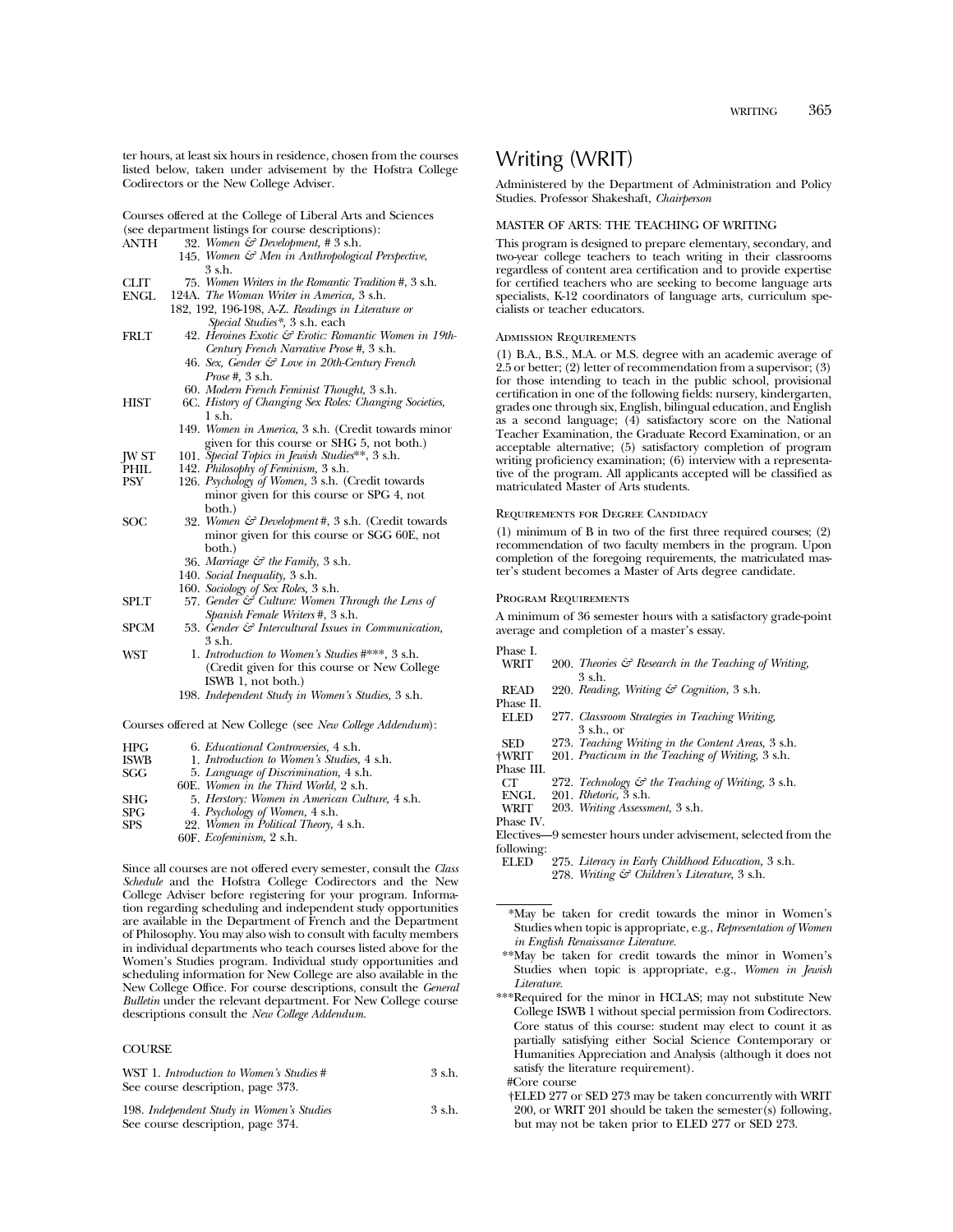366 WRITING

| ENGL  | 200. The Analysis of Prose, 3 s.h.         |
|-------|--------------------------------------------|
|       | 203. Approaches to English Grammar, 3 s.h. |
| LING- | 210. Second Language Acquisition, 3 s.h.   |

- SPCH 209. *Developmental Psycholinguistics,* 3 s.h.
- SPCM 221. *Literature in Performance*, 3 s.h.<br>WRIT 204. *Evaluation & Development of* W

204. *Evaluation & Development of Writing Programs*, 3 s.h.

and one Foundations of Education course is especially recommended.

## Phase V.

206. *Research Designs in Writing Instruction*, 3 s.h. 301. *Master's Essay,* 3 s.h.

### ADVANCED CERTIFICATE IN THE TEACHING OF WRITING

This certificate program in the teaching of writing and closely allied disciplines is designed to enhance the teaching of writing by teachers in elementary and secondary schools and in two-year colleges regardless of content area certification.

#### Admission Requirements

(1) A bachelor's degree with an average of 2.5 or better; (2) letter of recommendation from a supervisor; (3) satisfactory score on the National Teacher Examination (NTE), Graduate Record Examination (GRE) or an acceptable alternative.

#### CERTIFICATE REQUIREMENTS

A minimum of 18 semester hours with a satisfactory grade-point average. WRIT 200 is prerequisite for all courses in the program.

## PROGRAM OF STUDY

A. Required courses: 12 s.h.

- ELED 277. *Classroom Strategies in Teaching Writing,* 3 s.h. or
- SED 273. *Teaching Writing in the Content Areas,* 3 s.h.
- WRIT 200. *Theories & Research in the Teaching of Writing,* 3 s.h.
	- 201. *Practicum in the Teaching of Writing,* 3 s.h.
	- 203. *Writing Assessment,* 3 s.h.
- B. Electives: 6 semester hours under advisement, selected from the following:
	- CT 272. *Technology & the Teaching of Writing,* 3 s.h.
	- ELED 275. *Literacy in Early Childhood Education,* 3 s.h.
	- 278. *Writing & Children's Literature,* 3 s.h.
	- ENGL 200. *The Analysis of Prose,* 3 s.h.
	- 201. *Rhetoric,* 3 s.h.
	- READ 220. *Reading, Writing, & Cognition,* 3 s.h.

#### COURSES

In addition to semester notations next to each course, a selection of courses is offered during the January and Summer sessions. Consult the *January* and *Summer Sessions* bulletins for these schedules.

#### 200. *Theories and Research in the Teaching of Writing* 3 s.h. Once a year

Exploration of current theories of writing and the research related to instructional practices. Includes an historical overview

of the teaching of writing as it progresses from a product to process focus. Emphasis on the process of writing and its relationship to the context of writing; the purpose for writing and the writer's audience.

#### 201. *Practicum in the Teaching of Writing* 3 s.h. Once a year

Application of theory and methodology. Work on specific lesson plans for teaching writing in the content areas. Lessons designed by class members are taught in their own instructional settings with feedback in the practicum. Flexibility in lesson planning is encouraged to meet the needs of students from varying linguistic and cultural backgrounds. Classroom observations are required. Prerequisites: WRIT 200; ELED 277 or SED 273, or permission of instructor.

## 203. *Writing Assessment* 3 s.h. Once a year

Devising, scoring and interpreting assessments of writing with emphasis on those techniques that view language as an holistic entity. Strategies for implementing needs, growing from holistic assessments, are discussed and developed. Prerequisite: WRIT 200 or permission of instructor.

#### 204. *Evaluation and Development of Writing Programs* 3 s.h. Once a year

Designed for teachers, supervisors and administrators who are developing or evaluating writing programs. Discussion of the organization, supervision and evaluation of writing program. Prerequisite: WRIT 200 or permission of instructor.

#### 206. *Research Designs in Writing Instruction* 3 s.h. Fall, Summer

Students view various possible designs applicable to research in the teaching of writing and develop a proposal for a master's thesis in the teaching of writing. Prerequisites: WRIT 200, 201, 203; ELED 277 or SED 273. Pass/Fail grade only.

#### 210. *Writing and Reading Strategies for Graduate Students* 3 s.h. Spring

Designed to assist students in developing and improving writing and reading skills related to graduate study. Introduction to important aspects of language related to the connection between reading and writing. Guidance in the process of completing types of assignments essential to progress in graduate programs. Open to nonmatriculated graduate students and to graduate students in master's, certificate, professional diploma and doctoral programs.

#### 251, 252. *Special Readings Seminar* 1-3 s.h. each Fall, Spring, Summer

Investigations and reports on advanced educational topics adapted to the program of the student. Prerequisite: permission of instructor.

301. *Master's Essay* 3 s.h. Spring, Summer

For Master of Arts in the Teaching of Writing candidates only. Prerequisites: WRIT 200, 201, 203; ELED 277 or SED 273. Pass/Fail grade only.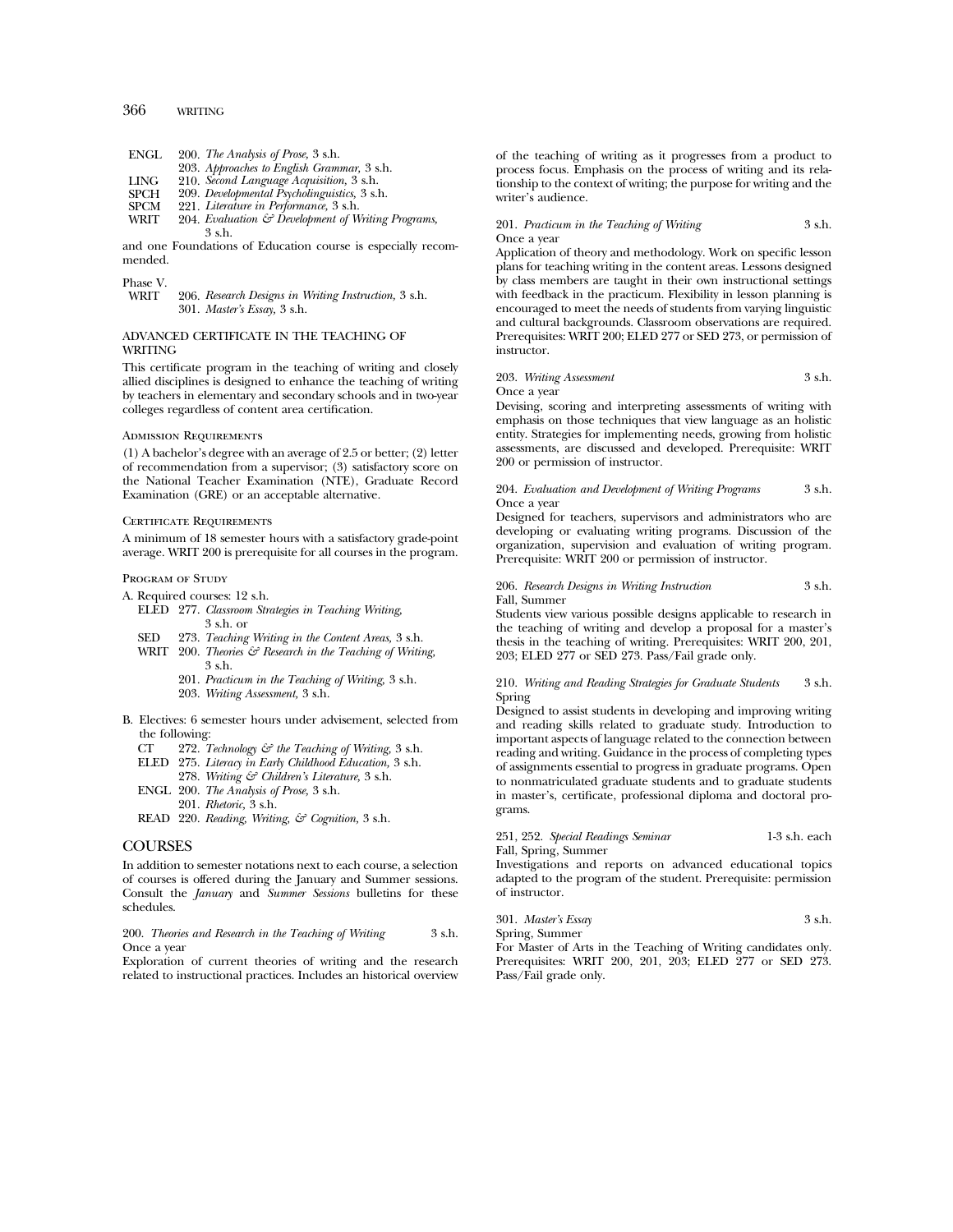# Provisional Courses (Provisional courses for the School of Communication follows

**The College of Liberal Arts and Sciences** encourages departments to keep abreast of new advances in knowledge by incorporating this material in existing courses. Sometimes departments prefer to experiment with a different combination of material or in new approaches to a subject. Occasionally faculty try interdisciplinary approaches in which the course material is not associated completely with any existing department. These proposals can obtain "provisional approval." If the experiment succeeds, faculty authorization for regular inclusion with departmental offerings may follow.

Provisionally approved courses must meet all regular requirements for time-in-class, amount of student assignments and level of difficulty. The following are courses which received provisional approval.

## **American Studies (AM ST)**

1. *Creating America's Culture* # 3 s.h. An introduction to the interdisciplinary approach to understanding America which takes as its theme the active principles at work in this country by which a culture, distinct from that of other nations, was, and is formed.

#### 100. *Honors Essay* 3 s.h.

Research and writing of a substantial essay or execution and presentation of a creative project. Written analysis on any subject relating to the disciplines encompassed by the field of American Studies. Open only to eligible senior American Studies majors who wish to graduate with honors. Written permission of the instructor supervising the essay or project must be obtained before registration. Cumulative grade-point average must conform with departmental honors as defined under eligibility requirements on page 62. May not be taken on a  $Pass/D+/D/$ Fail basis.

## **Anthropology (ANTH)**

113. *Archaeology of Civilizations of the New World* # 3 s.h. Study of the present state of archaeological knowledge about the development of such pre-Columbian New World civilizations as the Olmec, Maya, Toltec, Aztec and Inca. Recent archaeological evidence and glyph translations are discussed and analyzed in the context of prevalent theoretical perspectives. Distinctive forms of agriculture, cities and state formation in the New World are presented.

#### **Art History (AH)**

5, 6. *Form in the Art-Work, I*#, *II* # 3 s.h. each Analytical study of form in painting, sculpture and architecture emphasizing by comparative method structural significance and expressive values. 5: emphasis on classicism and its alternatives; 6: emphasis on the modern sense of the "object." Prerequisite: sophomore standing or above.

7. *American Art I #* 3 s.h. Study of architecture, sculpture, painting and folk art from Colonial times to the end of the Civil War. The beginning of American artistic tradition.

8. *American Art II* #  $\frac{3 \text{ s.h}}{2}$ A study of architecture, sculpture, painting and graphic arts, from the Civil war to the end of World War II. Academic tradition, realism, and regionalism compete with modernism as America moves toward a uniquely and entirely American mode of art.

161. *Art of Personal Adornment* 3 s.h. Analysis of the development of clothing design and personal decoration as art forms from Antiquity to the present. ChronoHofstra College of Liberal Arts and Sciences)

logically presented, stylistic changes and fashions are examined within cultural contexts.

168. *Internship* 6 s.h. Students work two days a week in a leading auction house, museum, or gallery and write a research paper. Pass/D+/D/Fail grade only. No liberal arts credit.

187. *Landscape in Art* 3 s.h. The course will focus on European and American artists' interpretations of nature in painting. Representative artists and major styles will be emphasized and the paintings will be analyzed within the context of society. A general comparison will be made with Chinese landscape painting of the Sung Dynasty and Japanese painting of the Kamakura period.

188. *Age of Rembrandt* 3 s.h. The art and life of Rembrandt as an artist beginning in Leyden through his later years in Amsterdam. In addition, other 17thcentury Dutch painters who lived in Rembrandt's time are considered.

192. *Workshop in Art History* 3 s.h. Focused study of a particular area of arts or crafts combining lecture, demonstration and the examination of original works. May be repeated for credit when topics vary.

### **Astronomy (ASTR)**

11. *The Solar System* # 3 s.h. Elementary treatment of the solar system, tracing the development of ideas to the present time. Accompanying laboratory illustrates measurements appropriate to solar astronomy. (2 hours lecture, 2 hours laboratory.)

12. *Stars and Galaxies #* 3 s.h. Elementary treatment of stellar and galactic astronomy, tracing the development of ideas to the present time. Accompanying laboratory illustrates measurements appropriate to stellar and galactic astronomy. (2 hours lecture, 2 hours laboratory.)

#### **Biology (BIO)**

10. *Genetics and Society* 3 s.h. Fundamental laws of hereditary transmission, gene function and genes in populations. Impact of genetic knowledge on society as a whole and consideration of when application of this knowledge may be beneficial or harmful to society. (3 hours lecture.) Recommended for students in psychology, sociology, anthropology, philosophy, education, political science, etc. Not open to biology majors.

91, 92. *Undergraduate Research II* 2-4 s.h. each Students continue either a laboratory (BIO 91) or a library research project (BIO 92). Students must complete the research and write a thesis (BIO 91) or essay (BIO 92). Grading is based on the quality of the research, the thesis or essay, and a presentation. Students seeking honors in biology must prepare either a thesis or an essay. Highest honors are only given to students enrolled in BIO 90 and 91. A maximum of 6 credits can be earned for either BIO 90 and 91 or BIO 90 and 92. Credit given for either BIO 91 or 92, not both. Prerequisites: BIO 90 and permission of instructor.

#Core course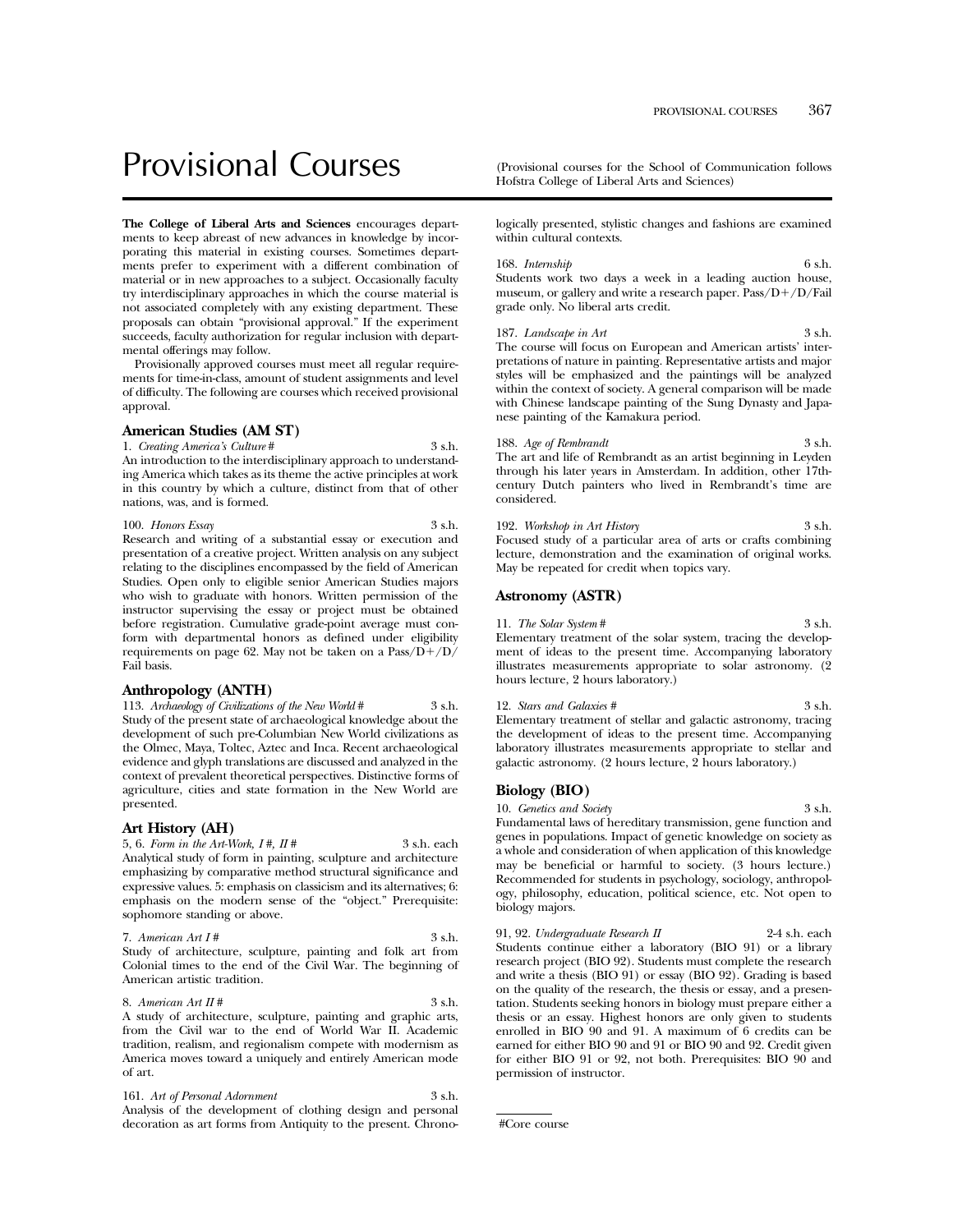183. *Fundamentals of Aquaculture/Mariculture* 4 s.h. Introduction to scientific culture of marine and fresh water organisms such as fishes, oysters, clams, prawns, algae, etc. Theory behind intensive, semi-intensive, and open and closed systems are discussed as well as control of water quality and specialized diets. Students utilize the aquaculture facilities and water testing laboratory. (3 hours lecture, 3 hours laboratory.) Prerequisite: BIO 2; prerequisite or corequisite: BIO 147. May not be taken on a Pass/D $+$ /D/Fail basis.

184. *Advanced Aquaculture/Mariculture* 3 s.h. Advanced concepts in the theory and management of aquaculture/mariculture facilities. Evaluation of productivity; analysis of recent research papers. Survey of the potential of recently developed culture techniques and organisms. A project is required. Prerequisite: BIO 183. May not be taken on a Pass/D+/ D/Fail basis.

185 & 186. *Internship: Aquaculture/Mariculture* 5 s.h. each Intensive experience involving practical on-site participation working at an aquaculture/mariculture facility. Students may choose from a large selection of participating commercial facilities and make a thorough analysis of all phases involved in aquaculture and mariculture. Prerequisite: BIO 184; corequisite: BIO 187. May not be taken on a  $Pass/D+/D/Fall \ basis$ .

187. *Analysis of Aquaculture/Mariculture Internship* 2 s.h. Taken in conjunction with 185 & 186. Student receives assistance in analyzing all phases of the commercial establishments at which he/she is interning. The intern returns to campus once each week for an ongoing dialogue with Hofstra faculty regarding technical details of the operation he/she is studying. Classroom discussion between interns at different places facilitates comparison and evaluation. Prerequisite: BIO 184. May not be taken on a Pass/ $D+/D$ /Fail basis.

204. *Tropical Marine Biology for Teachers* 3 s.h. An intensive introduction to the biology of seashores, turtle grass beds, mangrove swamps and coral reefs. Teachers are shown how to prepare materials for use in classrooms. (2 hours lecture, 5 hours laboratory and field study daily.) Course meets for 12 days at the Caribbean Hofstra University Marine Laboratory, Jamaica.

# **Chemistry (CHEM)**

80. *Descriptive Chemistry* 1 s.h. A systematic study of the elements of the Periodic Table and their compounds. Topics include structure, properties and reaction chemistry. Use of the chemical literature and information retrieval is emphasized. (1 hour lecture.) Prerequisites: CHEM 3A  $\&$  4A.

#### **Comparative Literature and Languages (CLIT)**

#### 54. *The Oedipus Theme* # 3 s.h.

A comparative analysis of the evolution of the Oedipus theme from its origins in Greek culture to its modern deployment as both a literary motif and an interpretative figure.

75. *Women Writers in the Romantic Tradition #* 3 s.h. Traces elements of Romanticism and its development in the works of major women writers of the 19th and early 20th century (1810-1932). Includes works by Germaine de Stael, Mary Shelley, George Sand, Edith Whorton and Colette.

173. *Sentiment to Sadism in the Early European Novel* 3 s.h. Study of the European novel from the end of the 17th to the end of the 18th century. Focus on the development and decadence of feelings, sentiments, and emotions and how they reflect political and social events of the period.

190. *World Literature and the Anatomy of Cultural Difference* # 3 s.h.

Introduces students to the notion of world literature by presenting works from different countries and cultures, languages and traditions in a comparative context, with emphasis primarily on cross-cultural comparisons between Western and non-Western literatures. Prerequisite: ENGL 2.

#### **Computer Science (CSC)**

4. *Introduction to Computer Science with Applications* 3 s.h. A course for nonmajors that introduces the elements, terminology and concepts of computer science. Concepts of commercial software packages such as spreadsheets and databases are introduced with some hands-on use. The computer, its operations, hardware-software considerations, comparative operating systems and social implications are discussed. No liberal arts credit.

110A. *Computer Architecture Laboratory* 1 s.h. Provides hands-on experience in using digital electronics by way of integrated circuits without engineering bias. Offers practical construction, testing and implementation of circuits useful in digital circuits and modules. Prerequisite: CSC 110. Same as ENGG 32B.

155. *UNIX and C*++ 3 s.h. Introduction to the UNIX System V. UNIX file systems, processes commands, shells; syntax and semantics of the  $C++$  language; portability; C++ library; C-UNIX interface; programmers' workbench; documenters' workbench. Prerequisite: CSC 120.

163. *Computing, Ethics, and Society* 1 s.h. Critical examination of ethical problems associated with computer technology. Discussion of these problems is conducted within the framework of classical philosophical ethical theories. Legal and quasi-legal (i.e., policy and regulative) issues are also considered. Topics addressed include the process of ethical decision-making, privacy and confidentiality, computer crime, professional codes and responsibilities, software piracy, the impact of computers on society. Prerequisites: junior class standing; PHIL 9; CSC 4, 5, or 15. No liberal arts credit.

171A. *Introduction to Computer Graphics* 3 s.h. Fundamentals of two-dimensional modern interactive graphics: hardware technologies, software, data structures, mathematical manipulation of graphical objects, the user interface and the fundamental implementation of algorithms. Prerequisites: CSC 120, MATH 19. (Formerly 171.)

190. *Software Engineering: Theory and Practice* 3 s.h. A capstone course for computer science majors which applies concepts learned throughout the curriculum. Students study the nature of the program development task when many people, modules and versions are involved in designing, developing and maintaining a large program or system. Issues addressed include program design, specification, version control, cost estimation and management. Students work in small teams on the cooperative examination and modification of existing systems. Prerequisite: senior status or permission of department chairperson. (Formerly *Project in Software Engineering.*)

195. *Computer Science Internship I* 3 s.h. Internship course for qualified senior computer science majors. Students work approximately one day per week with a participating industry or research concern and are jointly supervised by department and employer. Admission by permission of department chairperson and is dependent on student's record and availability of placement.

196. *Computer Science Internship II* 3 s.h. Continuation of 195.

<sup>#</sup>Core course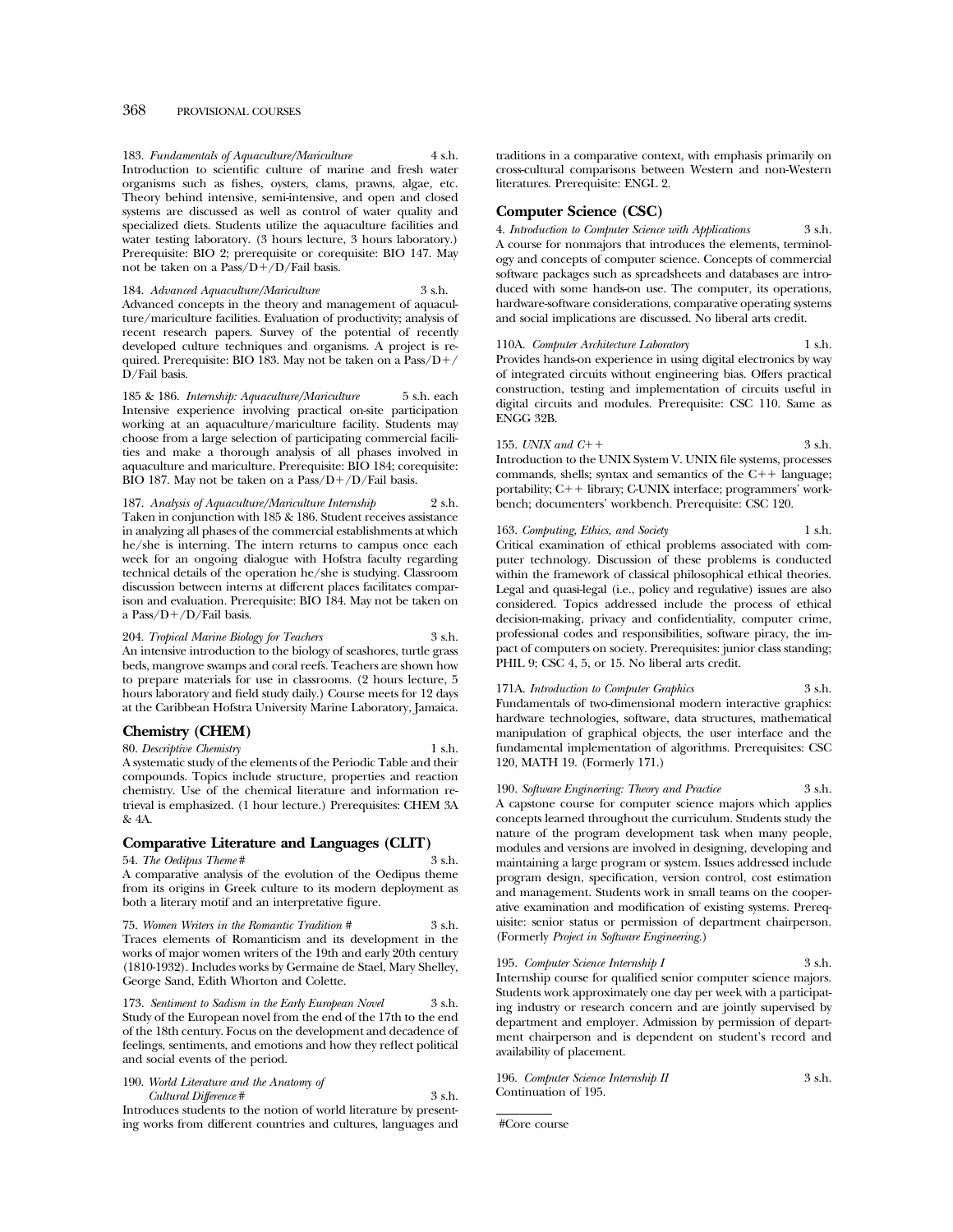# **Dance (DNCE)**

123. *Independent Study in Dance* 1-3 s.h. Individualized course designed to meet the special interests of dance majors and minors. Students are permitted to engage in individual research and specific projects under the supervision of a member of the dance faculty. Students must obtain written approval of his or her faculty adviser. Open only to juniors and seniors or by permission of the chairperson of the department.

131. *Honors Essay* Research and writing of a substantial honors essay or a performance project with a strong accompanying written component. If a performance project is chosen, DNCE 121 must have been completed. Open to qualified senior majors who desire to graduate with departmental honors. Approval of the chairperson and an adviser is required.

# **Drama (DRAM)**

110. *Special Topics in Drama* 1-3 s.h. Seminars on selected aspects of theater: study of movements, ideas, individual artists and playwrights or exploration of significant performance or production techniques such as mime, *Commedia dell'arte*, constructivism, touring theater. May be repeated for credit when topics vary.

#### **Economics (ECO)**

4. *Introduction to Economic Controversies* 3 s.h. Introduces principal areas of controversy in economics/social science. Identifies underlying assumptions of conservative, liberal and radical world views including equality, power, role of state, relation between political and economic democracy, limits to growth, problems of economic instability and insecurity. Social science credit. Credit toward an economics major or minor only with permission of departmental chairperson. No credit toward the economics requirement for the B.B.A. Not open to first-year students. Credit given for ECO 1 *or* 4 *or* New College SEB 1.

7. *Explorations of Current Economic Issues #* 3 s.h. Introduces key concepts of economics through detailed exploration of topics at the center of economic and political debate: economic growth and income distribution; proper role of government in our "mixed" economy; globalization of economic activity; strategic role of financial institutions and markets in the new world economy. Credit for this course or ECO 1, not both.

10. *Economics, Environment and Community* # Examination of the issues of natural resource limits, the ongoing quest and needs for economic growth, threats to environmental sustainability from over-exploitation of resources and environmental pollution, and a variety of economic and social policies designed to mitigate adverse human impacts on resource and environmental systems. May not be taken as one of the four elective courses in economics required for the economics major.

115. *Economy of Western Europe* Post-World War II economic growth and policy in Western Europe; economic integration and the European Economic Community; policy, problems, debates. Specific countries studied: France, Britain, West Germany, Italy. Prerequisite: one introductory course in economics.

116. *Economics of the Middle East* 3 s.h. Contemporary economy of the Middle East in its sociopolitical and historical contexts. Focus is on the post-World War II period: population, industrialization, oil, economic implications of militarization, growing religious fervor, revolution and rising instability. Prerequisite: one introductory course in economics.

125. *Monetary Economics* 3 s.h. Forms and functions of money; theories of money demand and supply; the relation between monetary aggregates, credit conditions and economic activity in the different models; the role of central banking; domestic and international aspects of monetary policy. Prerequisites: ECO 1, 2.

#### **Engineering (ENGG)**

60. *Water Quality for Environmental Engineers* 3 s.h. Study of the chemical, physical and biological water quality parameters necessary for the design of water and wastewater treatment processes and operations. Basic physical and chemical parameters of pH, turbidity, alkalinity, suspended solids, hardness, chlorine residual, dissolved oxygen and metal analyses are examined in laboratoary exercises. Prerequisites: CHEM 3A, 3B, 4A.

61. *Environmental Unit Processes and Operations* 3 s.h. Theory and design of the physical, chemical, and biological unit operations of filtration, sedimentation, coagulation, flocculation, absorption, ion exchange, disinfection, gas transfer, biological degradation, and sludge handling as applied to water and wastewater treatment. Prerequisites: ENGG 60, 144; corequisite: ENGG 115.

62. *Environmental Unit Operations Laboratory* 1 s.h. Bench scale laboratory exercises for the control and operation of selected environmental treatments (covered in the lecture course) for water and wastewater. Prerequisite or corequisite: ENGG 61.

136. *Hydraulic Engineering and Water Resources* 3 s.h. Introduction to hydrology. Population and water demand projections, design of water transport systems. Applications of principles of fluid mechanics to typical civil engineering systems; pipe networks, pumping stations, open channel flow and measuring devices. Prerequisite: ENGG 115. No liberal arts credit.

143G. *Engineering Design B* 3 s.h. Integration of physical principles with mathematical analysis and/or experimental techniques as basis for an individually required design project in engineering science. Prerequisite: senior standing.

144. *Environmental Engineering* 3 s.h. Definition of environmental problems, their sources, impacts on society and health management. Introduction to the applicable scientific basis of pollution control including chemistry, microbiology, climatology and epidemiology. Survey of water quality parameters, water resources, water pollution, air pollution, solid and hazardous wastes engineering. Prerequisites: CHEM 3A & 4A, 3B, MATH 19. No liberal arts credit.

# 147. *Soil Mechanics* 3 s.h. Fundamentals of soil behavior and its use as a construction

material; engineering geology of soils and rocks; soil properties and classification; effective stress principle, consolidation, and settlement; shear strength and limit analysis; relationship of soils to foundation design. Prerequisite: ENGG 28.

# 180. *Digital Signal Processing* 3 s.h.

Analysis, filtering, and modeling of discrete-time signals. Sampling and quantization. Z transforms, discrete Fourier transforms, digital filters. Sampling-rate conversion by interpolation and decimation. Linear prediction, system modeling, lattice filters. Prerequisite: ENGG 177. No liberal arts credit.

183. *Special Topics in Bioengineering* 3 s.h. This seminar format course is designed to provide students with an opportunity to acquire in-depth knowledge in various biomedical specialties in order to better understand engineering design considerations inherent to biological systems. This upperclass course focuses on various biophysical topics, such as biomechanical aspects of tissue (i.e., injury), cardiovascular systems (i.e.,

<sup>#</sup>Core course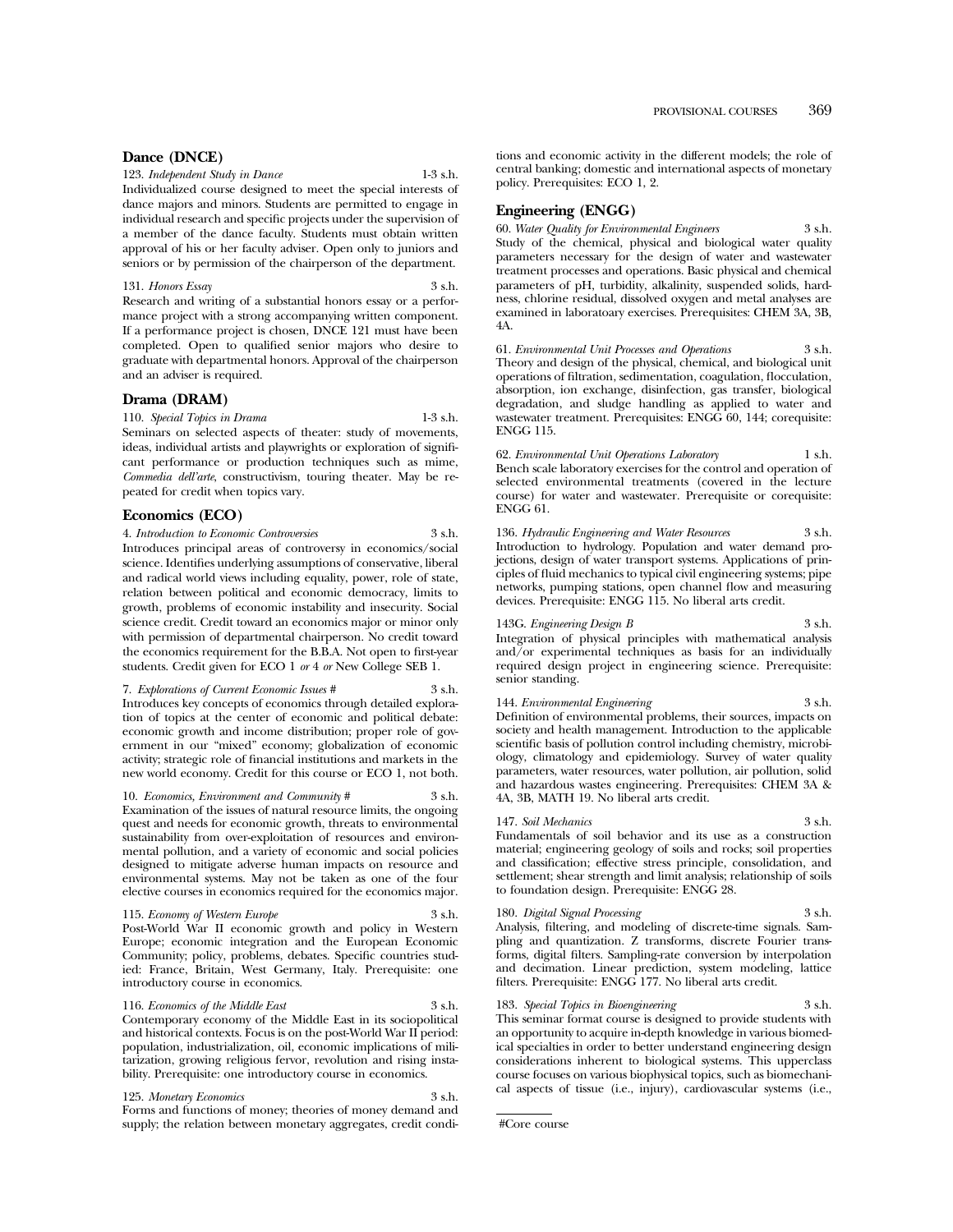cardiac mechanics) and devices (i.e., pacemaker design), mathematical modeling of biomedical systems, fractal modeling, neural networks, biochemical kinetics (i.e., biosensors), genetic engineering, medical imaging, and artificial organs. Students are required to investigate specific biophysical systems and try to elucidate biological functions utilizing analytical tools. Open to majors and nonmajors. Prerequisite: junior standing in engineering or permission of instructor. No liberal arts credit.

189. *Random Signal Analysis* 3 s.h. Laws and methods of probability are introduced. Concepts such as random variables, probability distributions for discrete-time and continuous-time signals, and averages are developed. Random processes and random signals are defined and examined through temporal correlation functions and Fourier spectral characteristics. The techniques of linear system analysis, filtering and optimization with random signal and noise inputs are developed using power spectral density functions. Practical applications, using computer methods such as FFT, are explored. Prerequisite or corequisite: ENGG 177 or MATH 144.

#### 198. *Honors Thesis* 3 s.h.

Advanced research in the student's area of specialization, culminating in written report and oral defense. Open only to senior engineering majors who are eligible for departmental honors and who secure, prior to registration, the written approval of an honors adviser and of the departmental chairperson. Can substitute for any other engineering course with adviser's approval, except senior design courses.

# **English (ENGL)**

30, not both.

1A. *English Composition Tutorial* 1 s.h. Taken in conjunction with ENGL 1 to assist students in reaching a higher competency in writing English with clarity and precision. May not be used to satisfy the general University humanities requirement. Pass/ $D+/D/F$ ail grade only.

5. *Technical Communications* 3 s.h. Examines the use of language in settings that require technical reports and presentations. Study and practice of the basic principles of technical communications with attention to style, audience, research, visual aids, major report forms and oral presentations. May not be used to satisfy the general University humanities requirement. Credit given for this course or ENGL

100. *Ways of Reading Literature* 3 s.h. A seminar designed to introduce students to the many different ways in which it is possible to read literature, and to the many issues that need to be addressed when literature is read. Students develop skills needed to analyze literature at an advanced level, and they become familiar with the theoretical and philosophical questions that are involved in the act of interpretation. Prerequisites: ENGL 1-2. Required of all English majors. Credit given for this course or ENGL 197U, not both.

139. *The African Novel*\* # 3 s.h. Introduces selected African novelists of the 20th century such as Chinua Achebe, Sembene Ousmane, Ayi Kwei Armah, Ngugi wa Thiong'o, Bessie Head, Buchi Emecheta and Solomon Mutswairo. Analysis of African literary themes, such as traditional and modern conflicts, resistance to colonialism, effects of independence, neocolonial dilemmas and images of the African woman.

150. *Native American Literature\* #* 3 s.h. Examination of the development of native American literature. Emphasis on narrative genres, such as autobiography and fiction, with some attention to poetry. The reading consists primarily of indigenous materials (to be read in English). Credit for this course or ENGL 192U, not both.

167. *Post-Colonial Literature of South Asia\*#* 3 s.h. An exploration of the literature of South Asia (Bangladesh, Bhutan, India, Myanmar, Nepal, Pakistan, Sri Lanka) in the 20th century, focusing on the ways in which this literature deals with the concerns of national, religious, or gender-based loyalties and identities. Prerequisites: ENGL 1-2.

178D. *Desktop Publishing for Book Publishing\** 3 s.h. Offers instruction in design, layout, and computerized production skills for books and book promotion. Explores the design and content of trade, professional, and educational books in terms of form and function. Introduces the Macintosh Operating System as used in a graphic environment. Design and production of sample materials are required as part of the course and of the final examination. No liberal arts credit. Credit given for this course or ENGL 197V, not both.

# **English Language Program (ELP)**

16A. *Introductory Reading and Writing* 6 s.h. Development of reading and writing skills following a grammatical syllabus. Reading and writing tasks are designed to provide opportunity for practice and application of relevant grammatical items and structures presented at this level. No degree credit.

17A. *Introductory Conversation, Language*

*Laboratory and Tutorial* 6 s.h. Development of verbal communication and listening comprehension skills following a grammatical syllabus. Verbal and listening tasks are designed to provide opportunity for practice and application of relevant grammatical items and structures presented at this level. Tutorial work on specific weaknesses of individual students. No degree credit.

#### **Fine Arts (FA)**

158. *Graphic Design III* 3 s.h. Comprehensive design projects exploring specific areas of graphic design including design research, proposal writing and presentation. Internships inside and outside the University are encouraged in this and all further graphic design courses. Prerequisites: FA 51, 51A or permission of the instructor.

170F. *Color Printing from Color Negatives* 3 s.h. Course in basic color printing from color negatives. Students learn how to process color negatives and make color prints. Emphasis is placed on the understanding of color filtration and the ability to produce good color prints. Examples of historical and contemporary color photography are discussed in relationship to student assignments. In addition to class lectures and laboratories, one museum or gallery visit and a written critique is required. Prerequisites: FA 170, 170A. Lab fee \$100.

# **French (FREN)**

104A. *Readings in Business II* 3 s.h. Study of France's current economic, political, legal and social practices with emphasis on its business sector. Prerequisite: FREN 105 or 111 or 112. No credit toward major in French. (Formerly 108, *Current French Civilization.*)

130A. *Aspects of French Culture* 1 s.h. Detailed investigation of some aspect of contemporary French life, e.g. film, music, television, comics, newspaper, architecture, etc. Topics vary. Emphasis on spoken and written expression. Prerequisite: FREN 4.

<sup>#</sup>Core course

<sup>\*</sup>Open only to students who have fulfilled the Writing Proficiency Test requirement.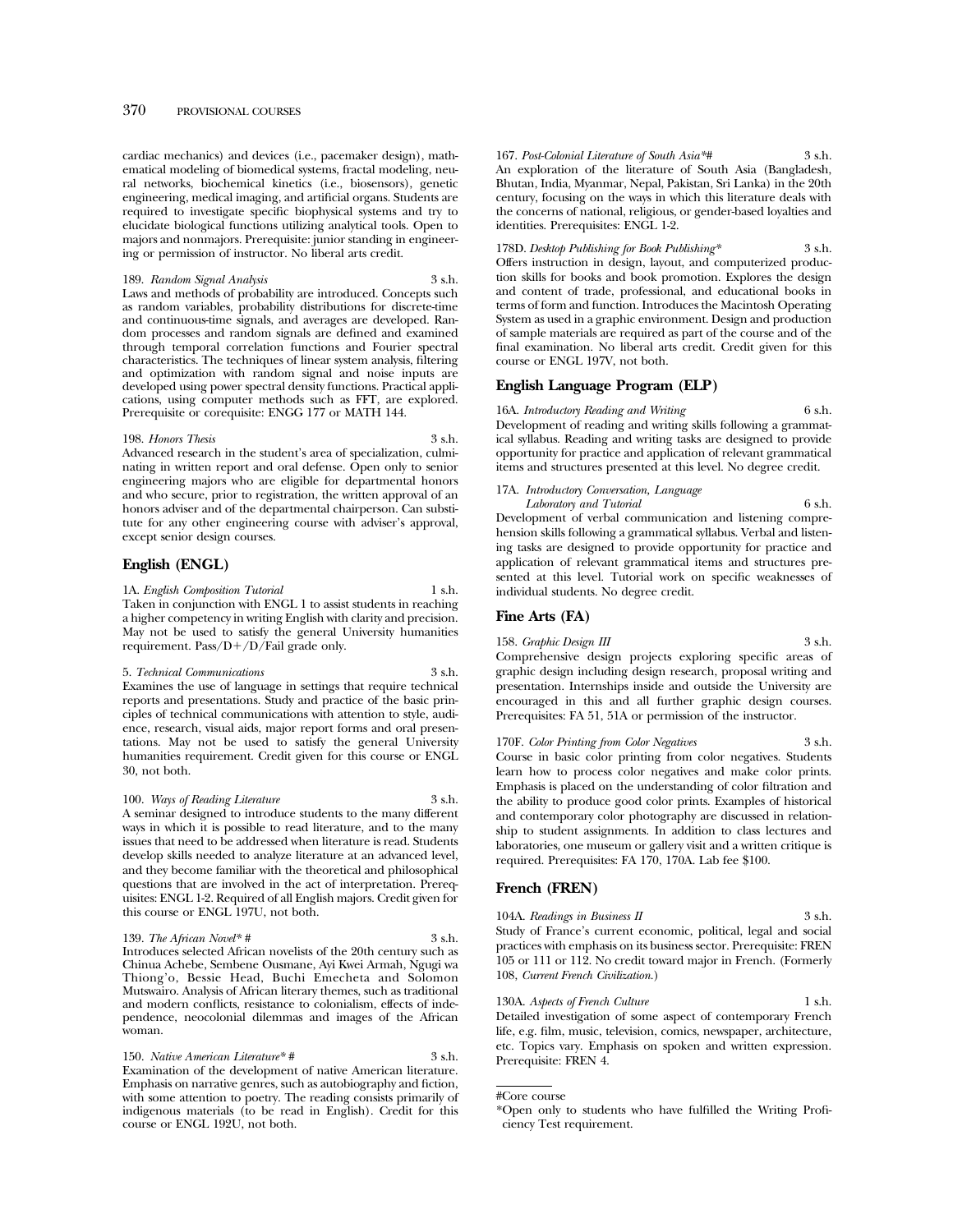145. *French Transformational Grammar* 1 s.h. A five-week intensive course in transformational grammar for the advanced French student. Prerequisite: FREN 111 or 101 or 112 or permission of instructor. (Formerly 139.)

# **French Literature in Translation (FRLT)**

41. *Me, Myself, and I: Autobiographical Expressions*

*from the French* # 3 s.h. An investigation of various forms of lifewriting translated from French, including autobiography, memoirs, diary, and correspondence. Texts, read in English, represent a wide variety of writings by women and men, from the Renaissance through the late twentieth century, from Francophonia as well as from metropolitan France.

#### **Geography (GEOG)**

3. *Geographic Systems: An Introduction to Topical Geography* # 3 s.h.

An introduction to a variety of geographic systems around the world and to methods used by geographers to study them. Course provides students with the conceptual basis for understanding and interpreting a wide variety of world events and the relationships that exist among world regions. Focus is on topics rather than on regions. Students examine different aspects of geography, ranging from the study of physical landscape to many of the human geographic sub-disciplines such as political geography and population.

140. *Geography of Latin America* 3 s.h. Study of the physical and human geographic roots of Latin American societies, from Mexico to the southern cone of South America. Explores the forces that shaped this unique region and considers its role in the contemporary world. Impact of historical geography since pre-Columbian period on modern Latin America. Economic and political geography in relation to other world regions. Changing human landscapes and social transformations currently affecting many of the area's inhabitants.

141. *Geography of the Caribbean* 3 s.h. An exploration of the physical and human forces that have shaped the landscape of the Caribbean Basin. Attention focuses on a variety of social, population, development, and geopolitical issues of importance to the region and on the role played by the Caribbean in today's world.

145. *Geography of Africa* # 3 s.h. Study of Africa's diverse human and physical landscapes, focusing on the interaction between the two. Analysis of the cultural, environmental, economic, social, political and population geography of the continent. Both North Africa and sub-Saharan Africa, the continent's two major regions, are featured prominently and examples are drawn from many of Africa's more than 50 individual nation-states.

151, 152. *Readings in Geography* 1-3 s.h. each Intensive reading, oral, and written work focusing on a regional and/or topical subdiscipline of geography. Open only to students interested in pursuing advanced work in geography and who have arranged to work with a supervising faculty member. Prerequisite: a combination of any two semesters of geography courses offered at Hofstra.

#### **Geology (GEOL)**

5C. *Environmental Geology and Natural Hazards #* 3 s.h. Considers the geological processes that affect the formation and natural evolution of modern landscapes. Once modified and developed for human habitation, these natural processes became geological hazards—floods, soil and climate changes, hurricanes, landslides, earthquakes, coastal erosion, and volcanic eruptions.

Discusses the need for risk assessment and alternate land use management strategies. (2 hours lecture, 2 hours laboratory.)

PROVISIONAL COURSES 371

# 6. *Introduction to Dinosaurs and the*

*Mesozoic World* 3 s.h. Drawing on the latest geological and paleontological research, this course introduces the student to the scientific methods and thinking used to reconstruct dinosaurs and other extinct animals, as well as the characteristics of the Mesozoic world in which they lived. Lecture topics also include the history of dinosaur paleontology, the climate and flora of the Mesozoic, the evolution of birds, plate tectonics, and the riddle of the extinction of the dinosaurs. Field trips strongly recommended.

# 133F. *Field Trips in Petrology* 1 s.h.

This two-day course, taken in conjunction with GEOL 133, is a field-based study of igneous and metamorphic rocks of the Appalachian orogenic belt. The first trip is to examine igneous rocks, the second trip is to examine metamorphic rocks. A map-based report, together with notes and descriptions of field observations and measurements, is required. (Two full days in the field.) Prerequisite: GEOL 1C or 2C. Corequisite: GEOL 133.

#### **German (GERM)**

160. Translation 3 s.h. Analysis and study of techniques and problems inherent to the translation process. Intensive exercises from German into English and English into German. Literary, journalistic and editorial texts are used. Prerequisite: 6 semester hours of 100-level German courses.

#### **Italian Studies (IT ST)**

131. *Italian Civilization: the Middle*

*Ages to the Renaissance* 3-4 s.h. Main currents in the cultural development of the period with emphasis on literature, philosophy and the arts. No knowledge of Italian is required. An extra hour is given for those planning to major in Italian.

# 132. *Italian Civilization: the Age of*

*Baroque to the Present* 3-4 s.h. Main currents in the cultural development of the period with emphasis on literature, philosophy and the arts. Some attention is given to the opera and the cinema.

141. *Italian Cinema From Neorealism to the Present* 3 s.h. Detailed analysis of major films with attention to the cultural and political functions of cinema in post-war Italy. Screenings of films by Rossellini, De Sica, Visconti, Fellini, Antonioni, Pasolini, Bertolucci and others.

# **Jewish Studies (JW ST)**

30. *Literature of the Holocaust #* 3 s.h. Critical review and analysis of various literary genres including novels, short stories, diaries, memoirs and poems. Both universal and Jewish implications of the tragedy are examined.

#### **Linguistics (LING)**

71. *Language and Society in Africa, Asia*

*and Latin America #* 3 s.h. Examination of the relation between language and society with emphasis on Africa, Asia and Latin America. Language as a cognitive system, repository of culture and constructor of reality. Conflict between nationalist languages and former colonial world languages. Language as an indicator of societal identity,

<sup>#</sup>Core course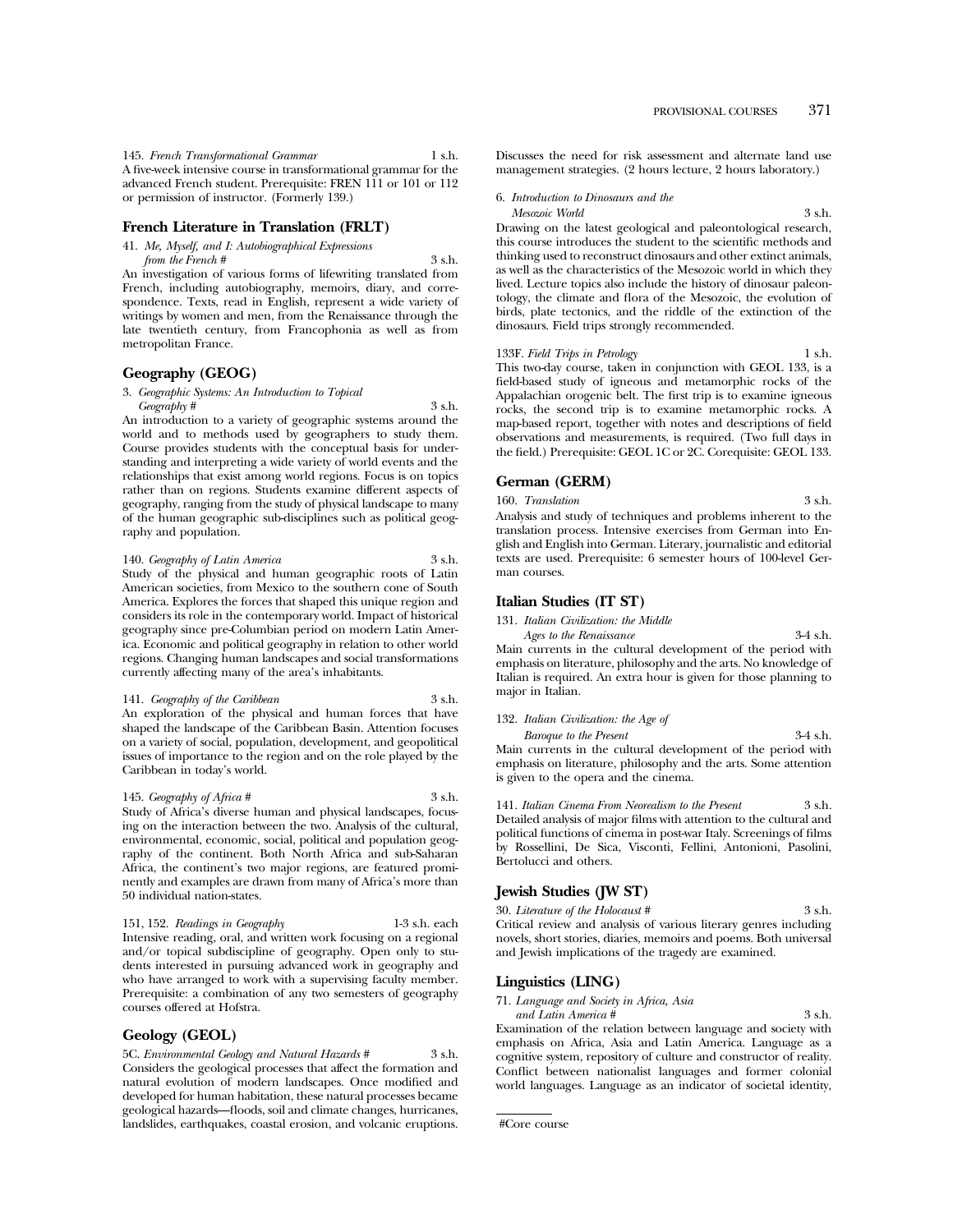group and status. Diglossia. Language planning in government, industry and education. Language attitudes, change and maintenance. Case studies of language situations in countries around the world.

103. *The Classical Roots of English Words* 3 s.h. A systematic study of the foreign, primarily Greek and Latin, elements of the vocabulary of contemporary English, especially the vocabulary of the humanities and the sciences. The influence of other languages, both European and non-Western, are also considered. The study of word roots and families are set against the background of Greco-Roman civilization as it lives on in the classical heritage of the English language. This course may be used to fulfill the special foreign language option for the B.A., and is recommended for students in the Hofstra English Language Program. Credit given for this course or New College HGG 7, not both.

111. *Scientific Terminology and Etymology* 3 s.h. Basic course for students planning to major in the biological, medical and pyschological sciences. The derivation of scientific terms studied enables students to analyze and more easily acquire a vocabulary of technical terms. May not be used to satisfy the language requirement.

#### **Literature in Translation (LIT)**

89. *Beauty and Sadness in Japanese Literature and Culture #* 3 s.h.

Examination of the main genres and developments of Japanese literature from its origins in the 7th and 8th centuries, to the *Tale of Genji* (circa 1010), through the post-World War II period to the present, and describes the sensibility and modes of perception that inform these works. This inquiry into Japanese culture extends beyond literature to include the graphic arts, painting, and film in their relation to literary expression.

90. *Modern Arabic Literature #* 3 s.h. Introduces students to modern Arabic literature as it relates to the different human factors which make up modern Arabic culture. Course not only recognizes main themes and works, but also examines the recurring patterns and the peculiar characteristics of the various nations and/or groups, divided by religion, epoch, circumstances, movement, gender or ideology. Focuses on the correlation between thematic and structural considerations in literature and the various phases in the process of acquiring a modern cultural self-identity.

# **Mathematics (MATH)**

19B. *Bridge to Calculus II* 1 s.h. For students who have taken MATH 10E and wish to take MATH 20. Course covers topics dealt with in MATH 19 but not in MATH 10E; some theoretical background, derivatives of trigonometric functions and further applications. Prerequisite: MATH 10E with a grade of  $C-$  or better.

198, 199, A-Z. *Special Studies in Mathematics* 3 s.h. each Each course covers a preannounced topic in mathematics. The topics chosen for 198 have little or no advanced mathematics course prerequisites; the topics for 199 often have one or more advanced mathematics course prerequisites. May be repeated for credit when topics vary.

### **Modern Greek (MGRK)**

1 & 2. *Modern Greek* 3 s.h. each 1) Funcamentals of grammar and modern vocabulary. Oral and written drills; 2) Continuation of 1; selected readings. Prerequisite: MGRK 1 or equivalent.

# **Music (MUS)**

24. *University Wind Ensemble* #  $\frac{1}{2}$  s.h. A traditional wind ensemble of 35-38 players representing the finest woodwind, brass, and percussion performers at the University. The Ensemble consists of one or two performers on a part, playing music from various periods designed to be performed by a wind ensemble. The Ensemble offers performances on and off campus. Prerequisite: permission of instructor. Credit on Pass/  $D+/D$ /Fail basis only.

160B. *Advanced Jazz and Contemporary Scoring* 3 s.h. Arranging and scoring for big bands, studio and recording orchestras and vocal groups. Prerequisite: MUS 160A or permission of instructor.

175. *Vocal Pedagogy* 2 s.h. Study of the problems encountered in the teaching of vocal technique such as breathing, resonance, tone color, dynamic control and diction. Sessions of supervised teaching are included. May not be taken on a Pass/ $D+/D$ /Fail basis. No liberal arts credit.

#### **Natural Science (NSC)**

13, 14. *Our Physical Universe* 3 s.h. each Exploration of the basic concepts of our physical universe in the areas of physics, chemistry, nuclear energy, geology and astronomy. The historical development of science and the role scientists play. Laboratory constitutes about fifty percent of the course work. No previous experience in physics, chemistry or higher mathematics required. Credit given for these courses or NSC 11, 12 or New College NPG 1/QTG 005.

13: physics and nuclear energy. 14: chemistry, astronomy and geology.

21. *Science and Technology* # 3 s.h. Develops an understanding of the technical world around us in terms of the fundamental laws of science. Examines a variety of mechanical and electrical devices or systems, to demonstrate that complex devices follow a pattern determined by these fundamental laws. Topics include electrical, electronic and digial circuits, energy balances, strength of materials and fluid flow of liquids. (Two hours lecture, two hours laboratory.)

# **Philosophy (PHIL)**

68. *Islam #* 3 s.h. A study of the rise of Islam within the context of the cultural, social and religious conditions of pre-Islamic Arabia, Muhammad's religious message and the Koran, development of theology, law, and consolidation of Sunnism. Attention given to the concept of nonseparation of state and religion in Muslim thought, to the experience of women, and to themes in comparative art, architecture, and ritual.

70. *Life, Death and Immortality* # 3 s.h. Examination of the concepts of life, death and immortality as represented in religious and literary texts from a range of cross-cultural sources: western and nonwestern monotheistic traditions, eastern traditions (e.g., Tibetan and Indian), middle eastern (e.g., Turkish), African, and Native American. Further examination of the encounter between a native tradition and a western colonial, typically Judeo-Christian presence. Discussion as well, of the implications of these concepts for such issues as abortion, euthanasia, suicide. Original texts in translation.

71. *Comparative Religious Ethics* # 3 s.h. An exploration of the ways in which three religious traditions attempt to guide their adherents' conduct by appealing to rules

<sup>#</sup>Core course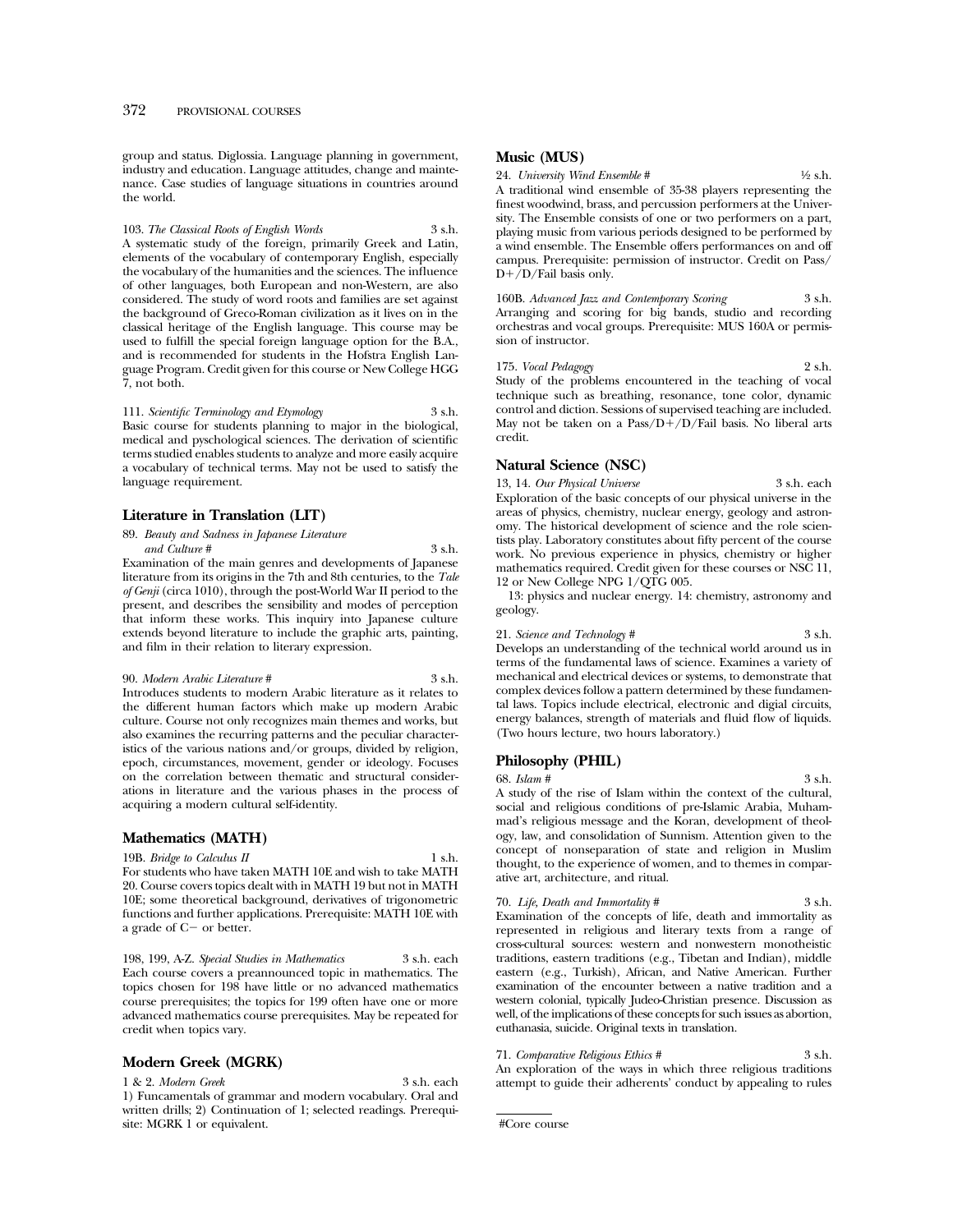of action. Course begins by clarifying the notions of "ethics" and "religion." We then turn to three traditions—for example, the Navaho, the Gospel of Matthew, and to Theravada Buddhism, asking how each tradition conceives of the relation between religious and moral rules (we also ask whether that distinction is even helpful). While the student is asked to master a body of historical materials, the emphasis is philosophical throughout; we mainly want to understand how each tradition understands such basic notions as action, obligation, the moral authority of persons, deity or deities, and institutions, and the status of other religious and moral frameworks.

100. *Topics in Philosophy* 3 s.h.

This course provides an in-depth study of a problem in philosophy, the specific topic for the course varies from semester to semester. Examples of possible course topics are free will versus determinism, the nature of truth, philosophical approaches to issues in psychology, space and time. Students should consult with the particular instructor each time the course is offered to determine if prior preparation for the topic to be covered is recommended. Such consultation may take place prior to registration or on the first day of class. May be repeated for credit when topics vary.

143. *Contemporary Social and Political Philosophy* 3 s.h. Concepts of the autonomous self and agency (developed during the modern period, Descartes—Kant) have been central to modern, liberal social and political philosophy. This course examines the critiques of those concepts and explores changing conceptions of community, civil society, and selfhood offered by feminist and postmodern philosophers. These issues have immediate interdisciplinary relevance for legal, political and psychological inquiries. Some attention is given to contemporary social problems, such as race and gender. Readings from contemporary philosophy (e.g. Foucault and critical theory) and some interdisciplinary sources. Prerequisite: PHIL 4, 5, or 9.

#### 149. *Ethical Theory* 3 s.h.

A detailed examination of some specific issue in contemporary eithical theory. Possible topics include the nature and objectivity of morality, the relationship between moral philosophy and theories of the self, the revival of a virtue-theory approach to ethics, and pluralism about values. Prerequisite: PHIL 9, or permission of instructor.

150. *Theories of Knowledge and Being* 3 s.h. An investigation of theories of being, which state the most general characteristics of reality; and theories of knowledge, which state what knowledge is and how, if at all, we know things; and the ways that theories of being and knowledge are related. Prerequisite: PHIL 5 or 9.

# 155. *Selected Philosophers* 3 s.h.

This course provdes an in depth study of a major philosophical figure; the figure to be studied varies from semester to semester depending on the instructor. Prerequisites: PHIL 5 or 3 s.h. in philosophy, or a history of philosophy course, or permission of instructor. May be repeated twice for credit when topics vary.

#### 194. *Seminar* 3 s.h. For juniors and seniors who have previously taken at least three philosophy courses in logic (PHIL 164, 165, 175). May not be taken on a Pass/ $D+/D$ /Fail basis.

# **Physics (PHYS)**

6. *Acoustics, Music and Speech* # 3 s.h. Fundamental physics of sound; production, propagation and detection. Emphasis is placed on musical instruments and human voice and hearing. Sound reproduction, architectural acoustics and noise considerations are studied. (2 hours lecture, 2

hours laboratory.) Prerequisites: high school algebra and geometry. Credit given for this course or PHYS 7 or 8.

17, 18. *Elements of Physics for Engineers* 4 s.h. each Fundamental laws and principles of mechanics, electricity and magnetism, and selected topics in light. Designed for engineering majors. Corequisite for 17: PHYS 11B. Prerequisite or corequisite for 17: MATH 19. Prerequisite or corequisite for 18: MATH 20.

# **Sociology (SOC)**

142. *Global Cities: Politics and Social Change in*

*Comparative Perspective* 3 s.h. This course compares the impact of global economic change on the world's most powerful cities in the last fifteen years. The first half of the course focuses on how economic change has affected the social and political lives of the residents of New York and London. The second half looks at the way other cities (e.g., Paris, Berlin, Tokyo, Hong Kong, Singapore, and Los Angeles) handle the challenges of globalization and assesses what lessons their fate holds for New York and London. Course is designed to introduce students to the problems and opportunities created by the growth of a world economy and its consequences for the people, politics, and social structures of large cities.

# **Spanish Literature in Translation (SPLT)**

52. *Interpreting the Hispanic Legacy* # 3 s.h. Spain's legacy to Hispanic America and their respective values and idea, as expressed in their literary and traditional myths. Matters of origin, the assessments of the modern dilemma, and projections of Hispanic politics and art are discussed. Readings are interpretative as well as historical. Prerequisite: one of the following courses: HIST 11, 12; CLIT 39, 40; SPLT 51; or permission of Chairperson of the Spanish Department in consultation with the instructor.

#### **Speech (SPCH)**

9. *Approaches to the Speech, Language, and*

*Hearing Sciences #* 3 s.h. A critical examination of the current theories and methods applied to the exploration of speech and hearing processes and to the processing and representation of language. The course evaluates behavioral, formal, and functional theories of language, and the empirical methods used to investigate languages. Basic concepts and measurements used in the study of the physical and psychological correlates of speech, hearing, and language are introduced. Students learn to apply this knowledge to the analysis of the production, perception, and representation of language.

# **Technology and Public Policy (TPP)**

1. *Introduction to Environmental Systems* # 3 s.h. Develops an understanding of environmental science and applies it to environmental public policy issues. Fundamental scientific principles discussed include conservation of energy, atmospheric transport, radioactivity, biodegradation and thermodynamics. Public policy issues include acid rain, global warming, nuclear energy, recycling, asbestos and toxic wastes. (2 hours lecture, 2 hours laboratory.)

#### **Women's Studies (WST)**

1. *Introduction to Women's Studies* # 3 s.h. An interdisciplinary course which introduces the major ideas and concepts of women's studies and a variety of gender-related issues. The course provides theoretical tools by which to under-

<sup>#</sup>Core course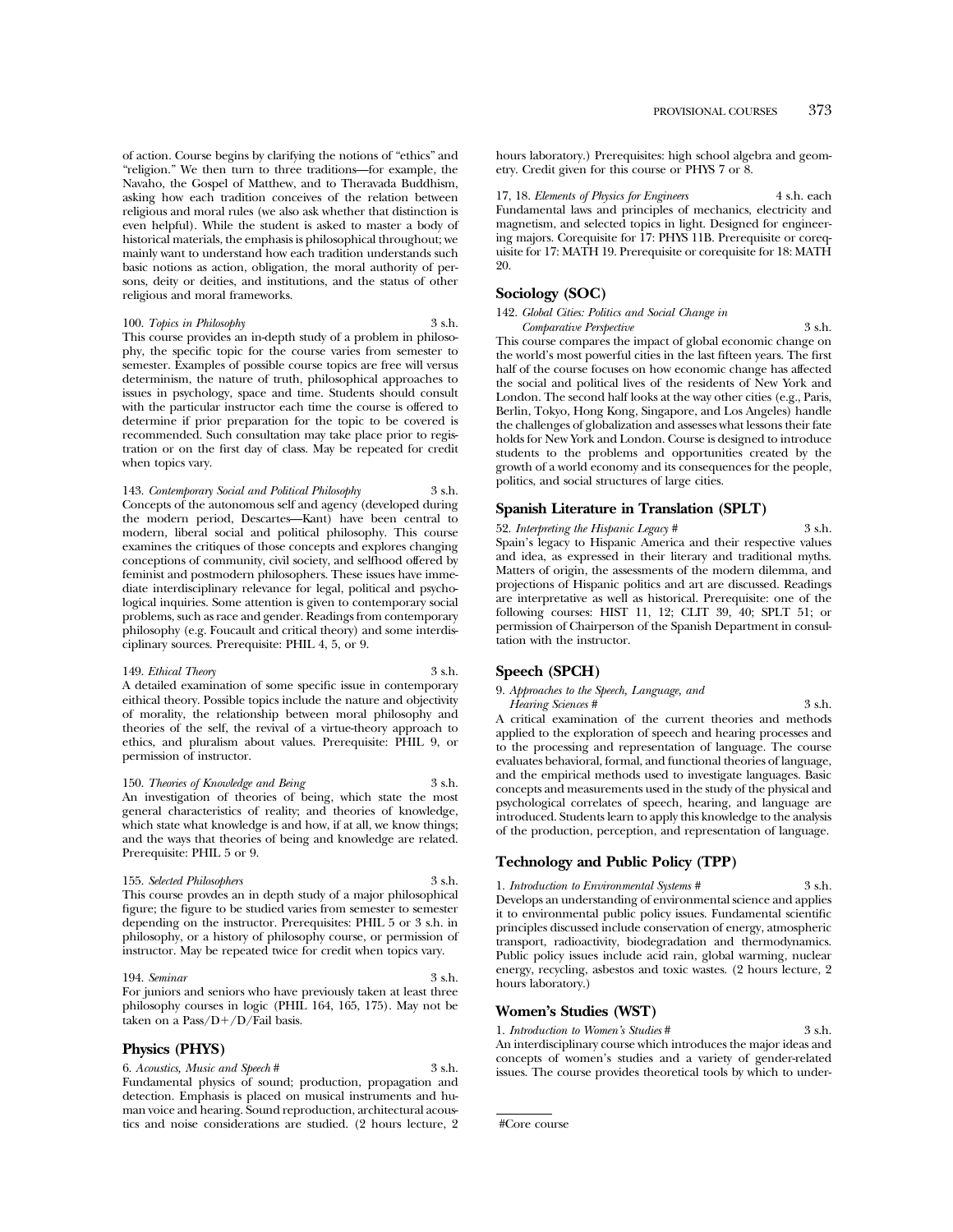stand these issues and creates an interdisciplinary foundation of basic concepts and perspectives in women's studies. Drawing upon material from a wide range of disciplines: literature, the arts, sociology, language, linguistics, philosophy, psychology, and history, the course prepares the student for more disciplinespecific courses on women and gender-related issues in these and other fields. Credit given for this course or New College ISWB 001, not both.

198. *Independent Study in Women's Studies* 3 s.h. Individualized course of readings or plan of study prepared by student in consultation with and under the guidance of a faculty instructor. Written and/or other requirements for completion are established by the faculty instructor. May be used in partial fulfillment of requirements for a minor in Women's Studies. Prerequisite: permission of instructor and of a codirector of Women's Studies.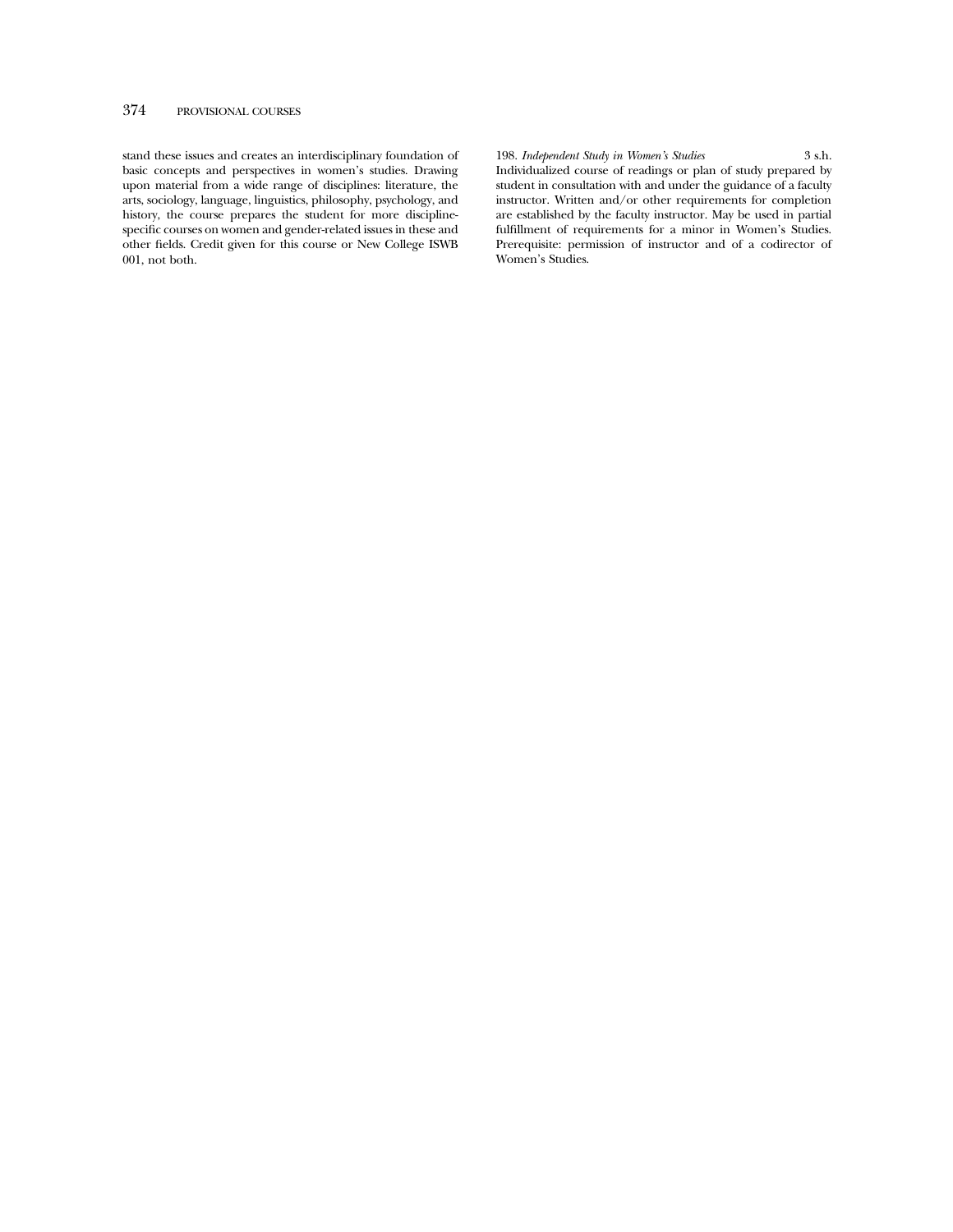# Provisional Courses

**The School of Communication** acknowledges that departments need to keep up-dated on new advances made in their various disciplines. Toward this end, departments may propose to experiment with a different combination of material or an interdisciplinary approach to a subject. These proposals may obtain "provisional approval." If the experiment is successful, faculty authorization for regular inclusion with departmental offerings may follow.

Provisionally approved courses must meet all regular requirements for time in class, amount of student assignments and level of difficulty. The following are courses which received provisional approval.

# **Journalism (JRNL)**

1. *Historical and Ethical Principles of the*

*American News Media* 3 s.h.

An examination of the fundamental ethical principles of reporting, editing, and presenting news and other information essential to democratic self-government. Students need not arrive at the same set of moral principles, but they are encouraged to develop the moral reasoning and acuity necessary to arrive at a coherent and consistent moral framework. The course involves extensive use of case studies in addition to primary and secondary readings in the history, principles and practices of the American news media.

53. Copy Editing

An advanced course in preparing raw copy for publication, with the emphasis on newspaper and newsmagazine journalism. Skills emphasized include analyzing story structure, mastering paper and electronic research tools, spotting and filling "holes" in stories, improving language skills (punctuation, syntax, etc.) sharpening news judgment and writing headlines. Students learn to spot and correct unintended bias, illogical argumentation, unwarranted conclusions, historical fallacies and other pitfalls of undisciplined thinking, discourse and writing. Strong language skills required. Prerequisite: JRNL 13 or permission of the instructor.

56. *Desktop Publishing* 3 s.h. Learn how to publish your own publication, from a newletter to a newspaper, using the latest hardware and software. Today's generation of computers and desktop publishing programs have made it possible to produce a viable periodical. This course teaches you the skills to design your own publication, from

turning on the computer to printing the final copy. Prerequisites: JRNL 13 and computer literacy required. No liberal arts credit.

#### 72. Investigative and Depth Reporting

An introduction to investigative reporting and reporting in depth also known as explanatory reporting. Students study the role of investigative and public service reporting in the context of modern democracy. They learn advanced reporting techniques, compilation and analysis of data, and how to write and package longer stories and series for newspapers and magazines. Some material is presented in lecture, but much of the course involves individual, team, and classroom projects. Limited to 18 students; by permission only. Prerequisite: JRNL 13.

76. *Advanced Broadcast Journalism* 3 s.h. This course provides those concentrating in electronic journalism with the opportunity to produce an in depth, long-form project of journalistic significance. Working as a team, participants research, write, shoot, and edit a news documentary for broadcast. Participants also analyze and critique selected works products by news organizations. Prerequisites: JRNL 11, 15, 17, and AVF 26. No liberal arts credit.

120. *Electronic News Laboratory I* 3 s.h. An intensive workshop where students use their journalism skills in the production of a weekly, broadcast-quality news show (i.e., News and Views). Students participate in each aspect of this production including research, writing, reporting, and editing. Emphasis is placed on developing advanced writing skills. Ethical problems faced by television reporters and producers are discussed. Participants work with advanced video/television students in the actual production of the newscast. Prerequisites: JRNL 11, 13, 15; AVF 26. No liberal arts credit.

# **Speech Communication and Rhetorical Studies (SPCM)**

47. *Freedom of Speech* 3 s.h. A survey of the rights, freedoms, duties, responsibilities and limitations of communicators and the government arising from Parliamentary rules, the First Amendment and other judicial and legislative sources. An awareness of the interrelationship between freedom of expression, legal concepts, politics, economic and sociological aspects of everyday life is developed. May not be taken on a Pass/ $D+/D$ /Fail basis.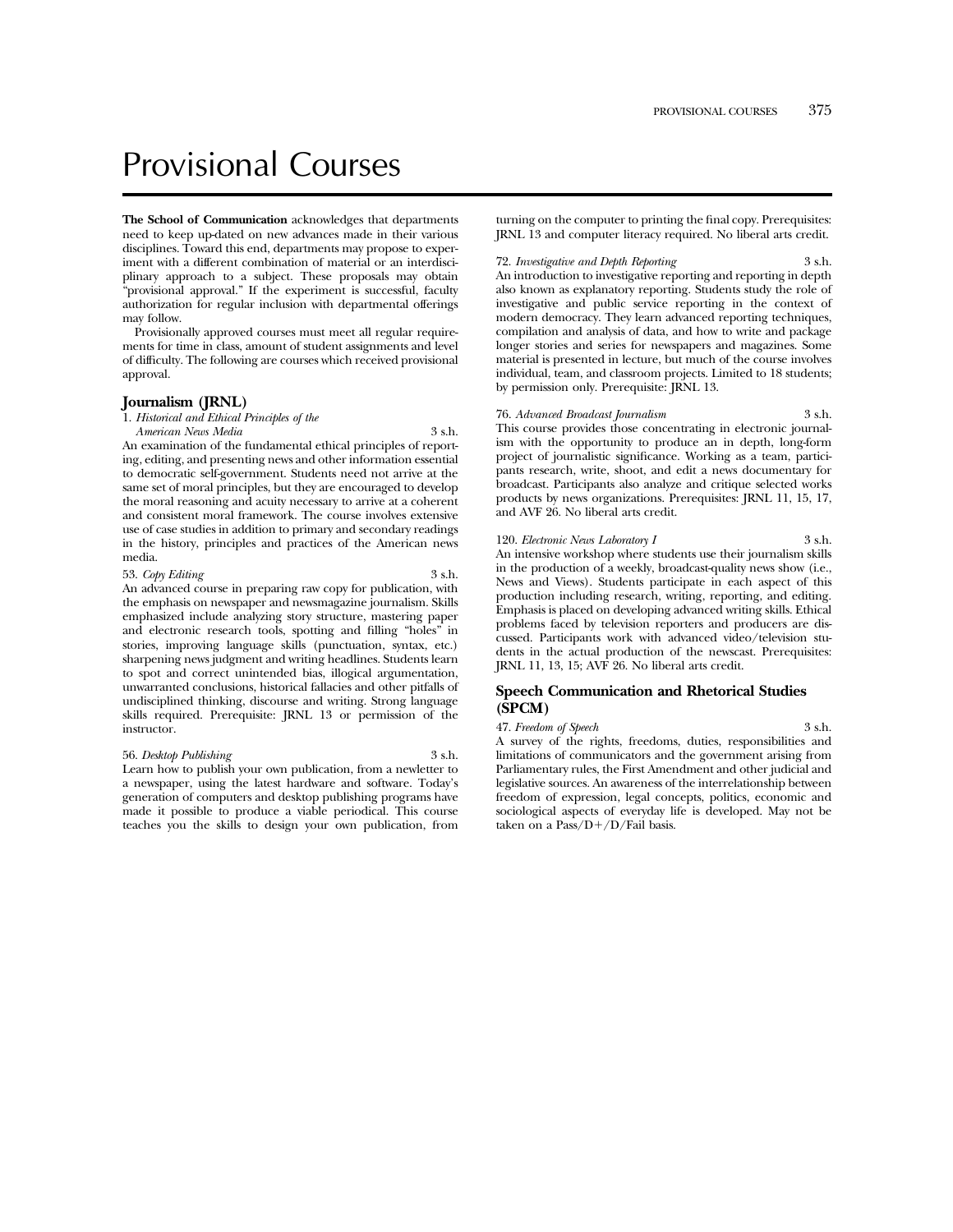